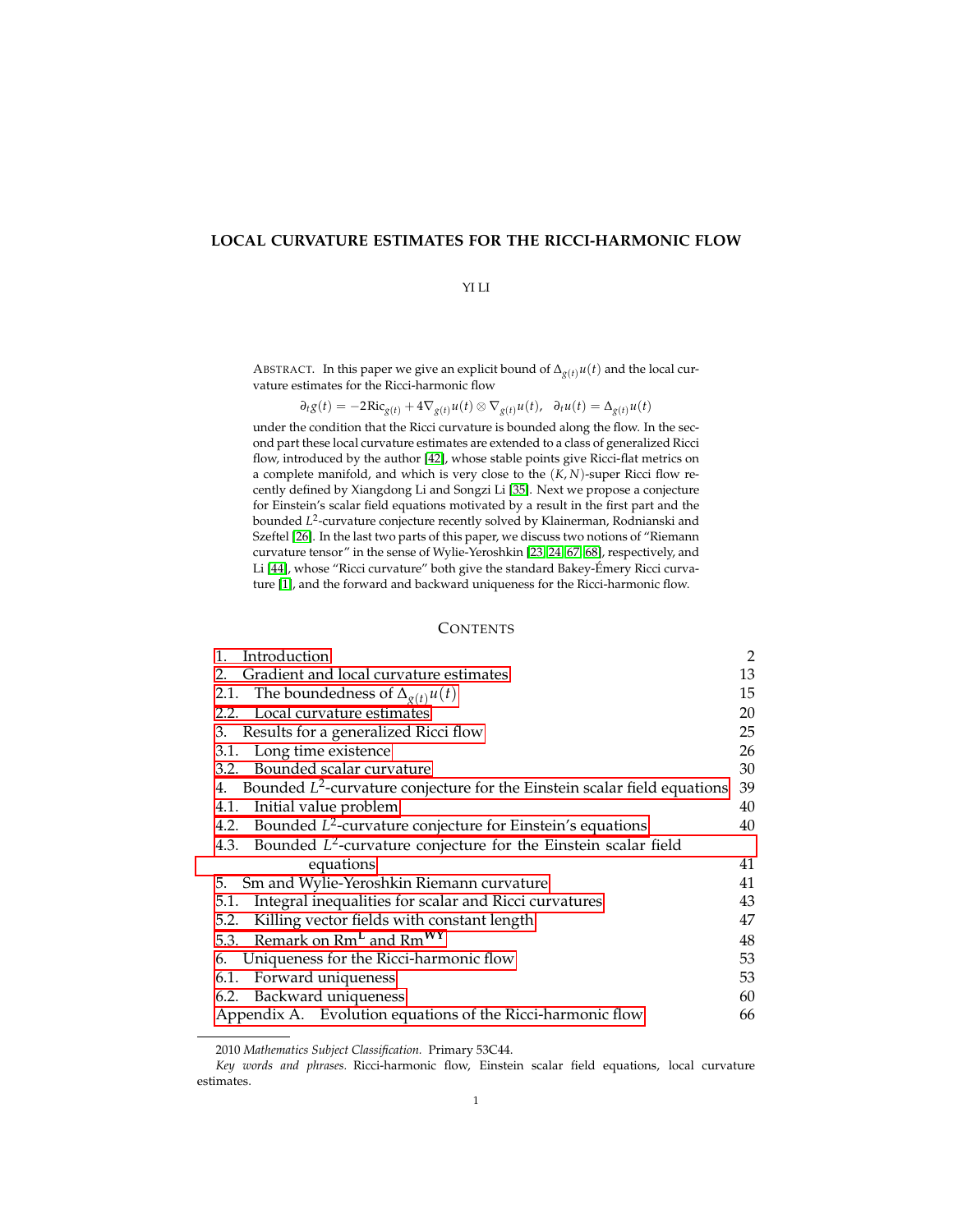| $\overline{c}$<br>- - | YI LI<br>-----<br>. |
|-----------------------|---------------------|
|                       |                     |

|            | Appendix B. Some estimates of the Ricci-harmonic flow      | 67 |
|------------|------------------------------------------------------------|----|
|            | Appendix C. Evolution equations of the Ricci-harmonic flow | 69 |
| References |                                                            | 69 |

#### 1. INTRODUCTION

<span id="page-1-1"></span><span id="page-1-0"></span>In this paper we continue the study (see [\[42,](#page-70-0) [43\]](#page-70-3)) of Ricci-harmonic flow

$$
(1.1) \t\t\t\t\partial_t g(t) = -2\operatorname{Ric}_{g(t)} + 4\nabla_{g(t)} u(t) \otimes \nabla_{g(t)} u(t), \quad \partial_t u(t) = \Delta_{g(t)} u(t)
$$

on a complete *n*-dimensional manifold *M*, where  $g(t)$  is a family of smooth Riemannian metrics on *M* and *u*(*t*) is a family of smooth functions on *M*. The short time existence established by List  $[46, 47]$  $[46, 47]$  and later extended by Müller  $[49, 51]$  $[49, 51]$ , says that, given an initial data (*g*0, *u*0) with *g*<sup>0</sup> and *u*<sup>0</sup> being, respectively, a smooth Riemannian metric and a smooth function on *M*, the system [\(1.1\)](#page-1-1) exists over a maximal time interval  $[0, T_{\text{max}})$ , where  $T_{\text{max}}$  is a finite number or infinity.

In the following we consider the Ricci-harmonic flow on  $M \times [0, T]$  or on  $M \times$ [0, *T*), depending on different situations, with  $T \in (0, T_{\text{max}})$ . We brief our main results below.

**Convention:** From now on we always omit the time variable *t* and write  $\Box$ ,  $\Delta$ ,  $\nabla$ , u, Rm, Ric, R, dV<sub>t</sub>,  $|\cdot|$  for  $\Box_{g(t)} := \partial_t - \Delta_{g(t)}, \Delta_{g(t)}, \nabla_{g(t)}, u(t)$ , Rm $_{g(t)},$  Ric $_{g(t)},$  R<sub>g(t)</sub>,  $dV_{g(t)}$ ,  $|\cdot|_{g(t)}$  in the concrete computations, respectively. We write  $\mathcal{P} \leq \mathcal{Q}$  or  $Q \gtrsim P$  for two quantities P and Q, if  $P \leq CQ$  for some uniform constant<sup>[1](#page-1-2)</sup> C depending only on  $g_0$ ,  $u_0$ , and the dimension *n*. The uniform constants *C* may vary from lines to lines.

**(O) Some known results.** It is known that the Ricci-harmonic flow shares the many properties with the Ricci flow. Here we list some results both for the Ricciharmonic flow and the Ricci flow, see Table 1. Besides these results, there are other works on the Ricci-harmonic flow including gradient estimates, eigenvalues, entropies, functionals, and solitons, etc., see [\[8,](#page-69-3) [13,](#page-69-4) [18,](#page-69-5) [19,](#page-69-6) [20,](#page-69-7) [21,](#page-69-8) [43,](#page-70-3) [44,](#page-70-2) [50\]](#page-70-8).

In particular, we mention a result on the gradient estimates of *u*(*t*). Under the curvature condition

<span id="page-1-3"></span>(1.2) 
$$
\sup_{M \times [0,T]} |\text{Ric}_{g(t)}|_{g(t)} \leq K,
$$

Theorem [B.2](#page-67-0) shows that

$$
(1.3) \t |\nabla_{g(t)} u(t)|_{g(t)}^2 \lesssim K
$$

on  $M \times [0, T]$ , where  $\leq$  depends only on *n*. Moreover, under a stronger condition

<span id="page-1-4"></span>(1.4) 
$$
\sup_{M\times[0,T]}|\text{Rm}_{g(t)}|_{g(t)}\leq K,
$$

<span id="page-1-2"></span><sup>&</sup>lt;sup>1</sup>Given a flow on  $M \times [0, T]$  or  $M \times [0, T)$ , a uniform constant *C* in this paper means a positive constant depending only on the initial data of the flow, *M*, and *T*. Of course, when *T* varies, *C* varies too.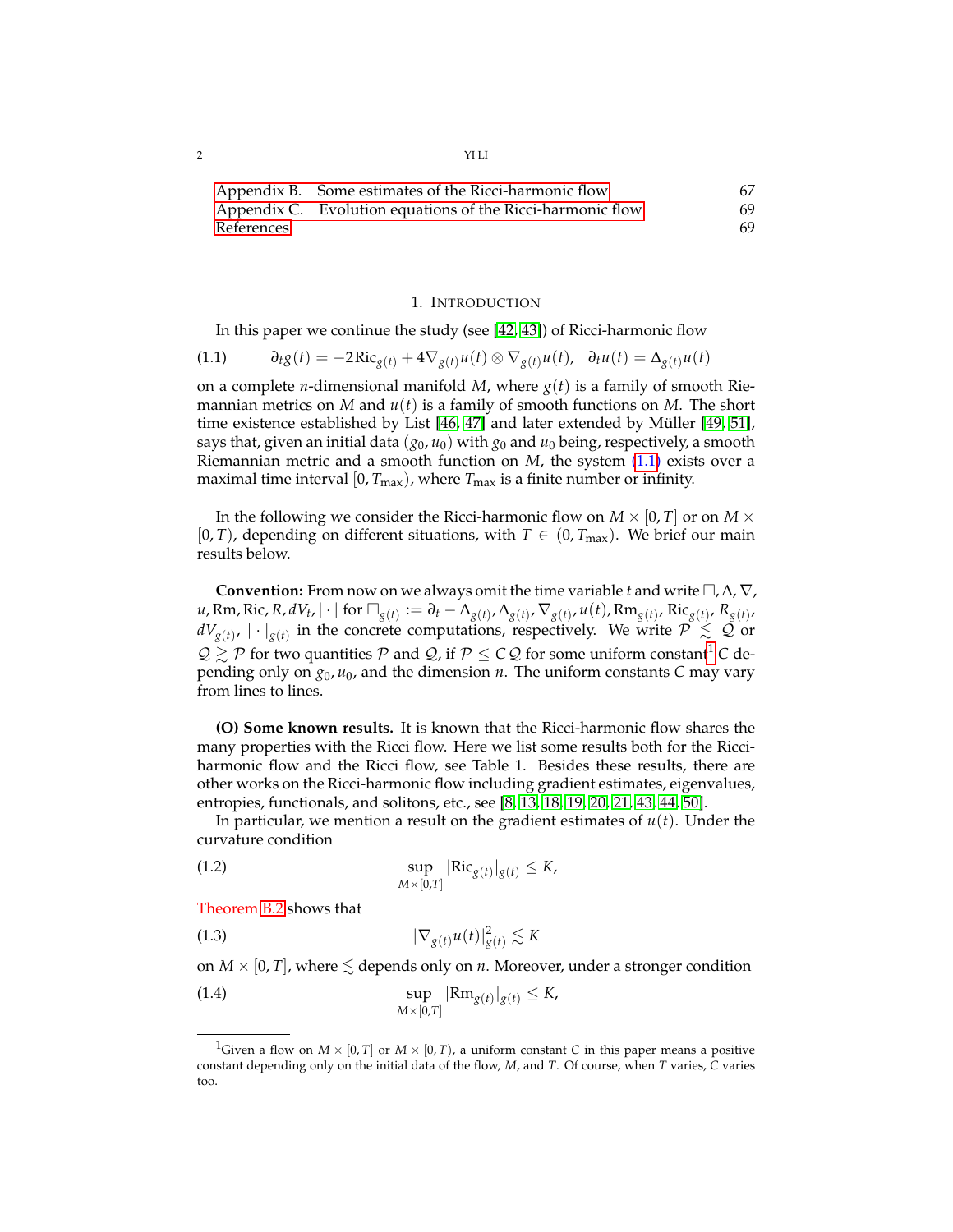| Known properties for $T_{\text{max}} < \infty$                                                                                                                                                               | RF                                                                                                                                                                                                                              | RHF        |
|--------------------------------------------------------------------------------------------------------------------------------------------------------------------------------------------------------------|---------------------------------------------------------------------------------------------------------------------------------------------------------------------------------------------------------------------------------|------------|
| $\lim_{t\to T_{\text{max}}} \max_{M}  \text{Rm}_{g(t)} _{g(t)}^2 = \infty$                                                                                                                                   | $[22]$                                                                                                                                                                                                                          | $[46]^{1}$ |
| $\lim_{t\to T_{\text{max}}} \max_{M}  \text{Ric}_{g(t)} _{g(t)}^{2} = \infty$                                                                                                                                | $[54]^{2}$                                                                                                                                                                                                                      | $[13]$     |
| <i>either</i> $\lim_{t\to T_{\text{max}}} \max_{R_{g(t)}} = \infty$ or<br>$\max_{M} R_{g(t)} \lesssim 1$ and<br>$\lim_{t\to T_{\max}}\frac{ W_{g(t)} _{g(t)}+ \nabla^2_{g(t)}u(t) _{g(t)}}{R_{o(t)}}=\infty$ | $[7] % \begin{subfigure}[t]{0.45\textwidth} \includegraphics[width=\textwidth]{images/Tripage.png} \end{subfigure} \caption{The image shows the number of different types of the estimators in the image.} \label{fig:Tripage}$ | $[43]^{3}$ |
| $T < \infty$ , $n = 4$ , $ R_{g(t)} _{g(t)} \lesssim 1 \Rightarrow$<br>$\int_M  \text{Ric}_{g(t)} _{g(t)}^2 dV_{g(t)} \lesssim 1$ and<br>$\int_M  \text{Rm}_{g(t)} _{g(t)}^2 dV_{g(t)} \lesssim 1$           | [4, 55]                                                                                                                                                                                                                         | [43]       |
| Conjecture :<br>$\lim_{t\to T_{\text{max}}} \max_{M} R_{g(t)} = \infty$                                                                                                                                      | see $[7]^4$                                                                                                                                                                                                                     | [44]       |
| Pseudo-locality theorem                                                                                                                                                                                      | $[52]$                                                                                                                                                                                                                          | [18]       |

TABLE 1. Ricci-harmonic flow (RHF) via Ricci flow (RH)

<sup>1</sup> For the general Ricci-harmonic flow, this result was proved by Muller [\[49\]](#page-70-6).

 $2$  Recently, a new and elementary proof was given by Kotschwer, Munteaun, and Wang [\[32\]](#page-70-12). <sup>3</sup> Here  $W_{g(t)}$  is the Weyl tensor of  $g(t)$ , and for RF we let  $u(t) \equiv 0$ . According to the evolution equation for  $R_{g(t)}$  (see  $(A.8) - (A.9)$  $(A.8) - (A.9)$  $(A.8) - (A.9)$ ) and the maximum principle, we can assume that  $R_{g(t)} > 0$  for all *t*. <sup>4</sup> This conjecture is due to Hamilton and was verified for the Kähler-Ricci flow by Zhang [\[72\]](#page-71-2) and the Type-I Ricci flow by Enders, Müller and Topping [\[17\]](#page-69-12).

Theorem [B.2](#page-67-0) also gives

$$
(1.5) \t\t |\nabla_{g(t)}^2 u(t)|_{g(t)}^2 \lesssim K
$$

on  $M \times [0, T]$ , where  $\leq$  depends only on *n*.

However, Cheng and Zhu [\[13\]](#page-69-4) proved that under the condition [\(1.2\)](#page-1-3) the Rie-mannian curvature remains bounded<sup>[2](#page-2-0)</sup> and hence the Hessian  $\nabla^2_{g(t)}u(t)$  is bounded along the flow.

**(A) Gradient estimates under the condition [\(1.2\)](#page-1-3).** In this section, we assume that *M* is *closed*. It is clear from  $(A.8)$  that the gradient of  $u(t)$  along the flow  $(1.1)$  is

<span id="page-2-0"></span><sup>&</sup>lt;sup>2</sup>Their bound is implicit, however, following the argument of [\[32\]](#page-70-12), we can give an explicit bound.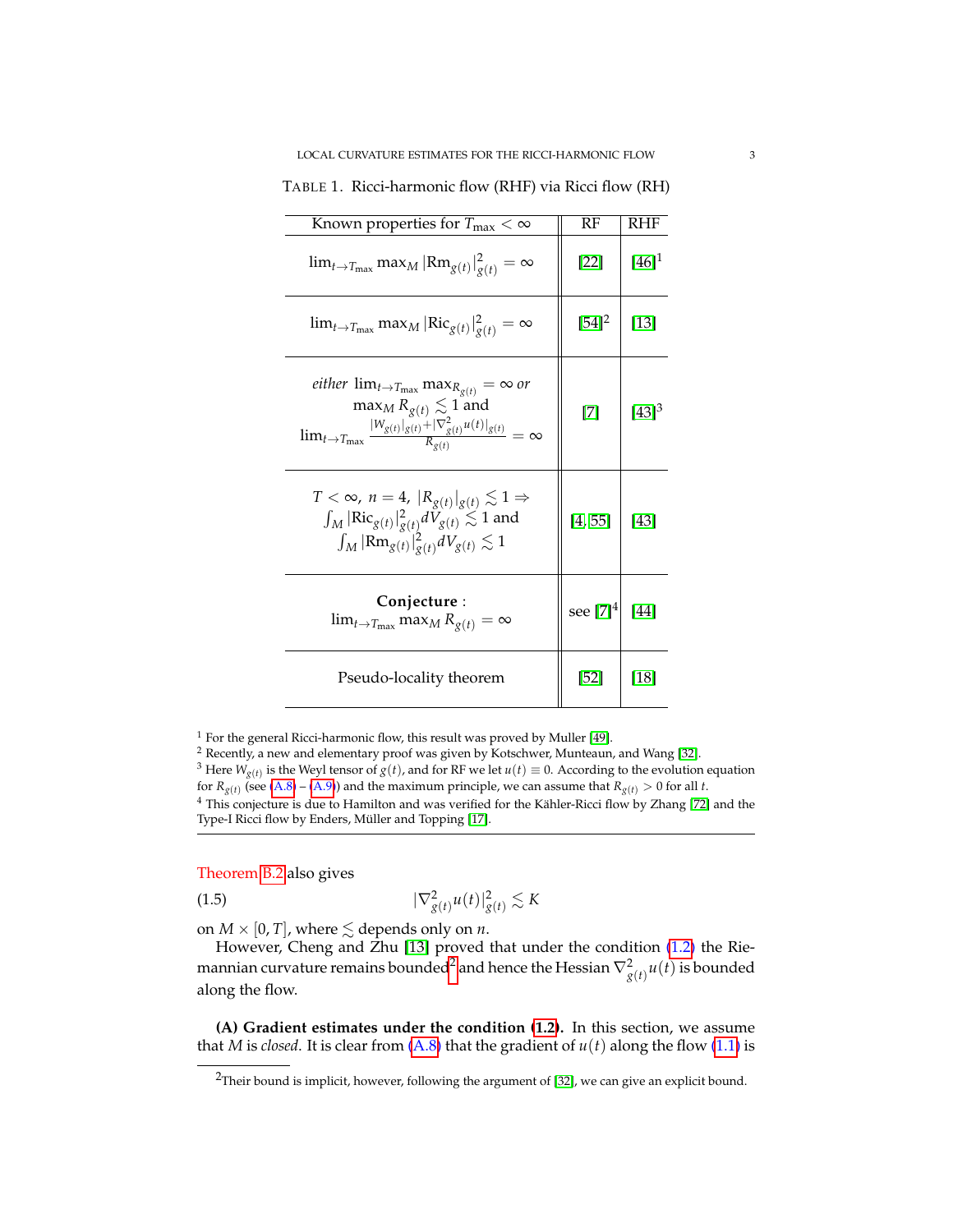bounded $^3$  $^3$ , without any curvature condition, in terms of an initial data. According to Lemma [A.1,](#page-65-2) integrating  $(A.8)$  over  $M \times [0, T]$ , one can prove that the total spacetime *L*<sup>2</sup>-norm of  $\nabla_{g(t)}^2 u(t)$  is bounded <sup>[4](#page-3-1)</sup>, i.e.,

$$
\int_0^T \int_M \left| \nabla^2_{g(t)} u(t) \right|^2_{g(t)} dV_t dt \lesssim e^T
$$

for any  $T < T_{\text{max}}$ , without any curvature conditions such like [\(1.2\)](#page-1-3) or [\(1.4\)](#page-1-4). For fixed  $T \in (0, T_{\text{max}})$ , one can get an upper bound, without any curvature conditions, for  $\nabla^2_{g(t)}u(t)$  and then  $\Delta_{g(t)}u(t)$  on  $M\times [0,T]$ , however this bound may depend on time *T* and even tends towards to infinity when  $T \rightarrow T_{\text{max}}$ .

The first result in this paper is to obtain the time-independent (i.e., depends on  $T_{\text{max}}$ ) bound of  $\Delta_{g(t)} u(t)$  under the curvature condition [\(1.2\)](#page-1-3). We have mentioned that this time-independent bound has been implicitly obtained in [\[13\]](#page-69-4), and our contribution is to obtain an *explicit* bound of  $\Delta_{g(t)}u(t)$ . Under the condition [\(1.2\)](#page-1-3), one can prove (see Proposition [2.2\)](#page-14-1)

$$
(1.6)\ \int_M |\Delta_{g(t)} u(t)|^2 dV_{g(t)} \leq C(1+K)e^{C(1+K)T} \leq C(1+K)e^{C(1+K)T_{\max}},\ t\in [0,T],
$$

for some uniform constant *C*. This *L* 2 -norm bound together with the non-collapsing result (see Corollary [2.5\)](#page-16-0) implies that

<span id="page-3-2"></span>(1.7) 
$$
\left| \Delta_{g(t)} u(t) \right| \leq \frac{C(1+K)}{(1+T)^{n/2}} \exp \left[ C \left( 1 + T + KT + e^{C\sqrt{K}} \right) \right]
$$

$$
\leq C(1+K) \exp \left[ C \left( 1 + T_{\text{max}} + KT_{\text{max}} + e^{C\sqrt{K}} \right) \right]
$$

over  $M \times [0, T]$ , where C is a uniform constant.

**Theorem 1.1. (See also Theorem [2.6\)](#page-17-0)** *If the Ricci-harmonic flow [\(1.1\)](#page-1-1) satisfies the curvature condition* [\(1.2\)](#page-1-3), then  $\Delta_{g(t)}u(t)$  *is bounded and an explicit bound is given by [\(1.7\)](#page-3-2).*

**(B) Results for a generalized Ricci flow.** The author [\[43\]](#page-70-3) introduced a class of generalized Ricci flow (For motivation see **Section** [3\)](#page-24-0), called (*α*1, 0, *β*1, *β*2)*-Ricci flow*:

(1.8) 
$$
\partial_t g(t) = -2 \text{Ric}_{g(t)} + 2 \alpha_1 \nabla_{g(t)} u(t) \otimes \nabla_{g(t)} u(t),
$$

<span id="page-3-3"></span>(1.9) 
$$
\partial_t u(t) = \Delta_{g(t)} u(t) + \beta_1 |\nabla_{g(t)} u(t)|^2_{g(t)} + \beta_2 u(t).
$$

Here *α*1, *β*1, *β*<sup>2</sup> are given constants. Under a technical condition "*regular*" (for def-inition, see subsection [3.1\)](#page-25-0) the system  $(1.8) - (1.9)$  $(1.8) - (1.9)$  $(1.8) - (1.9)$  has the following estimate:

$$
|\nabla_{g(t)} u(t)|_{g(t)} \le C
$$

for some uniform constant *C* depending only on *α*1, *β*1, *β*2, *n*. Thus, roughly speaking, the regular condition on constants  $\alpha_1$ ,  $\beta_1$ ,  $\beta_2$  guarantees the boundedness of  $\nabla_{g(t)} u(t)$ .

<span id="page-3-0"></span><sup>&</sup>lt;sup>3</sup>When *M* is complete and noncompact, the same result is still true for List's solution of the Ricciharmonic flow, see Theorem [A.3](#page-66-1) and Theorem [B.1.](#page-66-2)

<span id="page-3-1"></span> ${}^{4}$ A general estimate is obtained in [\(3.28\)](#page-31-0), where a generalized Ricci flow is considered.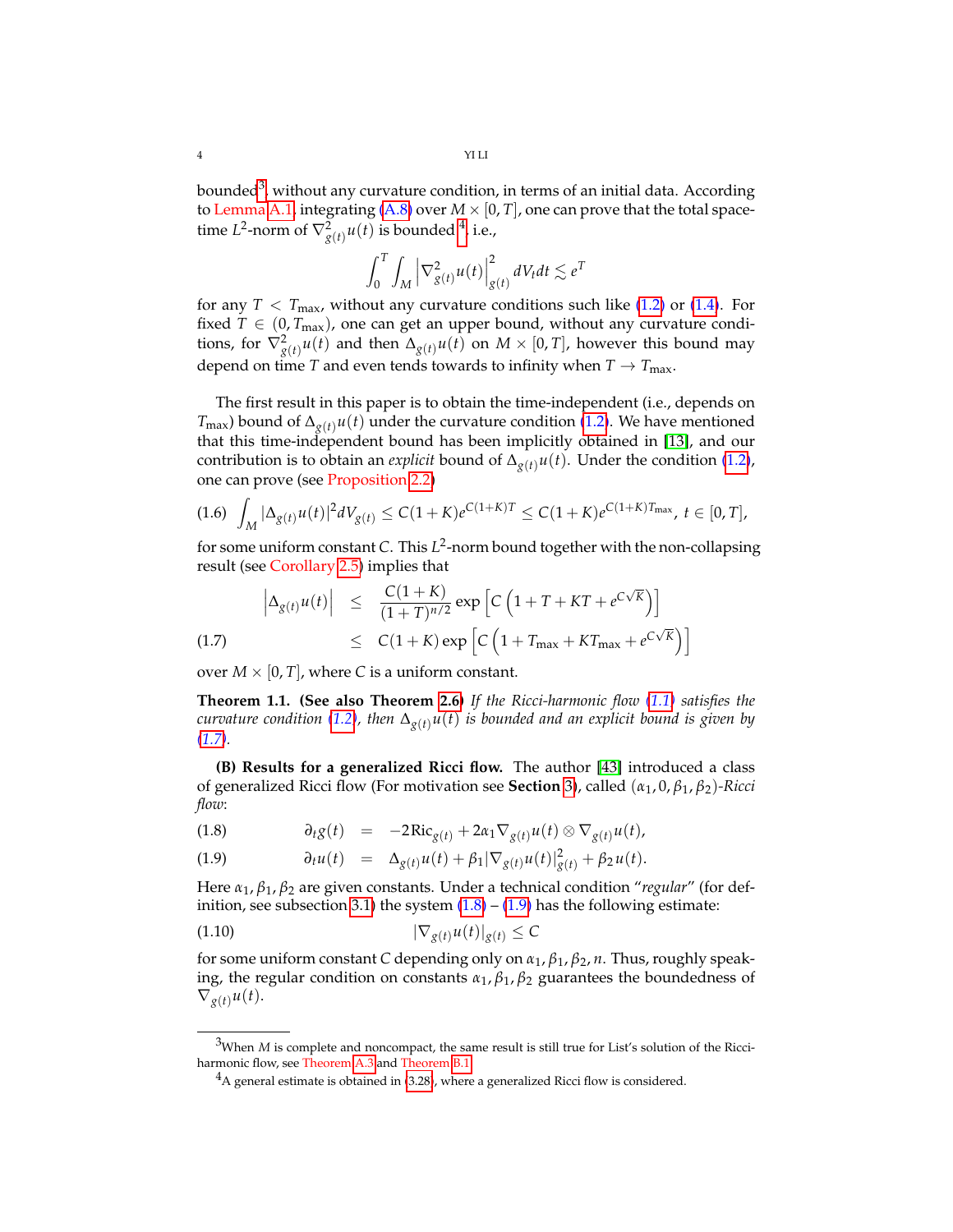The flow  $(1.8)$  –  $(1.9)$  is connected with the  $(K, N)$ -super Ricci flow introduced in [\[35\]](#page-70-1), along which the *W*-entropy is constant. For more detail, see **Section** [3.](#page-24-0)

**Theorem 1.2. (See also Theorem [3.2\)](#page-26-0)** Let  $(g(t), u(t))_{t \in [0,T)}$  be a solution to the regular  $(\alpha_1, 0, \beta_1, \beta_2)$ -Ricci flow  $(1.8)$  –  $(1.9)$  on a closed n-dimensional manifold M with T  $\leq \infty$ *and the initial data* ( $g_0$ ,  $u_0$ ). Assume that  $S_{g(t)} + C \ge C_0 > 0$  along the flow for some *uniform constants*  $C, C_0 > 0$ *. Then* 

$$
(1.11) \qquad \frac{|\text{Sin}_{g(t)}|_{g(t)}}{S_{g(t)}+C} \leq C_1 + C_2 \max_{M \times [0,t]} \sqrt{\frac{|W_{g(s)}|_{g(s)} + |\nabla^2_{g(s)}u(s)|^2_{g(s)}}{S_{g(s)}+C}}
$$

*where*

<span id="page-4-1"></span>
$$
\begin{array}{rcl}\n\operatorname{Sic}_{g(t)} & = & \operatorname{Ric}_{g(t)} - \alpha_1 \nabla_{g(t)} u(t) \otimes \nabla_{g(t)} u(t), \\
S_{g(t)} & = & \operatorname{tr}_{g(t)} \operatorname{Sic}_{g(t)} = R_{g(t)} - \alpha_1 |\nabla_{g(t)} u(t)|_{g(t)}^2, \\
\operatorname{Sin}_{g(t)} & := & \operatorname{Sic}_{g(t)} - \frac{S_{g(t)}}{n} g(t)\n\end{array}
$$

and  $W_{g(t)}$  is the Weyl tensor field of  $g(t)$ *.* 

Here the technical assumption  $S_{g(t)} + C \geq C_0 > 0$  is necessary in the theorem, since, due to the undermined signs of  $\alpha_1$ ,  $\beta_1$ ,  $\beta_2$ , we can not in general deduce any bounds for  $S_{g(t)}$  from the evolution equations of  $(1.8)$  –  $(1.9)$  (see, for example, the evolution equation [\(3.11\)](#page-25-1)). In the simplest case,  $\alpha_1 \geq 0$  and  $\beta_1 = \beta_2 = 0$  (i.e., Ricci-harmonic flow), we have a lower bound from Lemma [A.1.](#page-65-2)

This result is obtained by applying Hamilton-Cao's method (see for example [\[7,](#page-69-10) [43\]](#page-70-3)) on  $(1.8)$  –  $(1.9)$ . More precisely, we consider the quantity

(1.12) 
$$
f_1 := \frac{|\text{Sic}_{g(t)} + \frac{C}{n}g(t)|^2_{g(t)}}{(S_{g(t)} + C)^2},
$$

and deduce the following evolution inequality

<span id="page-4-0"></span>(1.13) 
$$
\Box f \leq 2 \langle \nabla f, \nabla \ln(S+C) \rangle + 4(S+C)f \left( -f + \frac{2}{n-2} f^{1/2} + C + C \frac{|W|^2 + |\nabla^2 u|^2}{S+C} \right).
$$

A direct consequence of the maximum principle applied on [\(1.13\)](#page-4-0) yields [\(1.11\)](#page-4-1). In conclusion, we can derive the long-time existence of  $(1.8) - (1.9)$  $(1.8) - (1.9)$  $(1.8) - (1.9)$ .

**Corollary 1.3. (See also Corollary [3.3\)](#page-29-1)** *Let*  $(g(t), u(t))_{t \in [0,T)}$  *be a solution to the regular* (*α*1, 0, *β*1, *β*2)*-Ricci flow [\(1.8\)](#page-3-3) – [\(1.9\)](#page-3-3) on a closed n-dimensional manifold M with T* ≤ ∞ *and the initial data* ( $g_0$ ,  $u_0$ ). Then only one of the followings cases occurs:

(a)  $T = \infty$ ;

- (b)  $T < \infty$  and  $|\text{Ric}_{g(t)}|_{g(t)} \leq C$  for some uniform constant C;
- (c)  $T < \infty$  and  $|\text{Ric}_{g(t)}|_{g(t)} \to \infty$  as  $t \to T$ . In this case, there are only two subcases:  $|R_{g(t)}|_{g(t)}$  → ∞,
	- (c2)  $|R_{g(t)}|_{g(t)} \leq C$  for some uniform constant C and there exist some uniform *constants*  $C_1$ ,  $C_2 > 0$  *such that*  $S_{g(t)} + C_1 \ge C_2 > 0$  *and*

$$
\frac{|W_{g(t)}|_{g(t)} + |\nabla^2_{g(t)}u(t)|^2_{g(t)}}{S_{g(t)} + C_1} \to \infty
$$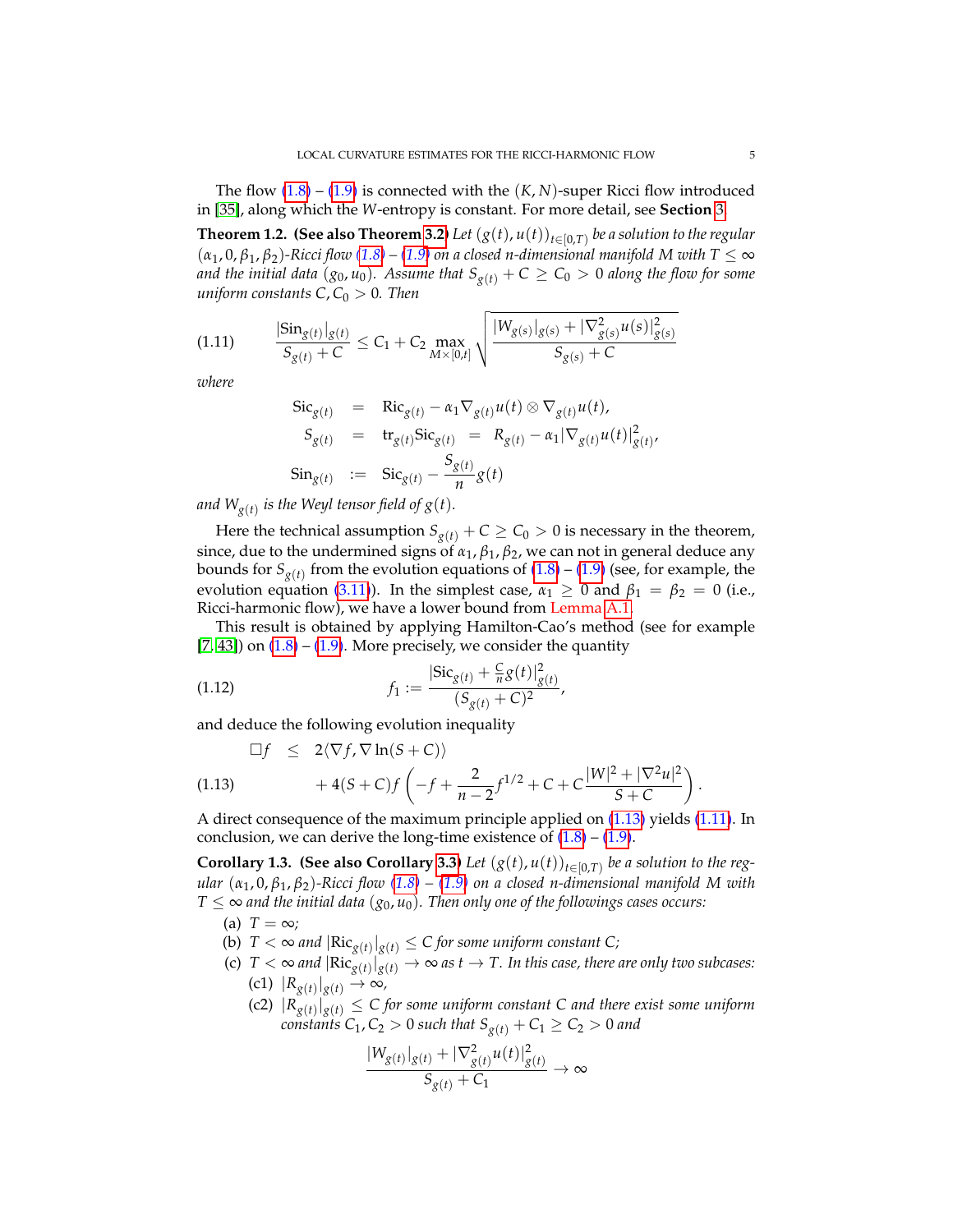as 
$$
t \rightarrow T
$$
.

This is a general picture of the long time existence for regular (*α*1, 0, *β*1, *β*2)-Ricci flows, containing results in [\[7,](#page-69-10) [43\]](#page-70-3). Since the signs of *α*1, *β*1, *β*<sup>2</sup> are not determined, we can not discard the case (b) which is of course true for Ricci-harmonic flow and Ricci flow.

In the case of dimension  $n = 4$ , we can consider another quantity

(1.14) 
$$
f_2 := \frac{|\text{Sic}_{g(t)}|_{g(t)}^2}{S_{g(t)} + C}.
$$

Since the sign of  $\alpha_1$  is undermined, some term in the evolution inequality (see [\(3.37\)](#page-33-0)) for  $f_2$  will contain the  $L^4$ -norm of  $\nabla^2_{g(t)}u(t)$ . Though we can prove

<span id="page-5-4"></span>(1.15) 
$$
\left| \left| \nabla_{g(t)}^2 u(t) \right| \right|_{L_{[0,T]}^1 L^2(M)} \leq C e^{CT} \leq C e^{CT_{\text{max}}}
$$

for any  $T\in(0,T_{\text{max}})$ , it is not clear whether we can get its (spatial)  $L^4$ -norm $^5$  $^5$ .

<span id="page-5-3"></span>**Corollary 1.4. (See also Corollary [3.6\)](#page-36-0)** *Let*  $(g(t), u(t))_{t \in [0,T)}$  *be a solution to the regular*  $(\alpha_1, 0, \beta_1, \beta_2)$ *-Ricci flow*  $(1.8)$  –  $(1.9)$  *on a closed* 4*-manifold M* with  $T \le \infty$  *and the initial data*  $(g_0, u_0)$ *. Assume that*  $S_{g(t)} + C \geq C_0 > 0$  *and*  $S_{g(t)}^2 \leq C_1 < \infty$  *along the flow for some uniform constants*  $C$ *,*  $C_0$ ,  $C_1 > 0$ *. Then* 

<span id="page-5-1"></span>
$$
\int_0^s \int_M |\text{Sic}_{g(t)}|_{g(t)}^2 dV_{g(t)} dt \leq C'(1+s)e^{C's} + C'[1-\text{sgn}(\alpha_1,0)]e^{C's} \int_0^s \int_M |\nabla_{g(t)}^2 u(t)|^4 dV_{g(t)} dt,
$$
\n(1.16)

<span id="page-5-2"></span>
$$
\int_0^s \int_M |\text{Rm}_{g(t)}|_{g(t)}^2 dV_{g(t)} dt \leq C'(1+s)e^{C's} + C'[1-\text{sgn}(\alpha_1, 0)]e^{C's} \int_0^s \int_M |\nabla_{g(t)}^2 u(t)|^4 dV_{g(t)} dt,
$$
\n(1.17)

*for all*  $s \in [0, T)$ *, where*  $C' = C'(g_0, u_0, \alpha_1, \beta_1, \beta_2, C, C_0, C_1, A_1, \chi(M))$  *is a uniform*  $constant.$  Here  $|\nabla_{g(t)}u(t)|_{g(t)}^2\leq A_1$  holds along the flow (by the regularity) for some *uniform constant*  $A_1 > 0$  *(which depends only on*  $g_0$ ,  $u_0$  *and*  $\alpha_0$ ,  $\beta_1$ ,  $\beta_2$ ).

In the corollary, the shorthand notion  $sgn(\alpha_1, 0)$  is defined to be 1 if  $\alpha_1 \geq 0$ , and 0 otherwise. When  $\alpha_1$  is nonnegative, the inequalities  $(1.16)$  and  $(1.17)$  give us uniform  $L^1_{[0,T)} L^2(M)$ -norms to  $\mathrm{Sic}_{g(t)}$  and  $\mathrm{Rm}_{g(t)}.$  Moreover, using an equality (above [\(3.43\)](#page-34-0)) for Vol<sub>t</sub> and  $|\nabla_{g(t)} u(t)|_{g(t)}^2 \leq A_1$ , the integral of Sic<sub>*g*(*t*)</sub> can be replaced by the integral of  $Ric_{g(t)}$ . Thus, in the case that  $\alpha_1 \geq 0$ , Corollary [1.4](#page-5-3) gives uniform  $L^1_{[0,T)}L^2(M)$ -norms to  $\text{\rm Ric}_{g(t)}$  and  $\text{\rm Rm}_{g(t)}.$ 

To derive  $L^1_{[0,T)} L^p(M)$ -norms for  $\text{Sic}_{g(t)}$  and  $\text{Rm}_{g(t)}$ , for simplicity, introduce the basic assumption **BA**, original defined in [\[4,](#page-69-11) [55\]](#page-70-10) (see also [\[43\]](#page-70-3)), for a solution  $(g(t), u(t))_{t \in [0,T)}$  to the regular  $(\alpha_1, 0, \beta_1, \beta_2)$ -Ricci flow:

<span id="page-5-0"></span><sup>&</sup>lt;sup>5</sup>Under the curvature condition [\(1.4\)](#page-1-4), we can always get a bound for the  $L^4$ -norm of  $\nabla^2_{g(t)}u(t)$  by Theorem [B.2.](#page-67-0)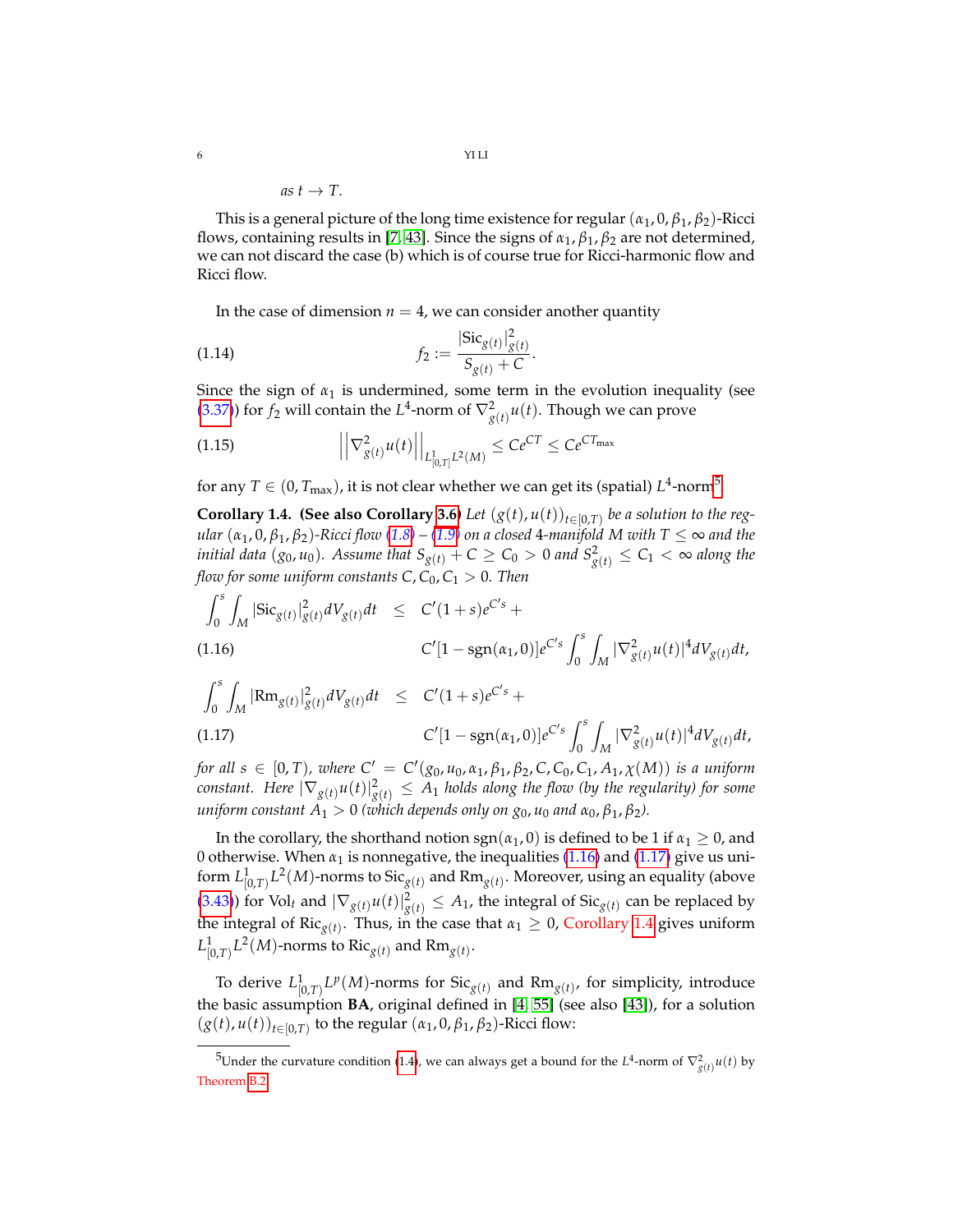- (a) *M* is a closed 4-manifold;
- (b)  $T < \infty$ ;
- (c)  $-1 \leq S_{g(t)}$  ≤ 1 along the flow;
- (d)  $|\nabla_{g(t)} u(t)|^2_{g(t)} \leq A_1$  along the flow.

The last condition is obtained from the regularity of the flow and the third condition implies  $S_{g(t)} + C \ge C_0 > 0$ , where  $C = 2$  and  $C_0 = 1$ .

**Theorem 1.5. (See also Theorem [3.7\)](#page-37-0)** *Suppose that*  $(g(t), u(t))_{t \in [0,T)}$  *satisfies* **BA***. Then*

$$
\int_{0}^{s} \int_{M} |\text{Sic}_{g(t)}|_{g(t)}^{4} dV_{g(t)} dt \leq \tilde{C} (1+s) e^{\tilde{C}s} \n+ \tilde{C} [1 - \text{sgn}(\alpha_{1}, 0)] e^{\tilde{C}s} \int_{0}^{s} \int_{M} |\nabla_{g(t)}^{2} u(t)|^{4} dV_{g(t)} dt, \n\int_{s}^{T} \int_{M} |\text{Sic}_{g(t)}|_{g(t)}^{2} dV_{g(t)} dt \leq \left[ (T - s) e^{T} \text{Vol}_{0} \right]^{\frac{4-p}{4}} e^{\tilde{C}T} \left[ \tilde{C} (1+T) \n+ \tilde{C} [1 - \text{sgn}(\alpha_{1}, 0)] \int_{0}^{s} \int_{M} |\nabla_{g(t)}^{2} u(t)|^{4} dV_{g(t)} dt \right]^{\frac{p}{4}},
$$

*for any s*  $\in$  [0, *T*). Here  $\tilde{C}$  *is a uniform constant which depends only on*  $g_0$ ,  $u_0$ ,  $\alpha_1$ ,  $\beta_1$ ,  $\beta_2$ ,  $A_1$ ,  $\chi(M)$ .

**(C) A conjecture for the Einstein scalar field equations.** This conjecture is based on the following, where *M* is a complete manifold,

<span id="page-6-2"></span>**Theorem 1.6. (See also Theorem [2.7\)](#page-22-0)** *Let*  $(g(t), u(t))_{t \in [0,T]}$  *be a solution to the Ricciharonic flow* [\(1.1\)](#page-1-1). Suppose there exist constants  $\rho$ ,  $K$ ,  $L$ ,  $P > 0$  and  $x_0 \in M$  such that  $B_{g(0)}^{-}(x_0,\rho/\sqrt{K})$  is compactly contained on M and the following conditions<sup>[6](#page-6-0)</sup>

<span id="page-6-1"></span>
$$
(1.20) \qquad |\text{Ric}_{g(t)}|_{g(t)} \le K, \quad |\nabla_{g(t)} u(t)|_{g(t)} \le L, \quad |\nabla^2_{g(t)} u(t)|_{g(t)} \le P
$$

*hold on Bg*(0) (*x*0, *ρ*/  $K) \times [0, T]$ *. For any*  $p \geq 3$ *, there is a constant C, depending only on n and p, such that*

$$
\int_{B_{g(0)}(x_0,\rho/2\sqrt{K})} |\text{Rm}_{g(t)}|_{g(t)}^p dV_{g(t)} \leq C\Lambda_1 e^{C\Lambda_2 T} \int_{B_{g(0)}(x_0,\rho/\sqrt{K})} |\text{Rm}_{g(0)}|_{g(0)}^p dV_{g(0)}
$$
\n(1.21) 
$$
+ C K^p \left(1 + \rho^{-2p}\right) e^{C\Lambda_2 T} \text{Vol}_{g(t)} \left(B_{g(0)} \left(x_0, \frac{\rho}{\sqrt{K}}\right)\right).
$$

<span id="page-6-3"></span>*Here*  $\Lambda_1 := 1 + K$  *and*  $\Lambda_2 := K + L + L^2 + P^2(1 + K^{-1})$ *.* 

This theorem extends [\[32\]](#page-70-12) to the Ricci-harmonic flow. Along the argument in [\[32\]](#page-70-12) we consider the quantity

$$
\frac{d}{dt} \int_M |\text{Rm}|^p \phi^{2p} dV_t
$$

$$
|\nabla_{g(t)} u(t)|_{g(t)} \le \rho^2 C_n \left(\frac{K}{\rho^2} + \frac{1}{t}\right) = C_n \left(K + \frac{\rho^2}{t}\right)
$$

which depends on time *t*.

<span id="page-6-0"></span> ${}^6$ The second assumption  $|\nabla_{g(t)} u(t)|_{g(t)} \leq L$  can not be derived by Theorem [B.1.](#page-66-2) Actually, by Theorem [B.1,](#page-66-2) one has the estimate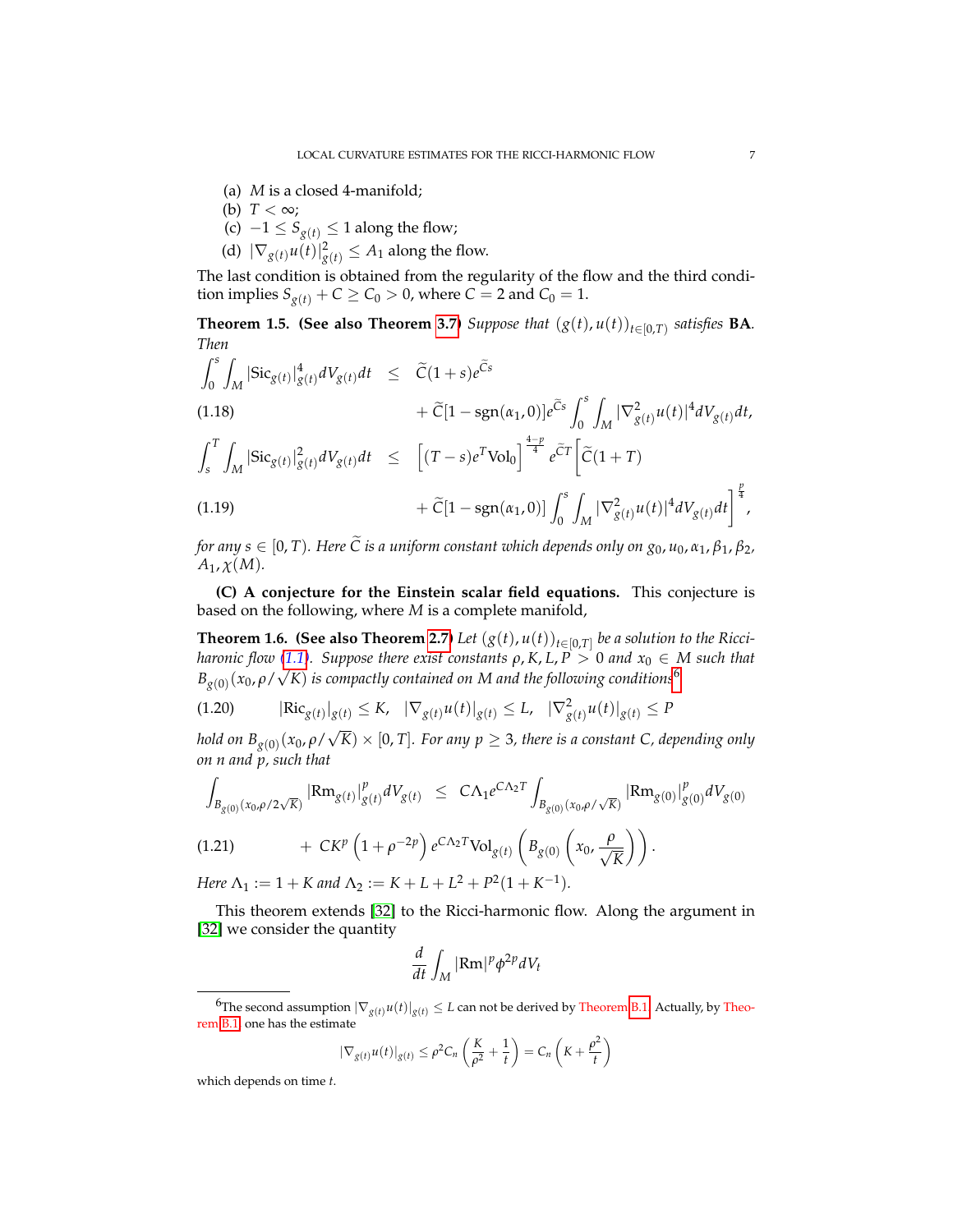where  $\phi$  is a Lipschitz function with support in  $B_{g(0)}(x_0, \rho)$ √ *K*). For the Ricciharmonic flow, extra integrals involving derivatives of *u*(*t*) appear in the computation, however, these integrals can be treated with the help of the last assumptions in [\(1.20\)](#page-6-1).

By Hölder's inequality we can get a similar upper bound for  $p = 2$ . From Theorem [1.6,](#page-6-2) we can get an upper bound for the  $L^2$ -norm of  $Rm_{g(t)}$ . Motivated by the inequality [\(1.21\)](#page-6-3), we in this section impose a conjecture for the Einstein scalar field equations, which is analogous to the corresponding conjecture for the Einstein vacuum equations proved by Klainerman, Rodnianski, and Szeftel [\[26,](#page-69-0) [56,](#page-70-13) [57,](#page-70-14) [58,](#page-70-15) [59,](#page-71-3) [60\]](#page-71-4).

<span id="page-7-1"></span>Consider Einstein's scalar field equation or Einstein Klein-Gordon system

(1.22) 
$$
\mathbf{R}_{\alpha\beta} - \frac{1}{2}\mathbf{R}\mathbf{g}_{\alpha\beta} = \mathbf{T}_{\alpha\beta}, \quad \mathbf{T}_{\alpha\beta} = 2\partial_{\alpha}u\partial_{\beta}u - \frac{1}{2}|\mathbf{D}u|^2\mathbf{g},
$$

where *u* is a smooth function on a four dimensional Lorentzian space-time (**M**, **g**), *Rαβ*, *R*, and **D** denote, respectively, the Ricci curvature tensor, scalar curvature, and the Levi-Civita connection of **g**. In this case, the Einstein equation [\(1.15\)](#page-5-4) can be written as

$$
R_{\alpha\beta}-2\partial_\alpha u\partial_\beta u=0.
$$

As discussed in [\[53\]](#page-70-16), we should impose a matter equation

<span id="page-7-0"></span>
$$
\Delta u = 0
$$

for *u*, where  $\Delta := D^{\alpha}D_{\alpha}$ . Hence we should consider a system of PDEs

(1.23) 
$$
R_{\alpha\beta} - 2\partial_{\alpha}u\partial_{\beta}u = 0, \quad \Delta u = 0.
$$

An initial data set  $(\Sigma, g, k, u_0, u_1)$  for [\(1.23\)](#page-7-0) consists of a three dimensional manifold Σ, a Riemannian metric *g*, a symmetric 2-tensor *k*, together with two functions *u*<sup>0</sup> and  $u_1$  on  $\Sigma$ , all assumed to be smooth, verifying the constraint equations,

(1.24) 
$$
\nabla^j k_{ij} - \nabla_i \text{tr} k = u_1 \nabla_i u_0,
$$

(1.25) 
$$
R - |k|^2 + (\text{tr} k)^2 = u_1^2 + |\nabla u_0|^2,
$$

where  $\nabla$  is the Levi-Civita connection of *g*.

Given an initial data set  $(\Sigma, g, k, u_0, u_1)$ , the Cauchy problem consists in finding a four-dimensional Lorentzian manifold  $(M, g)$  and a smooth function  $u$  on **M** satisfying [\(1.22\)](#page-7-1), and also an embedding *ι* : Σ → **M** such that

(1.26) 
$$
t^* \mathbf{g} = g, \quad t^* u = u_0, \quad t^* K = k, \quad t^* (Nu) = u_1,
$$

where *N* is the future-directed unit normal to  $\iota(\Sigma)$  and *K* is the second fundamental form of  $\iota(\Sigma)$ . The local existence and uniqueness result for globally hyperbolic developments can be found in, for example, [\[53\]](#page-70-16), Theorem 14.2. For stability and instability for Einstein's scalar field equation, we refer to [\[14,](#page-69-13) [15,](#page-69-14) [33,](#page-70-17) [34,](#page-70-18) [62,](#page-71-5) [63,](#page-71-6) [64,](#page-71-7) [65\]](#page-71-8).

For Einstein's equations (i.e.,  $u = 0$  in [\(1.22\)](#page-7-1), and the corresponding initial data set is denoted by  $(\Sigma, g, k)$ ), Klainerman [\[25\]](#page-69-15) proposed the following conjecture: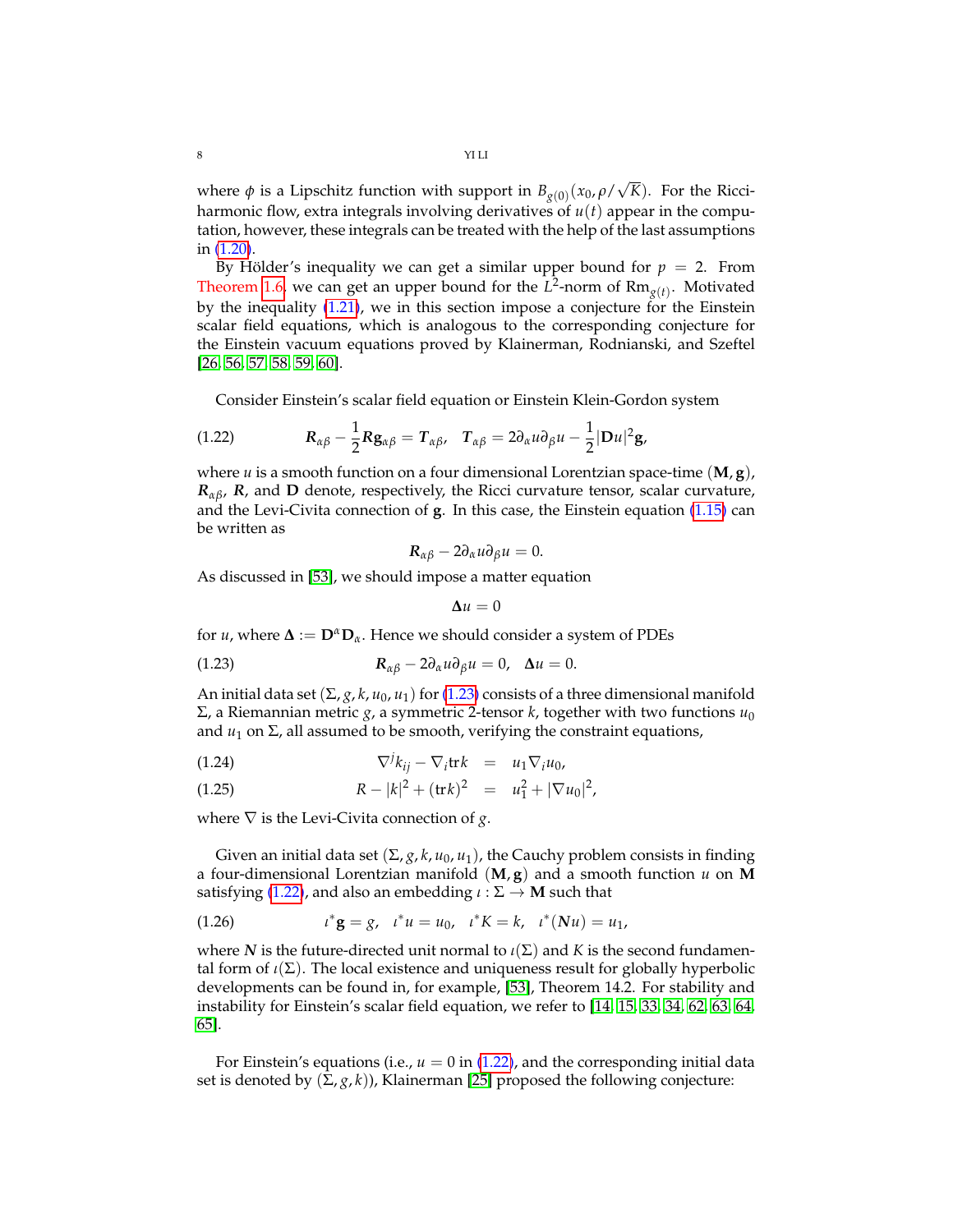*The Einstein vacuum equations admit local Cauchy developments for initial data sets* (Σ, *g*, *k*) *with locally finite L*<sup>2</sup> *-curvature and locally finite L* 2 *-norm of the first covariant derivatives of k.*

This conjecture was recently solved by Klainerman, Rodnianski and Szeftel [\[26\]](#page-69-0). Motivated by Theorem [1.6](#page-6-2) and Klainerman's conjecture, we propose the following

**Conjecture 1.7. (See also Conjecture [4.2\)](#page-40-2)** *The Einstein scalar field equations admit local Cauchy developments for initial data sets* (Σ, *g*, *k*, *u*0, *u*1) *with locally finite L*<sup>2</sup>  *curvature, locally finite L*<sup>2</sup> *-norm of the first covariant derivatives of k, locally finite L*<sup>2</sup>  *norm of the covariant derivatives (up to second order) of u*0*, and locally finite L*<sup>2</sup> *-norm of the covariant derivatives (up to first order) of*  $u_1$ *.* 

**(D) Some notions on Riemann curvatures of Bakry-Emery Ricci curvature. ´** We now compare our curvature Sm with  $\alpha_1 = 2$  (see [\(3.10\)](#page-25-2)) with a notion of curvature introduced recently by Wylie and Yeroshkin [\[68\]](#page-71-1). Let (*M*, *g*) be a Riemannian manifold with a smooth function *u*. Wylie and Yeroshkin introduced the following weighted connection

(1.27) 
$$
\nabla^u_X Y := \nabla_X Y - (Yu)X - (Xu)Y.
$$

By Proposition 3.3 in [\[68\]](#page-71-1), we have

$$
(1.28) \qquad R_{ijk\ell}^u = R_{ijk\ell} + \nabla_j \nabla_k u g_{i\ell} - \nabla_i \nabla_k u g_{j\ell} + \nabla_j u \nabla_k u g_{i\ell} - \nabla_i u \nabla_k u g_{j\ell},
$$

where  $R^u_{ijk\ell} := \langle Rm^{\alpha}(\partial_i,\partial_j)\partial_k,\partial_\ell\rangle$  and  $Rm^{\alpha}$  is the induced Riemann curvature tensor associated to the connection  $\nabla^u$ . The Ricci curvature associated to  $\nabla^u$  is defined by

<span id="page-8-0"></span>(1.29) 
$$
R_{jk}^{u} := g^{i\ell} R_{ijk\ell}^{u} = R_{ik} + (n-1) \nabla_j \nabla_k u + (n-1) \nabla_j u \nabla_k u.
$$

Here the last formula also follows from Proposition 3.3 in [\[68\]](#page-71-1). Recall from [\(3.10\)](#page-25-2) that (with  $\alpha_1 = 2$ )

<span id="page-8-1"></span>(1.30) 
$$
S_{ijk\ell} = R_{ijk\ell} - \nabla_i u \nabla_k u g_{j\ell} - \nabla_i u \nabla_j u g_{k\ell}.
$$

From now on, we are given a smooth function *u* on *M* and write

(1.31) 
$$
R_{ijk\ell}^{\mathbf{L}} := S_{ijk\ell}, \quad R_{ijk\ell}^{\mathbf{WY}} := R_{ijk\ell}^{u},
$$

$$
R_{jk}^{\mathbf{L}} := g^{i\ell} R_{ijk\ell}^{\mathbf{L}}, \quad R_{jk}^{\mathbf{WY}} := R_{jk}^{u} = g^{i\ell} R_{ijk\ell}^{\mathbf{WY}},
$$

$$
R^{\mathbf{L}} := g^{jk} R_{jk}^{\mathbf{L}}, \quad R^{\mathbf{WY}} := g^{jk} R_{jk}^{\mathbf{WY}}.
$$

From [\(1.29\)](#page-8-0) and [\(1.30\)](#page-8-1), we have

$$
Ric^{L} = Ric - 2du \otimes du, \quad Ric^{WY} = Ric + (n-1)du \otimes du + (n-1)\nabla^{2}u.
$$

Consider another Ricci curvature of  $R_{ijk\ell}^{WY}$ :

$$
\widehat{R}_{jk}^{\mathbf{WY}} := g^{i\ell} R_{ji\ell k}^{\mathbf{WY}} = R_{jk} + \left(\Delta u + |\nabla u|^2\right) g_{jk} - \nabla_j \nabla_k u - \nabla_j u \nabla_k u.
$$

There are some relations between those two notions on "Riemann curvature tensors, e.g.,

(1.32) 
$$
R_{ijk\ell}^{WY} - R_{ijk\ell}^{L} = \nabla_i u \nabla_j u g_{k\ell} + \nabla_k u \nabla_j u g_{i\ell} + \nabla_j \nabla_k u g_{i\ell} - \nabla_i \nabla_k u g_{j\ell},
$$

and

(1.33) \t\t\t
$$
\widehat{\text{Ric}}^{\mathbf{WY}} - \text{Ric}^{\mathbf{WY}} = \left(\Delta u + |\nabla u|^2\right)g - n\left(\nabla^2 u + du \otimes du\right).
$$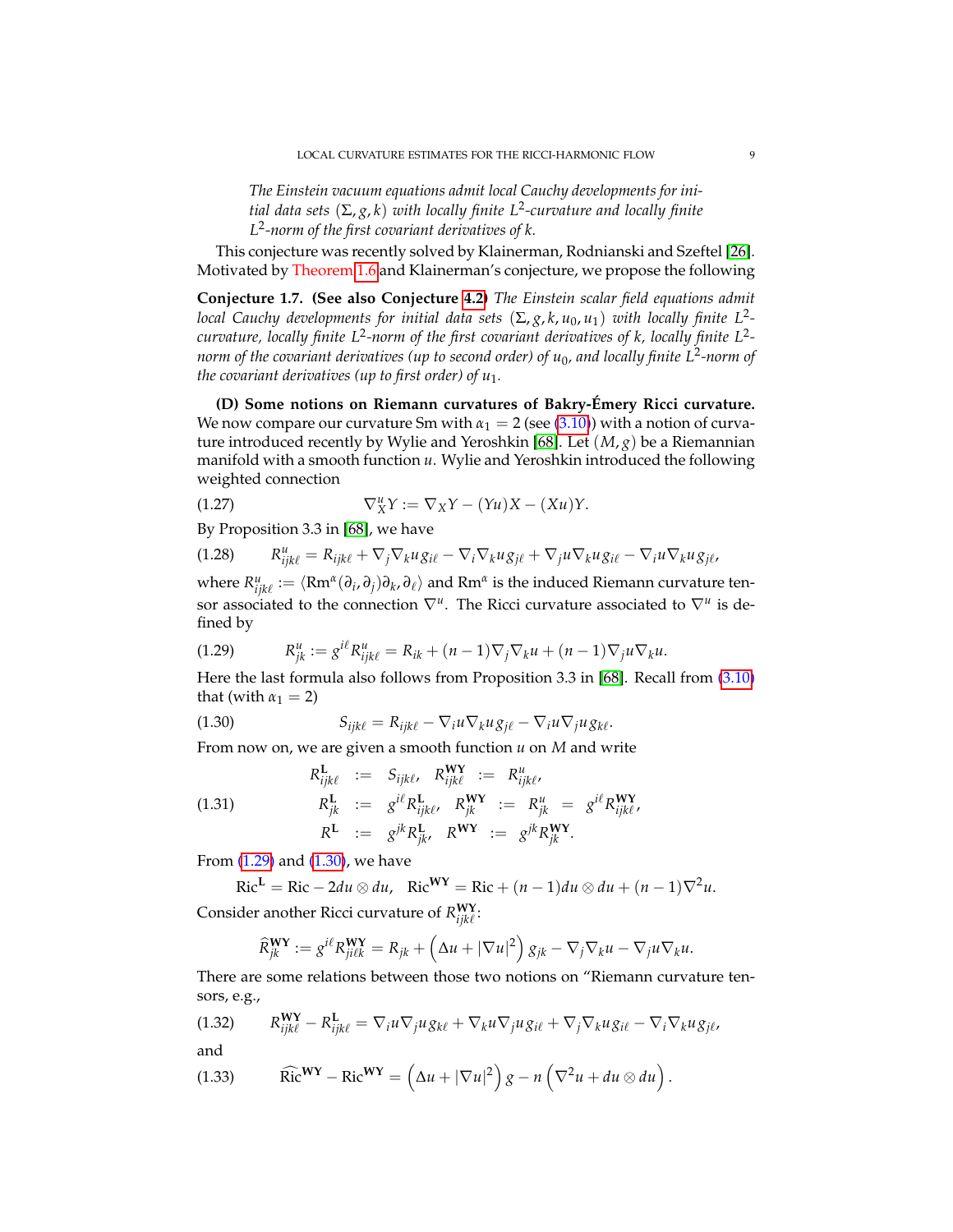We note that Ric**<sup>L</sup>** and Ric**WY** are actually the Ricci curvatures in the sense of Bakey-Emery [\[1\]](#page-68-0). We here use our notions to keep the paper smoothly. ´

We now have four different types of Ricci curvatures, Ric, Ric<sup>L</sup>, Ric<sup>WY</sup>, and  $\widehat{Ric}^{WY}$ , and three different types of scalar curvatures, *R*, *R*<sup>L</sup>, and *R*<sup>WY</sup>. In order to compare those quantities, we introduce a notation  $\mathcal{P} \leq_{\mathbf{I},\mathcal{U}} \mathcal{Q}$ , which is an integral inequality with respect to the measure *µ*.

Given two scalar quantities P, Q on  $(M, g)$ , and a measure  $\mu$ , we write  $P \leq_{I, \mu} Q$ if the following inequality

<span id="page-9-0"></span>
$$
\int_{M} \mathcal{P} d\mu \le \int_{\mathcal{M}} \mathcal{Q} d\mu
$$

holds. When  $d\mu$  is the volume form  $dV$ , we simply write [\(1.34\)](#page-9-0) as  $P \leq I Q$ . When *dµ* is the measured volume form  $e^f dV$ , we write [\(1.34\)](#page-9-0) as  $\mathcal{P}_{\leq \mathbf{I}, f}\mathcal{Q}$ . Similarly, we can define  $P_{I,\mu}Q$ .

**Proposition 1.8. (See also Proposition [5.4\)](#page-42-1)** *For any measure µ on M and smooth function u on M, we have*

$$
(1.35) \t\t RL \leq_{I,\mu} R, \t R \leq_I RWY, \t R =_{I,\mu} RWY.
$$

This proposition shows that  $R^{\mathbf{L}} \leq_{\mathbf{I}} R \leq_{\mathbf{I}} R^{\mathbf{W}\mathbf{Y}}$  and  $R^{\mathbf{L}} \leq_{\mathbf{I},u} R =_{\mathbf{I},u} R^{\mathbf{W}\mathbf{Y}}$ . Thus, in the sense of integrals, *R***<sup>L</sup>** is weaker and *R***WY** is stronger than *R*, respectively.

Next we consider the similar question on Ricci curvatures. Let  $(M, g)$  be a closed Riemannian manifold with a smooth function *u*, and *µ* be a given measure on *M*. Given two Ricci curvatures  $\text{Ric}^{\clubsuit}$ ,  $\text{Ric}^{\diamondsuit} \in \mathfrak{Ric}_4 := \{ \text{Ric}, \text{Ric}^{\sf L}, \text{Ric}^{\sf WY}, \widehat{\text{Ric}}^{\sf WY} \}$ , we say

$$
\operatorname{Ric}^{\clubsuit} \leq_{\mathbf{I},\mu} \operatorname{Ric}^{\diamondsuit}
$$

if Ric<sup>♣</sup>(*X*, *X*) ≤<sub>*I*</sub> $\mu$  Ric<sup>◇</sup>(*X*, *X*) holds for all vector fields *X* ∈ *X*(*M*). Similarly we can define Ric<sup> $\triangle$ </sup>  $\leq$ **I** Ric<sup> $\diamond$ </sup> and Ric<sup> $\triangle$ </sup>  $\leq$ <sub>**I**,*f*</sub> Ric<sup> $\diamond$ </sup>. We say

(1.37) 
$$
\operatorname{Ric}^{\clubsuit} \leq_{\mathbf{IK},\mu} \operatorname{Ric}^{\diamondsuit}
$$

if Ric<sup>♣</sup>(*X*, *X*) ≤<sub>**I**,*µ*</sub> Ric<sup>◇</sup>(*X*, *X*) holds for all Killing vector fields *X* ∈  $\mathfrak{X}_{\mathbf{K}}(M)$ , where  $\mathfrak{X}_{\mathbf{K}}(M)$  is the space of all Killing vector fields on *M*. Similarly we can define  $Ric^{\clubsuit} \leq_{IK} Ric^{\diamondsuit}$  and  $Ric^{\clubsuit} \leq_{IK,f} Ric^{\diamondsuit}$ .

Consider the subset  $\mathfrak{X}_{\mathbf{KC}}(M)$  of  $\mathfrak{X}_{\mathbf{K}}(M)$ , which consists of Killing vector fields on *M* with constant norm. we say

(1.38) Ric<sup>4</sup> 
$$
\leq_{\text{IKC},\mu}
$$
 Ric<sup>5</sup>

if Ric<sup>♣</sup>(*X*, *X*) ≤<sub>**I**,*µ*</sub> Ric<sup>☆</sup>(*X*, *X*) holds for all *X* ∈  $\mathfrak{X}_{\mathbf{KC}}(M)$ . Similarly we can define  $Ric^* \leq_{IKC} Ric^\diamondsuit$  and  $Ric^* \leq_{IKC,f} Ric^\diamondsuit$ . We then obtain the following two results.

<span id="page-9-1"></span>**Theorem 1.9. (see also Theorem [5.6\)](#page-42-2)** *Let* (*M*, *g*) *be a closed Riemannian manifold with a smooth function u and µ be a given measure on M. Then we have*

- (i)  $\text{Ric}^L \leq_{\mathbf{I},\mu} \text{Ric}$ .
- (ii) Ric  $\leq$ <sub>IKC</sub> Ric<sup>WY</sup> *.*
- (iii) Ric  $\leq$ <sub>IKC</sub> Ric<sup>WY</sup>.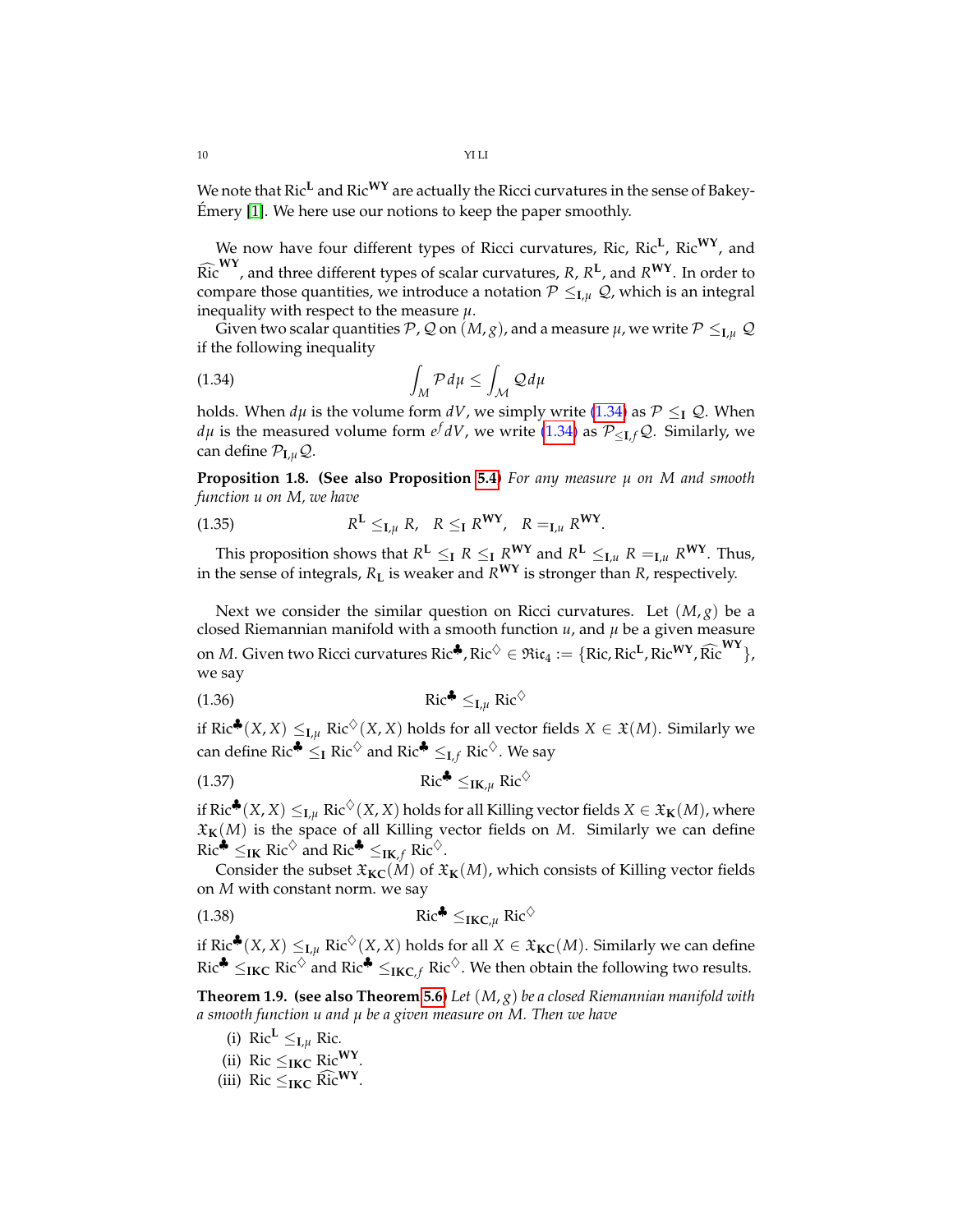A consequence of Theorem [1.9](#page-9-1) indicates

(1.39) Ric<sup>L</sup> 
$$
\leq_{IKC} \text{Ric} \leq_{IKC} \text{Ric}^{WY}
$$
 and Ric<sup>L</sup>  $\leq_{IKC} \text{Ric} \leq_{IKC} \text{Ric}^{WY}$ .

**Theorem 1.10. (See also Theorem [5.8\)](#page-45-0)** *Let* (*M*, *g*) *be a closed Riemannian manifold with a smooth function u and µ be a given measure on M. Then we have*

- (i) Ric  $\leq_{\text{IKC}, \tilde{f}} \text{Ric}^{\text{WY}}$ *, and*
- (ii) Ric  $\leq_{\text{IKC}}$   $\tilde{f}$  Ric<sup>WY</sup>.

*where*  $\tilde{f} := u - u_{\min} + c_0$  *and*  $c_0 \geq 1/e$ .

For a given odd-dimensional sphere, we can always find a Riemannian metric *g* and a Killing vector field *X* of constant length with respect to *g*.

**Proposition 1.11. (See also Proposition [5.9\)](#page-46-1)** *On each of* 28 *homotopical seven-dimensional spheres M, there exist a Riemannian metric g and a nonzero vector field X, such that*

- Ric<sup>L</sup>(*X*, *X*)  $\leq$ <sub>**I**</sub> Ric(*X*, *X*)  $\leq$ <sub>**I**</sub> Ric<sup>WY</sup>(*X*, *X*) *and* Ric<sup>L</sup>(*X*, *X*)  $\leq$ <sub>**I**</sub> Ric(*X*, *X*)  $\leq$ <sub>**I**</sub>  $\widehat{\text{Ric}}^{\text{WY}}(X, X)$  hold.
- *for any smooth function u on M,*  $\text{Ric}^{\mathbf{L}}(X,X) \leq_{\mathbf{L},\widetilde{f}} \text{Ric}(X,X) \leq_{\mathbf{L},\widetilde{f}} \text{Ric}^{\mathbf{W}\mathbf{Y}}(X,X)$  $\int \text{Ric}^{\mathbf{L}}(X,X) \leq \text{Ric}(X,X) \leq_{\mathbf{L},\widetilde{f}} \widehat{\text{Ric}}^{\mathbf{W}\mathbf{Y}}(X,X)$  hold, where  $\widetilde{f} := u - u_{\min} + u_{\min}$ *c*<sub>0</sub> *with*  $c_0 > 1/e$ .

We say that a Riemannian metric *g* on *M* is of *cohomogeneity 1* if some compact Lie group *G* acts smoothly and isometrically on *M* and the space of orbits *M*/*G* with respect to this action is one-dimensional.

**Proposition 1.12. (See also Proposition [5.10\)](#page-47-1)** Let  $n \geq 2$  and  $\epsilon > 0$ . On the sphere **S** 2*n*−1 *, there are a (real-analytic) Riemannian metric ge, of cohomogeneity* 1*, with the property that all section curvatures of g<sup>e</sup> differ from* 1 *at most by e, and a (real-analytic) nonzero vector field Xe, such that*

- $\operatorname{Ric}_{g_{\varepsilon}}^{\mathbf{L}}(X_{\varepsilon}, X_{\varepsilon}) \leq_{\mathbf{I}} \operatorname{Ric}_{g_{\varepsilon}}(X_{\varepsilon}, X_{\varepsilon}) \leq_{\mathbf{I}} \operatorname{Ric}_{g_{\varepsilon}}^{\mathbf{WY}}(X_{\varepsilon}, X_{\varepsilon})$  and  $\operatorname{Ric}_{g_{\varepsilon}}^{\mathbf{L}}(X_{\varepsilon}, X_{\varepsilon}) \leq_{\mathbf{I}}$  $\text{Ric}_{g_{\epsilon}}(X_{\epsilon}, X_{\epsilon}) \leq_{\mathbf{I}} \widehat{\text{Ric}}_{g_{\epsilon}}^{\mathbf{WY}}(X_{\epsilon}, X_{\epsilon})$  hold.
- for any smooth function u on M,  $\text{Ric}_{g_{\varepsilon}}^{\mathbf{L}}(X_{\varepsilon}, X_{\varepsilon}) \leq_{\mathbf{L}, \widetilde{f}} \text{Ric}_{g_{\varepsilon}}^{\mathbf{K}}(X_{\varepsilon}, X_{\varepsilon}) \leq_{\mathbf{L}, \widetilde{f}} \text{Ric}_{g_{\varepsilon}}^{\mathbf{WY}}$  $(X_{\epsilon}, X_{\epsilon})$  and  $\text{Ric}_{g_{\epsilon}}^{\mathbf{L}}(X_{\epsilon}, X_{\epsilon}) \leq \text{Ric}_{g_{\epsilon}}(X_{\epsilon}, X_{\epsilon}) \leq_{\mathbf{L}, \widetilde{f}} \widehat{\text{Ric}}_{g_{\epsilon}}^{\mathbf{WY}}(X_{\epsilon}, X_{\epsilon})$  hold, where  $\tilde{f} := u - u_{\min} + c_0$  with  $c_0 \geq 1/e$ .

Berestovskii and Nikonorov [\[2\]](#page-68-3) observed that (see Remark [5.11\)](#page-47-2) that if the **S** 1 - action obtain by Tuschmann [\[61\]](#page-71-9) is free, then we can find for  $\epsilon > 0$  a Killing vector field  $X_{\epsilon}$  of unit length with respect to  $g_{\epsilon}$ .

The nonnegativity of  $R^{\mathbf{L}}_{ijk\ell}$  was used in [\[66\]](#page-71-10) to prove the compactness for gradient shrinking Ricci harmonic solitons. There is no useful relation between Rm**<sup>L</sup>** and Rm**WY**. More precisely, we can find (see Example [5.12\)](#page-47-3) a Riemannian manifold  $(M, g)$  so that Rm<sup>L</sup>(X, Y, Y, X) < Rm<sup>WY</sup>(X, Y, Y, X) for some triple (X, Y, *u*) of smooth vector fields  $X$ ,  $Y$  and smooth function  $u$ , and  $\text{Rm}^{\mathbf L}(X,Y,Y,X) > \text{Rm}^{\mathbf W Y}(X,Y)$  $Y, Y, X$  for another such triple  $(X', Y', u')$ .

**(E) Uniqueness for the Ricci-harmonic flow.** The uniqueness problem for the Ricci flow was proved by Hamilton [\[22\]](#page-69-9) in the compact setting, Chen-Zhu [\[12\]](#page-69-16)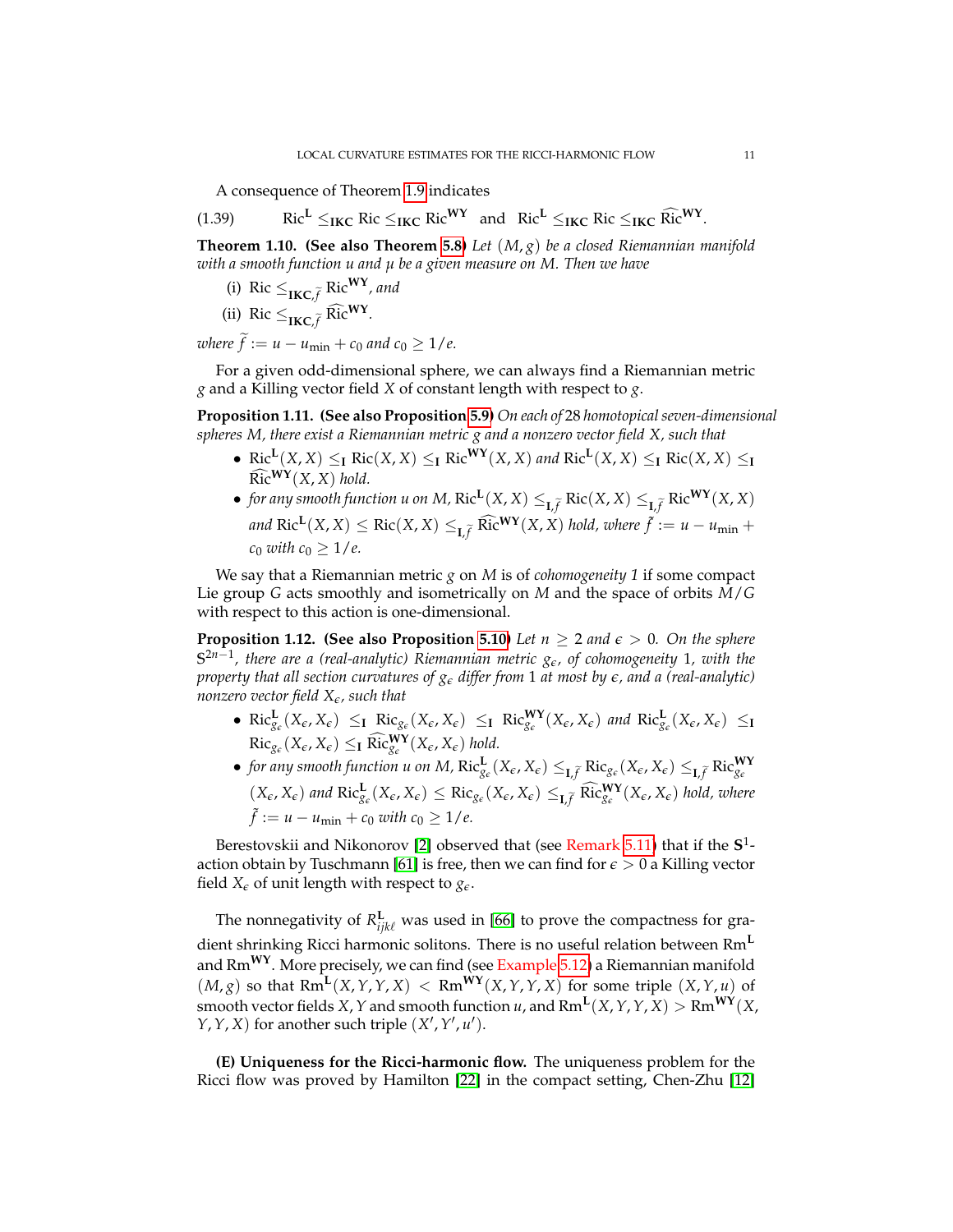for forward uniqueness of complete solutions, and Kotschwar [\[28,](#page-69-17) [29\]](#page-69-18) for forward and backward uniqueness of complete solutions.

It is a natural problem to prove the forward and backward uniqueness for the Ricci-harmonic flow. Actually, the forward uniqueness of the Ricci-harmonic flow when the underlying manifold is compact, was proved by List [\[46\]](#page-70-4). In this paper, we use the strategy of Kotschwar to prove the uniqueness for complete solutions of the Ricci-harmonic flow. List [\[46\]](#page-70-4) has proved that (see Theorem [A.3\)](#page-66-1) if (*M*, *g*) is a complete and non-compact Riemannian manifold satisfying

$$
|\text{Rm}_g|_g + |u| + |\nabla_g u|_g + |\nabla_g^2 u|_g \lesssim 1
$$

then a local time existence holds for the Ricci-harmonic flow with the initial data (*g*, *u*), and moreover

$$
|\text{Rm}_{g(t)}|_{g(t)} + |u(t)| + |\nabla_{g(t)} u(t)|_{g(t)} + |\nabla^2_{g(t)} u(t)|_{g(t)} \lesssim 1.
$$

Hence one may expect that the uniqueness of the Ricci-harmonic flow holds in the class  $\{(g, u) : \text{Rm}_g, \nabla_g u, \nabla_g^2 u \text{ bounded}\}\.$  Surprisingly we prove that the uniqueness of the Ricci-harmonic flow holds in a larger class  $\{(g, u) : Rm_g$  bounded $\}$ . The reason is that if the Riemann curvature is bounded along the flow  $(1.1)$  then all derivatives of  $u(t)$  is still bounded by Theorem [B.2.](#page-67-0) To state the results, consider the following curvature condition

<span id="page-11-0"></span>(1.40) 
$$
\sup_{M\times[0,T]}\left(|\text{Rm}_{g(t)}|_{g(t)}+|\text{Rm}_{\tilde{g}(t)}|_{\tilde{g}(t)}\right)\leq K,
$$

where *K* is some uniform constant.

<span id="page-11-1"></span>**Theorem 1.13. (See also Theorem [6.1\)](#page-52-2)** *Suppose that*  $(g(t), u(t))$  *and*  $(\tilde{g}(t), \tilde{u}(t))$  *are two smooth complete solutions of* [\(1.1\)](#page-1-1) *satisfying* [\(1.40\)](#page-11-0)*.* If  $(g(0), u(0)) = (\tilde{g}(0), \tilde{u}(0))$ *, then*  $(g(t), u(t)) \equiv (g(t), \tilde{u}(t))$  *for each t*  $\in [0, T]$ *.* 

The Basic idea on proving Theorem [1.13](#page-11-1) follows from the approach of Kotschwar [\[29\]](#page-69-18) who considered the quantity

(1.41) 
$$
\mathcal{E}(t) := \int_M \left[ t^{-1} |g(t) - \tilde{g}(t)|_{g(t)}^2 + t^{-\beta} \left| \Gamma_{g(t)} - \Gamma_{\tilde{g}(t)} \right|_{g(t)}^2 + \left| \mathbf{R} \mathbf{m}_{g(t)} - \mathbf{R} \mathbf{m}_{\tilde{g}(t)} \right|_{g(t)}^2 \right] e^{-\eta} dV_{g(t)}
$$

for the Ricci flow, where  $\beta \in (0,1)$  and  $\eta$  is a cutoff function (so that the integral is well-defined as *t* tends to zero). In our setting, the corresponding quantity for the Ricc-harmonic flow takes the form

$$
\mathcal{E}(t) := \int_M \left[ t^{-1} |g(t) - \tilde{g}(t)|_{g(t)}^2 + t^{-\beta} \left| \Gamma_{g(t)} - \Gamma_{\tilde{g}(t)} \right|_{g(t)}^2 + \left| Rm_{g(t)} - Rm_{\tilde{g}(t)} \right|_{g(t)}^2 \right]
$$
  
(1.42) 
$$
+ |u(t) - \tilde{u}(t)|_{g(t)}^2 + \left| \nabla_{g(t)} u(t) - \nabla_{\tilde{g}(t)} \tilde{u}(t) \right|_{g(t)}^2 \right] e^{-\eta} dV_{g(t)}.
$$

<span id="page-11-2"></span>*g*(*t*)

It can be showed

$$
\mathcal{E}'(t) \le N\mathcal{E}(t)
$$

on  $[0, T_0]$ , for some  $T_0 \ll 1$  and  $N > 0$ . From [\(1.43\)](#page-11-2) together with the initial data  $\mathcal{E}(0) = 0$ , we get  $\mathcal{E}(t) \equiv 0$  on  $[0, T_0]$  and then on  $[0, T]$ .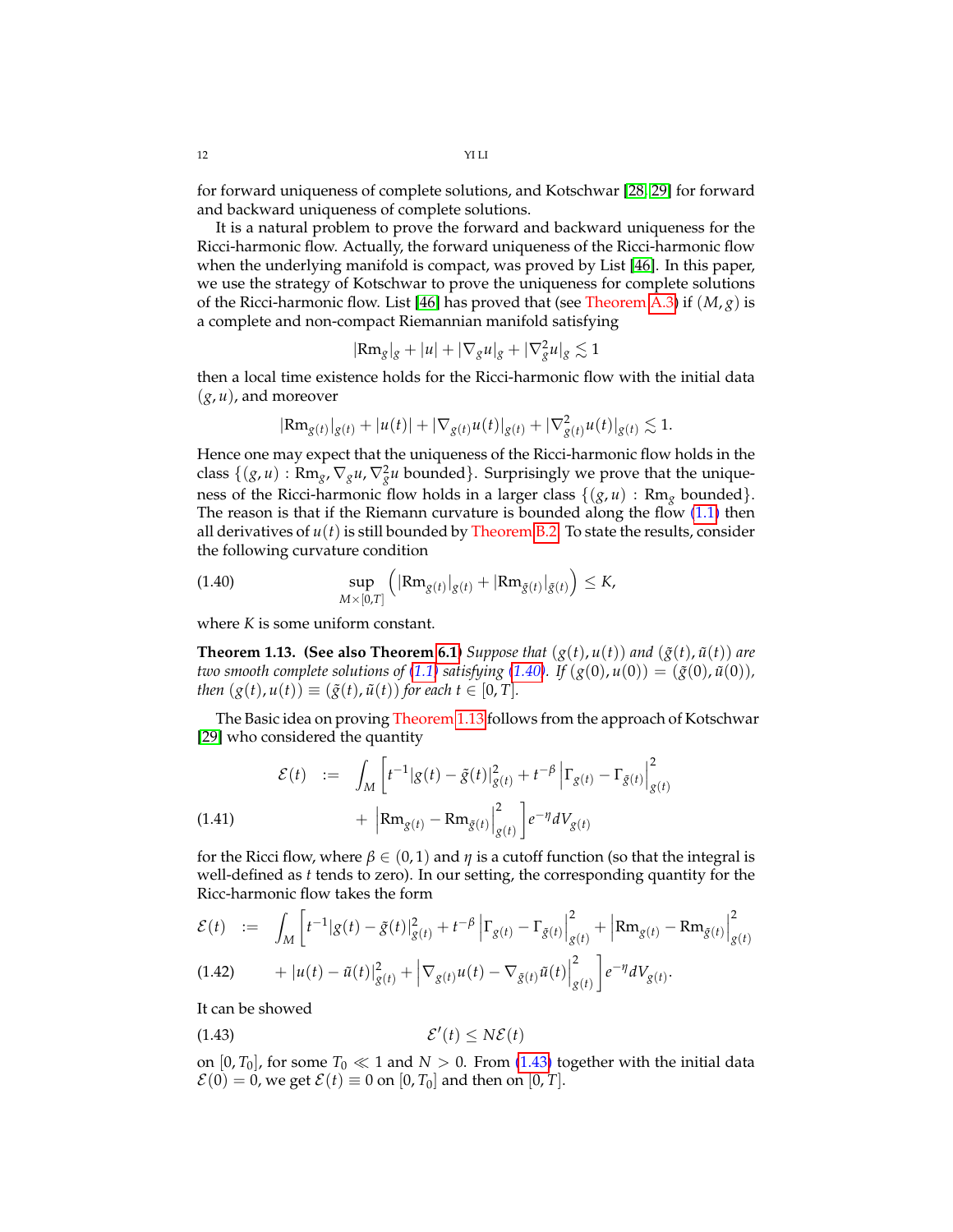<span id="page-12-1"></span>**Theorem 1.14. (See also Theorem [6.6\)](#page-59-1)** *Suppose that*  $(g(t), u(t))$  *and*  $(\tilde{g}(t), \tilde{u}(t))$  *are two smooth complete solutions of* [\(1.1\)](#page-1-1) *satisfying* [\(1.40\)](#page-11-0)*.* If  $(g(T), u(T)) = (\tilde{g}(T), \tilde{u}(T))$ *, then*  $(g(t), u(t)) \equiv (\tilde{g}(t), \tilde{u}(t))$  *for each*  $t \in [0, T]$ *.* 

To prove Theorem [1.14,](#page-12-1) we use an idea of Kotschwar [\[28\]](#page-69-17) and set

$$
T := \text{Rm} - \text{Rm}, \quad U := \nabla \text{Rm} - \text{Rm},
$$
\n
$$
h := g - \tilde{g}, \quad A := \nabla - \tilde{\nabla}, \quad B := \nabla A
$$
\n
$$
y := \nabla^2 u - \tilde{\nabla}^2 \tilde{u}, \quad z := \nabla^3 u - \tilde{\nabla}^3 \tilde{u},
$$
\n
$$
v := u - \tilde{u}, \quad w := \nabla u - \tilde{\nabla} \tilde{u}, \quad x := \nabla w,
$$
\n
$$
\mathbf{X} := T \oplus U \oplus y \oplus z, \quad \mathbf{Y} := h \oplus A \oplus B \oplus v \oplus w \oplus x.
$$

As the same argument of [\[28\]](#page-69-17), we can prove

(1.44) 
$$
\begin{array}{rcl} |\Box_{g(t)} \mathbf{X}|^2_{g(t)} & \lesssim & |\mathbf{X}|^2_{g(t)} + |\mathbf{Y}|^2_{g(t)},\\ |\partial_t \mathbf{Y}|^2_{g(t)} & \lesssim & |\mathbf{X}|^2_{g(t)} + |\mathbf{Y}|^2_{g(t)} + |\nabla \mathbf{X}|^2_{g(t)} \end{array}
$$

on any  $[\delta, T]$ , where  $\delta \in (0, T)$ . A result of Kotschwar (see Theorem [6.5](#page-59-2) below) implies  $X = Y \equiv 0$  on  $[\delta, T]$ , and then on  $[0, T]$ .

**Acknowledgments.** The main results were announced in the Conference Geo-Prob 2017 in the University of Luxembourg from July 10 to 14, and 2018 Mini-Workshop about Function Theory on Riemannian Manifolds in the University of Science and Technology of China from October 5 to 6. The author thanks Professor Anton Thalmaier and Zuoqin Wang, respectively, for his invitation. Some part was done when the author visited Tsinghua University invited by Professor Guoyi Xu with whom I discussed the boundedness of potentials in the Ricci-harmonic flow, and Chinese Academy of Sciences invited by Professor Xiang-Dong Li with whom I discussed the super-Ricci flow.

## <span id="page-12-3"></span><span id="page-12-2"></span>2. GRADIENT AND LOCAL CURVATURE ESTIMATES

<span id="page-12-0"></span>In this section we assume that  $(g(t), u(t))_{[0,T]}$  is a solution of [\(1.1\)](#page-1-1) on a closed *n*dimensional manifold *M* and use the convention in **Section** [1.](#page-1-0) From the equation [\(A.8\)](#page-65-1) in Lemma [A.1,](#page-65-2) we see that  $|\nabla u|^2$  is uniformly bounded, i.e.,

$$
|\nabla u| \leq L
$$

on  $M \times [0, T]$  for some uniform constant *L* depending only on the initial data  $(g_0, u_0) = (g(0), u(0))$ . We also notice from [\(A.9\)](#page-65-1) that

$$
(2.2) \t\t R-2|\nabla u|^2\gtrsim -1 \Longrightarrow R\gtrsim -1.
$$

Moreover, integrating over the space-time  $M \times [0, T]$ , we get

$$
\frac{d}{dt} \int_M |\nabla u|^2 dV_t = \int_M \partial_t |\nabla u|^2 dV_t + \int_M |\nabla u|^2 \partial_t dV_t
$$
\n(2.3)\n
$$
= \int_M \left[ -2|\nabla^2 u|^2 - 4|\nabla u|^4 - \left(R - 2|\nabla u|^2\right) \right] dV_t
$$

and then

$$
\frac{d}{dt}\int_M|\nabla u|^2dV_t+2\int_M|\nabla^2 u|^2dV_t=-4\int_M|\nabla u|^4dV_t-\int_M\left(R-2|\nabla u|^2\right)dV_t.
$$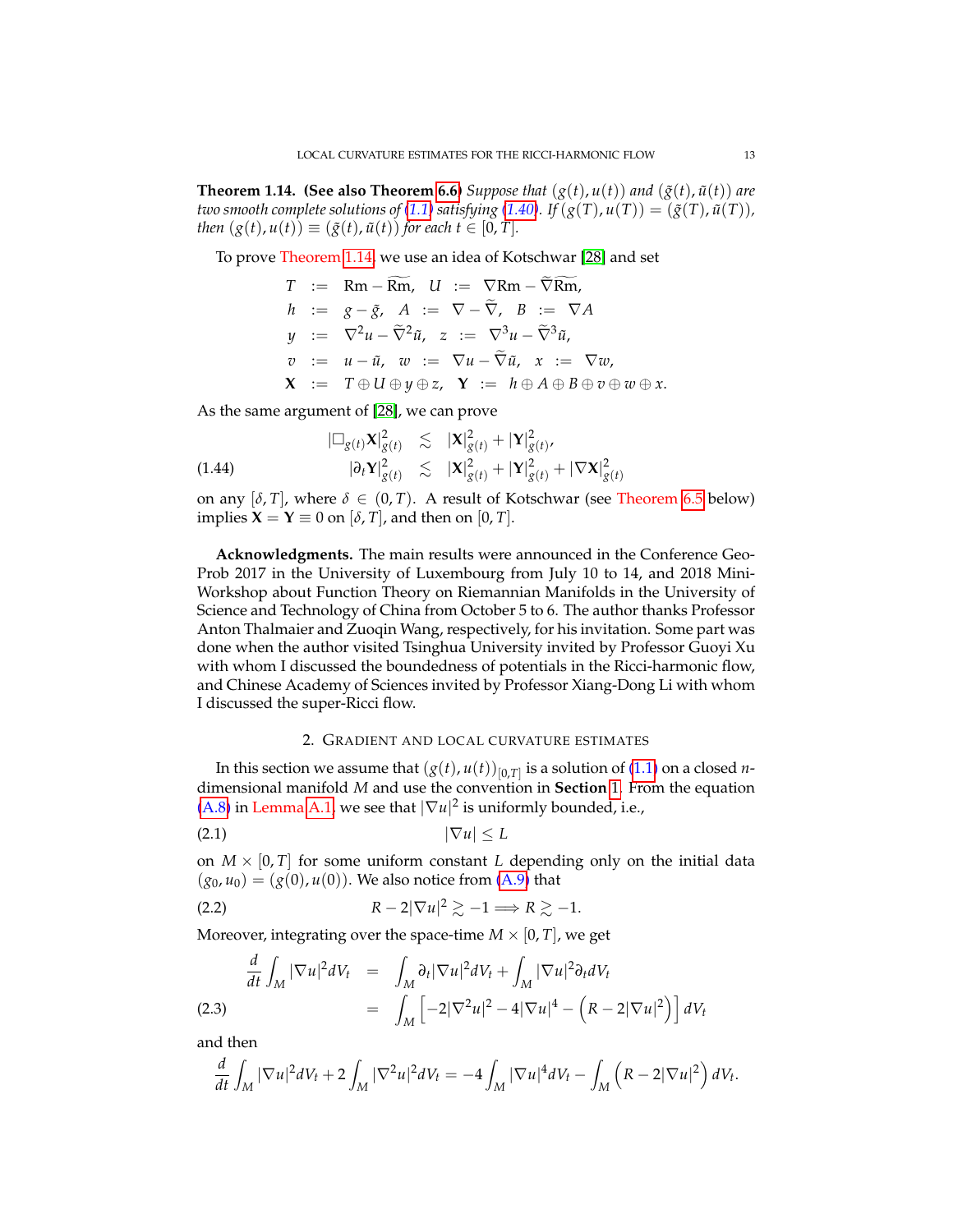14 YI LI

Denoting Vol<sub>t</sub> the volume of  $(M, g(t))$ , we have

(2.4) 
$$
\int_0^t \int_M |\nabla^2 u|^2 dV_t dt \leq L^2 \text{Vol}_0 + C \int_0^t \text{Vol}_s ds
$$

from  $(2.1)$  and  $(2.2)$ , where *C* is a uniform constant. Using  $(A.10)$  and  $(2.2)$ , we have

<span id="page-13-1"></span><span id="page-13-0"></span>
$$
\partial_t \text{Vol}_t = \int_M \partial_t dV_t = \int_M \left( -R + 2|\nabla u|^2 \right) dV_t \leq C \text{Vol}_t;
$$

consequently,

$$
\text{(2.5)} \quad \text{Vol}_t \leq e^{Ct} \text{Vol}_0.
$$

Plugging [\(2.5\)](#page-13-0) into [\(2.4\)](#page-13-1) we conclude that

<span id="page-13-2"></span>(2.6) 
$$
\int_0^t \int_M |\nabla^2 u|^2 dV_t dt \leq (L^2 + e^{Ct}) \text{Vol}_0 \leq C(1 + L^2) e^{Ct} \lesssim e^{Ct}.
$$

According to  $(A.5)$  we obtain

(2.7) 
$$
\Box \Delta u = -4|\nabla u|^2 \Delta u + 2R_{ij}\nabla^i \nabla^j u - 4\nabla_i u \nabla_j u \nabla^i \nabla^j u.
$$

In particular, the square of ∆*u* satisfies

$$
\partial_t |\Delta u|^2 = 2\Delta u \partial_t \Delta u = \Delta |\Delta u|^2 - 2|\nabla \Delta u|^2 - 8|\nabla u|^2 |\Delta u|^2 + 4\left(R_{ij}\nabla^i \nabla^j u\right) \Delta u
$$
  
\n
$$
- 8\left(\nabla_i u \nabla_j u \nabla^i \nabla^j u\right) \Delta u
$$
  
\n
$$
\leq \Delta |\Delta u|^2 - 2|\nabla \Delta u|^2 - 8|\nabla u|^2 |\Delta u|^2 + 4\left(|\text{Ric}| + 2|\nabla u|^2\right)|\nabla^2 u||\Delta u|
$$
  
\n
$$
\leq \Delta |\Delta u|^2 + 2\left(|\text{Ric}|^2 + 2|\nabla u|^2\right)|\Delta u|^2 + 2\left(|\text{Ric}| + 2|\nabla u|^2\right)|\nabla^2 u|^2.
$$

Taking integrations on both sides yields

<span id="page-13-3"></span>
$$
(2.8) \qquad \frac{d}{dt} \int_M |\Delta u|^2 dV_t \ = \ \int_M \partial_t |\Delta u|^2 dV_t + \int_M |\Delta u|^2 \left( -R + 2|\nabla u|^2 \right) dV_t
$$
  

$$
\ \leq \ \int_M \left( 2|\text{Ric}| - R + 6|\nabla u|^2 \right) |\Delta u|^2 dV_t + \int_M \left( 2|\text{Ric}| + 4|\nabla u|^2 \right) |\nabla^2 u|^2 dV_t.
$$

When the Ricci curvature is uniformly bounded, together with [\(2.6\)](#page-13-2), we can prove that the  $L^2$ -norm of  $\Delta u$  is finite.

**Proposition 2.1.** *If the curvature condition [\(1.2\)](#page-1-3) holds, then*

<span id="page-13-4"></span>(2.9) 
$$
\int_M |\Delta u|^2 dV_t \leq C(1+K)e^{C(1+K)T}
$$

*for some uniform constant*  $C > 0$ *.* 

*Proof.* Compute, using [\(2.8\)](#page-13-3) and [\(2.2\)](#page-12-3),

$$
\frac{d}{dt}\int_M |\Delta u|^2 dV_t \leq \left(2K+C+6L^2\right)\int_M |\Delta u|^2 dV_t + \left(2K+4L^2\right)\int_M |\nabla^2 u|^2 dV_t.
$$

Therefore

$$
\frac{d}{dt}\left[e^{-(2K+C+6K^2)t}\int_M|\Delta u|^2dV_t\right]\leq \left(2K+4L^2\right)e^{-(2K+C+6L^2)t}\int_M|\nabla^2 u|^2dV_t.
$$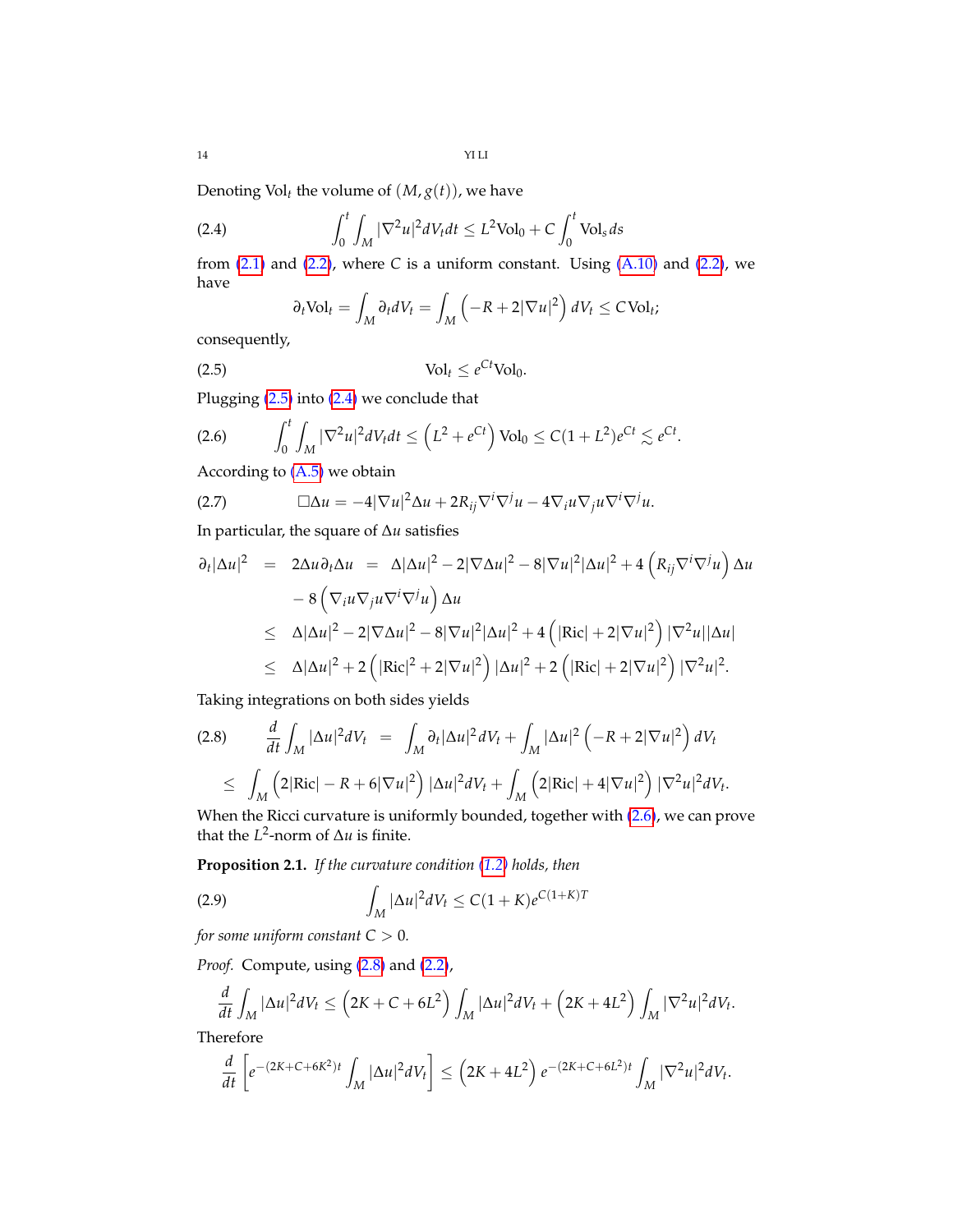From [\(2.6\)](#page-13-2), we obtain

$$
\int_{M} |\Delta u|^{2} dV_{t} \leq C e^{(2K+C+6L^{2})t} + (2K+4L^{2}) \int_{0}^{t} \int_{M} |\nabla^{2} u|^{2} dt
$$
  

$$
\leq C e^{(2K+C+6L^{2})t} + C \left(2K+4L^{2}\right) \left(1+L^{2}\right) e^{Ct}
$$

which implies  $(2.9)$ .

<span id="page-14-0"></span>2.1. **The boundedness of**  $\Delta_{g(t)}u(t)$ . According to [\[13\]](#page-69-4), Chen and Zhu proved an analog of Sesum's theorem for the Ricci-harmonic flow. As a consequence, we see that  $\Delta_{g(t)}u(t)$  is uniformly bounded. Our contribution in this paper is to give an *explicit* bound for  $\Delta_{g(t)} u(t)$ .

We first review a non-collapsing theorem for the Ricci-harmonic flow. Suppose that *M* is a closed manifold. For any Riemannian metric *g*, any smooth functions *u*, *f*, and any positive number *τ*, define (see [\[46\]](#page-70-4))

<span id="page-14-2"></span>
$$
(2.10) \qquad \mathcal{W}(g, u, f, \tau) := \int_M \left[ \tau \left( S_g + |\nabla_g f|_g^2 \right) + f - n \right] \frac{e^{-f}}{(4\pi\tau)^{n/2}} dV_g
$$

with  $S_g := R_g - 2|\nabla_g u|_{g'}^2$  and

<span id="page-14-4"></span>
$$
(2.11) \ \ \mu(g, u, \tau) := \inf \left\{ \mathcal{W}(g, u, f, \tau) : f \in C^{\infty}(M) \text{ and } \int_{M} \frac{e^{-f}}{(4\pi\tau)^{n/2}} dV_{g} = 1 \right\}.
$$

Observe that

(2.12) 
$$
\mu(\tau g, u, \tau) = \mu(g, u, 1), \quad \tau > 0.
$$

<span id="page-14-1"></span>**Proposition 2.2.** *If*  $(g(t), u(t), \tau(t))_{t \in [0,T]}$  solves

<span id="page-14-5"></span>(2.13) 
$$
\begin{aligned}\n\partial_t g(t) &= -2Ric_{g(t)} + 4\nabla_{g(t)}u(t) \otimes \nabla_{g(t)}u(t), \\
\partial_g u(t) &= \Delta_{g(t)}u(t), \\
\frac{d}{dt}\tau(t) &= -1,\n\end{aligned}
$$

*then*  $\mu(g(t), u(t), \tau(t))$  *is monotone nondecreasing in time t.* 

*Proof.* See [\[46,](#page-70-4) [47,](#page-70-5) [49,](#page-70-6) [51\]](#page-70-7). □

In the definition [\(2.10\)](#page-14-2), introduce the function

(2.14) 
$$
w := \left[\frac{e^{-f}}{(4\pi\tau)^{n/2}}\right]^{1/2}
$$

so that we can rewrite the functional  $W$  as

<span id="page-14-3"></span>
$$
\mathcal{W}(g, u, f, \tau) = \int_{M} \left[ \tau \left( w^{2} S_{g} + 4 |\nabla_{g} w|_{g}^{2} \right) - \left( 2 \ln w + \frac{n}{2} \ln(4 \pi \tau) + n \right) w^{2} \right] dV_{g}
$$
\n(2.15)\n
$$
= \tau \int_{M} S_{g} w^{2} dV_{g} - \left[ \frac{n}{2} \ln(4 \pi \tau) + n \right] \int_{M} w^{2} dV_{g}
$$
\n
$$
- 2 \left[ \int_{M} w^{2} \ln w dV_{g} - 2 \tau |\nabla_{g} w|_{g}^{2} dV_{g} \right].
$$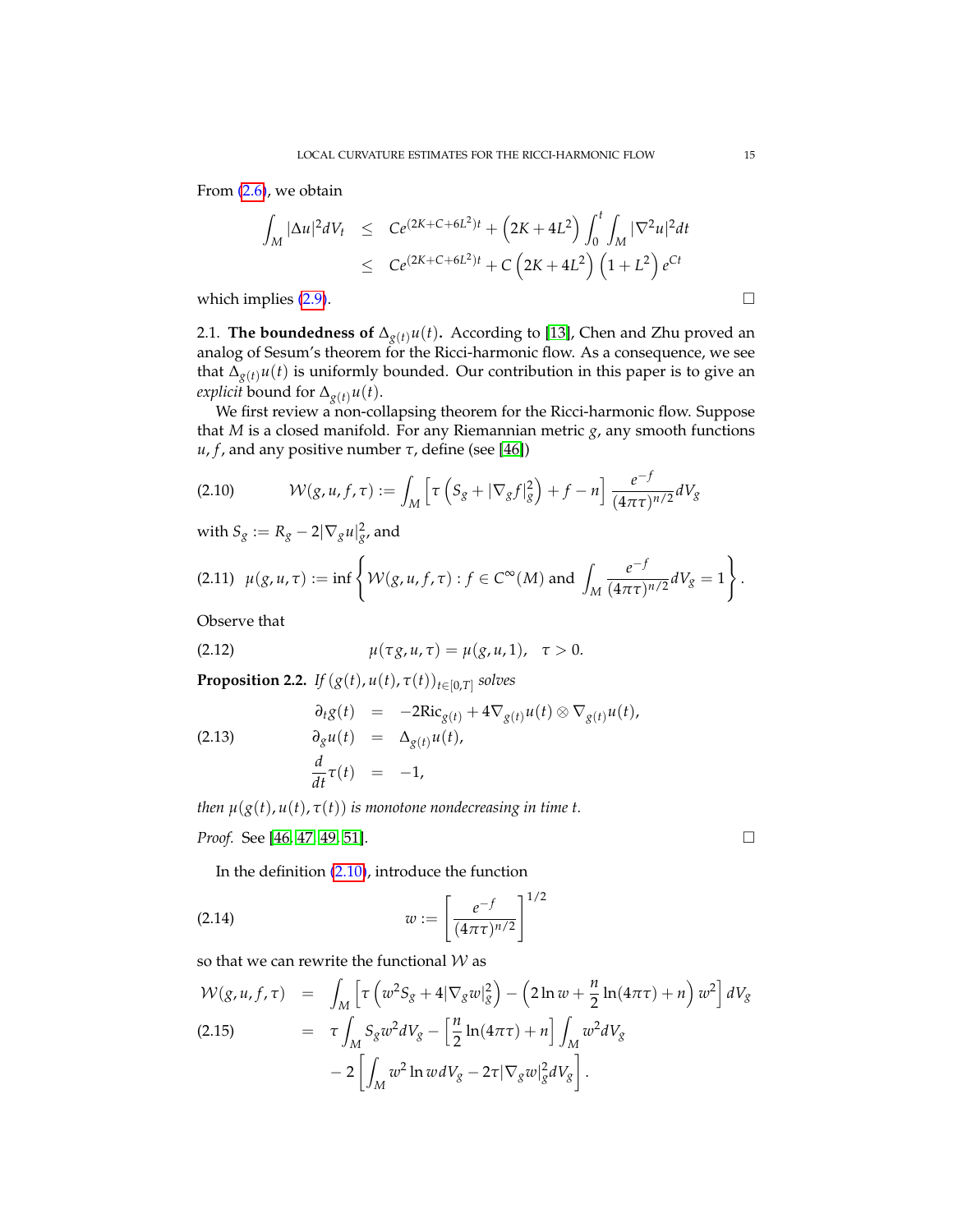The last term in [\(2.15\)](#page-14-3) can be handed by the logarithmic Sobolev inequality (see [\[10\]](#page-69-19), Lemma 17.1): for any  $a > 0$  there exists a constant  $C(a, g)$  such that if  $\varphi > 0$ satisfies  $\int_M \varphi^2 dV_g = 1$ , then

<span id="page-15-0"></span>(2.16) 
$$
\int_M \varphi^2 \ln \varphi dV_g - a \int_M |\nabla_g \varphi|_g^2 dV_g \leq C(a, g),
$$

where

(2.17) 
$$
C(a,g) = a \text{Vol}(M,g)^{-2/n} + \frac{n^2}{4ae^2C_s(M,g)}
$$

and  $C_s(M,g)$  denotes the  $L^2$ -Sobolev constant.

**Lemma 2.3.** *Let M be a closed n-dimensional manifold. For any Riemannian metric g, any smooth function u, and any τ* > 0*, we have*

(2.18) 
$$
\mu(g, u, \tau) \geq \tau S_{g, min} - 2C(2\tau, g) - \frac{n}{2} \ln(4\pi\tau) - n,
$$

(2.19) 
$$
\mu(g, u, \tau) \leq \tau S_{g, avg} + \ln Vol(M, g) - \frac{n}{2} \ln(4\pi\tau) - n.
$$

*Here*  $S_{g,min} := \min_{M} S_g$  *and*  $S_{g,avg}$  *denotes the average of*  $S_g$  *over*  $(M, g)$ *.* 

*Proof.* Taking  $f = \ln \text{Vol}(M, g) - \frac{n}{2} \ln(4\pi\tau)$  in [\(2.11\)](#page-14-4) gives the first inequality. The second estimate follows from  $(2.15)$  and  $(2.16)$ .

<span id="page-15-1"></span>**Lemma 2.4.** *For every n*  $\geq 2$ ,  $\rho \in (0, \infty)$ , and  $D > 0$ , there exists  $c = c(n, \rho, D) > 0$ *such that if* (*M*, *g*) *is a closed n-dimensional Riemannian manifold, u is a smooth function on M, and if for some*  $r \in (0,\rho]$  *and*  $A < \infty$  *we have*  $\mu(g,u,r^2) > -A$ *, then for any p* ∈ *M* with  $\text{Ric}_{g}$  ≥ −*Dr*<sup>−2</sup> on B<sub>g</sub>(p,r) and R<sub>g</sub> ≤ Dr<sup>−2</sup> on B<sub>g</sub>(p,r), we have

$$
\text{(2.20)} \quad \text{Vol}_g(B_g(p,r)) \geq \kappa r^n
$$

 $where \kappa := c e^{-A}$ 

*Proof.* Since  $S_g = R_g - 2|\nabla_g u|_g^2 \leq R_g$ , the proof is almost the same as the proof of Proposition 5.37 in [\[11\]](#page-69-20).  $\Box$ 

Actually, the constant *c* in Lemma [2.4](#page-15-1) can be explicitly determined. We can take the constant *c* in such a way that it depends only on *n* and *C*. From the proof of Proposition 5.37 in [\[11\]](#page-69-20), we have

$$
\mu(g, u, r^2) \leq \ln \frac{\text{Vol}_g(B_g(p, r))}{r^n} + C'(n, r) + \frac{1}{e}(4\pi)^{-n/2} e^{C_1(n, r)}
$$

where

$$
C'(n,r) := 36(4\pi)^{-n/2} e^{C_1(n,r)} + D, \quad C_1(n,r) := \frac{n}{2} \ln(4\pi) + \ln C(n,r)
$$

and

$$
C(n,r) = \int_0^r \frac{\sinh(\sqrt{K'}t)}{\sqrt{K'}} dt / \int_0^{r/2} \frac{\sinh(\sqrt{K'}t)}{\sqrt{K'}} dt, \quad K' := \frac{D}{(n-1)r^2}.
$$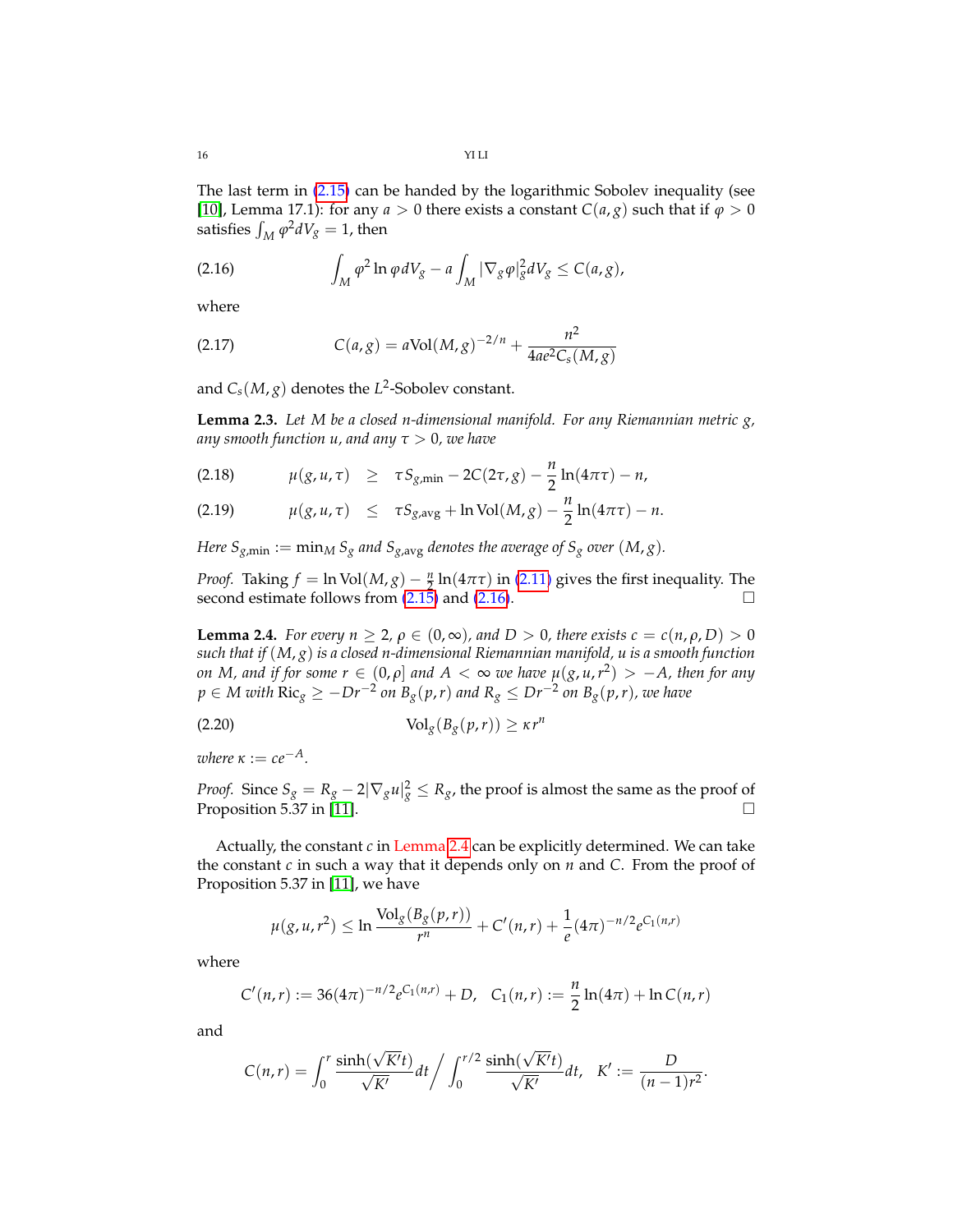The last quantity  $C(n, r)$  can be bounded as

$$
C(n,r) = \int_0^r \left( e^{\sqrt{K'}t} - e^{-\sqrt{K'}t} \right) dt \Big/ \int_0^{r/2} \left( e^{\sqrt{K'}t} - e^{-\sqrt{K'}t} \right) dt
$$
  
\n
$$
= \frac{e^{\sqrt{K'}t} + e^{-\sqrt{K'}t} \Big|_0^r}{e^{\sqrt{K'}t} + e^{-\sqrt{K'}t} \Big|_0^{r/2}} = \frac{e^{\sqrt{K'}r} + e^{-\sqrt{K'}r} - 2}{e^{\sqrt{K'}r/2} + e^{-\sqrt{K'}r/2} - 2}
$$
  
\n
$$
= \frac{(e^{\sqrt{K'}r/2} - e^{-\sqrt{K'}r/2})^2}{(e^{\sqrt{K'}r/4} - e^{-\sqrt{K'}r/4})^2} = \frac{(e^{\sqrt{K'}r} - 1)^2}{e^{\sqrt{K'}r/2} (e^{\sqrt{K'}r/2} - 1)^2}
$$
  
\n
$$
= \frac{(e^{\sqrt{K'}r/2} + 1)^2}{e^{\sqrt{K'}r/2}} = e^{\sqrt{K'}r/2} + 2 + e^{-\sqrt{K'}r/2} \le 3 + e^{\sqrt{K'}r/2}.
$$

Hence

(2.21) 
$$
C(n,r) \leq 3 + e^{\sqrt{D/4(n-1)}}
$$

and the constant *c* in Lemma [2.4](#page-15-1) can be taken to be

<span id="page-16-1"></span>(2.22) 
$$
c = C(n) \exp \left[ -C(n) \exp \left( C(n) \sqrt{D} \right) \right],
$$

where  $C(n)$  is a uniform constant depending only on *n*.

From the rescaling

(2.23) 
$$
\left| \text{Ric}_{r^2 g} \right|_{r^2 g} = r^{-2} |\text{Ric}_g|_{g}, \quad B_{r^2 g}(p, r) = B_g(p, 1),
$$

we can conclude from Lemma [2.4](#page-15-1) that

<span id="page-16-0"></span>**Corollary 2.5.** For every  $n \geq 2$  and  $D > 0$ , there exists  $c = c(n, D) > 0$  such that if (*M*, *g*) *is a closed n-dimensional Riemannian manifold, u is a smooth function on M, and if for some A* <  $\infty$  *we have*  $\mu(g, u, 1) > -A$ , then for any  $p \in M$  with  $|\text{Ric}_{g}|_{g} \leq D$  on  $B_g(p, 1)$ *, we have* 

$$
\text{(2.24)} \quad \text{Vol}_g(B_g(p, 1)) \ge \kappa
$$

*where*  $\kappa = ce^{-A}$ *. Moreover,*  $c = c(n, D)$  *can be taken to be given in* [\(2.22\)](#page-16-1) *for some constant C*(*n*) *depending only on n.*

*Proof.* Write  $\hat{g} := r^2 g$  for any given  $r > 0$ . Then the conditions  $\mu(g, u, 1) > -A$ and  $|\text{Ric}_g|_g \leq C$  on  $B_h(p, 1)$  become

$$
\mu(\hat{g}, u, r^2) = \mu(g, u, 1) > -A, \quad |\text{Ric}_{\hat{g}}|_{\hat{g}} = \frac{1}{r^2} |\text{Ric}_{g}|_{g} \le \frac{C}{r^2} \text{ on } B_{\hat{g}}(p, r).
$$

We obtain from Lemma [2.4](#page-15-1) that  $\kappa r^n \leq \text{Vol}_{\hat{g}}(B_{\hat{g}}(p,r)) = r^n \text{Vol}_{g}(B_g(p,1)).$ 

To prove the boundedness of  $\Delta_{g(t)} u(t)$ , we first verify that  $\mu(g(t), u(t), 1)$  is always bounded from below by some uniform constant. Set, for each real number *τ*,

$$
C^{\infty}_{\tau}(M) := \left\{ f \in C^{\infty}(M) : \int_{M} \frac{e^{-f}}{(4\pi\tau)^{n/2}} dV_{g} = 1 \right\}.
$$

The mapping

$$
C_{\tau_2}^{\infty}(M) \ni f \longmapsto \tilde{f} := f + \frac{n}{2} \ln \frac{\tau_2}{\tau_1} \in C_{\tau_1}^{\infty}(M)
$$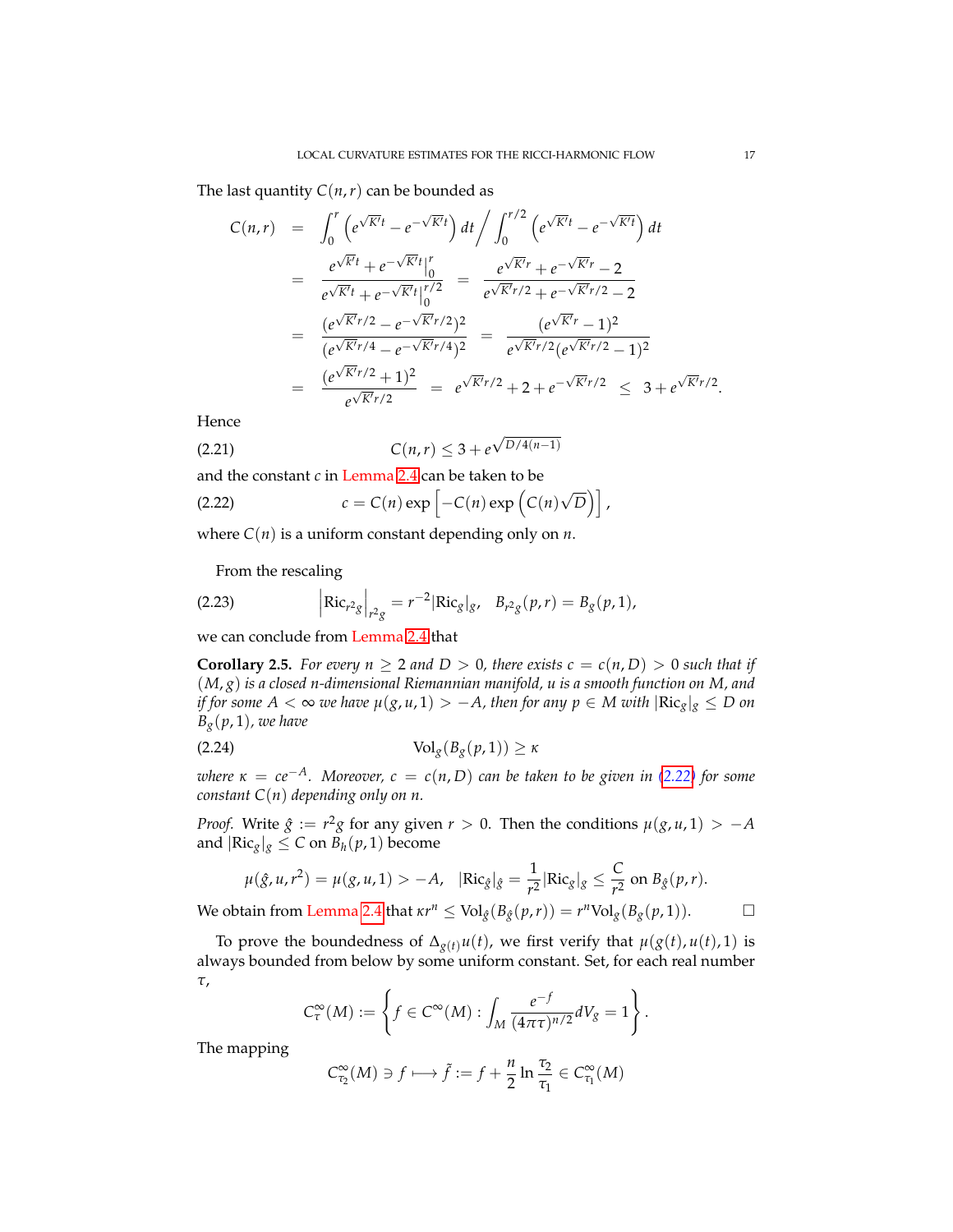is one-to-one and onto. Choose  $\tilde{f} \in C^{\infty}_{\tau_1}(M)$  so that  $\mu(g, u, \tau_1) = \mathcal{W}(g, u, \tilde{f}, \tau_1)$  and define  $f := \tilde{f} - \frac{n}{2} \ln \frac{\tau_2}{\tau_1} \in C_{\tau_2}^{\infty}(M)$ . Hence, for  $\tau_1, \tau_2 > 0$ ,

$$
\mu(g, u, \tau_2) \leq \mathcal{W}(g, u, f, \tau_2)
$$
\n
$$
= \int_M \left[ \tau_2 \left( S_g + |\nabla_g f|_g^2 \right) + f - n \right] \frac{e^{-f}}{(4\pi\tau_2)^{n/2}} dV_g
$$
\n
$$
= \int_M \left[ \tau_2 \left( S_g + |\nabla f|_g^2 \right) + \tilde{f} - n - \frac{n}{2} \ln \frac{\tau_2}{\tau_1} \right] \frac{e^{-\tilde{f}}}{(4\pi\tau_1)^{n/2}} dV_g
$$
\n
$$
= \int_M \left[ \tau_1 \left( S_g |\nabla_g \tilde{f}|_g^2 \right) + \tilde{f} - n \right] \frac{e^{-\tilde{f}}}{(4\pi\tau_1)^{n/2}} dV_g
$$
\n
$$
- \frac{n}{2} \ln \frac{\tau_2}{\tau_1} + (\tau_2 - \tau_1) \int_M \left( S_g + |\nabla_g \tilde{f}|_g^2 \right) \frac{e^{-\tilde{f}}}{(4\pi\tau_1)^{n/2}} dV_g
$$
\n
$$
= \mu(g, u, \tau_1) - \frac{n}{2} \ln \frac{\tau_2}{\tau_1} + (\tau_2 - \tau_1) \int_M \left( S_g + |\nabla_g \tilde{f}|_g^2 \right) \frac{e^{-\tilde{f}}}{(4\pi\tau_1)^{n/2}} dV_g
$$

When  $\tau_1 \geq \tau_2 > 0$ , one has

<span id="page-17-1"></span>(2.25) 
$$
\mu(g, u, \tau_2) \leq \mu(g, u, \tau_1) - \frac{n}{2} \ln \frac{\tau_2}{\tau_1} + (\tau_2 - \tau_1) S_{g, \min}.
$$

In particular, if  $0 < \tau(t) \leq 1$ , then the inequality [\(2.25\)](#page-17-1) implies

<span id="page-17-2"></span>
$$
(2.26) \qquad \mu(g(t), u(t), \tau(t)) \leq \mu(g(t), u(t), 1) - \frac{n}{2} \ln \tau(t) + [\tau(t) - 1] S_{g(t), \min}.
$$

By the monotonicity of the Ricci-harmonic flow, Proposition [2.2,](#page-14-1) we obtain from [\(2.26\)](#page-17-2) that

$$
\mu(g(t), u(t), 1) \ge \mu(g(0), u(0), \tau(0)) + \frac{n}{2} \ln[\tau(0) - t] + [1 + t - \tau(0)] S_{g(t), \min}
$$

when  $1 + t - \tau(0) \ge 0$  and  $\tau(0) - t > 0$ . In particular, together with Lemma [2.4](#page-15-1) and [\(2.4\)](#page-13-1),

<span id="page-17-4"></span>
$$
(2.27) \quad \mu(g(t), \mu(t), 1) \ge \frac{n}{2} \ln \frac{\tau(0) - t}{4\pi \tau(0)} + (1+t) S_{g(0), \min} - 2C(2\tau(0), g(0)) - n
$$

whenever  $\tau(0) - 1 \leq t < \tau(0)$ .

<span id="page-17-0"></span>**Theorem 2.6.** *There exists a uniform constant C depending only on*  $n$ *,*  $g(0)$ *, and*  $u(0)$  $s$ uch that the following statement is true: If  $|{\rm Ric}_{g(t)}|_{g(t)} \leq K$  on  $M \times [0,T]$ , then

<span id="page-17-3"></span>(2.28) 
$$
|\Delta_{g(t)} u(t)|_{g(t)} \le \frac{C(1+K)}{(1+T)^{n/2}} \exp\left[C\left(1+T+1+KT+e^{C\sqrt{K}}\right)\right]
$$

*over any geodesic ball Bg*(*t*) (*p*,  $(1 + T)$ *. In particular, the estimate [\(2.28\)](#page-17-3) holds on M*  $\times$  $[0, T]$ .

*Proof.* Let

$$
\tilde{t} := \frac{t}{T+1}, \quad \tilde{T} := \frac{T}{T+1}, \quad \tilde{g}(\tilde{t}) := \frac{1}{T+1} g((T+1)\tilde{t}), \quad \tilde{u}(\tilde{t}) := u((T+1)\tilde{t}).
$$

Then  $(\tilde{g}(\tilde{t}), \tilde{u}(\tilde{t}))_{\tilde{t} \in [0,\tilde{T}]}$  is a solution of the Ricci flow with  $\tilde{T} \in (0,1)$ . In this case we choose  $\tilde{\tau}(0) := (1 + \tilde{T})/2$  so that  $\tilde{\tau}(0) - \tilde{t} \ge (1 + \tilde{T})/2 - \tilde{T} = (1 - \tilde{T})/2 > 0$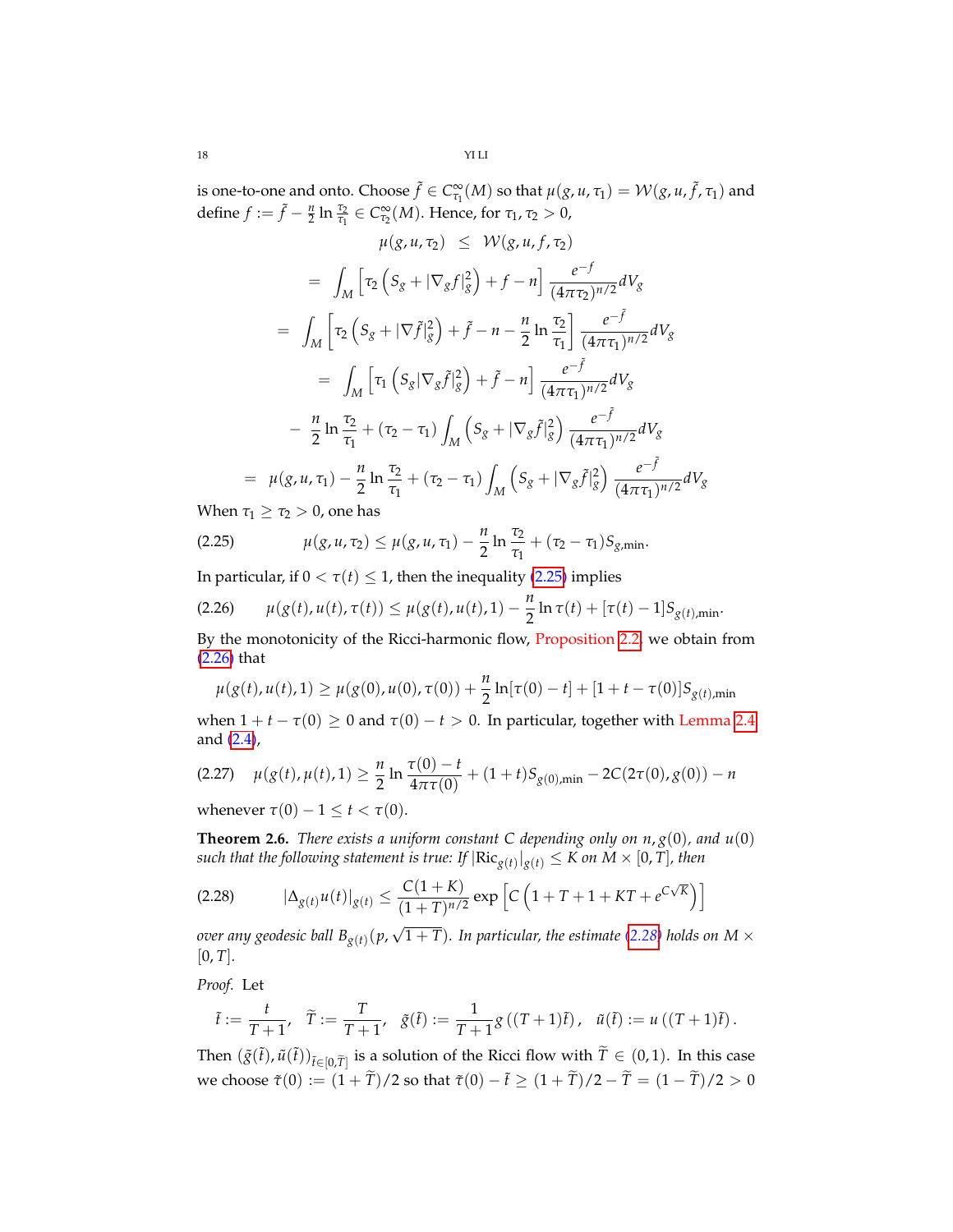and  $1 + \tilde{t} - \tilde{\tau}(0) \ge 1 - (1 + \tilde{T})/2 = (1 - \tilde{T})/2 > 0$ . Therefore the estimate [\(2.27\)](#page-17-4) applied to the rescaling Ricci-harmonic flow holds for all  $\tilde{t} \in [0, \tilde{T}]$ , i.e.,

$$
\mu(\tilde{g}(\tilde{t}),\tilde{u}(\tilde{t}),1) \geq \frac{n}{2}\ln\frac{1-T}{1+\tilde{T}} - (1+\tilde{T})|\tilde{S}_{\tilde{g}(0),\min}|-2C(1+\tilde{T},\tilde{g}(0))- \ln 4\pi - n.
$$

Since the  $L^2$ -Sobolev constant  $C_s(M,g)$  is invariant under scaling the metric, it follows from [\(2.22\)](#page-16-1) and [\(A.9\)](#page-65-1) that

$$
\mu(\tilde{g}(\tilde{t}), \tilde{u}(\tilde{t}), 1) \geq \frac{n}{2} \ln \frac{1 - \frac{T}{1 + T}}{1 + \frac{T}{1 + T}} - \left(1 + \frac{T}{1 + T}\right) \left| (T + 1)S_{g(0), \min} \right| - \ln 4\pi - n
$$
  
\n
$$
- 2 \left[ \frac{1 + 2T}{1 + T} \left[ (1 + T)^{-n/2} \text{Vol}(M, g(0)) \right]^{-2/n} + \frac{n^2}{4e^2 \frac{1 + 2T}{1 + T} C_s(M, g(0))} \right]
$$
  
\n
$$
= -\frac{n}{2} \ln(1 + 2T) - (1 + 2T) \left[ |S_{g(0), \min} | + \frac{2}{\text{Vol}(M, g(0))^{2/n}} \right]
$$
  
\n
$$
- \ln 4\pi - n - \frac{n^2 (1 + T)}{2e^2 (1 + 2T) C_s(M, g(0))}
$$
  
\n
$$
\geq -(1 + 2T) \left[ \frac{n}{2} + |S_{g(0), \min} | + \frac{2}{\text{Vol}(M, g(0))^{n/2}} \right] - \ln 4\pi - n - \frac{n^2}{2e^2 C_s(M, g(0))}.
$$

Consequently,

$$
\mu(\tilde{g}(\tilde{t}), \tilde{u}(\tilde{t}), 1) \ge -C(1+2T)
$$

for some uniform constant *C* depending only on  $g(0)$  and  $u(0)$ . Because  $|\text{Ric}_{\tilde{g}(\tilde{t})}|_{\tilde{g}(\tilde{t})}$  $=$   $|\text{Ric}_{g(t)}|_{g(t)}/(1+T) \leq K/(1+T)$  on  $\tilde{B}_{\tilde{g}(\tilde{t})}(p, 1) = B_{g(t)}(p,$ √  $(1+T)$ , we have

 $\mathrm{Vol}_{\frac{1}{1+T}g(t)}\left(B_{\frac{1}{1+T}g(t)}(p,1)\right)\geq\kappa$ 

<span id="page-18-0"></span>where 
$$
\kappa = C(n) \exp[-C(n) \exp(C(n)\sqrt{K/(1+T)})]e^{-C(1+2T)}
$$
. Thus  
\n
$$
\text{Vol}_{g(t)} \left( B_{g(t)}(p, \sqrt{1+T}) \right) \geq C(1+T)^{n/2} \exp \left[ -C \left( 1 + 2T + e^{C\sqrt{K/(1+T)}} \right) \right]
$$
\n(2.30) 
$$
\geq C(1+T)^{n/2} \exp \left[ -C \left( 1 + 2T + e^{C\sqrt{K}} \right) \right].
$$

We now can prove the estimate [\(2.28\)](#page-17-3). Suppose otherwise that

$$
|\Delta_{g(t)} u(t)| > \frac{C(1+K)}{(1+T)^{n/2}} \exp \left\{ C \left[ (1+K)T + 1 + 2T + e^{C\sqrt{K}} \right] \right\}
$$

over some geodesic ball *Bg*(*t*) (*p*,  $\overline{1+T}$ ) and for some time  $t\in [0,T].$  On the other hand, from Proposition [2.2](#page-14-1) and [\(2.30\)](#page-18-0), we get

$$
C(1+K)e^{C(1+K)T} \geq \int_{\text{Vol}_{g(t)}(B_{g(t)}(p,\sqrt{1+T}))} |\Delta_{g(t)} u(t)|^2 dV_{g(t)}
$$
  
\n
$$
\geq \frac{2C(1+K)}{(1+T)^{n/2}} \exp \left\{ 2C \left[ (1+K)T + 1 + 2T + e^{C\sqrt{K}} \right] \right\} \cdot \text{Vol}_{g(t)} \left( B_{g(t)}(p,\sqrt{1+T}) \right)
$$
  
\n
$$
\geq 2C(1+K)e^{C(1+K)T} \exp \left[ C \left( 1 + 2T + e^{C\sqrt{K}} \right) \right] \geq 2C(1+K)e^{C(1+K)T}.
$$

This contradiction shows that we must have  $(2.28)$ .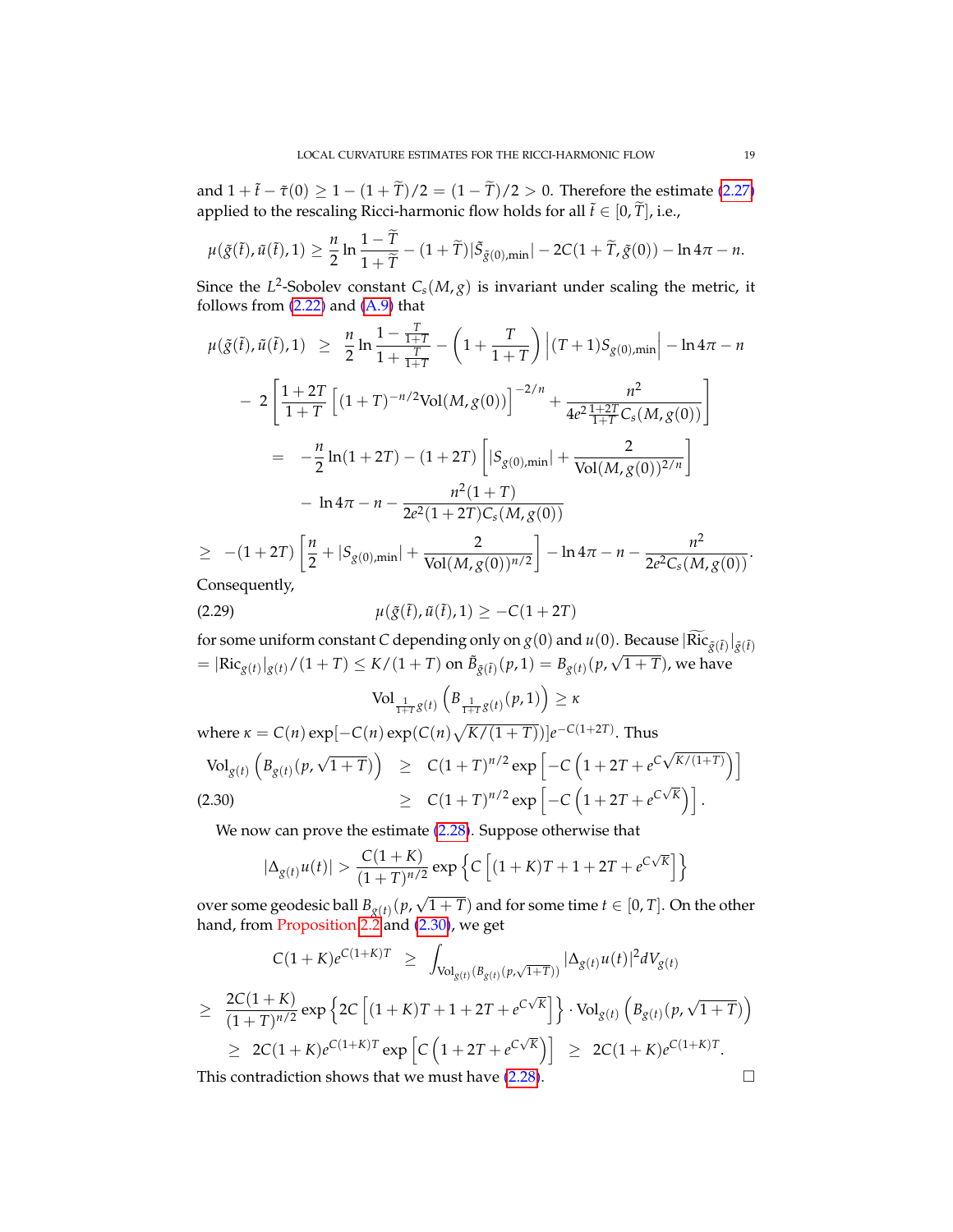# <span id="page-19-0"></span>2.2. **Local curvature estimates.** In this subsection we assume that

$$
|\text{Ric}| \leq K, \quad |\nabla u| \leq L, \quad |\nabla^2 u| \leq P
$$

over an open subset  $Ω$  in  $M$  and  $φ$  is a Lipschitz function with support in  $Ω$ .

From Lemma [A.1,](#page-65-2) we can deduce that

$$
\Box |\text{Ric}|^2 = -2|\nabla \text{Ric}|^2 + 4R_{pijq}R^{pq}R^{ij} - 8R_{pijq}R^{ij}\nabla^p u \nabla^q u
$$
\n
$$
+ 8\Delta u R^{ij}\nabla_i \nabla_j u - 8R^{ij}\nabla_i \nabla_k u \nabla^k \nabla_j u - 8R_{ij}R_k^j \nabla^i u \nabla u.
$$
\n(2.31)

In particular

<span id="page-19-2"></span>
$$
|\nabla \text{Ric}|^2 \leq -\frac{1}{2} \Box |\text{Ric}|^2 + C K^2 |\text{Rm}| + C K L^2 |\text{Rm}|
$$
  
(2.32)  

$$
+ C K |\nabla^2 u| |\Delta u| + C K |\nabla^2 u|^2 + C K^2 L^2
$$
  

$$
\leq -\frac{1}{2} \Box |\text{Ric}|^2 + C K (L^2 + K) |\text{Rm}| + C K P^2 + C K^2 L^2,
$$

by the fact at  $|\Delta u| \leq \sqrt{n} |\nabla^2 u|$ . Similarly, from [\(A.6\)](#page-65-3), we have

<span id="page-19-3"></span>
$$
(2.33) \t |\nabla \text{Rm}|^2 \leq -\frac{1}{2} \square |\text{Rm}|^2 + C|\text{Rm}|^3 + C|\text{Rm}|P^2 + CL^2|\text{Rm}|^2
$$

Moreover, we can prove that, see Lemma [A.2,](#page-65-4)

<span id="page-19-1"></span>
$$
\partial_t |\text{Rm}|^2 = \nabla^2 \text{Ric} * \text{Rm} + \text{Ric} * \text{Rm} * \text{Rm}
$$
\n
$$
+ \text{Rm} * \nabla^2 u * \nabla^2 u + \text{Rm} * \text{Rm} * \nabla u * \nabla u.
$$
\n(2.34)

As in [\[32\]](#page-70-12), we consider the quantity

$$
\frac{d}{dt} \int_M |\text{Rm}|^p \phi^{2p} dV_t
$$

.

which can be rewritten as, using  $(2.34)$ ,

$$
\frac{d}{dt} \int_M |\text{Rm}|^p \phi^{2p} dV_t = \int_M (\partial_t |\text{Rm}|^p) \phi^{2p} dV + \int_M |\text{Rm}|^p \phi^{2p} \left( -R + 2|\nabla u|^2 \right) dV_t
$$
\n
$$
= \frac{p}{2} \int_M |\text{Rm}|^{p-2} \left[ \nabla^2 \text{Ric} * \text{Rm} + \text{Ric} * \text{Rm} * \text{Rm} + \text{Rm} * \nabla^2 u * \nabla^2 u \right. \right.
$$
\n
$$
+ \text{Rm} * \text{Rm} * \nabla u * \nabla u \right] \phi^{2p} dV_t - \int_M R |\text{Rm}|^p \phi^{2p} dV_t + 2 \int_M |\text{Rm}|^p |\nabla u|^2 \phi^{2p} dV_t
$$
\n
$$
\leq C \int_M |\text{Rm}|^{p-2} \left( \nabla^2 \text{Ric} * \text{Rm} \right) \phi^{2p} dV_t + C K \int_M |\text{Rm}|^p \phi^{2p} dV_t
$$
\n
$$
+ C P^2 \int_M |\text{Rm}|^{p-1} \phi^{2p} dV + C L^2 \int_M |\text{Rm}|^p \phi^{2p} dV_t
$$
\n
$$
+ C \int_M |\text{Rm}|^{p-2} \left( \text{Rm} * \nabla u * \nabla^3 u \right) \phi^{2p} dV_t.
$$

From (2.5), (2.6), and (2.7) in [\[32\]](#page-70-12), we know that

$$
C\int_{M} |\text{Rm}|^{p-2} \left(\nabla^2 \text{Ric} * \text{Rm}\right) \phi^{2p} dV_t \leq \frac{1}{K} \int_{M} |\nabla \text{Ric}|^2 |\text{Rm}|^{p-1} \phi^{2p} dV_t
$$
  
+ 
$$
C K \int_{M} |\nabla \text{Rm}|^2 |\text{Rm}|^{p-3} \phi^{2p} dV_t + C K \int_{M} |\text{Rm}|^{p-1} |\nabla \phi|^2 \phi^{2p-2} dV_t.
$$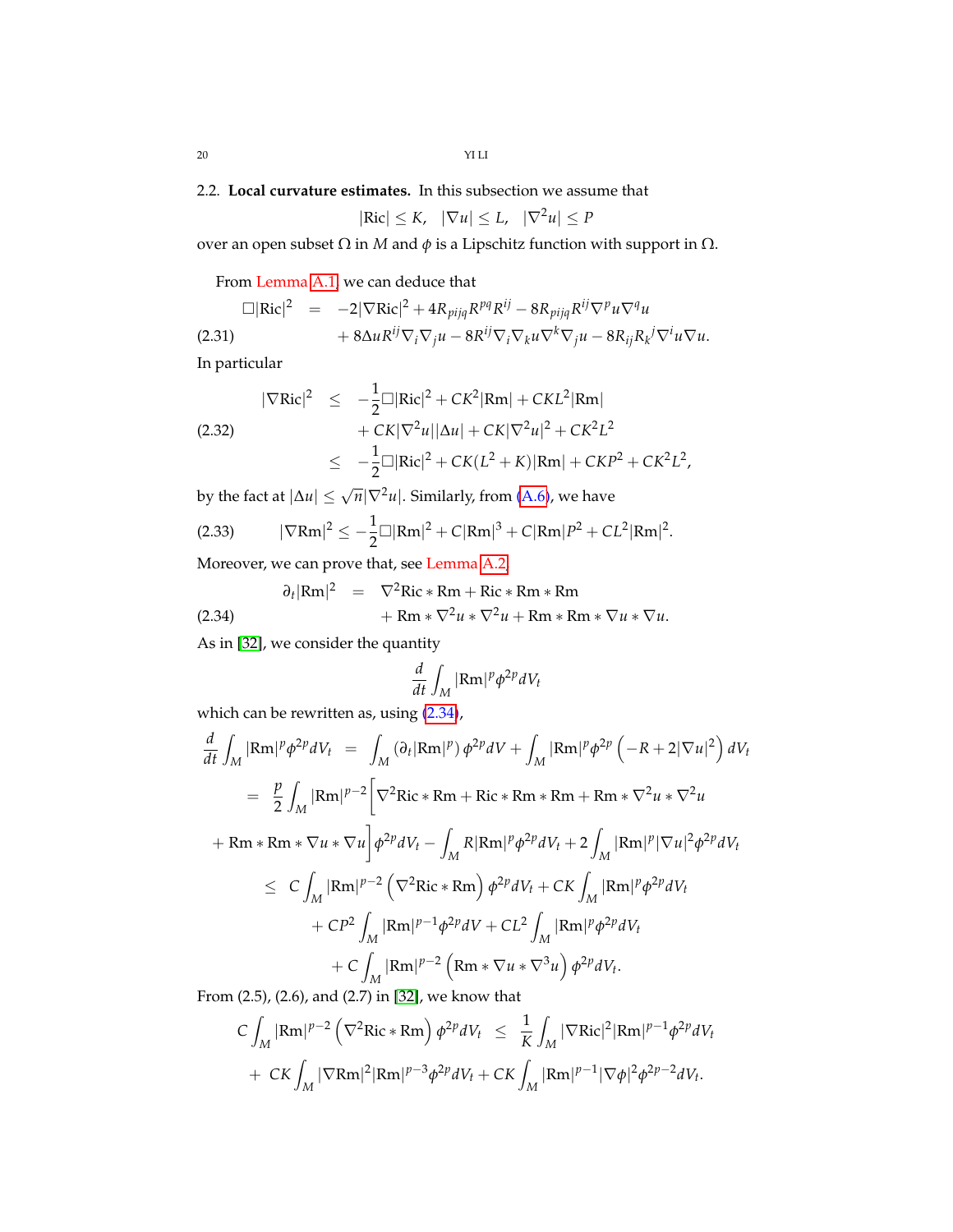Combining all terms yields

<span id="page-20-0"></span>
$$
\frac{d}{dt} \int_{M} |\text{Rm}|^{p} \phi^{2p} dV_{t} \le \frac{1}{K} \int_{M} |\nabla \text{Ric}|^{2} |\text{Rm}|^{p-1} \phi^{2p} dV_{t}
$$
\n(2.35) 
$$
+ C K \int_{M} |\nabla \text{Rm}|^{2} |\text{Rm}|^{p-3} \phi^{2p} dV_{t} + C K \int_{M} |\text{Rm}|^{p-1} |\nabla \phi|^{2} \phi^{2p-2} dV_{t}
$$
\n
$$
+ C(K + L^{2}) \int_{M} |\text{Rm}|^{p} \phi^{2p} dV + C P^{2} \int_{M} |\text{Rm}|^{p-1} \phi^{2p} dV_{t}
$$

In [\(2.35\)](#page-20-0) the first two terms are "bad terms", since these contain derivatives of curvature. As in [\[32\]](#page-70-12) we set

$$
B_1 := \frac{1}{K} \int_M |\nabla \text{Ric}|^2 |\text{Rm}|^{p-1} \phi^{2p} dV_t, \quad B_2 := \int_M |\nabla \text{Rm}|^2 |\text{Rm}|^{p-3} \phi^{2p} dV_t.
$$

We also introduce

$$
A_1 := \int_M |\text{Rm}|^p |\phi^{2p} dV_t, A_2 := \int_M |\text{Rm}|^{p-1} \phi^{2p} dV_t,
$$
  

$$
A_3 := \int_M |\text{Rm}|^{p-1} |\nabla \phi|^2 \phi^{2p-1} dV_t, A_4 := \int_M |\text{Rm}|^{p-1} |\nabla \phi|^2 \phi^{2p-2} dV_t.
$$

Then the estimate  $(2.35)$  can be rewritten as

<span id="page-20-1"></span>(2.36) 
$$
\frac{d}{dt} \int_M |\text{Rm}|^p \phi^{2p} dV_t \leq B_1 + CKB_2 + CKA_4 + C(K + L^2)A_1 + CP^2A_2.
$$
  
Using (2.32) yields

$$
B_1 \leq \int_M \left[ \frac{1}{2K} (\Delta - \partial_t) |\text{Ric}|^2 + C(L^2 + K) |\text{Rm}| + C(P^2 + KL^2) \right] |\text{Rm}|^{p-1} \phi^{2p} dV_t
$$
  
\n
$$
= \frac{1}{2K} \int_M \left[ (\Delta - \partial_t) |\text{Ric}|^2 \right] |\text{Rm}|^{p-1} \phi^{2p} dV_t + C(L^2 + K) A_1 + C(P^2 + KL^2) A_2
$$
  
\n
$$
= \frac{1}{2K} \int_M (\Delta |\text{Ric}|^2) |\text{Rm}|^{p-1} \phi^{2p} dV_t + C(L^2 + K) A_1 + C(P^2 + KL^2) A_2
$$
  
\n
$$
- \frac{1}{2K} \int_M \left[ \partial_t (|\text{Ric}|^2 |\text{Rm}|^{p-1} \phi^{2p} dV_t) - |\text{Ric}|^2 (\partial_t |\text{Rm}|^{p-1}) \phi^{2p} dV_t \right]
$$
  
\n
$$
- |\text{Ric}|^2 |\text{Rm}|^{p-1} \phi^{2p} \left( -R + 2|\nabla u|^2 \right) dV_t \right]
$$
  
\n
$$
= -\frac{1}{2K} \left[ \int_M \left\langle \nabla |\text{Ric}|^2, \nabla |\text{Rm}|^{p-1} \right\rangle \phi^{2p} dV_t + \int_M \left\langle \nabla |\text{Ric}|^2, \nabla \phi^{2p} \right\rangle |\text{Rm}|^{p-1} dV_t \right]
$$
  
\n
$$
- \frac{1}{2K} \frac{d}{dt} \int_M |\text{Ric}|^2 |\text{Rm}|^{p-1} \phi^{2p} dV_t + C(L^2 + K) A_1 + C(P^2 + KL^2) A_2
$$
  
\n
$$
+ \frac{1}{2K} \int_M |\text{Ric}|^2 (\partial_t |\text{Rm}|^{p-1}) \phi^{2p} dV_t + \int_M \left\langle \nabla |\text{Ric}|^2, \nabla \phi^{2p} \right\rangle |\text{Rm}|^{p-1} dV_t \right]
$$
  
\n
$$
- \frac{1}{2K} \frac{d}{dt} \int_M |\text{Ric}|^2 |\text
$$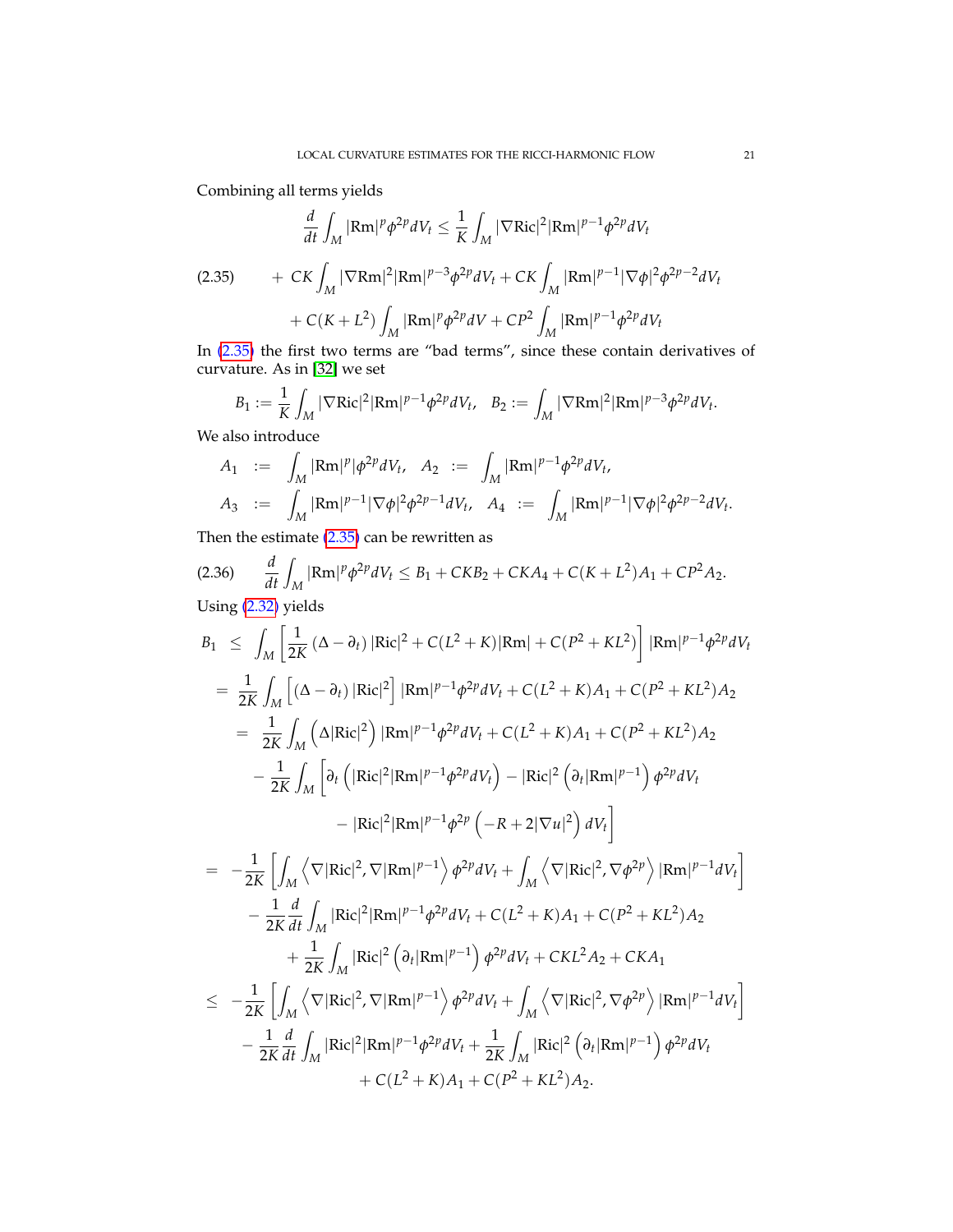From (2.10) and (2.11) in [\[32\]](#page-70-12), one has

<span id="page-21-0"></span>*M*

$$
(2.37) \qquad -\frac{1}{2K} \int_M \left\langle \nabla |\text{Ric}|^2, \nabla |\text{Rm}|^{p-1} \right\rangle \phi^{2p} dV_t \leq \frac{1}{10} B_1 + CKB_2,
$$
\n
$$
(2.38) \qquad -\frac{1}{2K} \int_M \left\langle \nabla |\text{Ric}|^2, \nabla \phi^{2p} \right\rangle |\text{Rm}|^{p-1} dV_t \leq \frac{1}{10} B_1 + CKA_4.
$$

According to [\(2.34\)](#page-19-1), we have

$$
\frac{1}{2K} \int_M |\text{Ric}|^2 \left(\partial_t |\text{Rm}|^{p-1}\right) \phi^{2p} dV_t = \frac{p-1}{4K} \int_M |\text{Ric}|^2 \left(|\text{Rm}|^{p-3} \partial_t |\text{Rm}|^2\right) \phi^{2p} dV_t
$$
  
\n
$$
= \frac{C}{K} \int_M |\text{Ric}|^2 |\text{Rm}|^{p-3} \phi^{2p} \left[\nabla^2 \text{Ric} * \text{Rm} + \text{Ric} * \text{Rm} * \text{Rm}
$$
  
\n
$$
+ \text{Rm} * \nabla^2 u * \nabla^2 u + \text{Rm} * \text{Rm} * \nabla u * \nabla u\right] dV_t
$$
  
\n
$$
\leq \frac{C}{K} \int_M |\text{Ric}|^2 |\text{Rm}|^{p-3} \phi^{2p} \left(\nabla^2 \text{Ric} * \text{Rm}\right) dV_t + \text{CKA}_1 + \text{C}(P^2 + KL^2) A_2
$$

From the proof of  $(2.13) - (2.15)$  $(2.13) - (2.15)$  $(2.13) - (2.15)$  in  $[32]$ , we can deduce that

$$
\frac{C}{K}\int_M |\text{Ric}|^2 |\text{Rm}|^{p-3} \phi^{2p} \left(\nabla^2 \text{Ric} * \text{Rm}\right) dV \le \frac{1}{5}B_1 + CKB_2 + CKA_4.
$$

In summary, we arrive at

<span id="page-21-1"></span>
$$
\frac{1}{2K} \int_M |\text{Ric}|^2 \left( \partial_t |\text{Rm}|^{p-1} \right) \phi^{2p} dV_t \leq \frac{1}{5} B_1 + CKB_2 + CKA_1 + C(P^2 + KL^2) A_2 + CKA_4.
$$
\n(2.39)

Plugging  $(2.37)$ ,  $(2.38)$ , and  $(2.39)$  into the inequality for  $B_1$ , we get

<span id="page-21-2"></span>
$$
B_1 \leq CKB_2 + C(K + L^2)A_1 + CKA_4
$$
  
(2.40) 
$$
+ C(P^2 + KL^2)A_2 - \frac{1}{2K} \frac{d}{dt} \int_M |\text{Ric}|^2 |\text{Rm}|^{p-1} \phi^{2p} dV_t.
$$

To deal with the term  $B_2$ , we use the evolution equation [\(2.33\)](#page-19-3) and then obtain

$$
B_2 \leq \int_M \left[ \frac{1}{2} (\Delta - \partial_t) |\text{Rm}|^2 + C |\text{Rm}|^3 + C(L^2 + P^2) |\text{Rm}|^2 \right] |\text{Rm}|^{p-3} \phi^{2p} dV_t
$$
  
\n
$$
= \frac{1}{2} \int_M (\Delta |\text{Rm}|^2) |\text{Rm}|^{p-3} \phi^{2p} dV_t + CA_1 + C(L^2 + P^2) A_2
$$
  
\n
$$
- \frac{1}{2} \int_M (\partial_t |\text{Rm}|^2) |\text{Rm}|^{p-3} \phi^{2p} dV_t
$$
  
\n
$$
\leq C \int_M |\nabla \text{Rm}| |\nabla \phi| |\text{Rm}|^{p-2} \phi^{2p-1} dV_t + CA_1 + C(L^2 + P^2) A_2
$$
  
\n
$$
- \frac{1}{2} \int_M (\partial_t |\text{Rm}|^2) |\text{Rm}|^{p-3} \phi^{2p} dV_t
$$
  
\n
$$
\leq \frac{1}{2} B_2 + CA_4 + CA_1 + C(L^2 + P^2) A_2 - \frac{1}{2} \int_M (\partial_t |\text{Rm}|^2) |\text{Rm}|^{p-3} \phi^{2p} dV_t.
$$

As the proof of (2.18) – (2.19) in [\[32\]](#page-70-12), we have

$$
-\frac{1}{2}\int_M \left(\partial_t |\text{Rm}|^2\right) |\text{Rm}|^{p-3} \phi^{2p} dV_t = -\frac{1}{2}\int_M \left[\partial_t \left(|\text{Rm}|^2 |\text{Rm}|^{p-3} \phi^{2p} dV_t\right)\right]
$$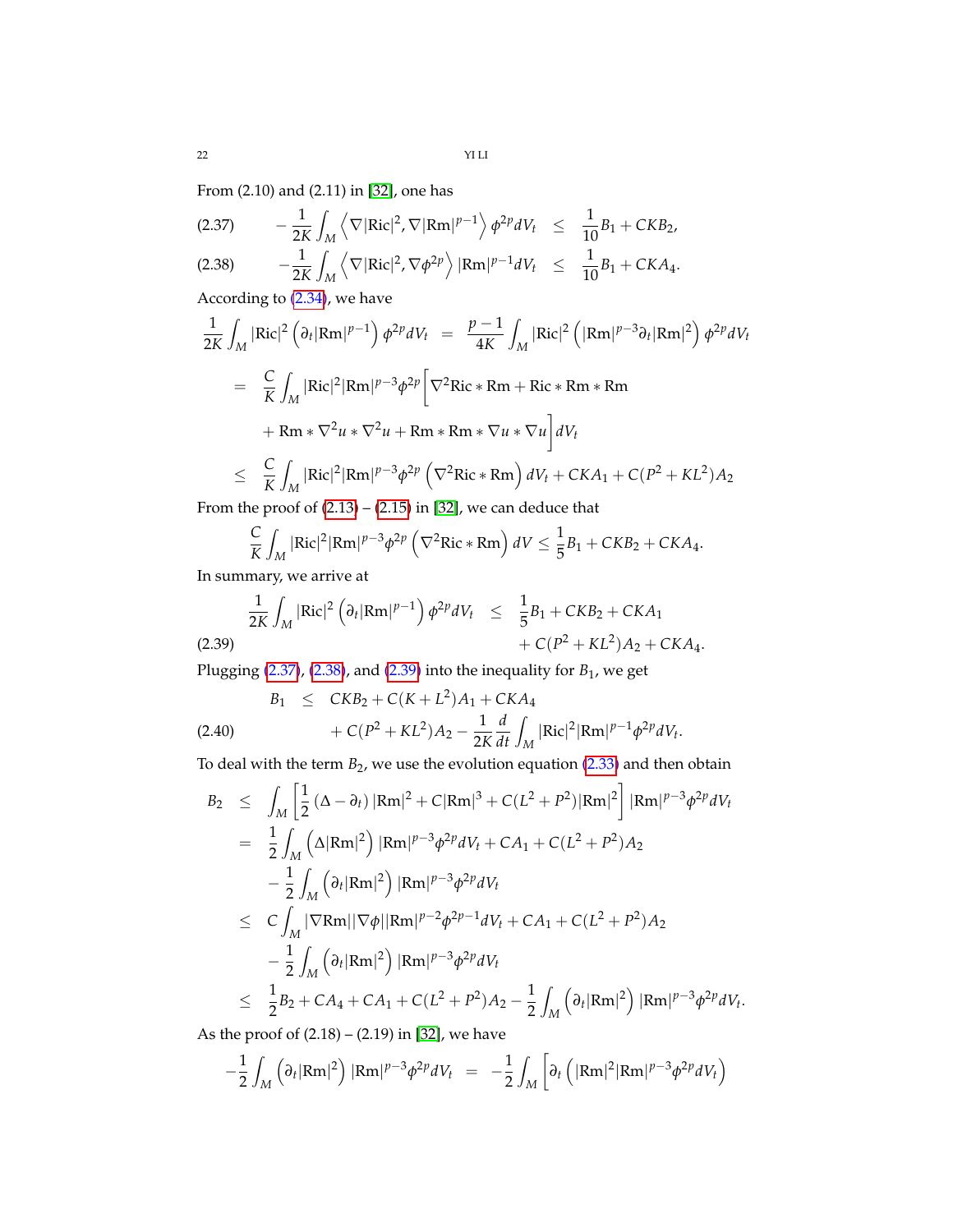$$
-|\text{Rm}|^2 \left(\partial_t |\text{Rm}|^{p-3}\right) \phi^{2p} dV_t - |\text{Rm}|^{p-1} \phi^{2p} \partial_t dV \Big]
$$
  
= 
$$
-\frac{1}{2} \frac{d}{dt} \int_M |\text{Rm}|^{p-1} \phi^{2p} dV_t + \frac{p-3}{4} \int_M |\text{Rm}|^{p-3} \left(\partial_t |\text{Rm}|^2\right) \phi^{2p} dV_t
$$

$$
-\frac{1}{2} \int_M R |\text{Rm}|^{p-1} \phi^{2p} dV_t + \int_M |\text{Rm}|^{p-1} |\nabla u|^2 \phi^{2p} dV_t
$$

and therefore

$$
-\frac{1}{2}\int_M (\partial_t |\text{Rm}|^2) |\text{Rm}|^{p-3} \phi^{2p} dV_t \leq -\frac{1}{p-1}\frac{d}{dt}\int_M |\text{Rm}|^{p-1} \phi^{2p} dV_t + CA_1 + CL^2 A_2.
$$

In summary,

$$
(2.41) \tB_2 \le -\frac{1}{p-1}\frac{d}{dt}\int_M |\text{Rm}|^{p-1}\phi^{2p}dV_t + CA_1 + CA_4 + C(L^2 + P^2)A_2.
$$

From [\(2.36\)](#page-20-1), [\(2.40\)](#page-21-2), and [\(2.41\)](#page-22-1), we finally obtain

<span id="page-22-1"></span>
$$
\frac{d}{dt} \left[ A_1 + CKA_2 + \frac{1}{2K} \int_M |\text{Ric}|^2 |\text{Rm}|^{p-1} \phi^{2p} dV_t \right] \le C(K + L^2) A_1 + CKA_4 + C(KL^2 + KP^2 + P^2 + KL) A_2.
$$

<span id="page-22-0"></span>**Theorem 2.7.** *Let*  $(g(t), u(t))_{t \in [0,T]}$  *be a solution to the Ricci-haronic flow. Suppose there exist constants*  $\rho$ *, K, L, P*  $>0$  *and*  $x_0 \in M$  *such that*  $B_{g(0)}(x_0, \rho/\sqrt{K})$  *is compactly contained on M and*

$$
|\text{Ric}_{g(t)}|_{g(t)} \leq K, \quad |\nabla_{g(t)} u(t)|_{g(t)} \leq L, \quad |\nabla^2_{g(t)} u(t)|_{g(t)} \leq P
$$

*on Bg*(0) (*x*0, *ρ*/  $F(K) \times [0,T]$ . For any  $p \geq 3$ , there is a constant C, depending only on  $n$ *and p, such that*

$$
\int_{B_{g(0)}(x_0,\rho/2\sqrt{K})} |\text{Rm}_{g(t)}|_{g(t)}^p dV_{g(t)} \leq C\Lambda_1 e^{C\Lambda_2 T} \int_{B_{g(0)}(x_0,\rho/\sqrt{K})} |\text{Rm}_{g(0)}|_{g(0)}^p dV_{g(0)} + C K^p (1+\rho^{-2p}) e^{C\Lambda_2 T} \text{Vol}_{g(t)} (B_{g(0)}(x_0, \frac{\rho}{\sqrt{K}})).
$$
\nHere  $\Lambda_t := 1 + K$  and  $\Lambda_t := K + I + I^2 + B^2 (1 + K^{-1})$ 

*Here*  $\Lambda_1 := 1 + K$  and  $\Lambda_2 := K + L + L^2 + P^2(1 + K^{-1}).$ √

*Proof.* Choose  $\Omega := B_{g(0)}(x_0, \rho)$ *K*) and

$$
\phi := \left( \frac{\rho / \sqrt{K} - d_{g(0)}(x_0, \cdot)}{\rho / \sqrt{K}} \right)_+.
$$

Then  $e^{-2Kt}g(0) \le g(t) \le e^{2Kt}g(0)$  and  $|\nabla_{g(t)} \phi|_{g(t)} \le e^{KT} |\nabla_{g(0)} \phi|_{g(0)} \le \sqrt{K}e^{KT}/\rho$ for any  $t \in [0, T]$ . Let

$$
U := \int_M |\text{Rm}|^p \phi^{2p} dV_t + CK \int_M |\text{Rm}|^{p-1} \phi^{2p} dV_t + \frac{1}{2K} \int_M |\text{Ric}|^2 |\text{Rm}|^{p-1} \phi^{2p} dV_t.
$$

Then

$$
U' \ \leq \ C(K+L^2)U + CKA_4 + C(KL^2 + KP^2 + P^2 + KL)\frac{U}{K}.
$$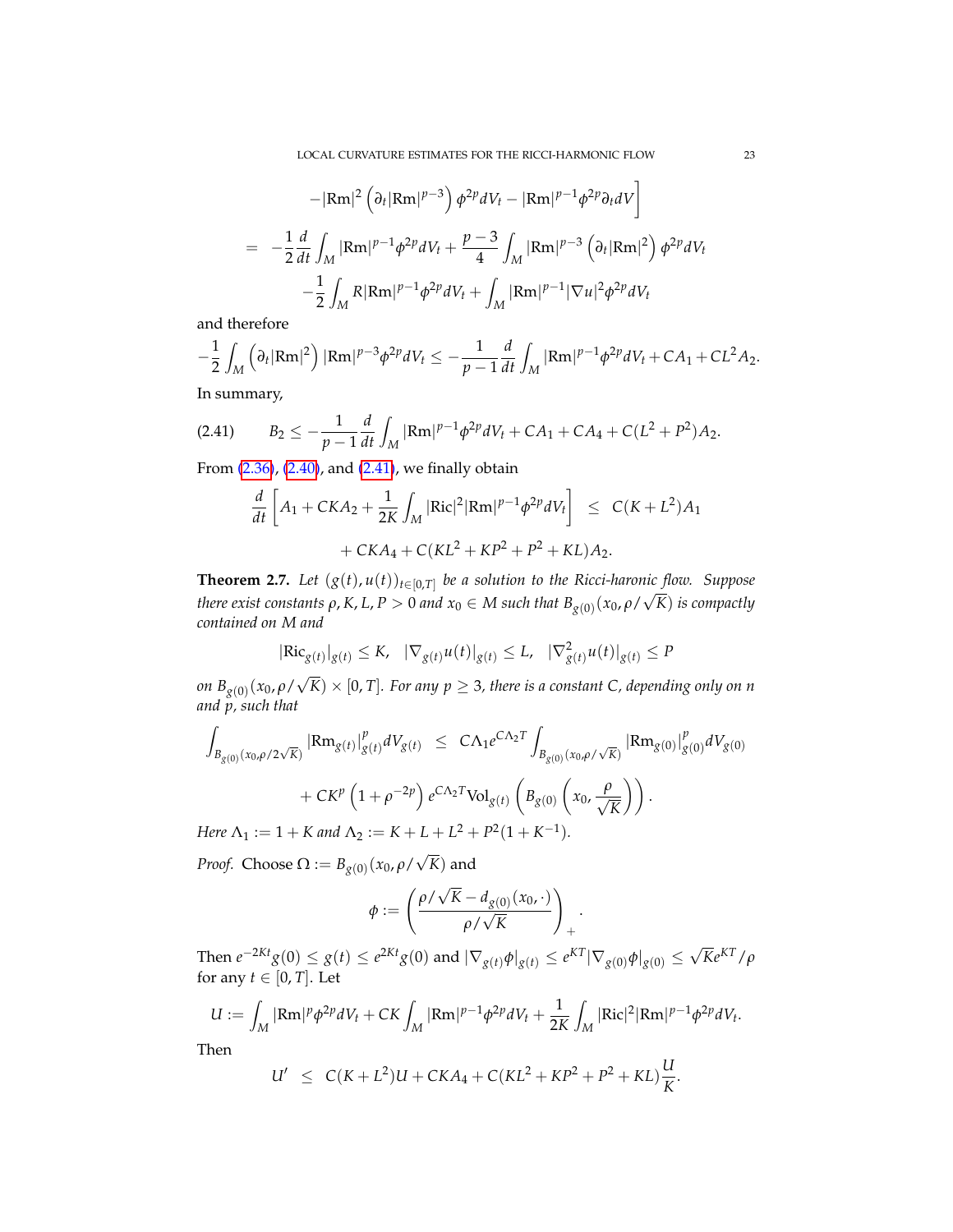For *A*4, we can estimate it as follows:

$$
A_4 = \int_M |\text{Rm}|^{p-1} |\nabla \phi|^2 \phi^{2p-2} dV_t \leq \int_{B_{g(0)}(x_0, \rho/\sqrt{K})} |\text{Rm}|^{p-1} \phi^{2p-2} K \rho^{-2} e^{2KT} dV_t
$$
  
\n
$$
\leq \int_{B_{g(0)}(x_0, \rho/\sqrt{K})} \left[ \frac{(|\text{Rm}|^{p-1} \phi^{2p-2})^{\frac{p}{p-1}}}{\frac{p}{p-1}} + \frac{(K \rho^{-2} e^{2KT})^p}{p} \right] dV_t
$$
  
\n
$$
\leq A_1 + K^p e^{2KpT} p \rho^{-2p} \text{Vol}_{g(t)} \left( B_{g(0)} \left( x_0, \frac{\rho}{\sqrt{K}} \right) \right)
$$
  
\n
$$
\leq U + C K^p \rho^{-2p} e^{2KpT} \text{Vol}_{g(t)} \left( B_{g(0)} \left( x_0, \frac{\rho}{\sqrt{K}} \right) \right).
$$

Hence

$$
U' \leq C \left[ K + L^2 + L + P^2 \left( 1 + \frac{1}{K} \right) \right] U
$$
  
+ 
$$
C K^{p+1} \rho^{-2p} e^{2K p T} \text{Vol}_{g(t)} \left( B_{g(0)} \left( x_0, \frac{\rho}{\sqrt{K}} \right) \right).
$$

Since, for each  $\tau \in [0, T]$ ,

$$
\text{Vol}_{g(t)}\left(B_{g(0)}\left(x_0,\frac{\rho}{\sqrt{K}}\right)\right) \leq e^{CKT} \text{Vol}_{g(\tau)}\left(B_{g(0)}\left(x_0,\frac{\rho}{\sqrt{K}}\right)\right),\,
$$

as argued in (2.27) of [\[32\]](#page-70-12), we deduce that

$$
(2.42) \tU(\tau) \leq e^{C\Lambda_2 T} \left[ U(0) + C\rho^{-2p} K^p \text{Vol}_{g(t)} \left( B_{g(0)} \left( x_0, \frac{\rho}{\sqrt{K}} \right) \right) \right],
$$

According to the Young inequality

$$
\int_{M} |\text{Rm}_{g(0)}|^{p-1} \phi^{2p} dV_{g(0)} = \int_{M} \left( |\text{Rm}|^{p-1} \phi^{2p-2} \right) \phi^{2} dV_{g(0)}
$$
  

$$
\leq \frac{p-1}{p} \int_{M} |\text{Rm}_{g(0)}|^{p} \phi^{2p} dV_{g(t)} + \frac{1}{p} \int_{M} \phi^{2p} dV_{g(0)},
$$

we obtain

$$
U(0) \leq C(1+K) \int_{M} |\text{Rm}_{g(0)}|^{p} \phi^{2p} dV_{g(0)} + CKVol_{g(0)} \left( B_{g(0)} \left( x_{0}, \frac{\rho}{\sqrt{K}} \right) \right)
$$
  
\n
$$
\leq C(1+K) \int_{M} |\text{Rm}_{g(0)}|_{g(0)}^{2p} \phi^{2p} dV_{g(0)}
$$
  
\n
$$
+ CKe^{CKT} \text{Vol}_{g(\tau)} \left( B_{g(0)} \left( x_{0}, \frac{\rho}{\sqrt{K}} \right) \right)
$$
  
\n
$$
\leq C(1+K) \int_{B_{g(0)}(x_{0}, \rho/\sqrt{K})} |\text{Rm}_{g(0)}|_{g(0)}^{2p} dV_{g(0)}
$$
  
\n
$$
+ CKe^{CKT} \text{Vol}_{g(\tau)} \left( B_{g(0)} \left( x_{0}, \frac{\rho}{\sqrt{K}} \right) \right),
$$
  
\nand  $\phi \geq 1/2$  on  $B_{g(0)}(x_{0}, \rho/2\sqrt{K})$ , we complete the proof.

The same method can be applied to the regular Ricci flow (see **Section** [3\)](#page-24-0), since all computations only involve the evolution equations for the metrics, which take the same forms in the Ricci-harmonic flow.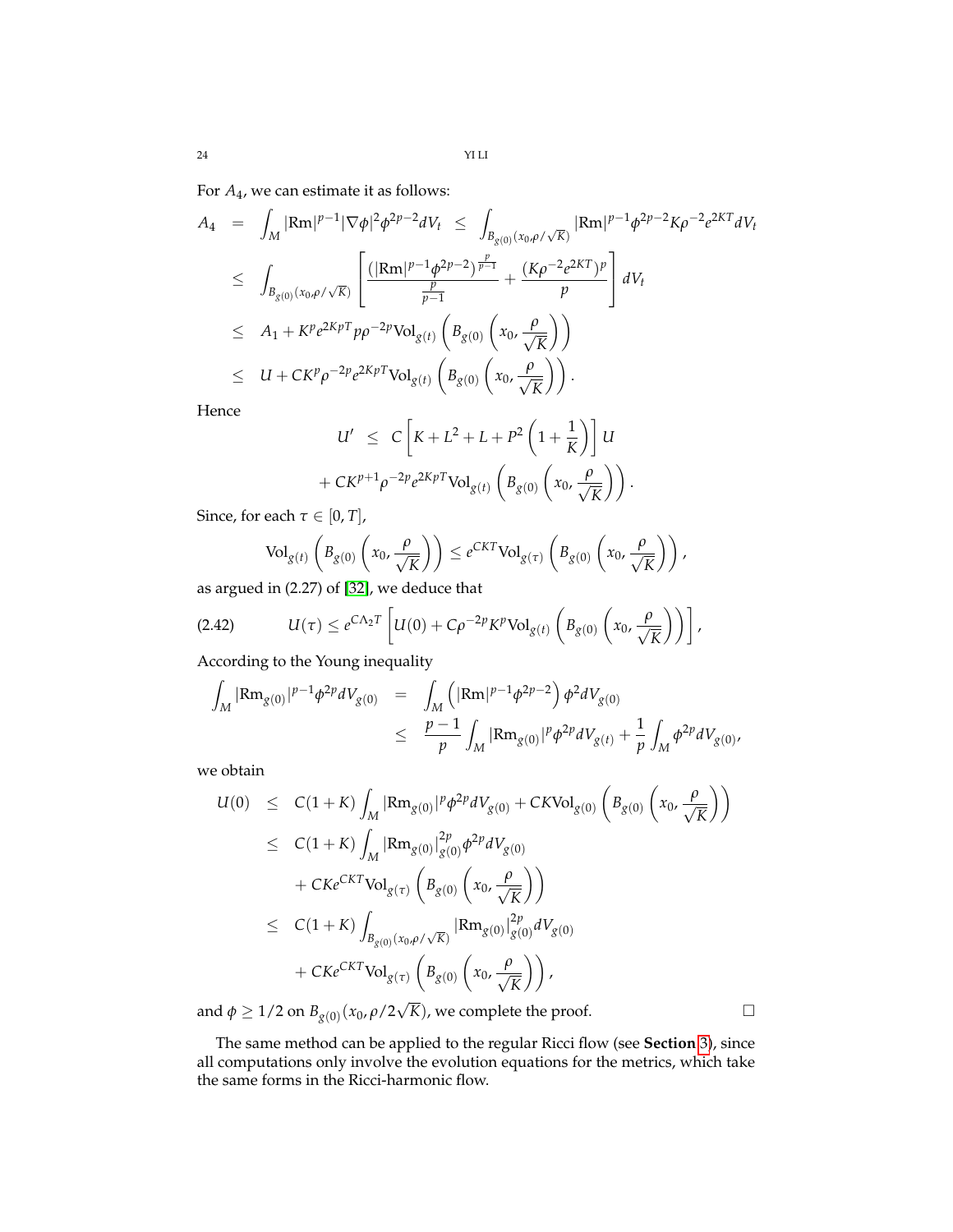<span id="page-24-0"></span>In this section we extend the main estimates in [\[43\]](#page-70-3) to a generalized Ricci flow introduced in [\[42\]](#page-70-0), where I proved that for any complete *n*-manifold *M*, the following two conditions are equivalent:

- (i) there exists a Ricci-flat Riemannian metric on *M*;
- <span id="page-24-1"></span>(ii) there exists real numbers *α*, *β*, a smooth function *u* on *M*, and a Riemannian metric *g* on *M* such that

(3.1) 
$$
0 = -R_{ij} + \alpha \nabla_i \nabla_j u, \quad 0 = \Delta_g u + \beta |\nabla_g u|_g^2.
$$

The main ingredient in the proof is Chen's result [\[9\]](#page-69-21) which says that any complete noncompact steady gradient Ricci soliton has nonnegative scalar curvature.

Observe that the first equation in  $(3.1)$  is actual the vanishing of the ∞-Bakry-Émery Ricci tensor. Indeed, the *N*-Bakry-Émery Ricci tensor is defined by

<span id="page-24-2"></span>(3.2) 
$$
\operatorname{Ric}_{g,N,f} := \operatorname{Ric}_g + \nabla^2 f - \frac{df \otimes df}{N - n}
$$

for *N* finite, and

<span id="page-24-4"></span>(3.3) 
$$
\operatorname{Ric}_{g,\infty,f} := \operatorname{Ric}_g + \nabla^2 f
$$

for *N* infinite. Thus the first equation in [\(3.1\)](#page-24-1) is equivalent to Ric<sub>*g*,∞,−*αu* = 0.</sub>

Motivated by the above equivalence conditions I introduced the following generalized Ricci flow [\[42\]](#page-70-0):

$$
(3.4) \qquad \partial_t g(t) = -2 \text{Ric}_{g(t)} + 2\alpha_1 \nabla_{g(t)} u(t) \otimes \nabla_{g(t)} u(t) + 2\alpha_2 \nabla^2_{g(t)} u(t),
$$

<span id="page-24-3"></span>
$$
(3.5) \quad \partial_t u(t) = \Delta_{g(t)} u(t) + \beta_1 |\nabla_{g(t)} u(t)|^2_{g(t)} + \beta_2 u(t).
$$

Here *α*1, *α*2, *β*1, *β*<sup>2</sup> are given constants. This system is called (*α*1, *α*2, *β*1, *β*2)*-Ricci flow*. In particular, when  $(\alpha_1, \alpha_2, \beta_1, \beta_2) = (2, 0, 0, 0)$ , we get the Ricci-harmonic flow  $(1.1)$ . In view of  $(3.2)$ , we see that  $(3.4)$  can be written as

$$
\partial_t g(t) = -2 \text{Ric}_{g(t),N,-\alpha_2 u(t)}
$$

where  $N = n + \alpha_2^2 / \alpha_1$  if  $\alpha_1 \neq 0$ , and  $N = \infty$  if  $\alpha_1 = 0$ .

According to Proposition 2.12 in [\[42\]](#page-70-0), we know that an  $(\alpha_1, \alpha_2, \beta_1, \beta_2)$ -Ricci flow is equivalent to the  $(\alpha_1, 0, \beta_1 - \alpha_2, \beta_2)$ -flow. By this reduction, in the following we main study the  $(\alpha_1, 0, \beta_1, \beta_2)$ *-Ricci flow*:

<span id="page-24-5"></span>
$$
(3.6) \t\t\t\t\t\partial_t g(t) = -2\mathrm{Ric}_{g(t)} + 2\alpha_1 \nabla_{g(t)} u(t) \otimes \nabla_{g(t)} u(t),
$$

(3.7) 
$$
\partial_t u(t) = \Delta_{g(t)} u(t) + \beta_1 |\nabla_{g(t)} u(t)|^2_{g(t)} + \beta_2 u(t).
$$

Here  $\alpha_1$ ,  $\beta_1$ ,  $\beta_2$  are given constants. Recall the notion  $\Box_{g(t)} = \partial_t - \Delta_{g(t)}$  and introduce as in [\[43\]](#page-70-3),

Sic*g*(*t*) := Ric (3.8) *<sup>g</sup>*(*t*) − *α*1∇*g*(*t*)*u*(*t*) ⊗ ∇*g*(*t*)*u*(*t*),

(3.9) 
$$
S_{g(t)} := \mathbf{tr}_{g(t)} \mathbf{Sic}_{g(t)} = R_{g(t)} - \alpha_1 |\nabla_{g(t)} u(t)|^2_{g(t)}.
$$

Another interesting flow involving (*g*(*t*), *u*(*t*)) is the so-called *super-Ricci flow* introduced by X. D. Li and S. Z. Li  $[35]$  and in terms of our notions  $(3.2)$  and  $(3.3)$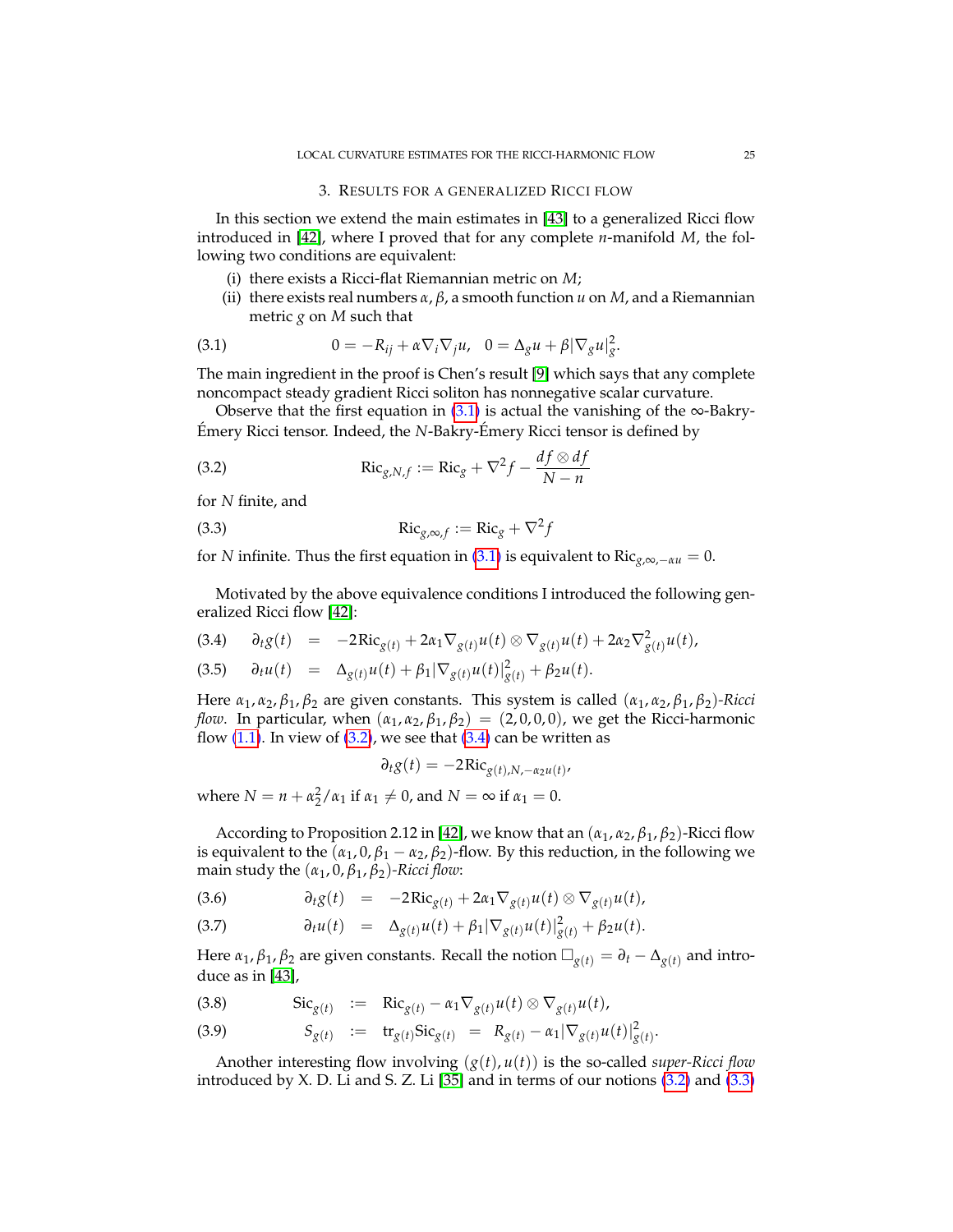can be written as, according to whether or not *N* is infinity

$$
\frac{1}{2}\partial_t g(t) + \text{Ric}_{g(t),N,u(t)} \geq Kg(t)
$$

which is called a  $(K, N)$ -super Ricci flow, where  $N \in \mathbb{R}$ , and, respectively,

$$
\frac{1}{2}\partial_t g(t) + \text{Ric}_{g(t),\infty,u(t)} \geq Kg(t)
$$

which is called a *K-super Perelman Ricci flow*. Under the super-Ricci flow, the authors studied Harnack inequalities [\[35,](#page-70-1) [37,](#page-70-19) [39\]](#page-70-20), *W*-entropy formulas [\[35,](#page-70-1) [45,](#page-70-21) [38,](#page-70-22) [39,](#page-70-20) [40\]](#page-70-23), (*K*, *N*)-Ricci solitons [\[38\]](#page-70-22), etc. For example, they proved that if  $(g(t), u(t))_{t \in [0,T]}$ satisfies

$$
\frac{1}{2}\partial_t g(t) + \text{Ric}_{g(t),N,u(t)} = 0, \quad \partial_t u(t) = \frac{1}{2} \text{tr}_{g(t)} \left( \partial_t g(t) \right),
$$

then the *W*-entropy  $\mathcal{W}_N(f(t)) := \frac{d}{dt} \left[ t \mathcal{H}_N(f(t)) \right]$  with

$$
\mathcal{H}_N(f(t)) := -\int_M f(t) \ln f(t) dV_{g(t)} - \frac{N}{2} [1 + \ln(4\pi t)]
$$

is constant along the flow, where  $f(t)$  is the fundamental solution to the heat equa- $\int f(t) = \Delta_{g(t)} f(t) - \langle \nabla_{g(t)} u(t), \nabla_{g(t)} f(t) \rangle_{g(t)}.$  However, we can *not* apply this result to our flow [\(3.4\)](#page-24-3) or

$$
\partial_t g(t) = -2\text{Ric}_{g(t),N,-\alpha_2 u(t)}
$$

since the second equation [\(3.5\)](#page-24-3) may not satisfy the constraint equation  $\partial_t u(t)$  =  $\frac{1}{2}$ **tr**<sub>*g*(*t*)</sub> $\partial_t g(t)$ .

<span id="page-25-2"></span>In [\[43\]](#page-70-3) we also introduced a "Riemann curvature" type for RHF

(3.10) 
$$
S_{ijk\ell} := R_{ijk\ell} - \frac{\alpha_1}{2} \left( g_{j\ell} \nabla_i u \nabla_k u + g_{k\ell} \nabla_i u \nabla_j u \right)
$$

so that  $S_{ij} = g^{k\ell}S_{ik\ell j} = g^{k\ell}S_{kij\ell} = R_{ij} - \alpha_1\nabla_i u \nabla_j u$ . A related construction of "Riemann curvature" type for [\(3.2\)](#page-24-2) is given in [\[68\]](#page-71-1). A detailed discussion of these two notions of "Riemann curvature" will be given in **Section** [5.](#page-40-1)

According to Lemma [C.1,](#page-68-4) we have

**Lemma 3.1.** *Under the flow [\(3.6\)](#page-24-5) – [\(3.7\)](#page-24-5),*

<span id="page-25-1"></span>
$$
\Box S = 2|\text{Sic}|^2 + 2\alpha_1|\Delta u|^2 - 2\alpha_1\beta_2|\nabla u|^2 - 4\alpha_1\beta_1\nabla^i u \nabla^j u \nabla_j u
$$
\n
$$
(3.11) = 2|\text{Sic}|^2 + 2\alpha_1|\Delta u|^2 - 2\alpha_1\beta_2|\nabla u|^2 - 4\alpha_1\beta_1\langle\nabla^2 u, \nabla u \otimes \nabla u\rangle,
$$
\n
$$
\Box S_{\cdot\cdot\cdot} = 2S_{\cdot\cdot\cdot}S^{k\ell} - 2S_{\cdot\cdot\cdot}S^{k\ell} + 2\alpha_2\Delta u \nabla_j \nabla_j u
$$

$$
\Box S_{ij} = 2S_{kij\ell} S^{k\ell} - 2S_{ik} S^k{}_j + 2\alpha_1 \Delta u \nabla_i \nabla_j u
$$

(3.12) 
$$
-2\alpha_1\beta_2\nabla_i u\nabla_j u - 2\alpha_1\beta_1\nabla^k u(\nabla_i u\nabla_j\nabla_k u + \nabla_j u\nabla_i\nabla_k u).
$$

<span id="page-25-0"></span>3.1. **Long time existence.** Given an initial data  $(g_0, u_0)$ , define  $c_0 := |\nabla_{g_0} u_0|_{g_0}^2$ . We always assume that  $c_0$  is a positive number. According to Corollary 2.10 and Definition 2.11 in [\[42\]](#page-70-0), we say the (*α*1, 0, *β*1, *β*2)-Ricci flow is *regular*, if *α*1, *β*1, *β*<sup>2</sup> satisfy one of the following conditions:

(i) 
$$
\beta_2 \leq 0
$$
 and  $\alpha_1 \geq \beta_1^2$ ;

(ii)  $\beta_2 > 0$  and  $c_0^{-1}\beta_2 + \beta_1^2 \ge \alpha_1 > \beta_1^2$ .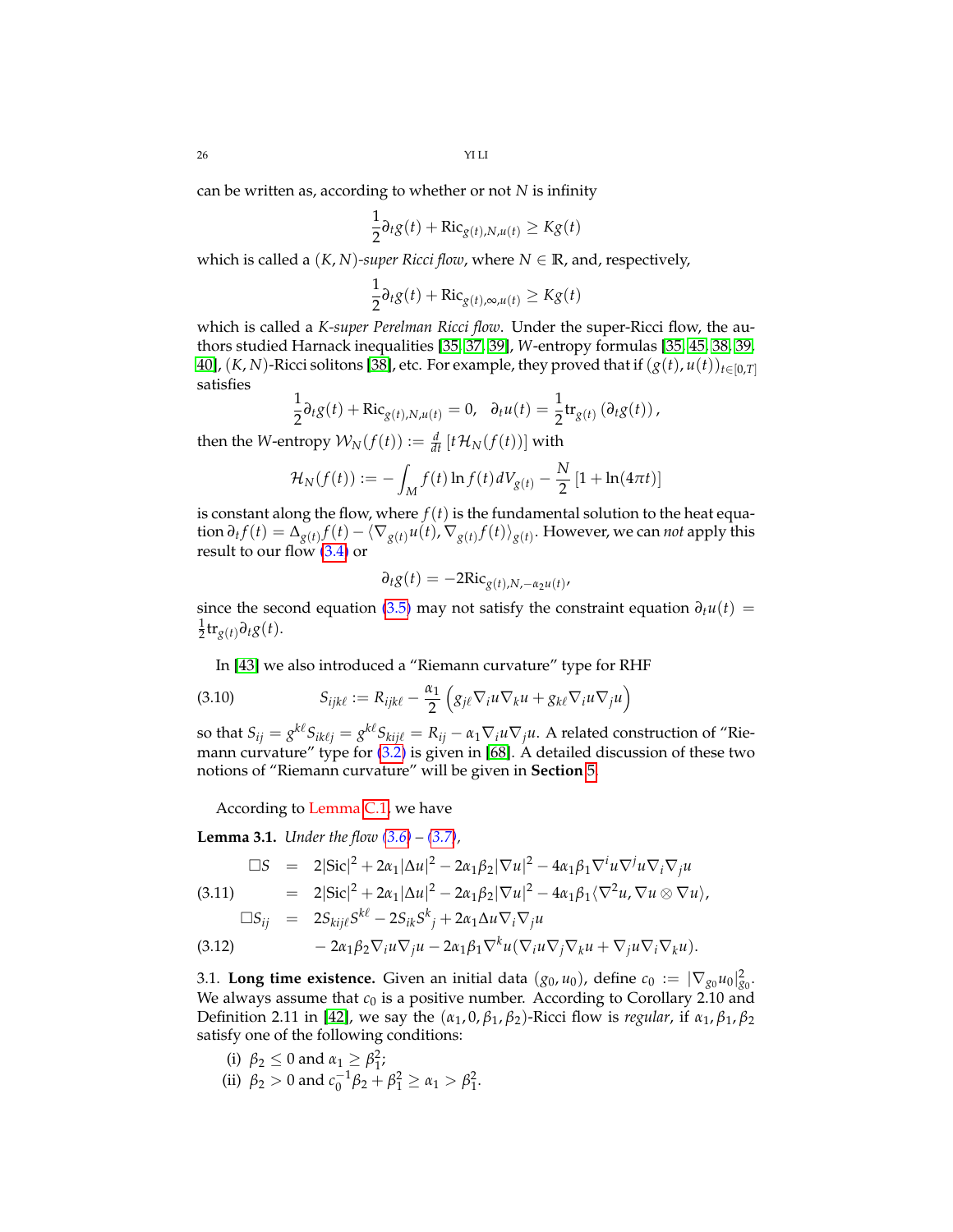Then Corollary 2.10 in [\[42\]](#page-70-0) tells us that

<span id="page-26-1"></span>
$$
(3.13)\t\t |\nabla u|^2 \lesssim 1
$$

along the  $(\alpha_1, 0, \beta_1, \beta_2)$ -Ricci flow equations  $(3.6)$  –  $(3.7)$ , where  $\lesssim$  depends only on  $\alpha_1$ ,  $\beta_1$ ,  $\beta_2$  and  $c_0$ .

<span id="page-26-0"></span>**Theorem 3.2.** Let  $(g(t), u(t))_{t \in [0,T)}$  be a solution to the regular  $(\alpha_1, 0, \beta_1, \beta_2)$ -Ricci flow *on a closed n-dimensional manifold* M with  $T \leq \infty$  and the initial data  $(g_0, u_0)$ . Assume *that*  $S_{g(t)} + C \ge C_0 > 0$  *along the flow for some uniform constants*  $C, C_0 > 0$ *. Then* 

$$
\text{(3.14)} \qquad \frac{|\text{Sin}_{g(t)}|_{g(t)}}{S_{g(t)}+C} \leq C_1 + C_2 \max_{M \times [0,t]} \sqrt{\frac{|W_{g(s)}|_{g(s)} + |\nabla^2_{g(s)} u(s)|^2_{g(s)}}{S_{g(s)}+C}}
$$

 $\text{where } \text{Sin}_{g(t)} := \text{Sic}_{g(t)} - \frac{S_{g(t)}}{n}$  $\frac{g(t)}{n}g(t)$  *is the trace-free part of*  $\text{Sic}_{g(t)}$  *and*  $\text{W}_{g(t)}$  *<i>is the Weyl tensor field of g*(*t*)*.*

Here the assumption  $S_{g(t)}$  + *C* > 0 is necessary in the theorem, since, due to the undermined sign of  $\alpha_1$ ,  $\beta_1$ ,  $\beta_2$ , we can not in general deduce any bounds for  $S_{g(t)}$ from the evolution equation [\(3.11\)](#page-25-1). In the simplest case,  $\alpha_1 \geq 0$  and  $\beta_1 = \beta_2 = 0$ (i.e., Ricci-harmonic flow), we have a lower bound from [\(3.11\)](#page-25-1).

*Proof.* As in [\[43\]](#page-70-3), consider the quantity

$$
(3.15) \qquad f := \frac{|\text{Sin}_{g(t)}|_{g(t)}^2}{(S_{g(t)} + C)^{\gamma}} = \frac{|\text{Sic}_{g(t)} + \frac{C}{n}g(t)|_{g(t)}^2}{(S_{g(t)} + C)^{\gamma}} - \frac{1}{n}(S_{g(t)} + C)^{2-\gamma}, \quad \gamma > 0
$$

and set

(3.16) 
$$
\operatorname{Sic}'_{g(t)} := \operatorname{Sic}_{g(t)} + \frac{C}{n} g(t), \quad S'_{g(t)} := S_{g(t)} + C.
$$

From the identity (3.21) in [\[11\]](#page-69-20), we have

$$
\Box \frac{|\text{Sic}'|^2}{(S')^{\gamma}} = \frac{1}{(S')^{\gamma}} \Box |\text{Sic}'|^{2} - \gamma \frac{|\text{Sic}'|^{2}}{(S')^{\gamma+1}} \Box S - \gamma(\gamma+1) \frac{|\text{Sic}'|^{2}}{(S')^{\gamma+2}} |\nabla S'|^{2} + \frac{2\gamma}{(S')^{\gamma+1}} \left\langle \nabla |\text{Sic}'|^{2}, \nabla S' \right\rangle.
$$

Using [\(3.12\)](#page-25-1), we get

$$
\Box|\text{Sic}|^2 = -2|\nabla \text{Sic}|^2 + 4\text{Sm}(\text{Sic}, \text{Sic}) + 2\left\langle \text{Sic}, 2\alpha_1 \Delta u \nabla^2 u - 2\alpha_1 \beta_2 \nabla u \otimes \nabla u \right\rangle
$$
  
(3.17) 
$$
-4\alpha_1 \beta_1 \left\langle \text{Sic}, \nabla u \otimes \nabla |\nabla u|^2 \right\rangle
$$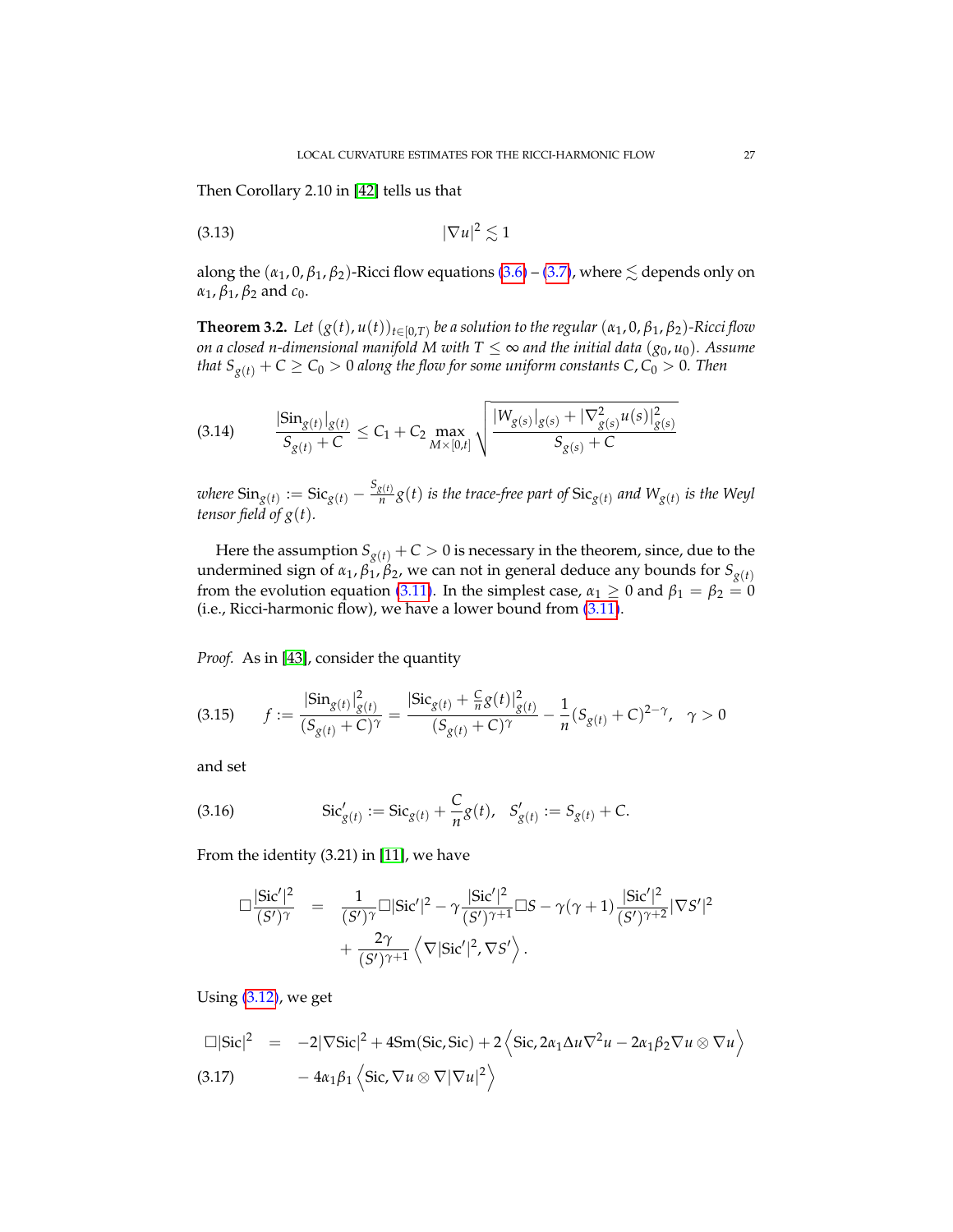where  $\mathop{\mathrm{Sm}}\nolimits(\mathop{\mathrm{Sic}}\nolimits,\mathop{\mathrm{Sic}}\nolimits)=S_{kij\ell}S^{ij}S^{k\ell}.$  As in [\[43\]](#page-70-3), we can prove

$$
\Box|\text{Sic}'|^{2} = \Box|\text{Sic}|^{2} + \frac{2C}{n}\Box S
$$
  
= -2|\nabla \text{Sic}'|^{2} + 4\text{Sm}(\text{Sic}, \text{Sic}) + \frac{4C}{n}|\text{Sic}|^{2}  
+ 4\alpha\_{1}\left\langle \text{Sic}', \Delta u\nabla^{2} u - \beta\_{2}\nabla u \otimes \nabla u \right\rangle - 4\alpha\_{1}\beta\_{1}\left\langle \text{Sic}', \nabla u \otimes \nabla |\nabla u|^{2} \right\rangle  
= -2|\nabla \text{Sic}'|^{2} + 4\text{Sm}(\text{Sic}', \text{Sic}') - \frac{4C}{n}|\text{Sic}'|^{2} + \frac{4C^{2}}{n^{2}}S'  
+ 4\alpha\_{1}\left\langle \text{Sic}', \Delta u\nabla^{2} u - \beta\_{2}\nabla u \otimes \nabla u \right\rangle - 4\alpha\_{1}\beta\_{1}\left\langle \text{Sic}', \nabla u \otimes \nabla |\nabla u|^{2} \right\rangle

and

$$
\Box \frac{|\text{Sic}'|^{2}}{(S')^{\gamma}} = -\frac{2}{(S')^{\gamma}} |\nabla \text{Sic}'|^{2} - \frac{2\gamma |\text{Sic}'|^{4}}{(S')^{\gamma+1}} + \frac{4}{(S')^{\gamma}} \text{Sm}(\text{Sic}', \text{Sic}')
$$
  
-  $\gamma(\gamma+1) \frac{|\text{Sic}'|^{2} |\nabla S'|^{2}}{(S')^{\gamma+2}} + \frac{2\gamma}{(S')^{\gamma+1}} \langle \nabla |\text{Sic}'|^{2}, \nabla S' \rangle + \frac{4C^{2}}{n^{2}} \frac{S'}{(S')^{\gamma}} - \frac{2C}{n} \frac{2(1-\gamma)S' + \gamma C}{(S')^{\gamma+1}} |\text{Sic}'|^{2} + \frac{4\alpha_{1}}{(S')^{\gamma}} \langle \text{Sic}', \Xi \rangle - \frac{2\alpha_{1}\gamma |\text{Sic}'|^{2}}{(S')^{\gamma+1}} \text{tr}\Xi$ 

where tr $\Xi$  is the trace of  $\Xi$  with respect to  $g(t)$ , and

(3.18) 
$$
\Xi := \Delta u \nabla^2 u - \beta_2 \nabla u \otimes \nabla u - \beta_1 \nabla u \otimes \nabla |\nabla u|^2.
$$

From the identities

<span id="page-27-1"></span>
$$
\left\langle \nabla \frac{|\text{Sic}'|^2}{(S')^{\gamma}}, \nabla S' \right\rangle = \frac{1}{(S')^{\gamma}} \langle \nabla |\text{Sic}'|^2, \nabla S' \rangle - \frac{\gamma}{(S')^{\gamma+1}} |\nabla S'|^2 |\text{Sic}'|^2, |S'\nabla \text{Sic}'|^2 = |Z'|^2 - |\text{Sic}'|^2 |\nabla S'|^2 + S' \langle \nabla |\text{Sic}'|^2, \nabla S' \rangle,
$$

where *Z'* is a 3-tensor with components  $Z'_{ijk} = S' \nabla_i S'_{jk} - S'_{jk} \nabla_i S'$ , we have

$$
\Box \frac{|\text{Sic}'|^{2}}{(S')^{\gamma}} = \frac{2(\gamma - 1)}{S'} \left\langle \nabla \frac{|\text{Sic}'|^{2}}{(S')^{\gamma}}, \nabla S' \right\rangle - \frac{2}{(S')^{\gamma+2}} |Z'|^{2} - \frac{2\gamma |\text{Sic}'|^{4}}{(S')^{\gamma+1}} \n- \frac{(2 - \gamma)(\gamma - 1)}{(S')^{\gamma+1}} |\text{Sic}'|^{2} |\nabla S'|^{2} + \frac{4}{(S')^{\gamma}} \text{Sm}(\text{Sic}', \text{Sic}') + \frac{4C^{2}}{n^{2}} \frac{S'}{(S')^{\gamma}} \n- \frac{2C}{n} \frac{2(1 - \gamma)S' + \gamma C}{(S')^{\gamma+1}} |\text{Sic}'|^{2} + \frac{4\alpha_{1}}{(S')^{\gamma}} \langle \text{Sic}', \Xi \rangle - \frac{2\alpha_{1}\gamma |\text{Sic}'|^{2}}{(S')^{\gamma+1}} \text{tr}\Xi.
$$

The identity

$$
\Box(S')^{2-\gamma} = (2-\gamma)(S')^{1-\gamma}\Box S' - (2-\gamma)(1-\gamma)(S')^{-\gamma}|\nabla S'|^2
$$

implies

<span id="page-27-0"></span>
$$
\Box f = 2(\gamma - 1)\langle \nabla f, \nabla \ln S' \rangle - \frac{2}{(S')^{\gamma+2}} |Z'|^2 - (2 - \gamma)(\gamma - 1)|\nabla \ln S'|^2 f
$$
\n
$$
(3.19) + \mathcal{D}_1 + \mathcal{D}_2 + \mathcal{D}_3.
$$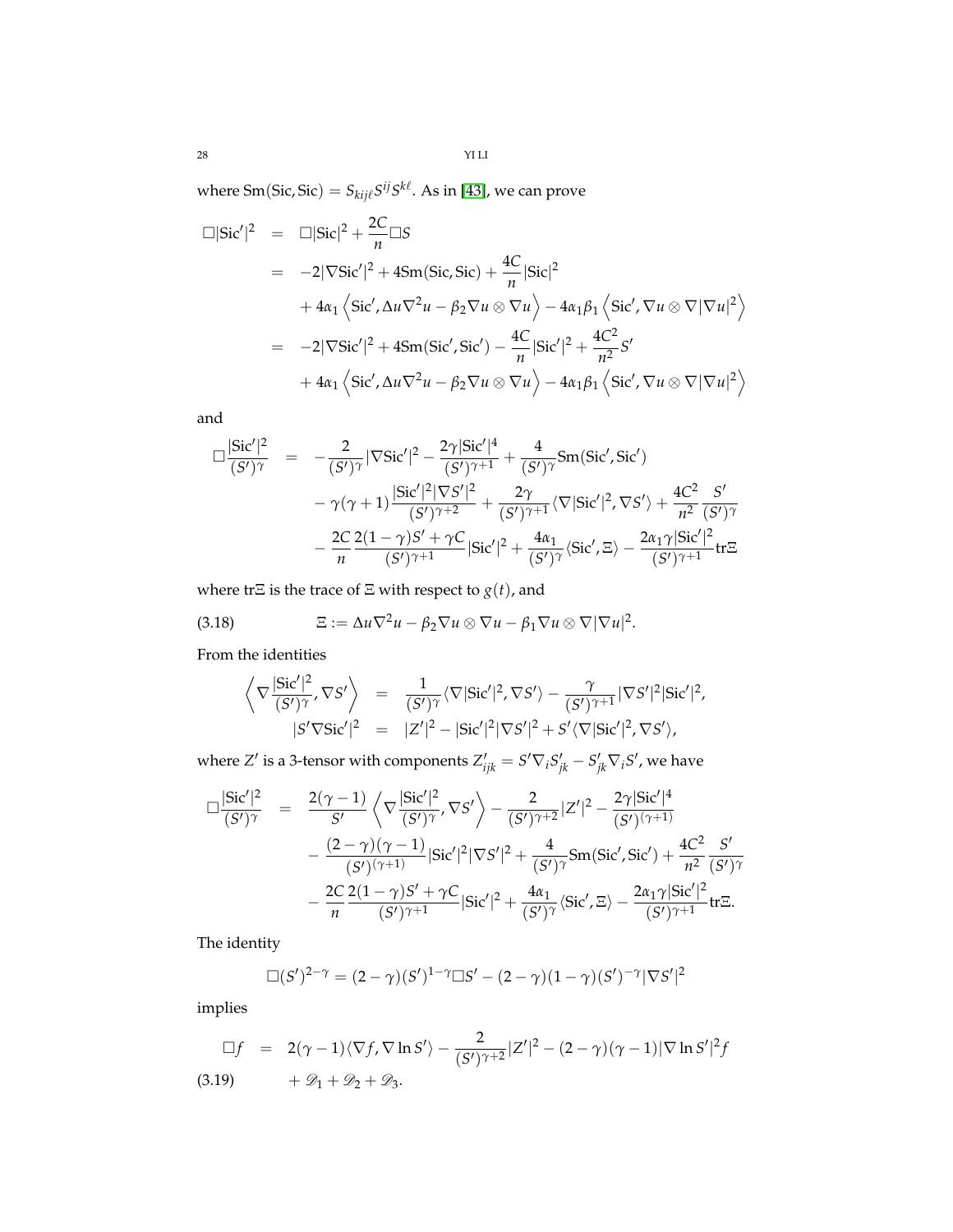where

$$
\mathcal{D}_{1} := -\frac{2(2-\gamma)}{n} (S')^{1-\gamma} |\text{Sic}'|^{2} + \frac{4}{(S')^{\gamma}} \text{Sm}(\text{Sic}', \text{Sic}') - \frac{2\gamma |\text{Sic}'|^{4}}{(S')^{1+\gamma}},
$$
\n
$$
= \frac{2}{(S')^{\gamma+1}} \left[ (2-\gamma) |\text{Sic}'|^{2} |\text{Sin}|^{2} - 2 \left( |\text{Sic}'|^{4} - S' \text{Sm}(\text{Sic}', \text{Sic}') \right) \right],
$$
\n
$$
= \frac{2}{(S')^{\gamma+1}} \left[ -\gamma (S')^{2\gamma} f^{2} + \left( \frac{2n-4}{n(n-1)} - \frac{\gamma}{n} \right) (S')^{\gamma+2} f - \frac{4(S')^{4}}{n-2} \frac{\text{Sin}^{3}}{(S')^{3}} + 2(S')^{3} W \left( \frac{\text{Sin}}{\text{S}'} , \frac{\text{Sin}}{\text{S}'} \right) + \frac{2\alpha_{1}}{n-2} \left( (S')^{2} \text{Sic}' - \frac{n}{2} S' \text{Sic}'^{2} , \nabla u \otimes \nabla u \right) - \frac{2}{n-1} \left( \frac{C}{n} + \frac{\alpha |\nabla u|^{2}}{n-1} \right) \left( \frac{n-1}{n} (S')^{3} - (S')^{\gamma+1} f \right) \right],
$$
\n
$$
\mathcal{D}_{2} := \frac{4C}{n} \left[ \frac{CS'}{n(S')^{2}} - \frac{(1-\gamma)S' + \frac{1}{2}\gamma C}{(S')^{\gamma+1}} |\text{Sic}'|^{2} - \frac{2-\gamma}{2n} \frac{C-2S'}{(S')^{\gamma-1}} \right],
$$
\n
$$
= \frac{4C}{n^{2}} \left[ \frac{C}{S'} + \frac{C}{(S')^{\gamma-1}} + \frac{1}{(S')^{\gamma-2}} + nf \left( \gamma - 1 - \frac{\gamma C}{2S'} \right) \right],
$$
\n
$$
\mathcal{D}_{3} := \frac{4\alpha_{1}}{(S')^{\gamma}} \langle \text{Sic}', \Xi \rangle - \frac{2\alpha_{1} \text{tr} \Xi}{(S')^{\gamma+1}} \left( \gamma
$$

and  $\sin^3 = \sin_{ij} \sin^j{}_k \sin^{ki}$  and  $(\text{Sic}'^2)_{ij} = S'_{ik} S'^k_j$ . Some detailed computations can be found in [\[43\]](#page-70-3).

In particular, for  $\gamma = 2$ , we have from [\(3.19\)](#page-27-0) that

(3.20) 
$$
\Box f = 2 \langle \nabla f, \nabla \ln S' \rangle - 2 \left| \nabla \left( \frac{\sin}{S'} \right) \right|^2 + \mathcal{D}_1 + \mathcal{D}_2 + \mathcal{D}_3,
$$

where

D<sup>1</sup> = 4*S* 0 − *f* <sup>2</sup> − *f n*(*n* − 1) − 2 *n* − 2 Sin<sup>3</sup> (*S* 0) 3 + 1 *S* <sup>0</sup> *W* Sin *S* 0 , Sin *S* 0 − 1 *S* 0 *C n* + *α*|∇*u*| 2 *n* − 2 1 *n* − *f n* − 1 + 1 *S* 0 *α n* − 2 \* Sin<sup>2</sup> (*S* 0) 2 , ∇*u* ⊗ ∇*u* + + 1 *S* 0 *α*|∇*u*| 2 2*n*(*n* − 2) , D<sup>2</sup> = 4*C n* 2 *C S* <sup>0</sup> + *C* (*S* 0) 3 <sup>+</sup> *n f* 1 − *C S* 0 , D<sup>3</sup> = 4*α*<sup>1</sup> *S* 0 Sic<sup>0</sup> *S* 0 , Ξ − *f*trΞ .

Since the flow is regular, we have a uniform upper bound for |∇*u*|, together with  $S' \geq C_0 > 0$ , and then

$$
\mathcal{D}_1 \leq 4S' \left[ -f^2 - \frac{f}{n(n-1)} + \frac{2}{n-2} f^{3/2} + \tilde{C} \frac{|W|}{S'} f + \tilde{C} + \tilde{C} f \right],
$$
  

$$
\mathcal{D}_2 \leq 4S' (\tilde{C} + \tilde{C}f),
$$
  

$$
\mathcal{D}_3 \leq 4\tilde{C}S' \left( f + f^{1/2} \right) \frac{|\nabla^2 u|^2}{S'}
$$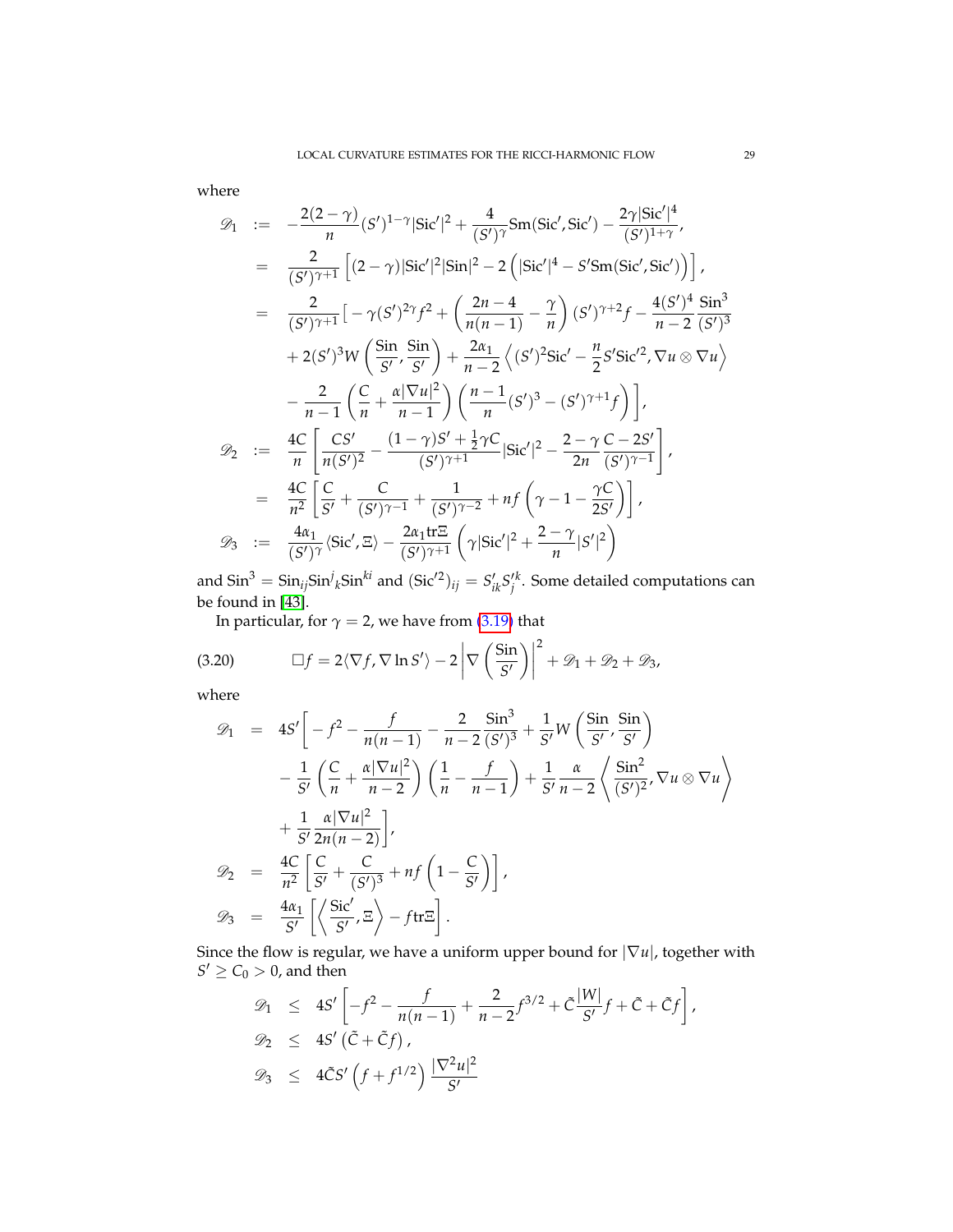for some uniform constant  $\tilde{C}$  depending only on on  $n$ ,  $C_0$ ,  $C$ ,  $\alpha_1$ ,  $\beta_1$ ,  $\beta_2$ ,  $g_0$ , and  $u_0$ . Without loss of generality, we may assume that  $f\geq 1.$  In this case we have

$$
\Box f \leq 2\langle \nabla f, \nabla \ln S'\rangle + 4S'f\left(-f + \frac{2}{n-2}f^{1/2} + \tilde{C} + \tilde{C}\frac{|W| + |\nabla^2 u|^2}{S'}\right).
$$

Now the maximum principle yields the desired estimate.

As immediate consequence, we have the following

<span id="page-29-1"></span>**Corollary 3.3.** Let  $(g(t), u(t))_{t \in [0,T)}$  be a solution to the regular  $(\alpha_1, 0, \beta_1, \beta_2)$ -Ricci *flow on a closed n-dimensional manifold M with*  $T \leq 0$  *and the initial data* ( $g_0$ ,  $u_0$ ). Then *only one of the followings cases occurs:*

- (a)  $T = \infty$ ;
- (b)  $T < \infty$  and  $|\text{Ric}_{g(t)}|_{g(t)} \lesssim 1$ ;
- (c)  $T < \infty$  and  $Ric_{g(t)}|_{g(t)} \to \infty$  as  $t \to T$ . In this case, there are only two subcases:  $|R_{g(t)}|_{g(t)}$  → ∞,
	- $\left| \frac{1}{R_{g(t)}(t)} \right|_{g(t)} \lesssim 1$  and there exist some uniform constants  $C_1$ ,  $C_2 > 0$  such that  $S_{g(t)} + C_1 \ge C_2 > 0$  *and*

$$
\frac{|W_{g(t)}|_{g(t)} + |\nabla^2_{g(t)} u(t)|^2_{g(t)}}{S_{g(t)} + C_1} \to \infty
$$

 $as t \rightarrow T$ .

This is a general property of the long time existence for a regular Ricci flow, generalizing results in [\[7,](#page-69-10) [43\]](#page-70-3). Since the signs of *α*1, *β*1, *β*<sup>2</sup> are not determined, we can not discard the case (b) which is true for Ricci-harmonic flow and Ricci flow.

<span id="page-29-0"></span>3.2. **Bounded scalar curvature.** We assume that  $(g(t), u(t))_{t \in [0,T)}$  is a solution to the regular  $(α<sub>1</sub>, 0, β<sub>1</sub>, β<sub>2</sub>)$ -Ricci flow on a closed 4-dimensional manifold *M* with *T* ≤ ∞ and the initial data ( $g_0$ ,  $u_0$ ), and also assume that  $S_{g(t)}$  + *C* ≥ *C*<sub>0</sub> > 0 along the flow for some uniform constants *C*,  $C_0 > 0$ . According to [\(3.13\)](#page-26-1) one has

(3.21) 
$$
|\nabla_{g(t)} u(t)|_{g(t)}^2 \leq A_1
$$

along the flow.

<span id="page-29-3"></span><span id="page-29-2"></span>In the proof of Theorem [3.2](#page-26-0) we actually proved the following identity

$$
\Box \frac{|\text{Sic}|^2}{S+C} = -2 \frac{|Z|^2}{(S+C)^3} - 2 \frac{|\text{Sic}|^4}{(S+C)^2} + 4 \frac{\text{Sm}( \text{Sic, Sic})}{S+C}
$$
  
(3.22)  

$$
-\frac{2\alpha_1}{(S+C)^2} \left[ \text{tr} \Xi |\text{Sic}|^2 - 2(S+C) \langle \text{Sic}, \Xi \rangle \right],
$$

where *Z* is the 3-tensor with components

 $Z_{ijk} = S' \nabla_i S_{jk} - S_{jk} \nabla_i S' = (S + C) \nabla_i S_{jk} - S_{jk} \nabla_i S,$ 

and  $\Xi$  is given in [\(3.18\)](#page-27-1). Observe that the last term in [\(3.21\)](#page-29-2) can be written as

tr
$$
\mathbb{E}|\text{Sic}|^2 - 2(S+C)\langle \text{Sic}, \Xi \rangle
$$
  
= 
$$
\left[ (S+C) \left| \Delta u \frac{\text{Sic}}{\sqrt{S+C}} - \sqrt{S+C} \nabla^2 u \right|^2 - (S+C)^2 |\nabla^2 u|^2 \right]
$$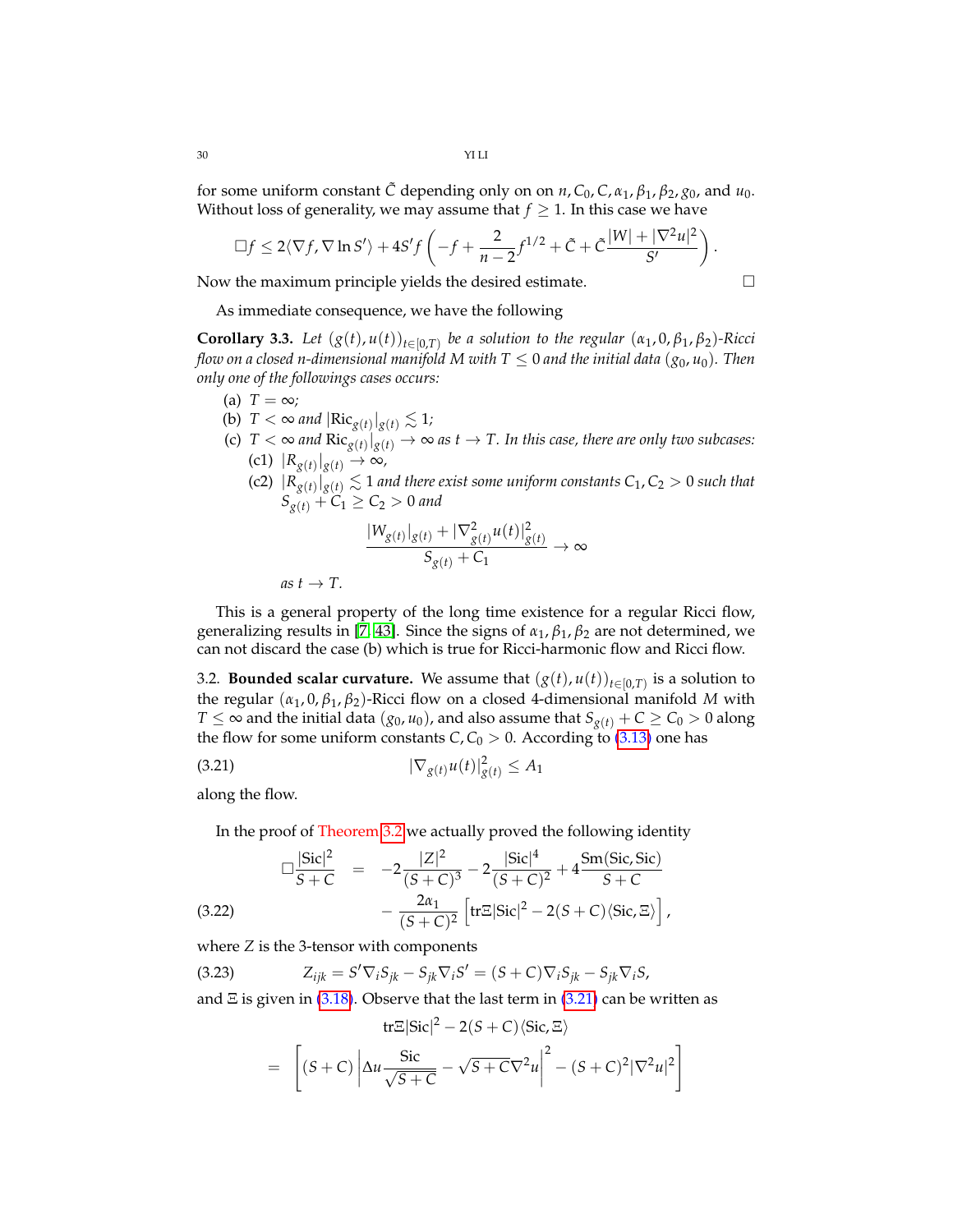LOCAL CURVATURE ESTIMATES FOR THE RICCI-HARMONIC FLOW 31

$$
-\beta_2 \left[ (S+C)\left( |\nabla u| \frac{\text{Sic}}{\sqrt{S+C}} - \frac{\sqrt{S+C}}{|\nabla u|} \nabla u \otimes \nabla u \right)^2 - (S+C)^2 |\nabla u|^2 \right] -2\beta_1 (S+C)\left[ \langle \nabla^2 u, \nabla u \otimes \nabla u \rangle \frac{|\text{Sic}|^2}{S+C} - 2 \left\langle \text{Sic}, \frac{1}{2} \nabla u \otimes \nabla |\nabla u|^2 \right\rangle \right].
$$

<span id="page-30-0"></span>To further analysis, we need to know an estimate for  $|\nabla^2 u|^2.$  Recall that  $(3.24)$   $\Box |\nabla u|^2 = 2\beta_2 |\nabla u|^2 - 2|\nabla^2 u|^2 - 2\alpha_1 |\nabla u|^4 + 4\beta_1 \langle \nabla u \otimes \nabla u, \nabla^2 u \rangle.$ Given any  $\epsilon > 0$ , we have from  $(3.24)$  that

$$
\Box |\nabla u|^2 \leq 2\beta_2 |\nabla u|^2 - 2|\nabla^2 u|^2 - 2\alpha_1 |\nabla u|^4 + 4|\beta_1| \left( \epsilon |\nabla^2 u|^2 + \frac{1}{4\epsilon} |\nabla u|^4 \right)
$$
  
=  $2\beta_2 |\nabla u|^2 - 2 (1 - 2\epsilon |\beta_1|) |\nabla^2 u|^2 - 2 \left( \alpha_1 - \frac{|\beta_1|}{2\epsilon} \right) |\nabla u|^4.$ 

From the evolution equation  $\partial_t dV_t = -S dV_t$ , we arrive at

$$
\frac{d}{dt} \int_M |\nabla u|^2 dV_t = \int_M \partial_t |\nabla u|^2 dV_t + \int_M |\nabla u|^2 \partial_t dV_t
$$
\n
$$
= \int_M \Box |\nabla u|^2 dV_t - \int_M S |\nabla u|^2 dV_t
$$
\n
$$
\leq 2\beta_2 \int_M |\nabla u|^2 dV_t - 2 (1 - 2\epsilon |\beta_1|) \int_M |\nabla^2 u|^2 dV_t
$$
\n
$$
- \int_M S |\nabla u|^2 dV_t - 2 \left( \alpha_1 - \frac{|\beta_1|}{2\epsilon} \right) \int_M |\nabla u|^4 dV_t
$$

and then

<span id="page-30-2"></span>
$$
\frac{d}{dt} \int_M |\nabla u|^2 dV_t \le -2 (1 - 2\epsilon |\beta_1|) \int_M |\nabla^2 u|^2 dV_t \n+ (2|\beta_2| + C) \int_M |\nabla u|^2 - 2 \left( \alpha_1 - \frac{|\beta_1|}{2\epsilon} \right) \int_M |\nabla u|^4 dV_t,
$$
\n(3.25)

because of  $S + C \geq C_0 > 0$ .

(1)  $\beta_1 = 0$ . In this case, the inequality becomes

$$
\frac{d}{dt}\int_M |\nabla u|^2 dV_t \le -2\int_M |\nabla^2 u|^2 dV_t + (2|\beta_2|+C)\int_M |\nabla u|^2 dV_t - 2\alpha_1 \int_M |\nabla u|^4 dV_t.
$$
  
When  $x_i > 0$  we furthermore have

When  $\alpha_1 \geq 0$ , we furthermore have

$$
\frac{d}{dt} \int_M |\nabla u|^2 dV_t \le -2 \int_M |\nabla^2 u|^2 dV_t + (2|\beta_2| + C) \int_M |\nabla u|^2 dV_t
$$

or in this form

$$
\frac{d}{dt}\left[e^{-(2|\beta_2|+C)t}\int_M|\nabla u|^2dV_t\right]\leq -2e^{-(2|\beta_2|+C)t}\int_M|\nabla^2 u|^2dV_t.
$$

<span id="page-30-1"></span>Integrating over the interval  $[0, t]$  and using  $(3.21)$ , we obtain

$$
(3.26) \t2\int_0^t \int_M |\nabla^2 u|^2 dV_t dt + \int_M |\nabla u|^2 dV_t \leq e^{(2|\beta_2|+C)t} A_1 \text{Vol}_0
$$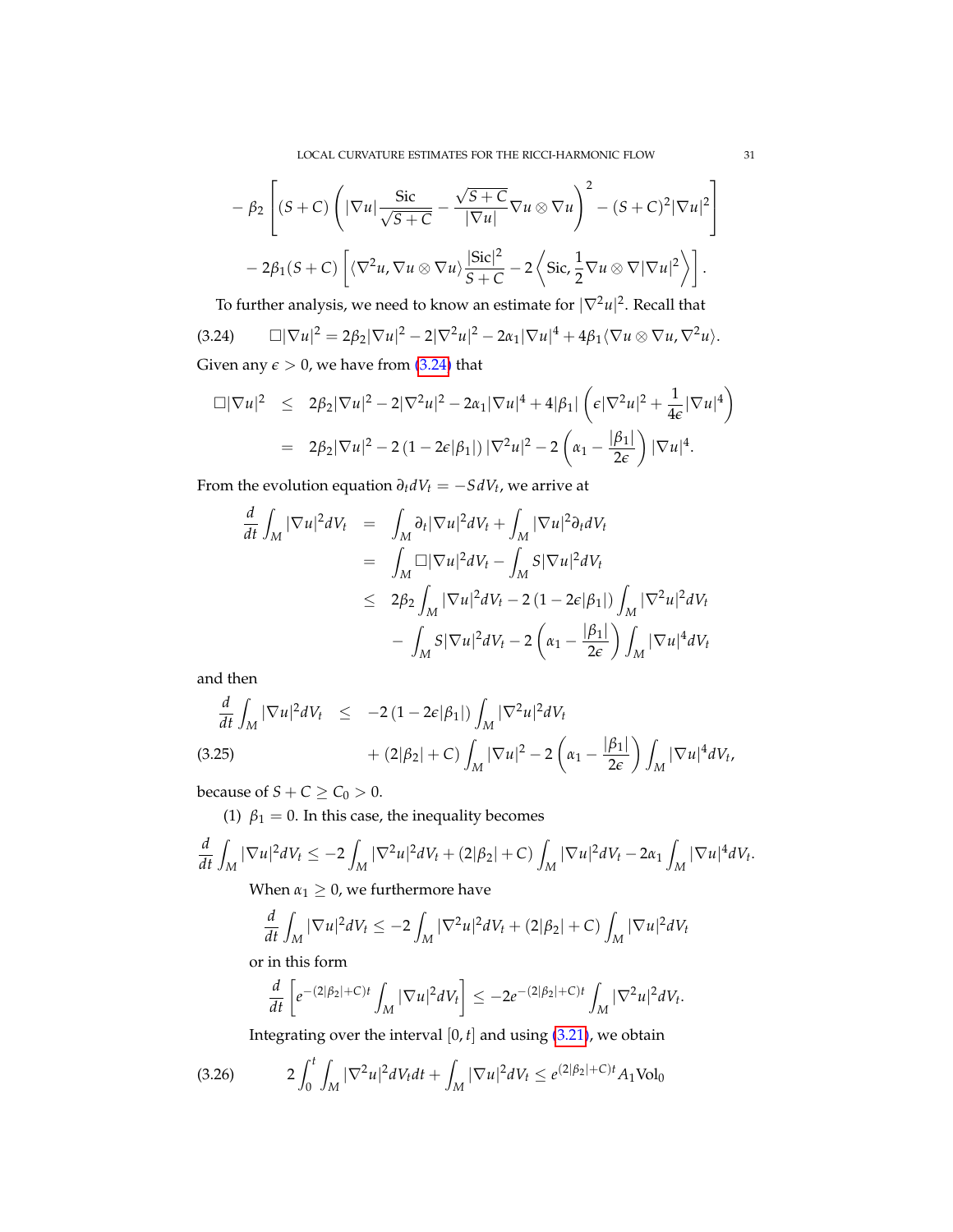where Vol<sub>0</sub> is the volume of the initial metric  $g_0$ . When  $\alpha_1 < 0$ , we similar have

$$
\frac{d}{dt} \int_M |\nabla u|^2 dV_t \le -2 \int_M |\nabla^2 u|^2 dV_t + (2|\beta_2| + 2|\alpha_1|A_1 + C) \int_M |\nabla u|^2 dV_t.
$$

<span id="page-31-1"></span>Replacing  $|\beta_2|$  by  $|\beta_2| + |\alpha_1|A_1$  in [\(3.26\)](#page-30-1), the case that  $\alpha_1$  is negative implies

$$
(3.27) \t2\int_0^t \int_M |\nabla^2 u|^2 dV_t dt + \int_M |\nabla u|^2 dV_t \leq e^{(2|\beta_2| + 2|\alpha_1|A_1 + C)t} A_1 \text{Vol}_0.
$$

(2)  $\beta_1 \neq 0$ . In this case we choose  $\epsilon = 1/4|\beta_1|$  in [\(3.25\)](#page-30-2) and obtain

$$
\frac{d}{dt}\int_M |\nabla u|^2 dV_t \leq -\int_M |\nabla^2 u|^2 dV_t + (2|\beta_2| + C) \int_M |\nabla u|^2 dV_t
$$

$$
- 2(\alpha_1 - 2\beta_1^2) \int_M |\nabla u|^4 dV_t.
$$

<span id="page-31-3"></span><span id="page-31-0"></span>A similar argument used to obtain equations [\(3.26\)](#page-30-1) and [\(3.27\)](#page-31-1) we get

$$
(3.28)\qquad \int_0^t \int_M |\nabla^2 u|^2 dV_t dt + \int_M |\nabla u|^2 dV_t \le e^{(2|\beta_2| + 2|\alpha_1 - 2\beta_1^2|A_1 + C)t} A_1 \text{Vol}_0.
$$

Finally, from  $(3.27)$  and  $(3.28)$ , we have

(3.29) 
$$
\int_0^t A_2(t) dt \le e^{(2|\beta_2|+2|\alpha_1-2\beta_1^2|A_1+C)t} A_1 \text{Vol}_0
$$

where

(3.30) 
$$
A_2(t) := \int_M |\nabla^2 u|^2 dV_t.
$$

Introduce

(3.31) 
$$
\Lambda := \frac{1}{(S+C)^2} \left[ \text{tr} \Xi |\text{Sic}|^2 - 2(S+C) \langle \text{Sic}, \Xi \rangle \right], \quad f := \frac{|\text{Sic}|^2}{S+C}
$$

and rewrite [\(3.22\)](#page-29-3) as

(3.32) 
$$
\Box f = -2 \frac{|Z|^2}{(S+C)^3} - 2f^2 + 4 \frac{\text{Sm}(Sic, Sic)}{S+C} - 2\alpha_1 \Lambda.
$$

To determine a lower bound for  $\alpha_1 \Lambda$  we consider the following cases.

<span id="page-31-2"></span>(i)  $\alpha_1 \geq 0$ . In this case we shall also find a lower bound for  $\Lambda$ . (ia) When  $\beta_2 \leq 0$ , we have

$$
\Lambda \ge -|\nabla^2 u|^2 - |\beta_2||\nabla u|^2 - 2|\beta_1|\frac{|\nabla^2 u||\nabla u|^2}{S+C}f - 2|\beta_1|\left(f + \frac{|\nabla u|^4|\nabla^2 u|^2}{S+C}\right)
$$
  
\n
$$
\ge -|\nabla^2 u|^2 - |\beta_2||\nabla u|^2 - 2|\beta_1|\frac{|\nabla^2 u||\nabla u|^2}{C_0}f - 2|\beta_1|\left(f + \frac{|\nabla^2 u|^2|\nabla u|^4}{C_0}\right)
$$

(ib) When  $\beta_2 > 0$ , we get the same estimate in (ia), where, in the case, the term  $-|\beta_2||\nabla u|^2$  is now replaced by

.

$$
-\frac{\beta_2}{S+C}\left(|\nabla u|\frac{\text{Sic}}{\sqrt{S+C}}-\frac{\sqrt{S+C}}{|\nabla u|}\nabla u\otimes \nabla u\right)^2
$$

which is bounded below by

$$
-\frac{2\beta_2}{S+C}\left(f|\nabla u|^2+\frac{S+C}{|\nabla u|^2}|\nabla u|^4\right)\geq-2\beta_2|\nabla u|^2\left(1+\frac{f}{C_0}\right).
$$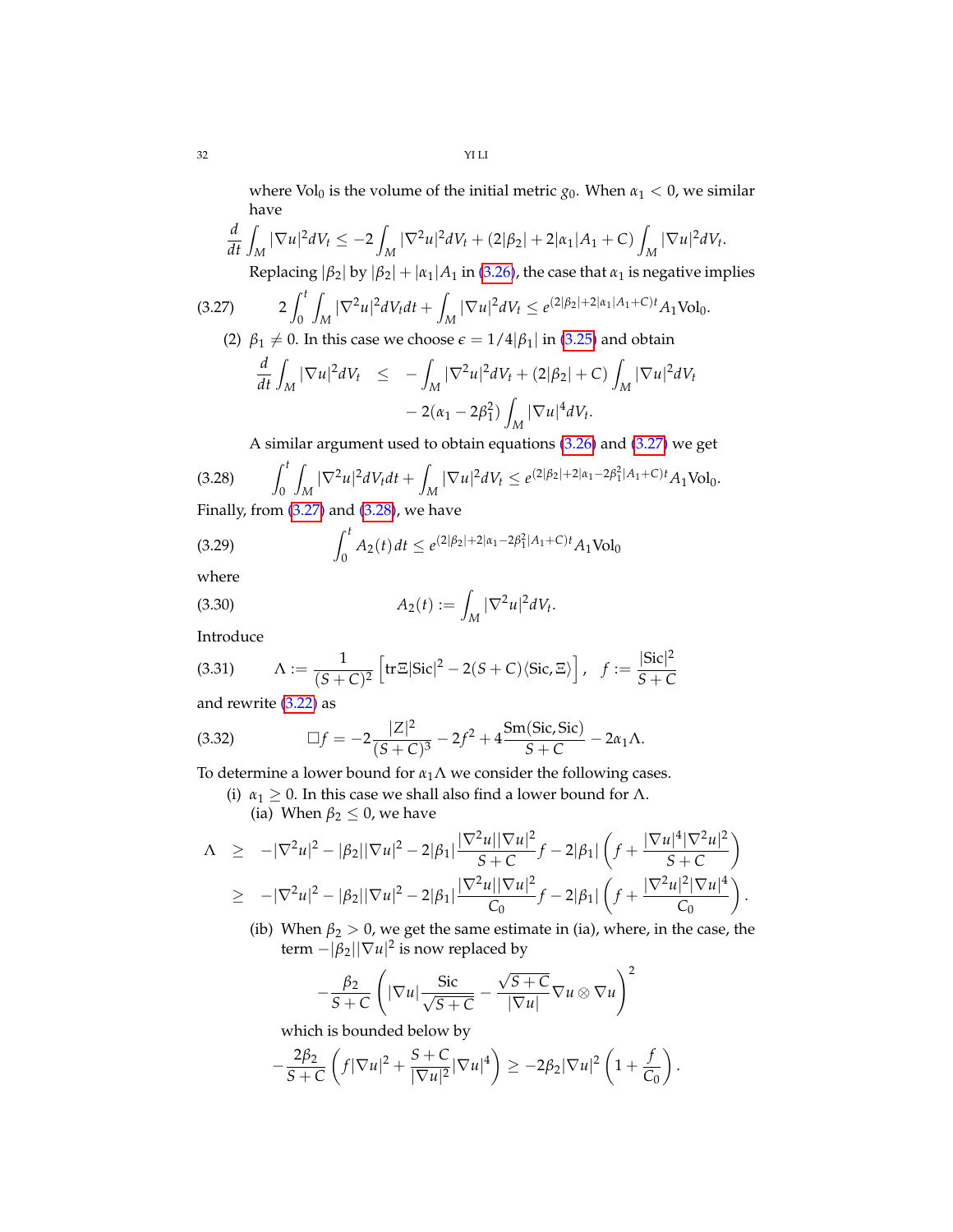From (ia) – (ib), we obtain for any  $\beta_2$ 

$$
\Lambda \geq -|\nabla^2 u|^2 - 2|\beta_2||\nabla u|^2 \left(1 + \frac{f}{C_0}\right)
$$
  
(3.33) 
$$
-2|\beta_1| \frac{|\nabla^2 u||\nabla u|^2}{C_0} f - 2|\beta_1| \left(f + \frac{|\nabla^2 u|^2 |\nabla u|^4}{C_0}\right).
$$

(ii)  $\alpha_1 < 0$ . In this case we shall find an upper bound for  $\Lambda$ . (iia) When  $\beta_2 > 0$ , we have

$$
\Lambda \leq \frac{1}{(S+C)^2} \left[ (S+C) \left| \Delta u \frac{\text{Sic}}{\sqrt{S+C}} - \sqrt{S+C} v^2 u \right|^2 + \beta_2 (S+C)^2 |\nabla u|^2 \right] \n+ 2|\beta_1| \frac{|\nabla^2 u||\nabla u|^2}{S+C} f + 2|\beta_1| \left( f + \frac{|\nabla u|^4 |\nabla^2 u|^2}{S+C} \right) \n= \frac{1}{S+C} \left| \Delta u \frac{\text{Sic}}{\sqrt{S+C}} - \sqrt{S+C} v^2 u \right|^2 + \beta_2 |\nabla u|^2 \n+ 2|\beta_1| \frac{|\nabla^2 u||\nabla u|^2}{S+C} f + 2|\beta_1| \left( f + \frac{|\nabla u|^4 |\nabla^2 u|^2}{S+C} \right) \n\leq \frac{2}{S+C} \left[ (\Delta u)^2 f + (S+C) |\nabla^2 u|^2 \right] + \beta_2 |\nabla u|^2 \n+ 2|\beta_1| \frac{|\nabla^2 u||\nabla u|^2}{S+C} f + 2|\beta_1| \left( f + \frac{|\nabla u|^4 |\nabla^2 u|^2}{S+C} \right) \n\leq 2|\nabla^2 u|^2 \left( 1 + \frac{4f}{C_0} \right) + \beta_2 |\nabla u|^2 \n+ 2|\beta_1| \frac{|\nabla^2 u||\nabla u|^2}{S+C} f + 2|\beta_1| \left( f + \frac{|\nabla u|^4 |\nabla^2 u|^2}{S+C} \right)
$$

(iib) When  $\beta_2 \leq 0$ , we also have

$$
\Lambda \leq 2|\nabla^2 u|^2 \left(1 + \frac{4f}{C_0}\right) - 2\beta_2 |\nabla u|^2 \left(1 + \frac{f}{C_0}\right) + 2|\beta_1| \frac{|\nabla^2 u||\nabla u|^2}{S + C} f + 2|\beta_1| \left(f + \frac{|\nabla u|^4 |\nabla^2 u|^2}{S + C}\right).
$$

<span id="page-32-0"></span>From (iia) – (iib), we obtain for any *β*<sup>2</sup>

$$
\Lambda \leq 2|\nabla^2 u|^2 \left(1 + \frac{4f}{C_0}\right) + 2|\beta_2||\nabla u|^2 \left(1 + \frac{f}{C_0}\right) + 2|\beta_1| \frac{|\nabla^2 u||\nabla u|^2}{C_0} f + 2|\beta_1| \left(f + \frac{|\nabla u|^4 |\nabla^2 u|^2}{C_0}\right).
$$
\n(3.34)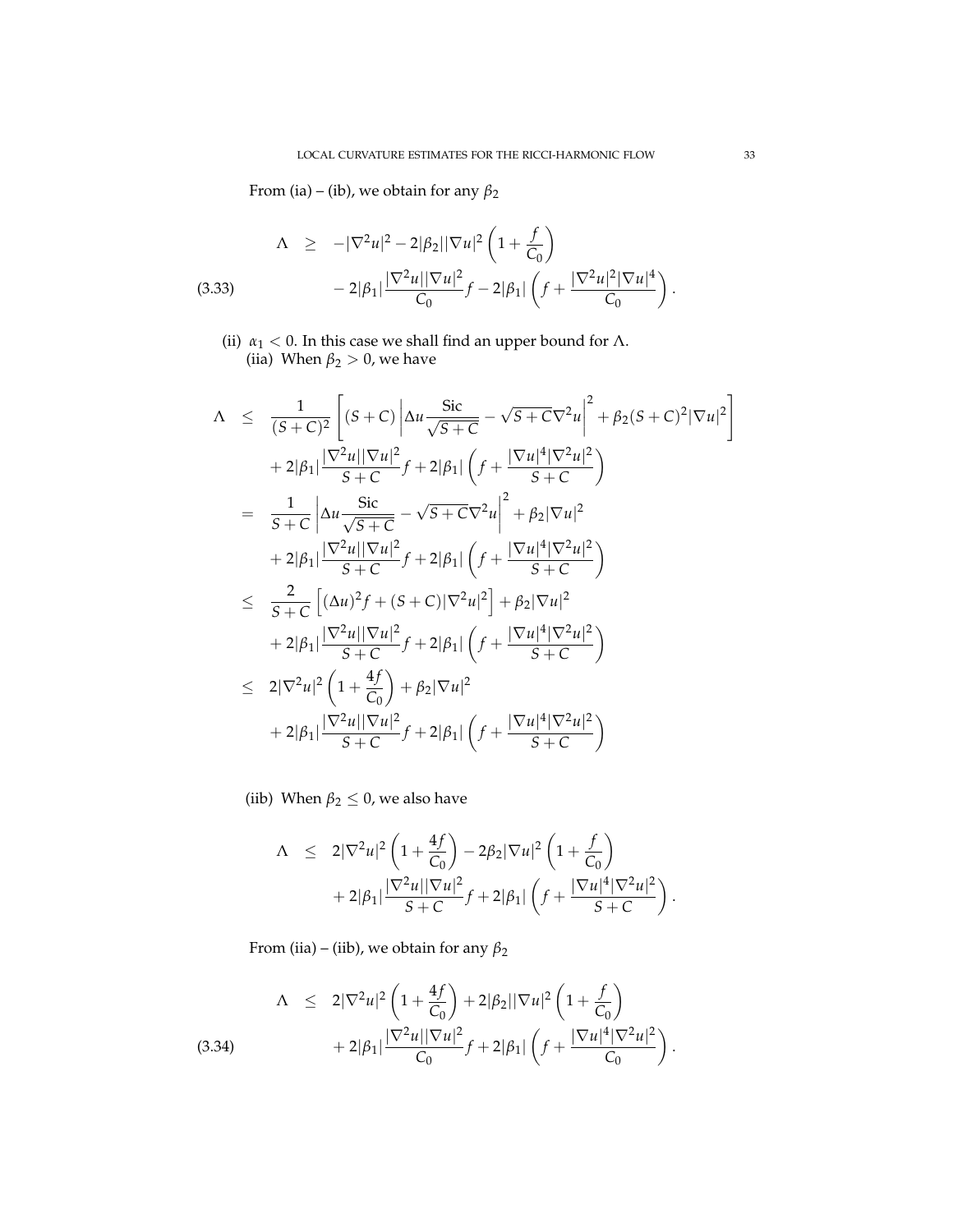**Lemma 3.4.** *If*  $\alpha_1 \geq 0$ *, one has* 

<span id="page-33-1"></span>(3.35)  
\n
$$
\frac{d}{dt} \int_M f dV_t \leq \int_M \left[ -2f^2 + 4 \frac{\text{Sm}(Sic, Sic)}{S + C} - fS \right] dV_t + \int_M 4\alpha_1 \left[ |\beta_1| + \frac{A_1(|\beta_2| + |\beta_1||\nabla^2 u|)}{C_0} \right] f dV_t + 2\alpha_1 \left( 1 + \frac{2A_1^2|\beta_1|}{C_0} \right) A_2 + 4\alpha_1 A_1 |\beta_2| \text{Vol}_t.
$$

*If α*<sup>1</sup> < 0*, one has*

<span id="page-33-2"></span>
$$
\frac{d}{dt} \int_{M} f dV_{t} \leq \int_{M} \left[ -2f^{2} + 4 \frac{\text{Sm}(Sic, Sic)}{S + C} - fS \right] dV_{t}
$$
\n(3.36)\n
$$
- \int_{M} 4\alpha_{1} \left[ |\beta_{1}| + \frac{A_{1}(|\beta_{2}| + |\beta_{1}| |\nabla^{2} u|) + 4|\nabla^{2} u|^{2}}{C_{0}} \right] f dV_{t}
$$
\n
$$
- 2\alpha_{1} \left( 2 + \frac{2A_{1}^{2}|\beta_{1}|}{C_{0}} \right) A_{2} - 4\alpha_{1} A_{1}|\beta_{2}|\text{Vol}_{t}.
$$

*Here*  $Vol_t$  *denotes the volume of*  $g(t)$ *.* 

This follows immediately from  $(3.32)$  –  $(3.34)$ . According to  $(3.35)$  and  $(3.36)$  we have

<span id="page-33-0"></span>
$$
\frac{d}{dt} \int_{M} f dV_{t} \leq \int_{M} \left[ -2f^{2} + 4 \frac{\text{Sm}(Sic, Sic)}{S + C} - fS \right] dV_{t} + \int_{M} 4|\alpha_{1}| \left[ |\beta_{1}| + \frac{A_{1}(|\beta_{2}| + |\beta_{1}| |\nabla^{2} u|) + 4(1 - \text{sgn}(\alpha_{1}, 0)) |\nabla^{2} u|^{2}}{C_{0}} \right] f dV_{t}
$$
\n
$$
+ 4|\alpha_{1}| \left( 1 + \frac{A_{1}^{2}|\beta_{1}|}{C_{0}} \right) A_{2} + 4|\alpha_{1}| A_{1}|\beta_{2}|\text{Vol}_{t},
$$

where  $sgn(\alpha_1, 0) = 1$  if  $\alpha_1 \geq 0$ , and otherwise 0. For  $\alpha_1 \geq 0$ , the above estimates shall imply integrals bounds for |Sic|, |Sm| as in [\[43\]](#page-70-3). On the other hand, the case *α*<sup>1</sup> < 0 will prevent us to obtain the previous-type of estimates, since we have no control on  $|\nabla^2 u|^2$  even in the integral sense. Hence in the case that  $\alpha_1$  is negative, we will impose another condition<sup>[7](#page-33-3)</sup>:

<span id="page-33-4"></span>
$$
|\nabla_{g(t)}^2 u(t)|_{g(t)}^2 \le \widetilde{A}_1
$$

along the flow for some uniform constant  $A_1$ . Note that the condition [\(3.38\)](#page-33-4) is stronger than [\(3.29\)](#page-31-3). A weakened condition is

$$
||\nabla_{g(t)}^2 u(t)||_{L^4(M,g(t))} \le \widehat{A}_1
$$

along the flow for some uniform constant  $A_1$ .

<span id="page-33-3"></span> $^7$ For the Ricci-harmonic flow or the  $(α, 0, 0, 0)$ -Ricci flow, the estimate [\(3.38\)](#page-33-4) is always true provided that the curvature condition [\(1.4\)](#page-1-4) holds.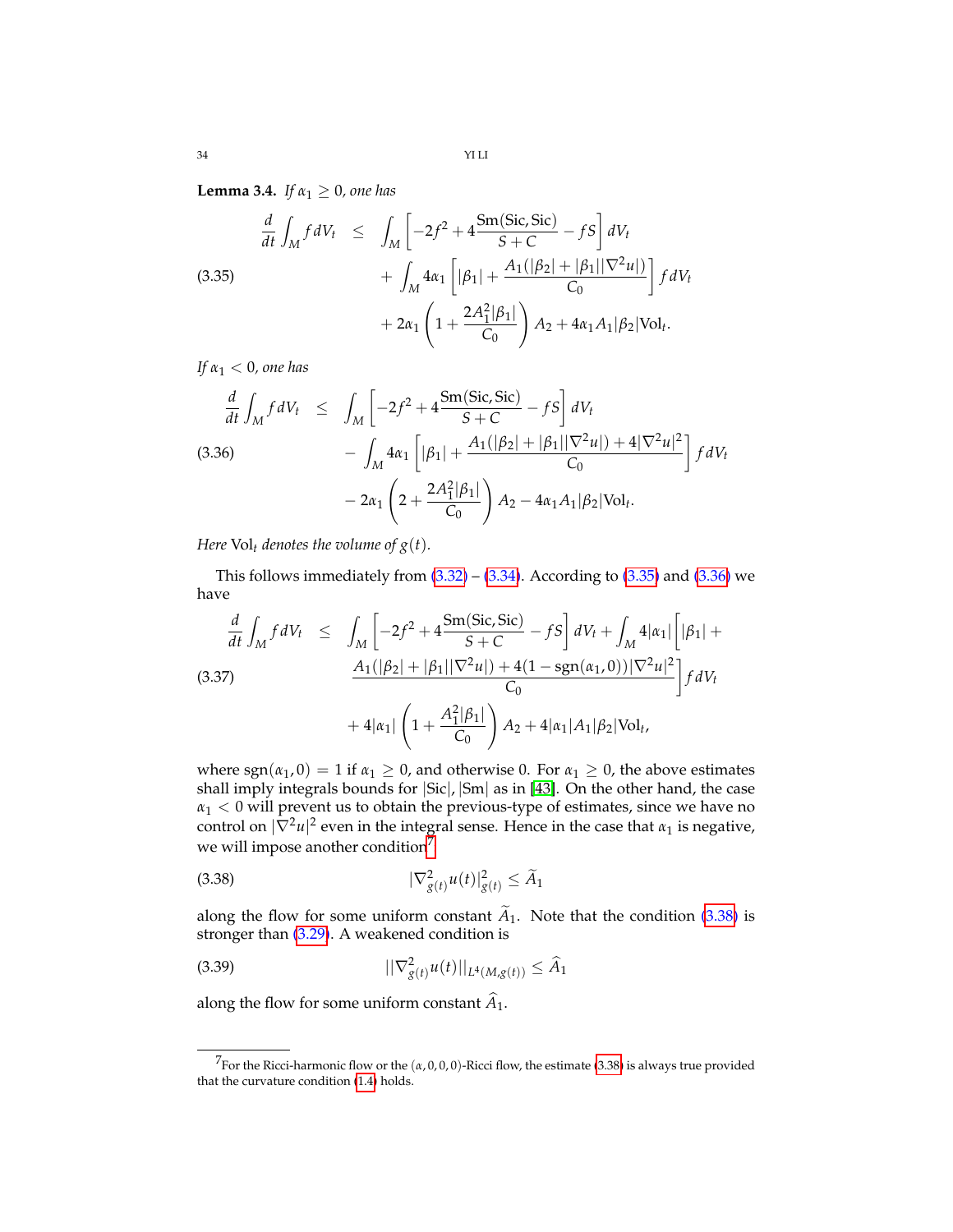In the the case of dimension 4, we have the following Gauss-Bonnet-Chern formula

<span id="page-34-1"></span>(3.40) 
$$
32\pi^2 \chi(M) = \int_M \left[ |\text{Rm}|^2 - 4|\text{Ric}|^2 + R^2 \right] dV_g
$$

for any Riemannian metric *g* on *M*, where  $\chi(M)$  is the Euler characteristic number of *M*. Applying the formula [\(3.40\)](#page-34-1) to  $g(t)$  and noting that (see Lemma 3.1 in [\[43\]](#page-70-3))

$$
|\text{Rm}|^2 - 4|\text{Ric}|^2 + R^2 = |\text{Sm}|^2 - 4|\text{Sic}|^2 + S^2
$$
  

$$
-\frac{13}{2}\alpha_1^2|\nabla u|^4 - 9\alpha_1\text{Sic}(\nabla u, \nabla u) + 2\alpha_1S|\nabla u|^2
$$

we have (see (3.12) in [\[43\]](#page-70-3))

$$
\int_{M} \left[ |\mathrm{Sm}|^{2} - 4|\mathrm{Sic}|^{2} + S^{2} \right] dV_{t} = 32\pi^{2} \chi(M) + \frac{13}{2} \alpha_{1}^{2} \int_{M} |\nabla u|^{4} dV_{t}
$$
\n(3.41)\n
$$
+ 9\alpha_{1} \int_{M} \mathrm{Sic}(\nabla u, \nabla u) dV_{t} - 2\alpha_{1} \int_{M} S |\nabla u|^{2} dV_{t}.
$$

Moreover we also have (see (3.15) in [\[43\]](#page-70-3))

<span id="page-34-2"></span>
$$
\int_{M} \left[ -2f^{2} + 4 \frac{\text{Sm}(Sic, Sic)}{S + C} - fS \right] dV_{t} \le \int_{M} \left( -f^{2} + 36Cf + 574S^{2} \right) dV_{t}
$$
\n(3.42)\n
$$
+ 8 \left[ 32\pi^{2}\chi(M) + 13\alpha_{1}^{2}A_{1}^{2} \text{Vol}_{0}e^{(2|\beta_{2}|+2|\alpha_{1}-2\beta_{1}^{2}|A_{1}+C)t} \right]
$$

where we used  $(3.28)$  to control the integral

$$
\int_M |\nabla u|^4 dV_t.
$$

Plugging  $(3.42)$  into  $(3.37)$  and using  $(2.5)$  yields

<span id="page-34-0"></span>
$$
\frac{d}{dt} \int_M f dV_t \le \int_M \left( -\frac{1}{2} f^2 + C_1 f + C_2 S^2 \right) dV_t \n+ C_3 A_2 + C_4 \left[ 1 - \text{sgn}(\alpha_1, 0) \right] \int_M |\nabla^2 u|^4 dV_t + C_5 e^{C_6 t} + C_7.
$$

where

$$
C_1 = 36C + 4|\alpha_1||\beta_1| + \frac{4|\alpha_1|A_1|\beta_2|}{C_0} = C_1(C, C_0, \alpha_1, \beta_1, \beta_2, A_1),
$$
  
\n
$$
C_2 = 574,
$$
  
\n
$$
C_3 = \frac{16|\alpha_1|^2 A_1^2 |\beta_1|^2}{C_0^2} + 4|\alpha_1| \left(1 + \frac{A_1^2|\beta_1|}{C_0}\right) = C_3(C_0, \alpha_1, \beta_1, A_1),
$$
  
\n
$$
(3.44) C_4 = \frac{256|\alpha_1|^2}{C_0^2} = C_4(C_0, \alpha_1),
$$
  
\n
$$
C_5 = (104\alpha_1^2 A_1^2 + 4|\alpha_1|A_1|\beta_2|) \text{Vol}_0 = C_5(\alpha_1, \beta_2, A_1, \text{Vol}_0),
$$
  
\n
$$
C_6 = 2|\beta_2| + 2|\alpha_1 - 2\beta_1^2||A_1| + C = C_6(C, \alpha_1, \beta_1, \beta_2, A_1),
$$
  
\n
$$
C_7 = 256\pi^2 \chi(M).
$$

Note that  $C_1$ ,  $C_6$  are linear functions of  $A_1$  and  $C_3$ ,  $C_5$  are quadratic functions of  $A_1$ . Furthermore, *C*2, *C*<sup>7</sup> are constants depending only on the topological quantities of *M*. Finally,  $C_4$  depends only on  $\alpha_1$ , and the term containing  $C_4$  in [\(3.43\)](#page-34-0) vanishes provided that  $\alpha_1 \geq 0$ .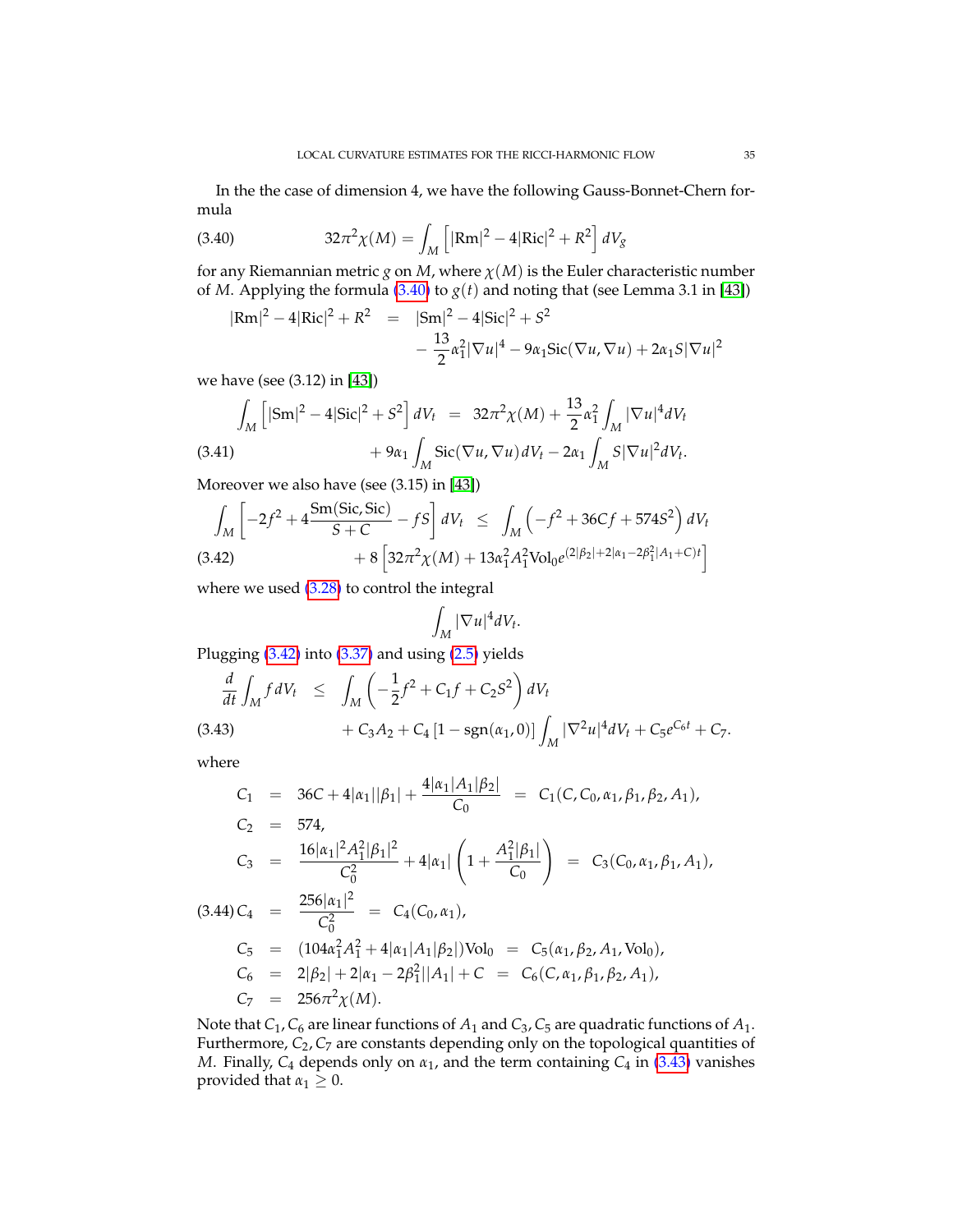**Theorem 3.5.** Let  $(g(t), u(t))_{t \in [0,T)}$  be a solution to the regular  $(\alpha_1, 0, \beta_1, \beta_2)$ -Ricci flow *on a closed* 4*-manifold* M with  $T \leq \infty$  *and the initial data* (*g*<sub>0</sub>, *u*<sub>0</sub>)*. Assume that*  $S_{g(t)}$  +  $C \geq C_0 > 0$  *along the flow for some uniform constants*  $C, C_0 > 0$ *. Then* 

$$
\int_{M} \frac{|\text{Sic}_{g(s)}|_{g(s)}^{2}}{S_{g(s)} + C} dV_{g(s)} + \int_{0}^{s} \int_{M} \frac{|\text{Sic}_{g(t)}|_{g(t)}^{4}}{(S_{g(t)} + C)^{2}} dV_{g(t)} dt
$$
\n
$$
\leq C'(1+s)e^{C's} + C'e^{C's} \int_{0}^{s} \int_{M} S^{2} dV_{t} dt + C'[1 - \text{sgn}(\alpha_{1}, 0)]e^{C's} \int_{0}^{s} \int_{M} |\nabla^{2} u|^{4} dV_{t} dt,
$$

$$
\int_{M} |\text{Sic}_{g(s)}|_{g(s)} dV_{g(s)} \leq C'(1+s)e^{C's} + C'e^{C's} \int_{0}^{s} \int_{M} S^2 dV_t dt + C'[1 - \text{sgn}(\alpha_1, 0)]e^{C's} \int_{0}^{s} \int_{M} |\nabla^2 u|^4 dV_t dt,
$$

$$
\int_0^s \int_M |\text{Sic}_{g(t)}|_{g(t)}^2 dV_{g(t)} dt \leq C'(1+s)e^{C's} + C'e^{C's} \int_0^s \int_M S^2 dV_t dt + C'[1 - \text{sgn}(\alpha_1, 0)]e^{C's} \int_0^s \int_M |\nabla^2 u|^4 dV_t dt,
$$

$$
\int_0^s \int_M |Sm_{g(t)}|_{g(t)}^2 dV_{g(t)} dt \leq C'(1+s)e^{C's} + C'e^{C's} \int_0^s \int_M S^2 dV_t dt + C'[1 - sgn(\alpha_1, 0)]e^{C's} \int_0^s \int_M |\nabla^2 u|^4 dV_t dt,
$$

*for all s*  $\in$  [0, *T*), where  $C' = C'(g_0, u_0, \alpha_1, \beta_1, \beta_2, C, C_0, A_1, \chi(M))$  *is a uniform con*stant. Here  $|\nabla_{g(t)} u(t)|^2_{g(t)} \leq A_1$  holds along the flow (by the regularity) for some uniform *constant*  $A_1 > 0$  *(which depends only on*  $g_0$ *,*  $u_0$  *and*  $\alpha_0$ ,  $\beta_1$ ,  $\beta_2$ ).

*Proof.* Integrating [\(3.43\)](#page-34-0) over [0, *s*] we obtain

$$
e^{-C_1t} \int_M f dV_t + \frac{1}{2} e^{-C_1s} \int_0^s \int_M f^2 dV_t dt
$$
  
\n
$$
\leq \int_0^s \left[ C_3 A_2 e^{-C_1t} + C_7 e^{-C_1t} + C_5 e^{(C_6 - C_1)t} \right] dt + C_2 \int_0^s e^{-C_1t} \int_M S^2 dV_t dt
$$
  
\n
$$
+ C_4 \int_0^s e^{-C_1t} [1 - \text{sgn}(\alpha_1, 0)] \int_M |\nabla^2 u|^4 dV_t dt + \int_M f dV_t \Big|_{t=0}.
$$

Using [\(3.29\)](#page-31-3), the above inequality becomes

$$
\int_{M} f dV_{s} + \int_{0}^{s} \int_{M} f^{2} dV_{t} dt \leq 2e^{C_{1}s} \left( \int_{M} f dV_{t} \Big|_{t=0} \right)
$$
  
+ 2C\_{3}e^{(C\_{1}+C\_{6})s} + \frac{2C\_{7}}{C\_{1}} e^{C\_{1}s} + 2C\_{5} \cdot \left\{ e^{(C\_{1}+C\_{6})s} / |C\_{1} - C\_{6}|, C\_{1} \neq C\_{6}, \right.  
+ 2C\_{2}e^{C\_{1}s} \int\_{0}^{s} \int\_{M} S^{2} dV\_{t} dt + 2C\_{5} [1 - sgn(\alpha\_{1}, 0)] e^{C\_{1}s} \int\_{0}^{s} \int\_{M} e^{-C\_{1}t} |\nabla^{2} u|^{4} dV\_{t} dt.  
 $\leq C_{8} (1+s) e^{(C_{1}+C_{6})s} + 2C_{2}e^{C_{1}s} \int_{0}^{s} \int_{M} S^{2} dV_{t} dt$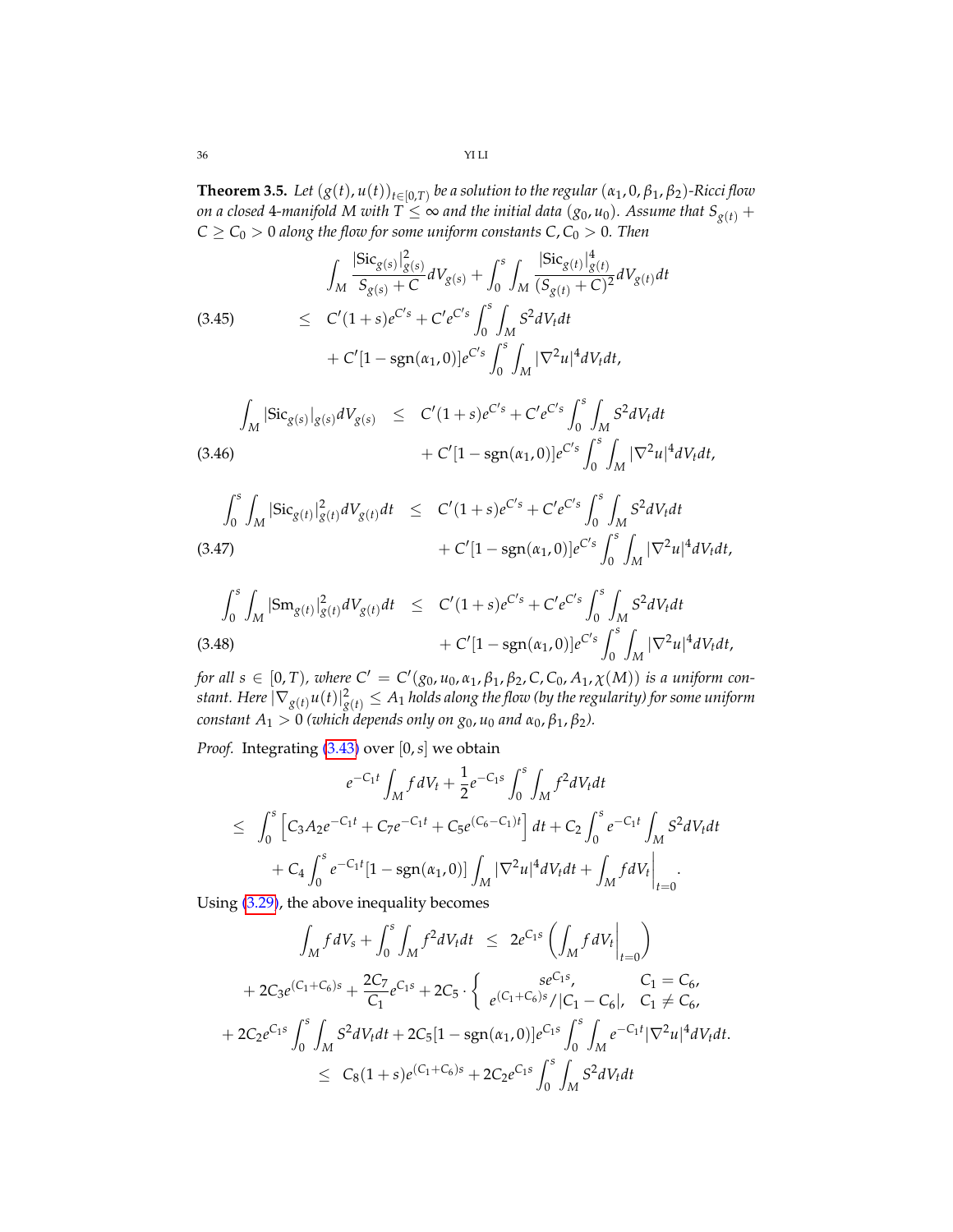+ 
$$
2C_5[1 - \text{sgn}(\alpha_1, 0)]e^{C_1s} \int_0^s \int_M e^{-C_1t} |\nabla^2 u|^4 dV_t dt
$$

for some uniform constant  $C_8$  which depends only on  $g_0$ ,  $u_0$ ,  $\alpha_1$ ,  $\beta_1$ ,  $\beta_2$ ,  $C$ ,  $C_0$ , and  $A_1$ ,  $\chi(M)$ .

The second and third estimates follows from (see (3.22) and below in [\[43\]](#page-70-0))

$$
|\text{Sic}| \leq 2\frac{|\text{Sic}|^2}{S+C} + \frac{C}{2}, \quad |\text{Sic}|^2 \leq 8\frac{|\text{Sic}|^4}{(S+C)^2} + \frac{C^2}{4},
$$

and  $\text{Vol}_t \leq e^{Ct} \text{Vol}_0$ .

The last estimate follows from  $(3.41)$ , as the argument in [\[43\]](#page-70-0).

Corresponding to case (*c*2) in Corollary [3.3,](#page-29-0) we obtain

**Corollary 3.6.** Let  $(g(t), u(t))_{t \in [0,T)}$  be a solution to the regular  $(\alpha_1, 0, \beta_1, \beta_2)$ -Ricci *flow on a closed* 4-manifold M with  $T \leq \infty$  and the initial data  $(g_0, u_0)$ . Assume that  $S_{g(t)} + C \geq C_0 > 0$  and  $S^2_{g(t)} \leq C_1 < \infty$  along the flow for some uniform constants  $C, C_0, C_1 > 0$ *. Then* 

$$
\int_0^s \int_M |\text{Sic}_{g(t)}|_{g(t)}^2 dV_{g(t)} dt \leq C'(1+s)e^{C's} + C'[1 - \text{sgn}(\alpha_1, 0)]e^{C's} \int_0^s \int_M |\nabla^2 u|^4 dV_t dt,
$$
\n(3.49)

$$
\int_0^s \int_M |\mathrm{Sm}_{g(t)}|^2_{g(t)} dV_{g(t)} dt \leq C'(1+s)e^{C's} + C'[1-\mathrm{sgn}(\alpha_1, 0)]e^{C's} \int_0^s \int_M |\nabla^2 u|^4 dV_t dt,
$$
\n(3.50)

*for all*  $s \in [0, T)$ *, where*  $C' = C'(g_0, u_0, \alpha_1, \beta_1, \beta_2, C, C_0, C_1, A_1, \chi(M))$  *is a uniform*  $constant.$  Here  $|\nabla_{g(t)}u(t)|^2_{g(t)}\leq A_1$  holds along the flow (by the regularity) for some *uniform constant*  $A_1 > 0$  *(which depends only on*  $g_0$ *,*  $u_0$  *and*  $\alpha_0$ ,  $\beta_1$ ,  $\beta_2$ ).

To get the  $L^1_{[0,T)} L^p(M)$ -estimate of Sic<sub>*g*(*t*)</sub>, introduce the basic assumption **BA** for a solution  $(g(t), u(t))_{t \in [0,T)}$  to the regular  $(\alpha_1, 0, \beta_1, \beta_2)$ -Ricci flow:

- (a) *M* is a closed 4-manifold;
- (b)  $T < \infty$ ;
- (c)  $-1 \leq S_{g(t)}$  ≤ 1 along the flow;
- (d)  $|\nabla_{g(t)} u(t)|_{g(t)}^2 \leq A_1$  along the flow.

The last condition is obtained from the regularity of the flow and the third condition implies  $S_{g(t)} + C \ge C_0 > 0$ , where  $C = 2$  and  $C_0 = 1$ .

Under **BA**, given  $\epsilon > 0$ , one has (see the proof of Theorem 3.4 in [\[43\]](#page-70-0))

$$
\int_{M} \left[ -2f^{2} + 4 \frac{\text{Sm}(Sic, Sic)}{S+2} - fS \right] dV_{t}
$$
\n
$$
\leq \int_{M} \left[ -\left( 2 - \frac{4}{\epsilon^{2}} \right) f^{2} + (12\epsilon^{2} + 1)f + \epsilon^{2} \left( |\text{Sm}|^{2} - 4|\text{Sic}|^{2} + S^{2} \right) \right] dV_{t}
$$
\n
$$
\text{a.s.} \int_{R} \left[ -\left( 2 - \frac{4}{\epsilon^{2}} \right) f^{2} + (12\epsilon^{2} + 1)f + \epsilon^{2} \left( |\text{Sm}|^{2} - 4|\text{Sic}|^{2} + S^{2} \right) \right] dV_{t}
$$

where  $f = |{\rm Sic}|^2 / (S + 2)$ . In this case,  $C_0 = 1$ , so that [\(3.37\)](#page-33-0) becomes

$$
\frac{d}{dt} \int_M f dV_t \leq \int_M \left[ -2f^2 + 4 \frac{\text{Sm}(Sic, Sic)}{S+2} - fS \right] dV_t
$$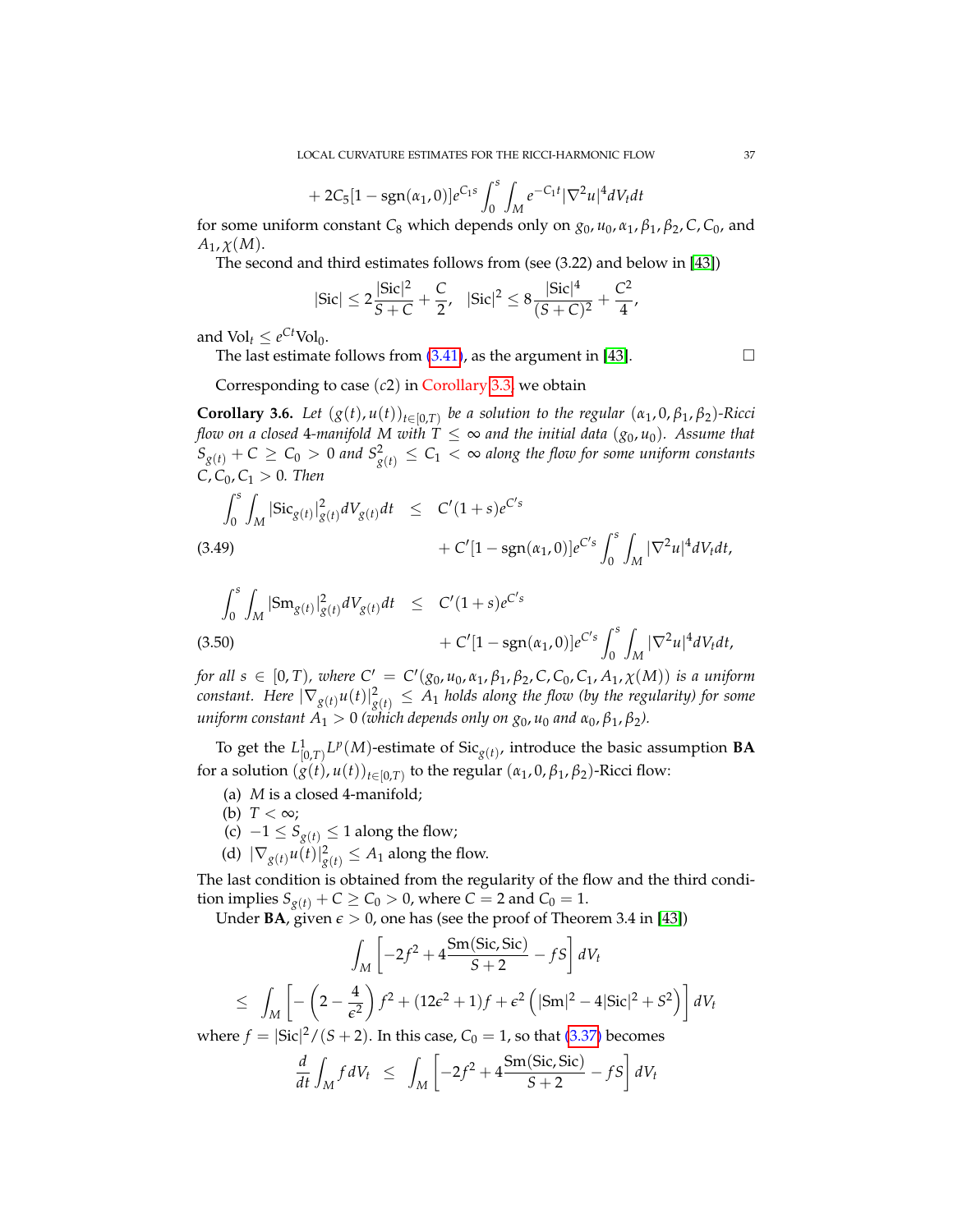$$
+ \int_{M} 4|\alpha_{1}| \left[ |\beta_{1}| + A_{1}(|\beta_{2}| + |\beta_{1}| |\nabla^{2} u|) + 4(1 - \text{sgn}(\alpha_{1}, 0)) |\nabla^{2} u|^{2} \right] f dV_{t}
$$
  
\n
$$
+ 4|\alpha_{1}| (1 + A_{1}^{2}|\beta_{1}|) + 4|\alpha_{1}|A_{1}|\beta_{2}|e^{2t} \text{Vol}_{0}.
$$
  
\n
$$
\leq \int_{M} \left[ -\left( 2 - \frac{12}{\epsilon^{2}} \right) f^{2} + \left( 12\epsilon^{2} + 1 + 4|\alpha_{1}\beta_{1}| + 4|\alpha_{1}\beta_{2}|A_{1} \right) f \right] dV_{t}
$$
  
\n
$$
+ \epsilon^{2} \int_{M} \left( |\text{Sm}|^{2} - 4|\text{Sic}|^{2} + S^{2} \right) dV_{t} + 4|\alpha_{1}| (1 + A_{1}^{2}|\beta_{1}|) A_{2} + 4|\alpha_{1}|A_{1}|\beta_{2}|e^{2t} \text{Vol}_{0}
$$
  
\n
$$
+ \epsilon^{2} \int_{M} \left[ (\alpha_{1}\beta_{1})^{2} A_{1}^{2} |\nabla^{2} u|^{2} + 256|\alpha_{1}|^{2} (1 - \text{sgn}(\alpha_{1}, 0)) |\nabla^{2} u|^{4} \right] dV_{t}.
$$
  
\nIn the other hand, the identity (3.41) implies (see (3.13) in [43])

On the other hand, the identity [\(3.41\)](#page-34-0) implies (see (3.13) in [\[43\]](#page-70-0))

$$
\int_{M} \left[ |\mathrm{Sm}|^{2} - 4|\mathrm{Sic}|^{2} + S^{2} \right] dV_{t} \le 32\pi^{5} \chi(M) + 13\alpha_{1}^{2} \int_{M} |\nabla u|^{4} dV_{t} + \frac{243}{26} \int_{M} f dV_{t}.
$$
\nTherefore, taking  $c^{2} = 12$  and using (3.28).

Therefore, taking  $\epsilon^2 = 12$  and using [\(3.28\)](#page-31-0),

<span id="page-37-0"></span>(3.51) 
$$
\frac{d}{dt} \int_M f dV_t \leq \int_M \left( -f^2 + \widetilde{C}_1 f \right) dV_t + \widetilde{C}_2 A_2 + \widetilde{C}_3 + \widetilde{C}_4 e^{\widetilde{C}_5 t} + \widetilde{C}_6 \left[ 1 - \text{sgn}(\alpha_1, 0) \right] \int_M |\nabla^2 u|^4 dV_t,
$$

where

$$
\begin{array}{rcl}\n\widetilde{C}_1 & = & 145 + 4|\alpha_1\beta_1| + 4|\alpha_1\beta_2|A_1 + \frac{1458}{13} = \widetilde{C}_1(\alpha_1, \beta_1, \beta_2, A_1), \\
\widetilde{C}_2 & = & 4|\alpha_1|(1 + A_1^2|\beta_1|) + 12(\alpha_1\beta_1)^2 A_1^2 = \widetilde{C}_2(\alpha_1, \beta_1, A_1), \\
\widetilde{C}_3 & = & 385\pi^5 \chi(M), \\
\widetilde{C}_4 & = & \left(156\alpha_1^2 A_1 + 4|\alpha_1|A_1|\beta_2|\right) \text{Vol}_0 = \widetilde{C}_4(\alpha_1, \beta_2, A_1, \text{Vol}_0), \\
\widetilde{C}_5 & = & 2|\beta_2| + 2|\alpha_1 - 2\beta_1^2|A_1 + 2 = \widetilde{C}_5(\alpha_1, \beta_1, \beta_2, A_1), \\
\widetilde{C}_6 & = & 3072|\alpha_1|^2 = \widetilde{C}_6(\alpha_1).\n\end{array}
$$

**Theorem 3.7.** *Suppose that* (*g*(*t*), *u*(*t*))*t*∈[0,*T*) *satisfies* **BA***. Then*

<span id="page-37-1"></span>
$$
\int_{M} |\text{Sic}_{g(s)}|_{g(s)}^{2} dV_{g(s)} \leq \tilde{C}(1+s)e^{\tilde{C}s} \n+ \tilde{C}[1 - \text{sgn}(\alpha_{1}, 0)]e^{\tilde{C}s} \int_{0}^{s} \int_{M} |\nabla_{g(t)}^{2} u(t)|^{4} dV_{g(t)} dt, \n\int_{M} |\text{Sm}_{g(s)}|_{g(s)}^{2} dV_{g(s)} \leq \tilde{C}(1+s)e^{\tilde{C}s} \n+ \tilde{C}[1 - \text{sgn}(\alpha_{1}, 0)]e^{\tilde{C}s} \int_{0}^{s} \int_{M} |\nabla_{g(t)}^{2} u(t)|^{4} dV_{g(t)} dt, \n\int_{0}^{s} \int_{M} |\text{Sic}_{g(t)}|_{g(t)}^{4} dV_{g(t)} dt \leq \tilde{C}(1+s)e^{\tilde{C}s} \n+ \tilde{C}[1 - \text{sgn}(\alpha_{1}, 0)]e^{\tilde{C}s} \int_{0}^{s} \int_{M} |\nabla_{g(t)}^{2} u(t)|^{4} dV_{g(t)} dt, \n\int_{s}^{T} \int_{M} |\text{Sic}_{g(t)}|_{g(t)}^{p} dV_{g(t)} dt \leq \left[ (T-s)e^{T} \text{Vol}_{0} \right]^{\frac{4-p}{4}} e^{\tilde{C}T} \left[ \tilde{C}(1+T) \n+ \tilde{C}[1 - \text{sgn}(\alpha_{1}, 0)] \int_{0}^{T} \int_{M} |\nabla_{g(t)}^{2} u(t)|^{4} dV_{g(t)} dt \right]^{\frac{p}{4}}
$$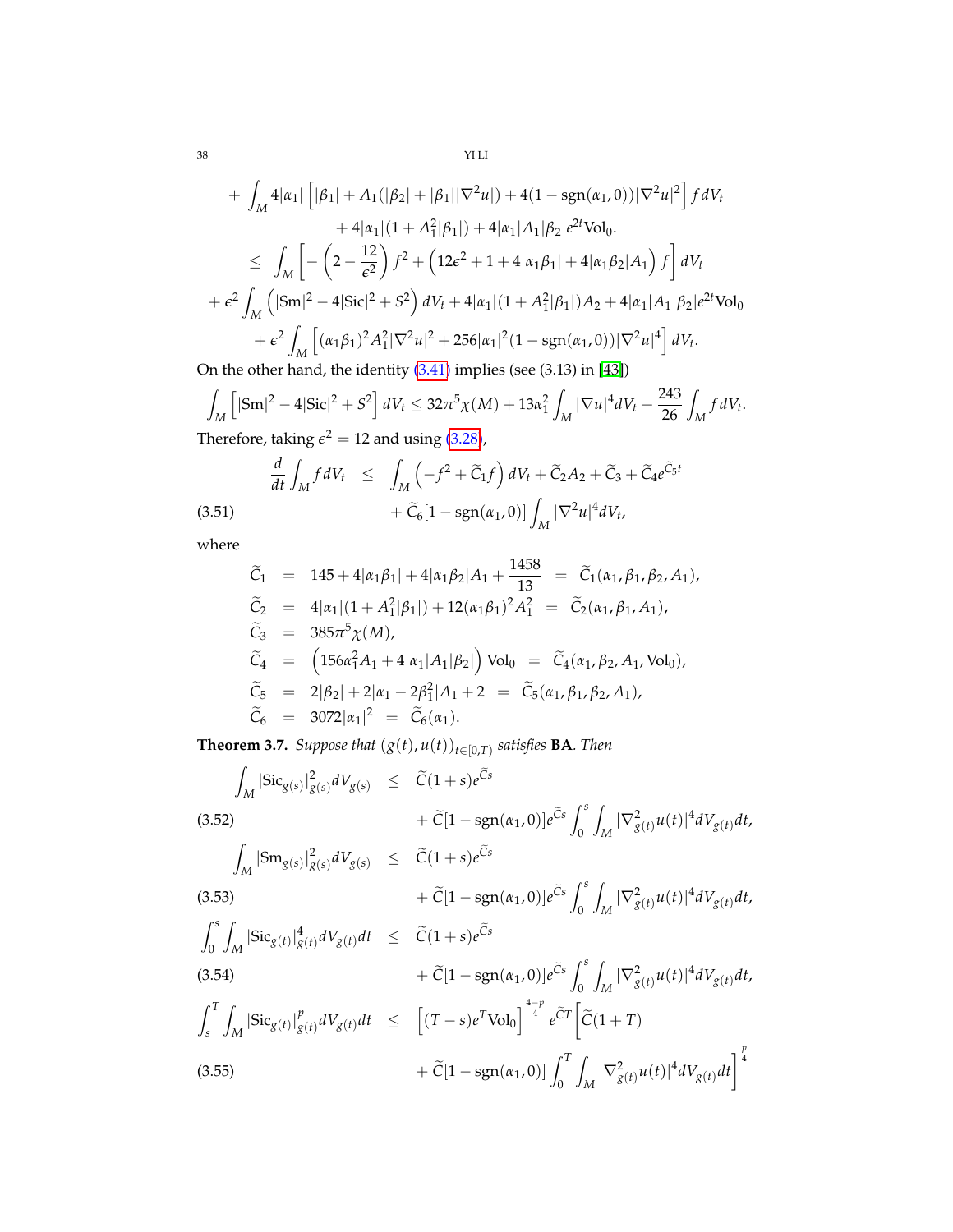*for any*  $s \in [0, T)$  *and*  $0 < p < 4$ *. Here*  $\widetilde{C}$  *is a uniform constant which depends only on g*0, *u*0, *α*1, *β*1, *β*2, *A*1, *χ*(*M*)*.*

*Proof.* From [\(3.51\)](#page-37-0) and [\(3.29\)](#page-31-1), one has

$$
e^{-\widetilde{C}_{1}s} \int_{M} f dV_{s} + e^{-\widetilde{C}_{1}s} \int_{0}^{s} \int_{M} f^{2} dV_{t} dt \le \int_{M} f dV_{t} \Big|_{t=0}
$$
  
+  $\widetilde{C}_{2} e^{\widetilde{C}_{5}s} + \frac{\widetilde{C}_{3}}{\widetilde{C}_{1}} \left(1 - e^{-\widetilde{C}_{1}s}\right) + \widetilde{C}_{4} \cdot \begin{cases} s, & \widetilde{C}_{1} = \widetilde{C}_{5}, \\ e^{(\widetilde{C}_{1} + \widetilde{C}_{5})s} / |\widetilde{C}_{1} + \widetilde{C}_{5}|, & \widetilde{C}_{1} \neq \widetilde{C}_{5}, \\ + \widetilde{C}_{6} [1 - \text{sgn}(\alpha_{1}, 0)] \int_{0}^{s} \int_{M} e^{-\widetilde{C}_{1}t} |\nabla^{2} u|^{4} dV_{t} dt \end{cases}$ 

and hence

$$
\int_M f dV_s + \int_0^s \int_M f^2 dV_t dt \leq \widetilde{C}_7 (1+s) e^{(\widetilde{C}_1 + \widetilde{C}_5)s}
$$
  
+  $\widetilde{C}_6 [1 - \text{sgn}(\alpha_1, 0)] e^{\widetilde{C}_1 s} \int_0^s \int_M e^{-\widetilde{C}_1 t} |\nabla^2 u|^4 dV_t dt.$ 

for some uniform constant  $\tilde{C}_7$  which depends only on  $g_0$ ,  $u_0$ ,  $\alpha_1$ ,  $\beta_1$ ,  $\beta_2$ ,  $A_1$ ,  $\chi(M)$ .

Because  $|S \leq 1$ , we have  $\frac{1}{3}|\text{Sic}|^2 \leq f \leq |\text{Sic}|^2$ . The above estimate immediately implies [\(3.52\)](#page-37-1) and [\(3.54\)](#page-37-1). The second estimate follows from [\(3.41\)](#page-34-0) as the argument in [\[43\]](#page-70-0) (see the proof of Theorem 3.5). The last estimate follows from  $Vol_t \le e^tVol_0$ and the Hölder inequality.  $\Box$ 

According to our definition of Sic, Sm in  $(3.10)$ , we see that the boundedness of Sic, Sm is equivalent to the boundedness of Sic, Rm for any regular Ricci flow.

**Corollary 3.8.** *Suppose that*  $(g(t), u(t))_{t \in [0,T)}$  *satisfies* **BA***. Then* 

$$
\int_{M} |\text{Ric}_{g(s)}|_{g(s)}^{2} dV_{g(s)} \leq \tilde{C}(1+s)e^{\tilde{C}s} \n+ \tilde{C}[1 - \text{sgn}(\alpha_{1}, 0)]e^{\tilde{C}s} \int_{0}^{s} \int_{M} |\nabla_{g(t)}^{2} u(t)|^{4} dV_{g(t)}dt, \n\int_{M} |\text{Rm}_{g(s)}|_{g(s)}^{2} dV_{g(s)} \leq \tilde{C}(1+s)e^{\tilde{C}s} \n+ \tilde{C}[1 - \text{sgn}(\alpha_{1}, 0)]e^{\tilde{C}s} \int_{0}^{s} \int_{M} |\nabla_{g(t)}^{2} u(t)|^{4} dV_{g(t)}dt,
$$

*for any s*  $\in$  [0, *T*). Here  $\widetilde{C}$  *is a uniform constant which depends only on*  $g_0$ *,*  $u_0$ *,*  $\alpha_1$ *,*  $\beta_1$ *,*  $\beta_2$ *,*  $A_1$ ,  $\chi(M)$ .

## 4. BOUNDED *L* 2 -CURVATURE CONJECTURE FOR THE EINSTEIN SCALAR FIELD EQUATIONS

From Theorem [2.7,](#page-22-0) we can get an upper bound for the  $L^2$ -norm of  $Rm_{g(t)}$ . Motivated by this estimate, we in this section impose a conjecture for the Einstein scalar field equations, which is analogous to the corresponding conjecture for the Einstein vacuum equations proved by Klainerman, Rodnianski, and Szeftel [\[26,](#page-69-0) [56,](#page-70-1) [57,](#page-70-2) [58,](#page-70-3) [59,](#page-71-0) [60\]](#page-71-1).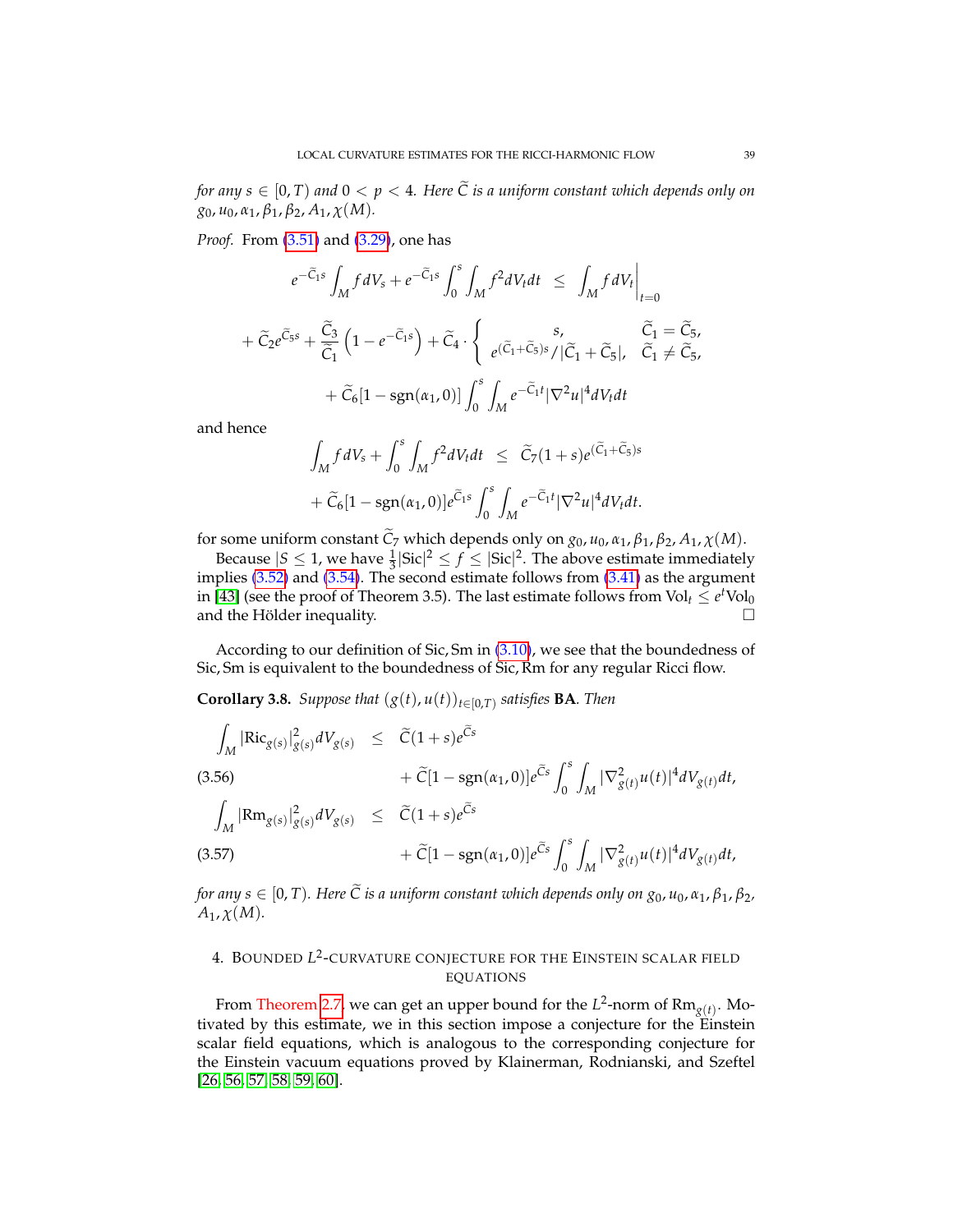4.1. **Initial value problem.** In this section we recall some basic results for Einstein scalar field equations from [\[53\]](#page-70-4). Consider Einstein's equation

(4.1) 
$$
R_{\alpha\beta} - \frac{1}{2}Rg_{\alpha\beta} = T_{\alpha\beta}
$$

where *Rαβ* and *R*denote, respectively, the Ricci curvature tensor and scalar curvature of a four dimensional Lorentzian space-time (**M**, **g**). If the energy-momentum tensor *Tαβ* is chosen as

(4.2) 
$$
T_{\alpha\beta} = 2\partial_{\alpha}u\partial_{\beta}u - \frac{1}{2}|Du|^2g,
$$

where **D** is the Levi-Civita connection of **g** and *u* is a smooth function on **M**. In this case, the Einstein equation  $(4.1)$  can be written as

<span id="page-39-0"></span>
$$
R_{\alpha\beta}-2\partial_\alpha u\partial_\beta u=0.
$$

As discussed in [\[53\]](#page-70-4), we should impose a matter equation

<span id="page-39-1"></span>
$$
\Delta u = 0
$$

for *u*, where  $\Delta := D^{\alpha}D_{\alpha}$ . Hence we should consider a system of PDEs

(4.3) 
$$
\mathbf{R}_{\alpha\beta} - 2\partial_{\alpha}u\partial_{\beta}u = 0, \quad \Delta u = 0,
$$

which is called the Einstein scalar field equation or the Einstein-Klein-Gordon equation.

An *initial data set*  $(\Sigma, g, k, u_0, u_1)$  for  $(4.3)$  consists of a three dimensional manifold Σ, a Riemannian metric *g*, a symmetric 2-tensor *k*, together with two functions  $u_0$  and  $u_1$  on  $\Sigma$ , all assumed to be smooth, verifying the constraint equations,

(4.4) 
$$
\nabla^j k_{ij} - \nabla_i \text{tr} k = u_1 \nabla_i u_0,
$$

(4.5) 
$$
R - |k|^2 + (\text{tr} k)^2 = u_1^2 + |\nabla u_0|^2,
$$

where  $\nabla$  is the Levi-Civita connection of *g*.

Given an initial data set (Σ, *g*, *k*, *u*0, *u*1), the *Cauchy problem* consists in finding a four-dimensional Lorentzian manifold (**M**, **g**) and a smooth function *u* on **M** satisfying [\(4.3\)](#page-39-1), and also an embedding  $\iota : \Sigma \to M$  such that

(4.6) 
$$
t^* \mathbf{g} = g, \quad t^* u = u_0, \quad t^* K = k, \quad t^* (Nu) = u_1,
$$

where *N* is the future-directed unit normal to  $\iota(\Sigma)$  and *K* is the second fundamental form of  $\iota(\Sigma)$ .

The local existence and uniqueness result for globally hyperbolic developments can be found in [\[53\]](#page-70-4), Theorem 14.2. For stability and instability for Einstein's scalar field equation, we refer to [\[14,](#page-69-1) [15,](#page-69-2) [33,](#page-70-5) [34,](#page-70-6) [62,](#page-71-2) [63,](#page-71-3) [64,](#page-71-4) [65\]](#page-71-5).

4.2. **Bounded** *L* 2 **-curvature conjecture for Einstein's equations.** For Einstein's equations (i.e.,  $u = 0$  in [\(4.3\)](#page-39-1), and the initial data is denoted by  $(\Sigma, g, k)$ ), Klainerman [\[25\]](#page-69-3) proposed the following conjecture:

*The Einstein vacuum equations admits local Cauchy developments for initial data sets* (Σ, *g*, *k*) *with locally finite L*<sup>2</sup> *-curvature and locally finite L* 2 *-norm of the first covariant derivatives of k.*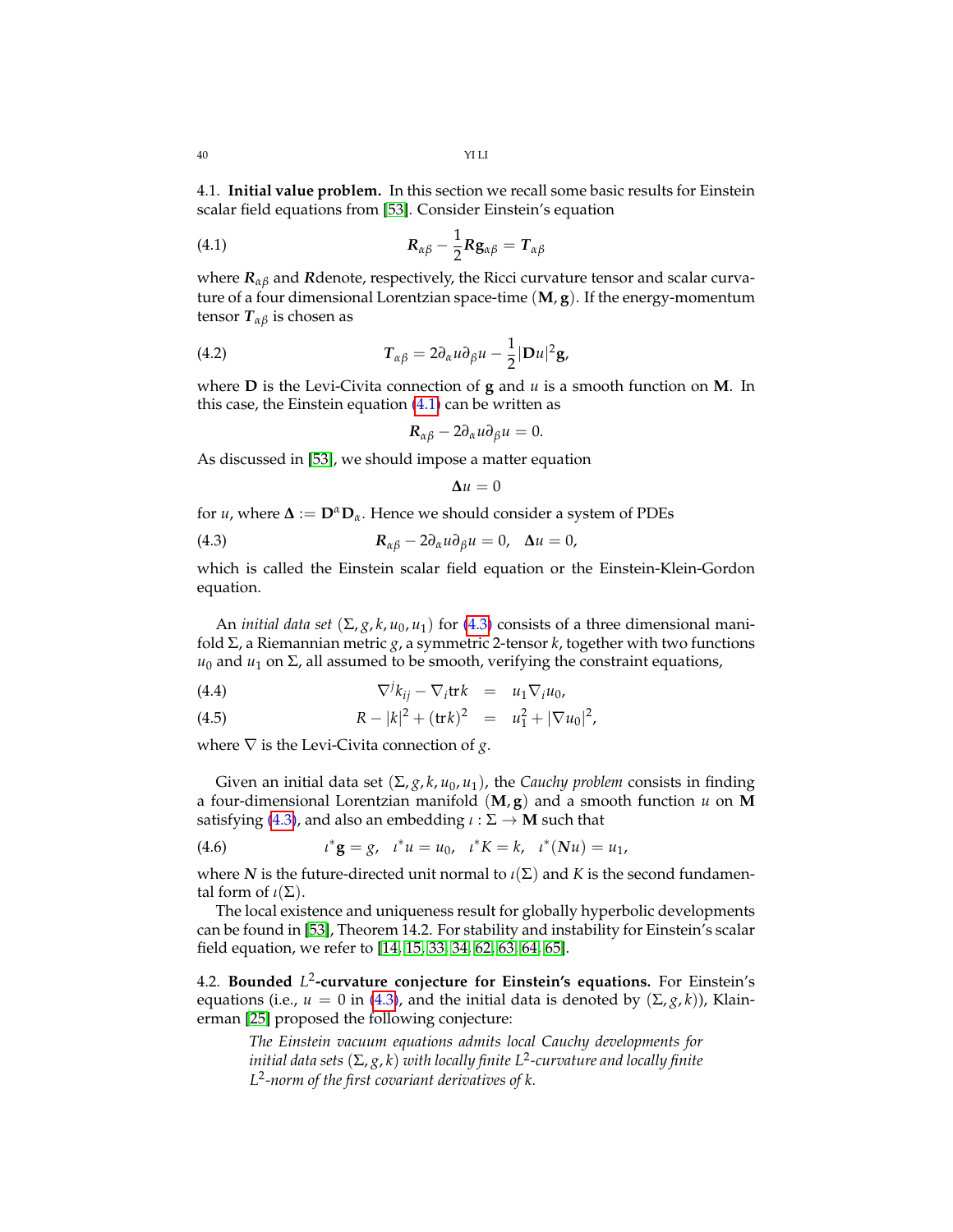This conjecture was recently solved by Klainerman, Rodnianski and Szeftel [\[26\]](#page-69-0). To give a precise result, we assume that the space-time (**M**, **g**) to be foliated by the level surfaces  $\Sigma_t = \mathfrak{t}^{-1}(t)$  of a time function  $\mathfrak{t}$ . Let  $T$  denote the unit normal to  $Σ_t$ , and let *k* the second fundamental form of  $Σ_t$ , i.e.,  $k_{ij} := −{\bf g}({\bf D}_i{\bf T},e_j)$ , where  $(e_i)_{1 \leq i \leq 3}$  denote an arbitrary frame on  $\Sigma_t$ . We also assume that the  $\Sigma_t$ -foliation is maximal, i.e., we have

$$
\mathrm{tr}_g k = 0
$$

where  $g = g(t)$  is the induced metric on  $\Sigma_t$ .

<span id="page-40-0"></span>**Theorem 4.1. (Klainerman-Rodnianski-Szeftel, 2015)** *Let* (**M**, **g**) *an asymptotically flat solution to the Einstein vacuum equations together with a maximal foliation by spacelike hyper-surfaces* Σ*<sup>t</sup> defined as level hyper-surfaces of a time function* t*. Assume that the*  $i$  *initial slice*  $(\Sigma, g, k)$  *is such that the Ricci curvature*  $\mathrm{Ric}\in L^2(\Sigma)$ *,*  $\nabla k\in L^2(\Sigma)$ *, and*  $\Sigma$ *has a strictly positive volume radius on scales*  $\leq 1$ *, i.e.,* 

(4.7) 
$$
r_{\text{vol}}(\Sigma, 1) := \inf_{p \in \Sigma} \inf_{r \in (0,1]} \frac{\text{vol}_g(B_g(p,r))}{r^3} > 0.
$$

*Then there exists a time*

$$
T := T\left(||\mathrm{Ric}||_{L^2(\Sigma)}, ||\nabla k||_{L^2(\Sigma)}, r_{\mathrm{vol}}(\Sigma, 1)\right) > 0
$$

*and a constant*

$$
C := C \left( ||\mathrm{Ric}||_{L^2(\Sigma)}, ||\nabla k||_{L^2(\Sigma)}, r_{\mathrm{vol}}(\Sigma, 1) \right) > 0
$$

*such that the following control*

$$
||\mathbf{Rm}||_{L^{\infty}_{[0,T]}L^{2}(\Sigma_{t})}\leq C, \quad ||\nabla k||_{L^{\infty}_{[0,T]}L^{2}(\Sigma_{t})}\leq C, \quad \inf_{t\in[0,T]}r_{\text{vol}}(\Sigma_{t},1)\geq\frac{1}{C},
$$

*holds on*  $t \in [0, T]$ *.* 

4.3. **Bounded** *L* 2 **-curvature conjecture for the Einstein scalar field equations.** Motivated by Theorem [2.7](#page-22-0) and Theorem [4.1,](#page-40-0) we propose the following

**Conjecture 4.2.** *The Einstein scalar field equations admit local Cauchy developments for initial data sets* (Σ, *g*, *k*, *u*0, *u*1) *with locally finite L*<sup>2</sup> *-curvature, locally finite L*<sup>2</sup> *-norm of the first covariant derivatives of k, locally finite L*<sup>2</sup> *-norm of the covariant derivatives (up to second order) of u*0*, and locally finite L*<sup>2</sup> *-norm of the covariant derivatives (up to first order*) of  $u_1$ .

An interesting question related to Theorem [4.1](#page-40-0) is

**Question 4.3.** *Can we extend Theorem [4.1](#page-40-0) to the Einstein scalar field equations?*

### 5. Sm AND WYLIE-YEROSHKIN RIEMANN CURVATURE

In this section we compare our curvature Sm with  $\alpha_1 = 2$  [\(3.10\)](#page-25-0) with a notion of curvature introduced recently by Wylie and Yeroshkin [\[68\]](#page-71-6). For other notions of sectional curvatures, see [\[23,](#page-69-4) [24,](#page-69-5) [67\]](#page-71-7).

Let (*M*, *g*) be a Riemannian manifold of dimension *n* with a smooth function *u*. Wylie and Yeroshkin introduced the following weighted connection

(5.1) 
$$
\nabla^u_X Y := \nabla_X Y - (Yu)X - (Xu)Y.
$$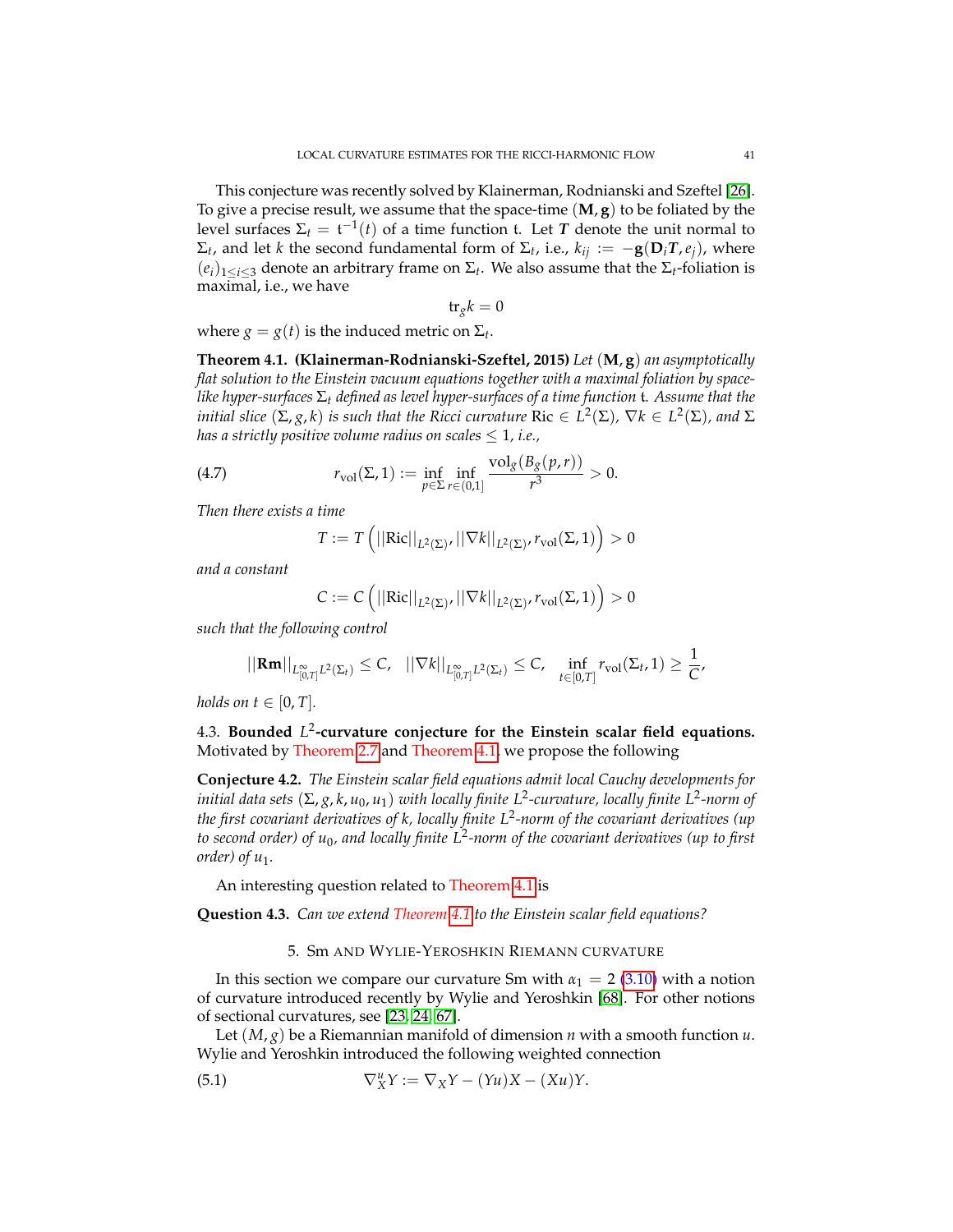By Proposition 3.3 in [\[68\]](#page-71-6), we have

(5.2) 
$$
R_{ijk\ell}^u = R_{ijk\ell} + \nabla_j \nabla_k u g_{i\ell} - \nabla_i \nabla_k u g_{j\ell} + \nabla_j u \nabla_k u g_{i\ell} - \nabla_i u \nabla_k u g_{j\ell},
$$

where  $R^u_{ijk\ell} := \langle Rm^{\alpha}(\partial_i,\partial_j)\partial_k,\partial_\ell\rangle$  and  $Rm^{\alpha}$  is the induced Riemann curvature tensor associated to the connection  $\nabla^u$ . The Ricci curvature associated to  $\nabla^u$  is defined by

<span id="page-41-0"></span>(5.3) 
$$
R_{jk}^u := g^{i\ell} R_{ijk\ell}^u = R_{ik} + (n-1)\nabla_j \nabla_k u + (n-1)\nabla_j u \nabla_k u.
$$

Here the last formula also follows from Proposition 3.3 in [\[68\]](#page-71-6). Recall from  $(3.10)$  that (with  $\alpha_1 = 2$ )

<span id="page-41-1"></span>(5.4) 
$$
S_{ijk\ell} = R_{ijk\ell} - \nabla_i u \nabla_k u g_{j\ell} - \nabla_i u \nabla_j u g_{k\ell}.
$$

From now on, we are given a smooth function *u* on *M* and write

<span id="page-41-2"></span>(5.5)  
\n
$$
R_{ijk\ell}^{L} := S_{ijk\ell}, R_{ijk\ell}^{WY} := R_{ijk\ell}^{u},
$$
\n
$$
R_{jk}^{L} := g^{i\ell} R_{ijk\ell}^{L}, R_{jk}^{WY} := R_{jk}^{u} = g^{i\ell} R_{ijk\ell}^{WY},
$$
\n
$$
R^{L} := g^{jk} R_{jk}^{L}, R^{WY} := g^{jk} R_{jk}^{WY}.
$$

From  $(5.3)$  and  $(5.4)$ , we have

$$
Ric^{L} = Ric - 2du \otimes du, \quad Ric^{WY} = Ric + (n-1)du \otimes du + (n-1)\nabla^{2}u.
$$

**Remark 5.1.** *We note that* Ric**<sup>L</sup>** *and* Ric**WY** *are actually the Ricci curvatures in the sense of Bakey-Emery ´* [\[1\]](#page-68-0)*. We here use our notions to keep the paper smoothly.*

There is another type of Ricci curvature given by

(5.6) 
$$
\widehat{R}_{jk}^{\mathbf{WY}} := g^{i\ell} R_{j i \ell k}^{\mathbf{WY}} = R_{jk} + \left( \Delta u + |\nabla u|^2 \right) g_{jk} - \nabla_j \nabla_k u - \nabla_j u \nabla_k u.
$$

**Lemma 5.2. (Basic identities for**  $R^{\mathbf{L}}_{ijk\ell}$  **and**  $R^{W\mathbf{Y}}_{ijk\ell}$ **) We have** 

(5.7) 
$$
R_{ijk\ell}^{WY} - R_{ijk\ell}^{L} = \nabla_i u \nabla_j u g_{k\ell} + \nabla_k u \nabla_j u g_{i\ell} + \nabla_j \nabla_k u g_{i\ell} - \nabla_i \nabla_k u g_{j\ell},
$$

(5.8) 
$$
R_{ijk\ell}^{WY} - R_{jik\ell}^{WY} = 2\left(\nabla_j u \nabla_k u g_{i\ell} - \nabla_i \nabla_k u g_{j\ell} + \nabla_j u \nabla_k u g_{i\ell} - \nabla_i u \nabla_k u g_{j\ell}\right),
$$

$$
R_{ijk\ell}^{WY} - R_{ijk\ell}^{WY} = \nabla_i \nabla_\ell u g_{jk} + \nabla_j \nabla_k u g_{i\ell} - \nabla_i \nabla_k u g_{j\ell} - \nabla_j \nabla_\ell u g_{ik}
$$
\n
$$
+ \nabla_i u \nabla_\ell u g_{jk} + \nabla_j u \nabla_k u g_{i\ell} - \nabla_i u \nabla_k u g_{j\ell} - \nabla_j u \nabla_\ell u g_{ik},
$$
\n(5.9)

$$
(5.10) \qquad R_{ijk\ell}^{WY} - R_{k\ell ij}^{WY} = \nabla_j \nabla_k u g_{i\ell} - \nabla_\ell \nabla_i u g_{jk} + \nabla_j u \nabla_k u g_{i\ell} - \nabla_\ell u \nabla_i u g_{jk},
$$

(5.11) 
$$
R_{ijk\ell}^{\mathbf{L}} - R_{jik\ell}^{\mathbf{L}} = \nabla_j u \nabla_k u g_{i\ell} - \nabla_i u \nabla_k u g_{j\ell},
$$

(5.12) 
$$
R_{ijk\ell}^{\mathbf{L}} - R_{ij\ell k}^{\mathbf{L}} = \nabla_i u \nabla_\ell u g_{jk} - \nabla_i u \nabla_k u g_{j\ell},
$$

(5.13) 
$$
R_{ijk\ell}^{\mathbf{L}} - R_{k\ell ij}^{\mathbf{L}} = \nabla_k u \nabla_\ell u g_{ij} - \nabla_i u \nabla_j u g_{k\ell},
$$

(5.14) 
$$
\frac{1}{2}\left(R_{ijk\ell}^{W\mathbf{Y}}-R_{jik\ell}^{W\mathbf{Y}}\right)=\left(R_{ijk\ell}^{\mathbf{L}}-R_{jik\ell}^{\mathbf{L}}\right)+\nabla_j\nabla_k u g_{i\ell}-\nabla_i\nabla_k u g_{j\ell},
$$

(5.15) \t
$$
\widehat{\text{Ric}}^{\mathbf{WY}} - \text{Ric}^{\mathbf{WY}} = \left(\Delta u + |\nabla u|^2\right)g - n\left(\nabla^2 u + du \otimes du\right).
$$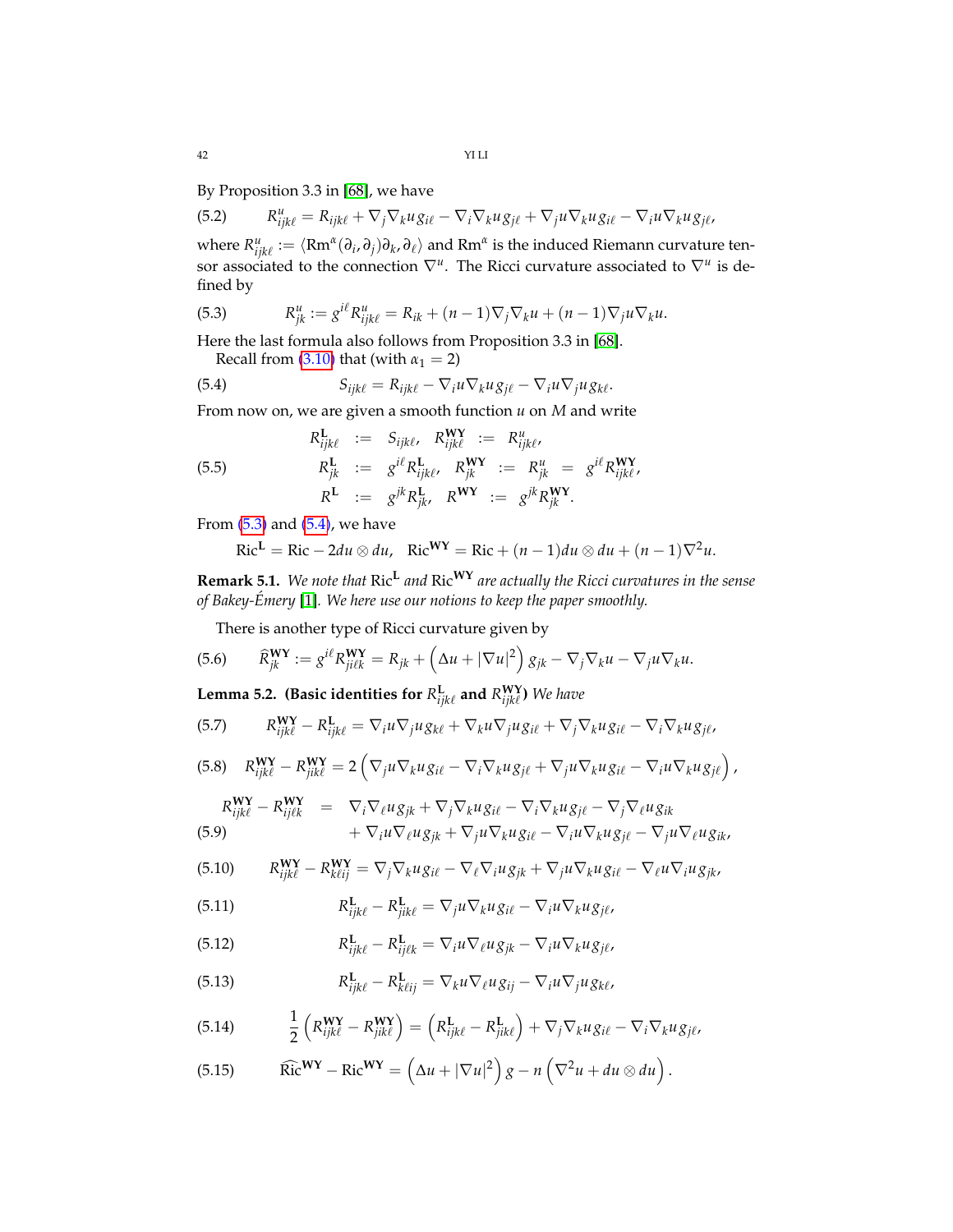5.1. **Integral inequalities for scalar and Ricci curvatures.** We now have four different types of Ricci curvatures, Ric, Ric<sup>L</sup>, Ric<sup>WY</sup>, and Ric<sup>WY</sup>, and three different types of scalar curvatures, *R*, *R* **L** , and *R***WY**. In order to compare those quantities, we introduce a notation  $\mathcal{P} \leq_{\mathbf{I},\mu} \mathcal{Q}$ , which is an integral inequality with respect to the measure *µ*.

<span id="page-42-1"></span>**Definition 5.3.** *Given two scalar quantities* P, Q *on* (*M*, *g*)*, and a measure µ, we write*  $P \leq_{\mathbf{I},\mu} Q$  if the following inequality

<span id="page-42-0"></span>
$$
\int_{M} \mathcal{P} d\mu \le \int_{\mathcal{M}} \mathcal{Q} d\mu
$$

*holds. When dµ is the volume form dV, we simply write* [\(5.16\)](#page-42-0) *as*  $P \leq I$  Q. When dµ *is the measured volume form*  $e^f dV$ *, we write* [\(5.16\)](#page-42-0) *as*  $P_{\leq I,f} Q$ *. Similarly, we can define*  $\mathcal{P}_{\mathbf{I},\mu} \mathcal{Q}$ .

**Proposition 5.4.** *For any measure µ on M and smooth function u on M, we have*

(5.17) 
$$
R^{L} \leq_{\mathbf{I},\mu} R, \quad R \leq_{\mathbf{I}} R^{\mathbf{W}\mathbf{Y}}, \quad R =_{\mathbf{I},\mu} R^{\mathbf{W}\mathbf{Y}}.
$$

*Proof.* It follows from the definitions

$$
R^{\mathbf{L}} = R - 2|\nabla u|^2
$$
,  $R^{\mathbf{WY}} = R + (n - 1)(|\nabla u|^2 + \Delta u)$ 

and the fact that integral of  $(\Delta u + |\nabla u|^2)$  with respect to  $e^u dV$  is zero.

This proposition shows that  $R^L \leq_I R \leq_I R^{WY}$  and  $R^L \leq_{I,\mu} R =_{I,\mu} R^{WY}$ . Thus, in the sense of integrals, *R***<sup>L</sup>** is weaker and *R***WY** is stronger than *R*, respectively.

Next we consider the similar question on Ricci curvatures.

**Definition 5.5.** *Let* (*M*, *g*) *be a closed Riemannian manifold with a smooth function u,* and  $\mu$  be a given measure on M. Given two Ricci curvatures Ric<sup>4</sup>, Ric<sup> $\diamond$ </sup>  $\in$  Ric<sub>4</sub> :=  $\{Ric, Ric^L, Ric^{WY}, \widehat{Ric}^{WY}\}$ *, we say* 

$$
\operatorname{Ric}^{\clubsuit} \leq_{\mathrm{I},\mu} \operatorname{Ric}^{\diamondsuit}
$$

*if* Ric<sup>♦</sup>(*X*, *X*)  $\leq$ <sub>*Lµ*</sub> Ric<sup> $\diamond$ </sup>(*X*, *X*) *in the sense of Definition* [5.3](#page-42-1) *for all vector fields X* ∈  $\mathfrak{X}(M)$ *. Similarly we can define*  $\text{Ric}^{\clubsuit} \leq_{\text{I}} \text{Ric}^{\diamond}$  *and*  $\text{Ric}^{\clubsuit} \leq_{\text{I},f} \text{Ric}^{\diamond}$ *.* 

*We say*

$$
\operatorname{Ric}^{\clubsuit} \leq_{\operatorname{IK},\mu} \operatorname{Ric}^{\lozenge}
$$

*if*  $Ric$ <sup> $\clubsuit$ </sup> $(X, X) \leq_{I,\mu} Ric$ <sup> $\diamondsuit$ </sup> $(X, X)$  *in the sense of Definition* [5.3](#page-42-1) *for all Killing vector fields*  $X \in \mathfrak{X}_\mathbf{K}(M)$ , where  $\mathfrak{X}_\mathbf{K}(M)$  is the space of all Killing vector fields on M. Similarly we *can define*  $\text{Ric}^{\clubsuit} \leq_{\text{IK}} \text{Ric}^{\diamondsuit}$  *and*  $\text{Ric}^{\clubsuit} \leq_{\text{IK},f} \text{Ric}^{\diamondsuit}$ *.* 

*Consider the subset*  $\mathfrak{X}_{\mathbf{KC}}(M)$  *of*  $\mathfrak{X}_{\mathbf{K}}(M)$ *, which consists of Killing vector fields on* M *with constant norm. we say*

$$
\operatorname{Ric}^{\clubsuit} \leq_{\operatorname{IKC},\mu} \operatorname{Ric}^{\lozenge}
$$

*if*  $Ric^{\clubsuit}(X, X) \leq_{\mathbf{I}, \mu} Ric^{\diamondsuit}(X, X)$  *in the sense of Definition* [5.3](#page-42-1) *for all*  $X \in \mathfrak{X}_{\mathbf{KC}}(M)$ *. Similarly we can define*  $Ric^{\clubsuit} \leq_{\textbf{IKC}} Ric^{\diamondsuit}$  *and*  $Ric^{\clubsuit} \leq_{\textbf{IKC},f} Ric^{\diamondsuit}$ *.* 

<span id="page-42-2"></span>**Theorem 5.6.** *Let* (*M*, *g*) *be a closed Riemannian manifold with a smooth function u and µ be a given measure on M. Then we have*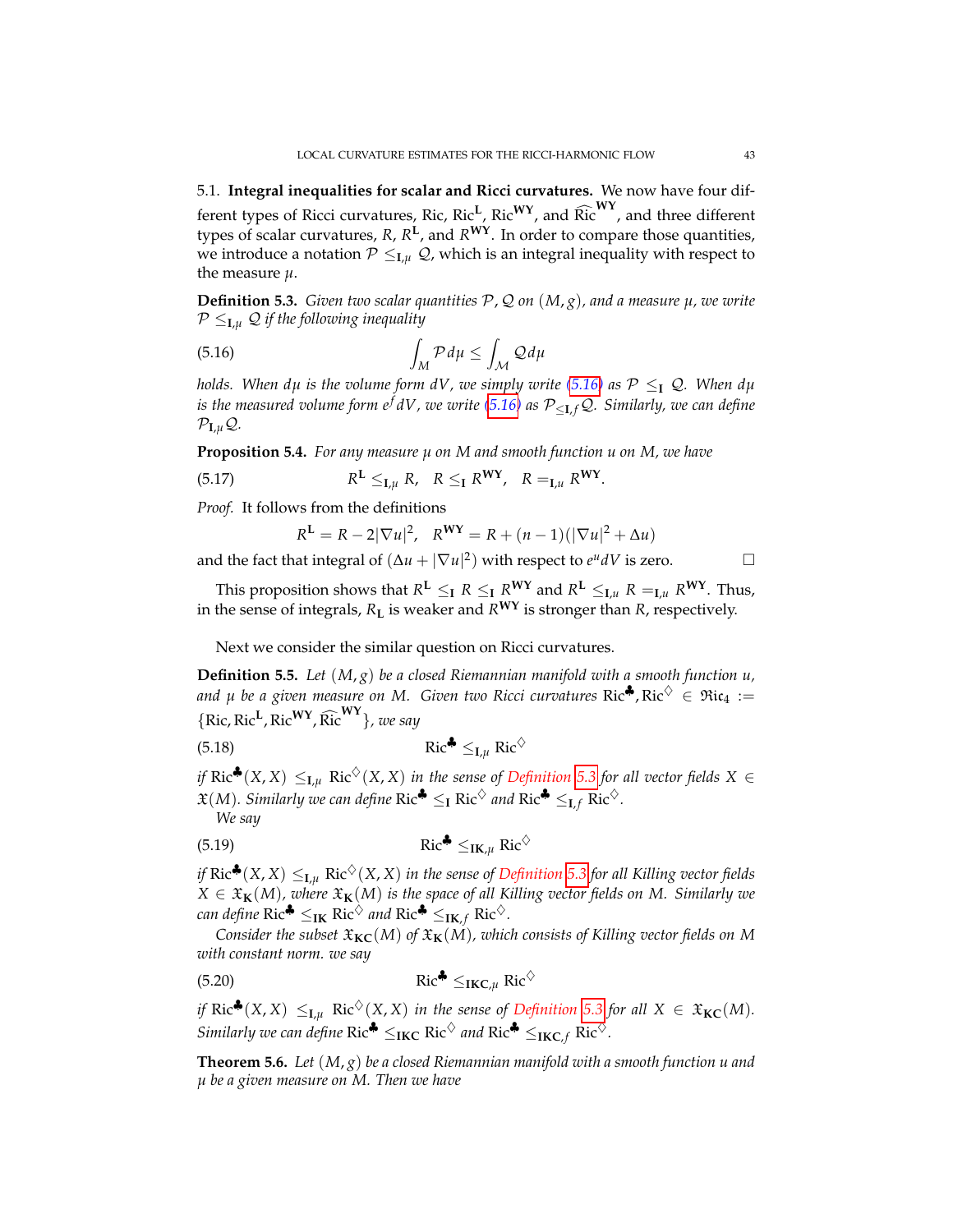44 YI LI

(i)  $\text{Ric}^L \leq_{I,\mu} \text{Ric}$ . (ii) Ric  $\leq$ <sub>IKC</sub> Ric<sup>WY</sup>. (iii) Ric  $\leq$ **IKC** Ric<sup>WY</sup>.

*Proof.* From [\(5.5\)](#page-41-2), we have  $\text{Ric}^{\mathbf{L}}(X,X) = \text{Ric}(X,X) - 2\langle X,\nabla u\rangle^2$  and then the first part follows. To prove the last result, we compute

$$
\int_M \left[ \text{Ric}^{\mathbf{WY}}(X,X) - \text{Ric}(X,X) \right] dV = (n-1) \int_M \left[ \langle X, \nabla u \rangle^2 + X^i X^j \nabla_i \nabla_j u \right] dV.
$$

Then we suffice to verify that the last integral is nonnegative for any Killing vector field *X*. According to [\(5.23\)](#page-43-0), we can prove (ii) and (iii) immediately. Indeed, for (iii),

$$
\int_{M} \left[ \widehat{\text{Ric}}^{\mathbf{WY}}(\mathbf{X}, \mathbf{X}) - \text{Ric}(\mathbf{X}, \mathbf{X}) \right] dV = \frac{3}{2} \int_{M} u \Delta |\mathbf{X}|^{2} dV
$$
  
+ 
$$
\int_{M} [|\mathbf{X}|^{2} |\nabla u|^{2} - \langle \mathbf{X}, \nabla u \rangle^{2}] dV
$$
  

$$
\geq \frac{3}{2} \int_{M} u \Delta |\mathbf{X}|^{2} dV
$$

for any Killing vector field *X*.

To prove Lemma [5.7,](#page-43-1) we first recall Yano's formula (see [\[69,](#page-71-8) [70,](#page-71-9) [71\]](#page-71-10) and, [\[45\]](#page-70-7) for related topics)

(5.21) 
$$
\int_M |\mathcal{L}_X g|^2 dV = \int_M [|\nabla X|^2 + |\text{div}(X)|^2 - \text{Ric}(X, X)] dV, \quad X \in \mathfrak{X}(M),
$$

gives a necessary and sufficient condition to *X* being Killing or not. Namely,

(5.22) 
$$
X \in \mathfrak{X}_{\mathbf{K}}(M) \Longleftrightarrow \Delta X + \nabla \text{div} X + \text{Ric}(X) = 0 = \text{div} X.
$$

<span id="page-43-1"></span>**Lemma 5.7.** *For any vector field X and any smooth function u, we have*

<span id="page-43-0"></span>
$$
\int_{M} X^{i} X^{j} \nabla_{i} \nabla_{j} u dV = \int_{M} u \langle X, \Delta X + \nabla \text{div} X + \text{Ric}(X) \rangle dV \n+ \int_{M} \frac{1}{2} u[|\mathcal{L}_{X}g|^{2} - \Delta |X|^{2}] dV - \int_{M} \langle X, \nabla u \rangle \text{div} X dV.
$$

*In particular, when*  $X \in \mathfrak{X}_{\mathbf{K}}(M)$ *, we get* 

(5.24) 
$$
\int_M X^i X^j \nabla_i \nabla_j u dV = -\frac{1}{2} \int_M u \Delta |X|^2 dV = -\frac{1}{2} \int_M |X|^2 \Delta u dV.
$$

*Proof.* We start from the computation:

$$
\int_{M} X^{i} X^{j} \nabla_{j} u dV = - \int_{M} \nabla_{j} u \nabla_{i} (X^{i} X^{j}) dV
$$
  
\n
$$
= - \int_{M} \nabla_{j} u (X^{j} \text{div} X + X^{i} \nabla_{i} X^{j}) dV
$$
  
\n
$$
= - \int_{M} \langle X, \nabla u \rangle \text{div} X dV + \int_{M} u \nabla_{j} (X^{i} \nabla_{i} X^{j}) dV.
$$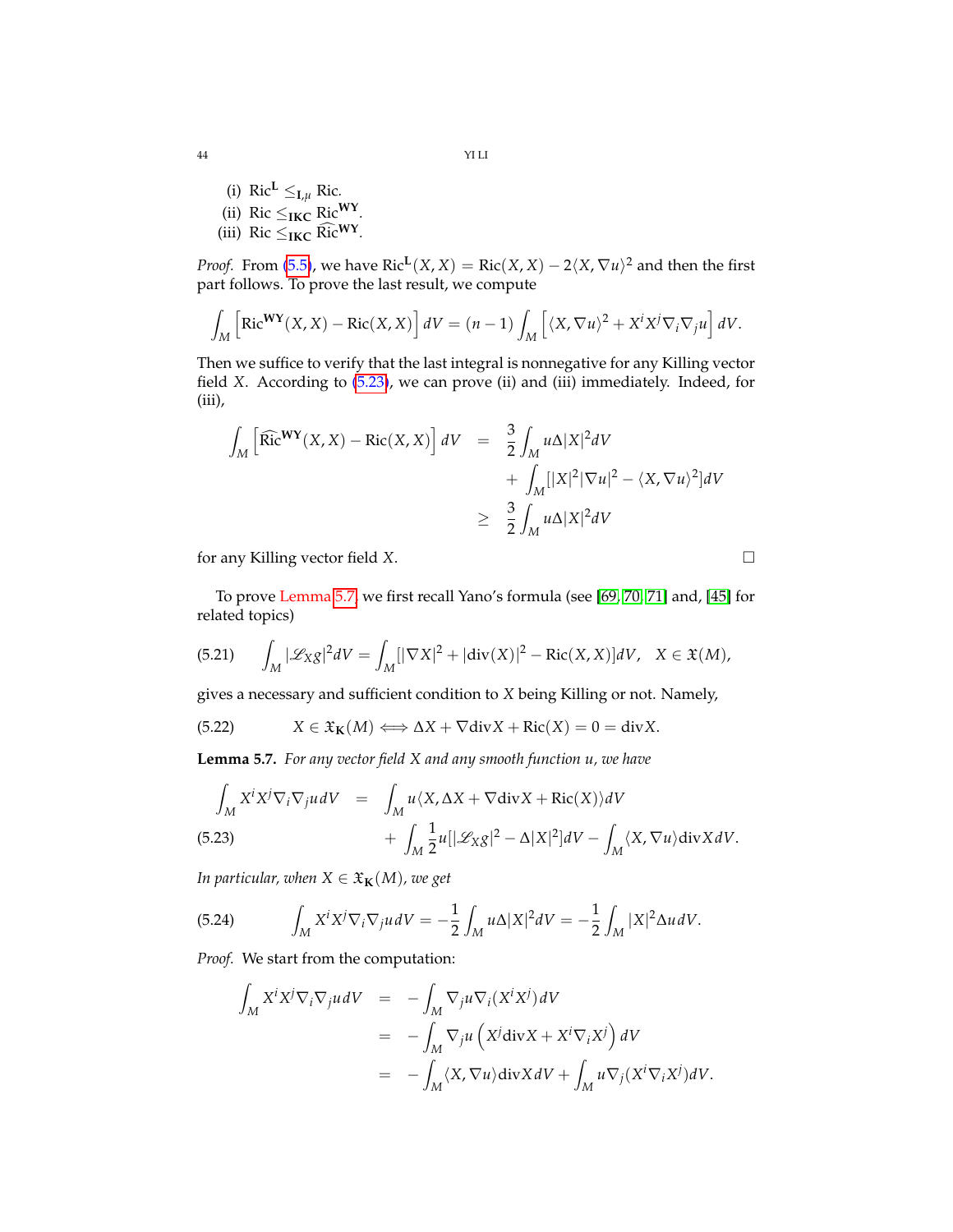The last integral, denoted by *Iu*, as a function of *u*, is equal to

$$
I_u = \int_M u(\nabla_j X^i \nabla_i X^j) dV + \int_M u X^i \nabla_j \nabla_i X^j dV
$$
  
\n
$$
= \int_M u(\nabla_j X^i \nabla_i X^j) dV + \int_M u X^i (\nabla_i \text{div} X + R_{ij} X^j) dV
$$
  
\n
$$
= \int_M u [\nabla_j X^i \nabla_i X^j + \text{Ric}(X, X)] dV - \int_M \text{div} X (\langle X, \nabla u \rangle + u \text{div} X) dV
$$
  
\n
$$
= \int_M u [\nabla_j X^i \nabla_i X^j + \text{Ric}(X, X) - |\text{div}(X)|^2] dV - \int_M \langle X, \nabla u \rangle \text{div} X dV.
$$

Using the following identities:

$$
\frac{1}{2}|\mathcal{L}_{XS}|^2 = |\nabla X|^2 + \nabla_j X^i \nabla_i X^j,
$$
\n
$$
\int_M u|\text{div}(X)|^2 dV = \int_M (u\text{div}X)\nabla_i X^i dV
$$
\n
$$
= -\int_M X^i (\nabla_i u \text{div}X + u \nabla_i \text{div}X) dV
$$
\n
$$
= -\int_M \langle X, \nabla u \rangle \text{div}X dV - \int_M u \langle X, \nabla \text{div}X \rangle dV,
$$
\n
$$
\int_M u|\nabla X|^2 dV = \int_M u \nabla^i X_j \nabla_i X^j dV = -\int_M X^j (\nabla_i u \nabla^i X_j + u \Delta X_j) dV
$$
\n
$$
= -\int_M u \langle X, \Delta X \rangle dV - \frac{1}{2} \int_M \nabla_i u \nabla^i |X|^2 dV,
$$

we obtain

<span id="page-44-1"></span>*M*

<span id="page-44-0"></span>(5.25) 
$$
I_u = \int_M u \left[ \langle X, \Delta X + \nabla \text{div} X + \text{Ric}(X) \rangle dV + \frac{1}{2} |\mathcal{L}_X g|^2 - \frac{1}{2} \Delta |X|^2 \right] dV.
$$

Then  $(5.23)$  follows from  $(5.25)$ .

A consequence of Theorem [5.6](#page-42-2) indicates

(5.26)  $\qquad \text{Ric}^L \leq_{\text{IKC}} \text{Ric} \leq_{\text{IKC}} \text{Ric}^{\text{WY}} \text{ and } \text{Ric}^L \leq_{\text{IKC}} \text{Ric} \leq_{\text{IKC}} \text{Ric}^{\text{WY}}.$ 

To prove an analogous result in Theorem [5.6](#page-42-2) between Ric and Ric<sup>WY</sup>, Ric<sup>WY</sup> along constant Killing vector fields, for some measure  $\mu$  other than the volume form, we first do the following computation. For the measure  $e^f dV$ , where  $f \equiv$  $f(u)$  is a smooth function depends only on  $u$ , we have (5.27) Z  $\left[\text{Ric}^{\mathbf{W}\mathbf{Y}}(X,X) - \text{Ric}(X,X)\right]e^f dV = (n-1)$  $\left[ \langle X, \nabla u \rangle^2 + X^i X^j \nabla_i \nabla_j u \right] e^f dV.$ 

*M*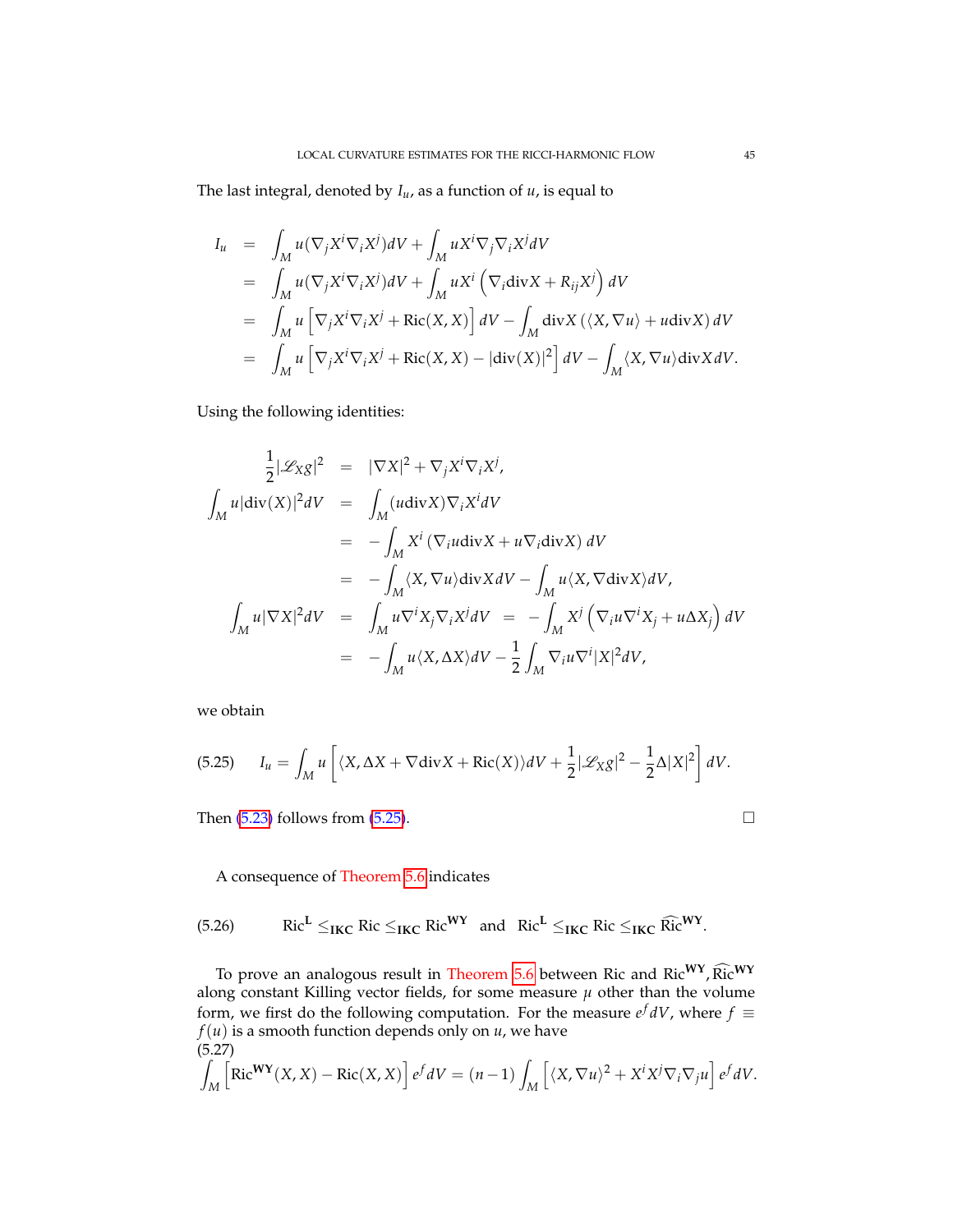As above, the last integral is equal to

$$
\int_{M} X^{i}X^{j}\nabla_{i}\nabla_{j}u e^{f}dV = -\int_{M} \nabla_{j}u \nabla_{i}(e^{f}X^{i}X^{j})dV
$$
\n
$$
= -\int_{M} \nabla_{j}u \left(f'\nabla_{i}u X^{i}X^{j} + X^{j} \text{div}X + X^{i}\nabla_{i}X^{j}\right)e^{f}dV
$$
\n
$$
= -\int_{M} \langle X, \nabla u \rangle \text{div}X e^{f}dV - \int_{M} f' \langle \nabla u, X \rangle^{2}e^{f}dV
$$
\n(5.28)\n
$$
+ \int_{M} u e^{f} \nabla_{j}(X^{i} \nabla_{i}X^{j})dV + \int_{M} u f' e^{f} \nabla_{j}u X^{i} \nabla_{i}X^{j}
$$
\n
$$
= -\int_{M} \langle X, \nabla u \rangle \text{div}X e^{f}dV - \int_{M} f' \langle \nabla u, X \rangle^{2}e^{f}dV
$$
\n
$$
+ I_{ue^{f}} - I_{u^{2}f'e^{f}} - \int_{M} u \nabla_{j} \left(uf'e^{f}\right)X^{i} \nabla_{i}X^{j}dV
$$

where we used the notion  $I_u$  that is explicitly given in  $(5.25)$ . Next we require

 $uf'e^f = 1 \Longrightarrow$  we can take  $f(u) = \ln \ln u$ .

However, in the above function  $f(u)$ , we should assume that  $u$  is strictly positive. It motivates us to consider the modified function associated with *u*.

Given a smooth function *u* on the closed Riemannian manifold (*M*, *g*), set

(5.29) 
$$
\widetilde{u} := u - u_{\min} + c_0 \geq c_0 \geq \frac{1}{e}, \quad \widetilde{f} := \ln \ln \widetilde{u},
$$

where  $u_{\min} := \min_M u$  and  $c_0 \ge e^{-1}$  is the unique constant such that  $c_0 \ln c_0 = 1$ . Replacing  $(u, f)$  by  $(\tilde{u}, \tilde{f})$  in [\(5.27\)](#page-44-1) (since  $\nabla \tilde{u} = \nabla u$ ), we immediately obtain

$$
\int_{M} \left[ \text{Ric}^{\mathbf{WY}}(X, X) - \text{Ric}(X, X) \right] e^{\tilde{f}} dV = (n - 1) \int_{M} \left[ \langle X, \nabla \tilde{u} \rangle^{2} + X^{i} X^{j} \nabla_{i} \nabla_{j} \tilde{u} \right] e^{\tilde{f}} dV
$$

where

$$
\int_{M} X^{i} X^{j} \nabla_{i} \nabla_{j} \widetilde{u} e^{\widetilde{f}} dV = - \int_{M} \langle X, \nabla \widetilde{u} \rangle \text{div} X e^{f} dV - \int_{M} \widetilde{f}' \langle \nabla \widetilde{u}, X \rangle^{2} e^{\widetilde{f}} dV \n+ I_{\widetilde{u} e \widetilde{f}} - I_{\widetilde{u}^{2} \widetilde{f}' e^{\widetilde{f}}} - \int_{M} \widetilde{u} \nabla_{j} \left( \widetilde{u} \widetilde{f}' e^{\widetilde{f}} \right) X^{i} \nabla_{i} X^{j} dV \n= - \int_{M} \langle X, \nabla \widetilde{u} \rangle \text{div} X e^{f} dV - \int_{M} \frac{1}{\widetilde{u} \ln \widetilde{u}} \langle X, \nabla \widetilde{u} \rangle^{2} e^{\widetilde{f}} dV \n+ I_{\widetilde{u} e \widetilde{f}} - I_{\widetilde{u}^{2} \widetilde{f}' e \widetilde{f}}.
$$

When  $X \in \mathfrak{X}_{\mathbf{KC}}(M)$ , we can simplify the above integral into

$$
\int_M X^i X^j \nabla_i \nabla_j \widetilde{u} e^{\widetilde{f}} dV = -\int_M \frac{1}{\widetilde{u} \ln \widetilde{u}} \langle X, \nabla \widetilde{u} \rangle^2 e^{\widetilde{f}} dV
$$

and hence

$$
\int_M \left[ \text{Ric}^{\mathbf{WY}}(X,X) - \text{Ric}(X,X) \right] e^{\widetilde{f}} dV = (n-1) \int_M \left( 1 - \frac{1}{\widetilde{u} \ln \widetilde{u}} \right) \langle X, \nabla \widetilde{u} \rangle^2 e^{\widetilde{f}} dV.
$$

Since the function *t* ln *t*,  $t \ge e^{-1}$ , is increasing, it follows that  $\tilde{u} \ln \tilde{u} \ge c_0 \ln c_0 = 1$ .<br>Therefore we obtain the first part of the following theorem Therefore, we obtain the first part of the following theorem.

<span id="page-45-0"></span>**Theorem 5.8.** *Let* (*M*, *g*) *be a closed Riemannian manifold with a smooth function u and µ be a given measure on M. Then we have*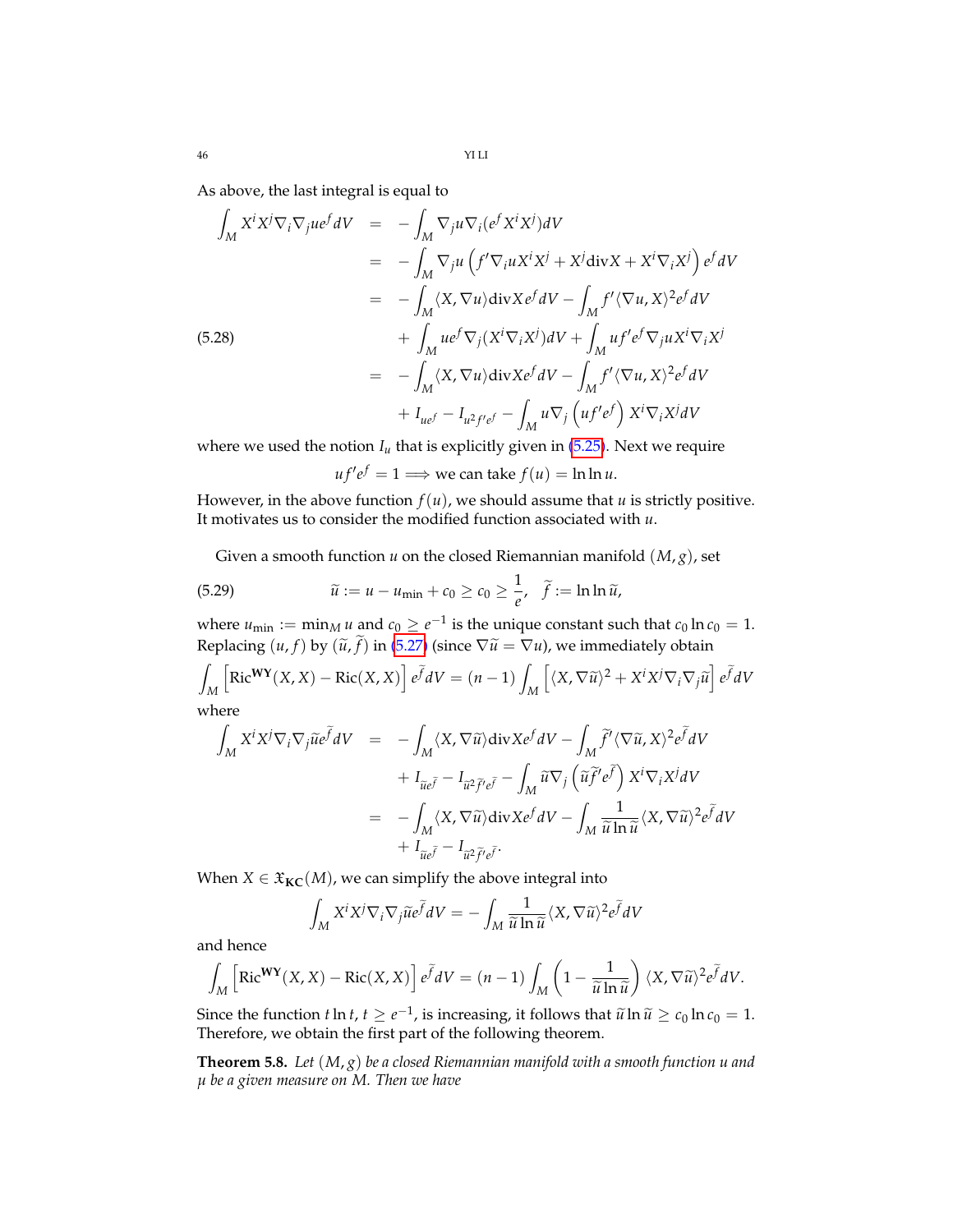(i) Ric 
$$
\leq_{\text{IKC}, \tilde{f}}
$$
 Ric<sup>WY</sup>, and

(ii) Ric 
$$
\leq_{\text{IKC}, \tilde{f}} \widehat{\text{Ric}}^{\text{WY}}.
$$

 $$ 

*Proof.* The proof of the second part is precisely the same as that of (iii) in Theorem  $5.6.$ 

5.2. **Killing vector fields with constant length.** In Theorem [5.6](#page-42-2) and Theorem [5.8,](#page-45-0) we proved integral inequalities along Killing vector fields with constant length. In this subsection we review some existence results on such vector fields.

Eisenhart [\[16\]](#page-69-6) proved that a unit vector field *X* on a (connected) complete Riemannian manifold  $(M, g)$  is the unit Killing vector field if and only if the angles between *X* and tangent vectors to each geodesic in (*M*, *g*) are constant along this geodesic. As earlier, Bianchi [\[5\]](#page-69-7) proved that A Killing vector field *X* on a complete Riemannian manifold (*M*, *g*) has constant length if and only if every integral curve of *X* is a geodesic in  $(M, g)$ . For a proof, we refer to [\[2\]](#page-68-1).

There are two necessary conditions for the existence of Killing vector fields of constant length on a given Riemannian manifold  $(M, g)$ , one is  $\chi(M) = 0$  by Hopf's theorem while another one, by Bott's theorem [\[6\]](#page-69-8), is that all the Pontrjagin numbers of the oriented cover of *M* are zero

The existence of Killing vector fields with constant length on a complete Riemannian manifold (*M*, *g*) is connected with *Clifford-Wolf translations* or *Clifford translations,* which is an isometry  $s^{\text{CW}}$  on  $(M, g)$  such that  $d(x, s^{\text{CW}}(x)) \equiv \text{constant}$ for all  $x \in M$ .

- If a one-parameter isometry group generated by a Killing vector field *X* consists of Clifford-Wolf translations, then *X* had constant length.
- If *X* is a Killing vector field of constant length on a compact Riemannian manifold  $(M, g)$ , then the isometries  $\gamma(t)$ , generated by *X*, are Clifford-Wolf translations for sufficiently small |*t*|.

The first fact is obvious by definition. The compactness condition in the second fact can be generalized to the condition that  $(M, g)$  has the injectivity radius, bounded from below by some positive constant. A proof can be found in [\[2\]](#page-68-1).

**Proposition 5.9.** *On each of* 28 *homotopical seven-dimensional spheres M, there exist a Riemannian metric g and a nonzero vector field X, such that*

- Ric<sup>L</sup>(*X*, *X*)  $\leq$ <sub>**I**</sub> Ric(*X*, *X*)  $\leq$ <sub>**I**</sub> Ric<sup>WY</sup>(*X*, *X*) *and* Ric<sup>L</sup>(*X*, *X*)  $\leq$ <sub>**I**</sub> Ric(*X*, *X*)  $\leq$ <sub>**I**</sub>  $\widehat{\text{Ric}}^{\text{WY}}(X, X)$  *hold.*
- *for any smooth function u on M,*  $\text{Ric}^{\mathbf{L}}(X,X) \leq_{\mathbf{L},\widetilde{f}} \text{Ric}(X,X) \leq_{\mathbf{L},\widetilde{f}} \text{Ric}^{\mathbf{W}\mathbf{Y}}(X,X)$  $\int \text{Ric}^{\mathbf{L}}(X,X) \leq \text{Ric}(X,X) \leq_{\mathbf{L},\widetilde{f}} \widehat{\text{Ric}}^{\mathbf{W}\mathbf{Y}}(X,X)$  hold, where  $\widetilde{f} := u - u_{\min} + u_{\min}$  $c_0$  *with*  $c_0 \geq 1/e$ .

*Proof.* According to [\[2\]](#page-68-1) (see Corollary 11) and [\[48\]](#page-70-8) we can take *X* to be a Killing vector field of constant length with respect to *g*. Then the results follow from Theorem [5.6](#page-42-2) and Theorem [5.8.](#page-45-0) □

We say that a Riemannian metric *g* on *M* is of *cohomogeneity 1* if some compact Lie group *G* acts smoothly and isometrically on *M* and the space of orbits *M*/*G* with respect to this action is one-dimensional.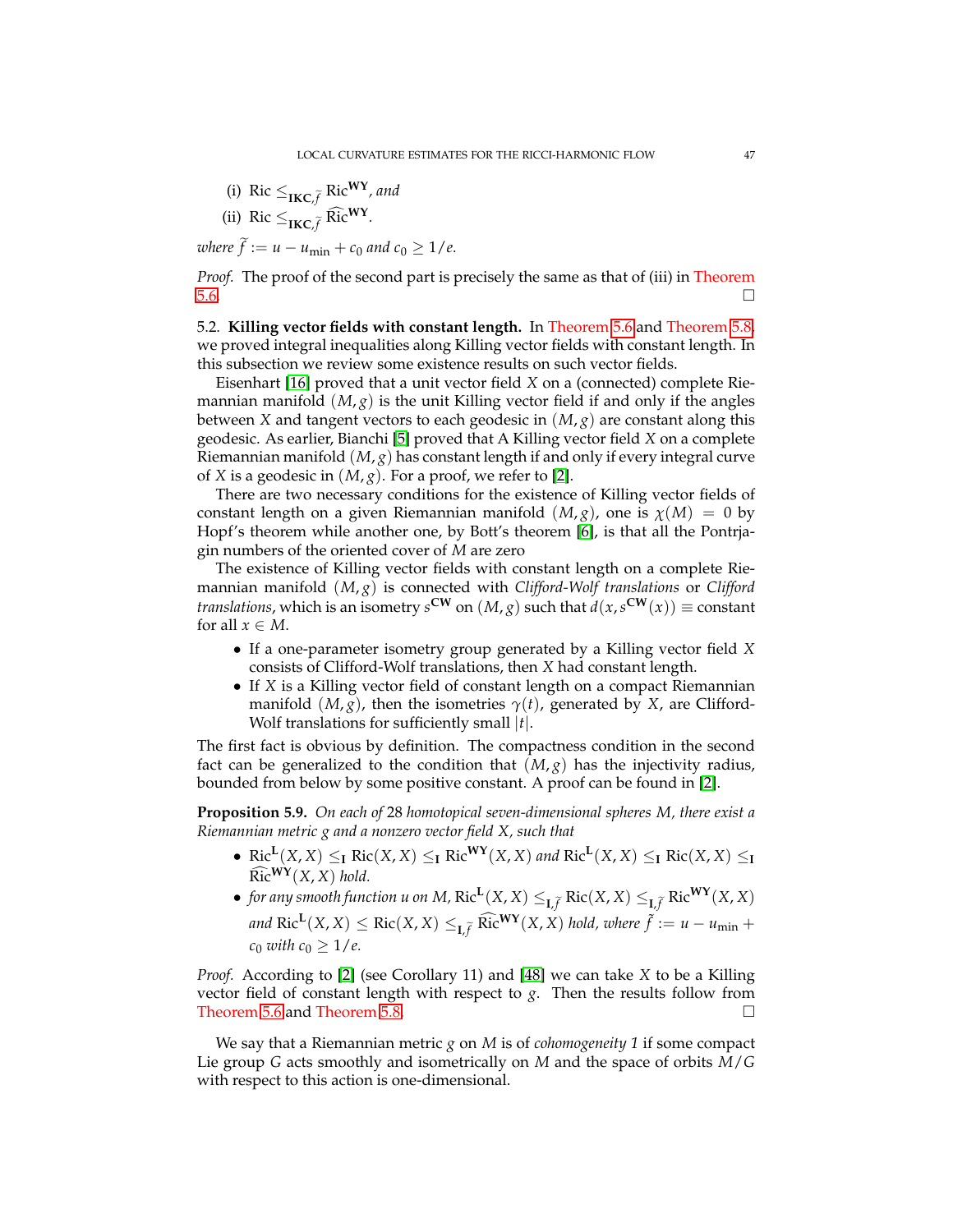**Proposition 5.10.** Let  $n \geq 2$  and  $\epsilon > 0$ . On the sphere  $S^{2n-1}$ , there are a (real-analytic) *Riemannian metric ge, of cohomogeneity* 1*, with the property that all section curvatures of g<sup>e</sup> differ from* 1 *at most by e, and a (real-analytic) nonzero vector field Xe, such that*

- $\operatorname{Ric}_{g_{\varepsilon}}^{\mathbf{L}}(X_{\varepsilon}, X_{\varepsilon}) \leq_{\mathbf{I}} \operatorname{Ric}_{g_{\varepsilon}}(X_{\varepsilon}, X_{\varepsilon}) \leq_{\mathbf{I}} \operatorname{Ric}_{g_{\varepsilon}}^{\mathbf{WY}}(X_{\varepsilon}, X_{\varepsilon})$  and  $\operatorname{Ric}_{g_{\varepsilon}}^{\mathbf{L}}(X_{\varepsilon}, X_{\varepsilon}) \leq_{\mathbf{I}}$  $\text{Ric}_{g_{\epsilon}}(X_{\epsilon}, X_{\epsilon}) \leq_{\mathbf{I}} \widehat{\text{Ric}}_{g_{\epsilon}}^{\mathbf{W}\mathbf{Y}}(X_{\epsilon}, X_{\epsilon}) \text{ hold.}$
- for any smooth function u on M,  $\text{Ric}_{g_{\epsilon}}^{\mathbf{L}}(X_{\epsilon}, X_{\epsilon}) \leq_{\mathbf{L}, \widetilde{f}} \text{Ric}_{g_{\epsilon}}^{\mathbf{K}}(X_{\epsilon}, X_{\epsilon}) \leq_{\mathbf{L}, \widetilde{f}} \text{Ric}_{g_{\epsilon}}^{\mathbf{WY}}$  $(X_{\epsilon}, X_{\epsilon})$  and  $\text{Ric}_{g_{\epsilon}}^{\mathbf{L}}(X_{\epsilon}, X_{\epsilon}) \leq \text{Ric}_{g_{\epsilon}}(X_{\epsilon}, X_{\epsilon}) \leq_{\mathbf{L}, \widetilde{f}} \widehat{\text{Ric}}_{g_{\epsilon}}^{\mathbf{WY}}(X_{\epsilon}, X_{\epsilon})$  hold, where  $\tilde{f} := u - u_{\min} + c_0$  with  $c_0 \geq 1/e$ .

*Proof.* According to [\[2\]](#page-68-1) (see Theorem 21), we can take *X* to be a Killing vector field *X* of unit length with respect to *g*. Then the results follow from Theorem [5.6](#page-42-2) and Theorem [5.8.](#page-45-0)  $\Box$ 

**Remark 5.11.** *Fix*  $n \geq 2$  *and*  $D > 0$ . Let  $\mathfrak{S}_{n,D}$  *denote the class of simply-connected ndimensional Riemannian manifolds*  $(M, g)$  *with the sectional curvature*  $|Sec_{g}|_{g} \leq 1$  *and*  $with \text{ diam}(M, g) \leq D$ . The class  $\mathfrak{S}_{n, \pi/\sqrt{\delta}}$  contains a subsclass  $\mathfrak{PS}_{n, \delta}$ , which consists *of all simply-connected n-dimensional Riemannian manifold* (*M*, *g*) *with the sectional curvature*  $0 < \delta <$  Sec<sub>g</sub>  $\leq 1$ *.* 

*Tuschmann* [\[61\]](#page-71-11) *proved that there is a positive number*  $v := v(n, D)$  *with the following property: if*  $(M, g) \in \mathfrak{S}_{n,D}$  *satisfies* vol $(M, g) < v$ *, then* 

- (i) *there is a smooth locally free action of the* **S** 1 *-action on M, and*
- (ii) *for every*  $\epsilon > 0$  *there exists a*  $S^1$ *-invariant metric*  $g_{\epsilon}$  *on M* such that

$$
e^{-\epsilon}g\leq g_{\epsilon}
$$

*If the* **S** 1 *-action in (i) is free, Berestovskii and Nikonorov* [\[2\]](#page-68-1) *observed that we can find a Killing vector field X<sup>e</sup> of unit length with respect to ge. Consequently, in this case,*

- $\operatorname{Ric}_{g_{\varepsilon}}^{\mathbf{L}}(X_{\varepsilon}, X_{\varepsilon}) \leq_{\mathbf{I}} \operatorname{Ric}_{g_{\varepsilon}}(X_{\varepsilon}, X_{\varepsilon}) \leq_{\mathbf{I}} \operatorname{Ric}_{g_{\varepsilon}}^{\mathbf{WY}}(X_{\varepsilon}, X_{\varepsilon})$  and  $\operatorname{Ric}_{g_{\varepsilon}}^{\mathbf{L}}(X_{\varepsilon}, X_{\varepsilon}) \leq_{\mathbf{I}}$  $\text{Ric}_{g_{\epsilon}}(X_{\epsilon}, X_{\epsilon}) \leq_{\mathbf{I}} \widehat{\text{Ric}}_{g_{\epsilon}}^{\mathbf{W}\mathbf{Y}}(X_{\epsilon}, X_{\epsilon}) \text{ hold.}$
- for any smooth function u on M,  $\text{Ric}_{g_{\epsilon}}^{\mathbf{L}}(X_{\epsilon}, X_{\epsilon}) \leq_{\mathbf{L}, \widetilde{f}} \text{Ric}_{g_{\epsilon}}(X_{\epsilon}, X_{\epsilon}) \leq_{\mathbf{L}, \widetilde{f}} \text{Ric}_{g_{\epsilon}}^{\mathbf{WY}}$  $(X_{\epsilon}, X_{\epsilon})$  and  $\text{Ric}_{g_{\epsilon}}^{\mathbf{L}}(X_{\epsilon}, X_{\epsilon}) \leq \text{Ric}_{g_{\epsilon}}(X_{\epsilon}, X_{\epsilon}) \leq_{\mathbf{L}, \widetilde{f}} \widehat{\text{Ric}}_{g_{\epsilon}}^{\mathbf{WY}}(X_{\epsilon}, X_{\epsilon})$  hold, where  $\tilde{f} := u - u_{\min} + c_0$  with  $c_0 \geq 1/e$ .

5.3. **Remark on**  $\text{Rm}^{\text{L}}$  and  $\text{Rm}^{\text{WY}}$ . The nonnegativity of  $R^{\text{L}}_{ijk\ell}$  was used in [\[66\]](#page-71-12) to prove the compactness for gradient shrinking Ricci harmonic solitons.

There is no useful relation between Rm**<sup>L</sup>** and Rm**WY**. More precisely, we can find a Riemannian manifold  $(M, g)$  so that  $\text{Rm}^{\text{L}}(X, Y, Y, X) < \text{Rm}^{\text{WY}}(X, Y, Y, X)$ for some triple (*X*,*Y*, *u*) of smooth vector fields *X*,*Y* and smooth function *u*, and  $\text{Rm}^{\mathbf{L}}(X,Y,Y,X) > \text{Rm}^{\mathbf{W}\mathbf{Y}}(X,Y,Y,X)$  for another such triple  $(X',Y',u').$ 

**Example 5.12.** *Consider the Euclidean space*  $(\mathbb{R}^n, g_{\mathbb{R}^n})$  *with the flat Riemannian metric*  $g_{\mathbb{R}^n}$ *. Consider a smooth function*  $u(x) = \varphi(r)$  *with*  $r = |x|^2$ *, where*  $\varphi(r)$  *is a smooth function of variable r. Let T* = *x <sup>i</sup>∂*/*∂x <sup>i</sup> denote the position vector field on* **R***<sup>n</sup> . Then*

$$
\nabla_i u = 2T_i \varphi', \quad \nabla_i \nabla_j u = 4T_i T_j \varphi'' + 2\delta_{ij} \varphi'.
$$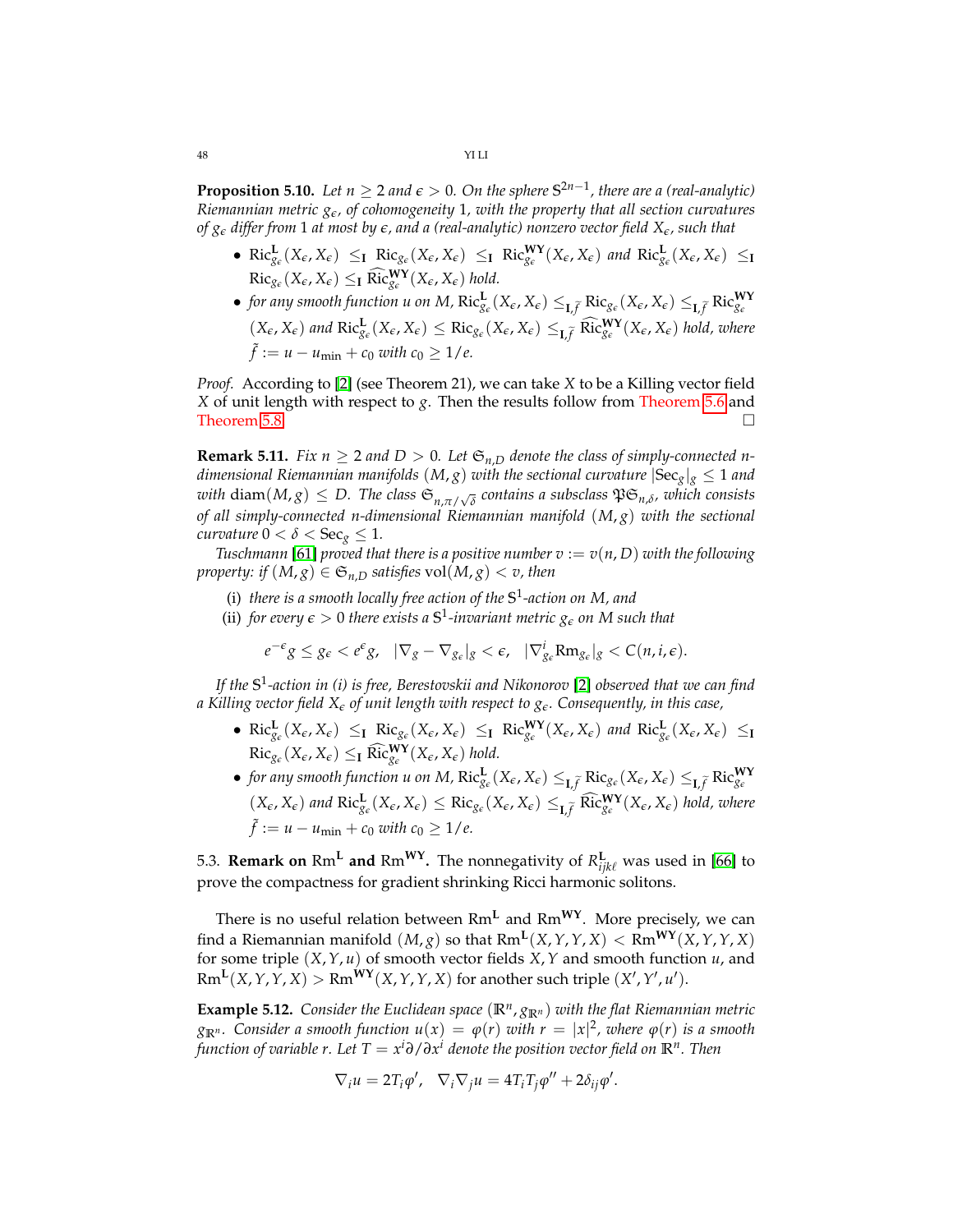*According to [\(5.5\)](#page-41-2), we have*

$$
R_{ijk\ell}^{\mathbf{L}} = -4\varphi'^{2}T_{i}T_{k}\delta_{j\ell} - 4\varphi'^{2}T_{i}T_{j}\delta_{k\ell},
$$
  
\n
$$
R_{ijk\ell}^{\mathbf{WY}} = \left(4\varphi''T_{j}T_{k} + 2\varphi'\delta_{jk}\right)\delta_{i\ell} - \left(4\varphi''T_{i}T_{k} + 2\varphi'\delta_{ik}\right)\delta_{j\ell} + 4\varphi'^{2}\delta_{i\ell}T_{j}T_{k} - 4\varphi'^{2}\delta_{j\ell}T_{i}T_{k},
$$

*so that*

$$
Rm^{L}(X,Y,Y,X) = -8\varphi'^{2}\langle X,T\rangle\langle Y,T\rangle\langle X,Y\rangle,
$$
  
\n
$$
Rm^{WY}(X,Y,Y,X) = 4(\varphi'' + \varphi'^{2}) ([X|^{2}\langle Y,T\rangle^{2} - \langle X,T\rangle\langle Y,T\rangle\langle X,Y\rangle) + 2\varphi'(|X|^{2}|Y|^{2} - \langle X,Y\rangle^{2})
$$

*For any vector fields X,Y. Choosing X = T and Y with the property that*  $\langle Y, T \rangle = 0$ *yields*

$$
Rm^{L}(T, Y, Y, T) = 0, \quad Rm^{WY}(T, Y, Y, T) = 2\varphi'|T|^{2}|Y|^{2}.
$$

*When*  $\varphi(r) = r$ , we have  $\text{Rm}^{\mathbf{L}}(T, Y, Y, T) \leq \text{Rm}^{\mathbf{W}\mathbf{Y}}(T, Y, Y, T)$ . On the other hand, for  $\varphi(r) = -r$ , we have  $\text{Rm}^{\mathbf{L}}(T, Y, Y, T) \geq \text{Rm}^{\mathbf{W}\mathbf{Y}}(T, Y, Y, T)$ .

There is also no useful pointwise relation between Rm and Rm**<sup>L</sup>** . By definition,

$$
Rm^{L}(X,Y,Y,X) = Rm(X,Y,Y,X) - 2\langle X, \nabla u \rangle \langle Y, \nabla u \rangle \langle X, Y \rangle
$$

for any vector fields *X*,  $Y \in \mathfrak{X}(M)$ .

**Remark 5.13.** (1) For  $n \ge 2$ , take  $X, Y \in \mathfrak{X}(M)$  so that  $\langle X, Y \rangle = 0$  at a point. Then, at *this point, we get*  $\text{Rm}^{\mathbf{L}}(X, Y, Y, X) = \text{Rm}(X, Y, Y, X)$ *.* 

*(2)* When  $X = \nabla u$ , we have

$$
Rm^{L}(\nabla u,Y,Y,\nabla u)=Rm(\nabla u,Y,Y,\nabla u)-2|\nabla u|^{2}\langle Y,\nabla u\rangle^{2}\leq Rm(\nabla u,Y,Y,\nabla u).
$$

*(3) For n*  $\geq$  3*, take X,Y*  $\in$   $\mathfrak{X}(M)$  *so that*  $\langle X, \nabla u \rangle$ ,  $\langle Y, \nabla u \rangle$ ,  $\langle X, Y \rangle$  < 0 *at a point. Then, at this point,*  $\text{Rm}^{\mathbf{L}}(X, Y, Y, X) > \text{Rm}(X, Y, Y, X)$ .

*(4) In general, for any vector fields*  $X, Y \in \mathfrak{X}(M)$ *, we have* 

$$
\operatorname{Rm}^{\mathbf{L}}(X, X, X, X) = -2\langle X, \nabla u \rangle^2 |X|^2 \leq 0 = \operatorname{Rm}(X, X, X, X)
$$

*and the equality holds at a point if and only if*  $(X, \nabla u) = 0$  *or*  $X = 0$  *at this point.* 

To give a relation between **Rm<sup>L</sup>** (*X*,*Y*,*Y*, *X*) and **Rm**(*X*,*Y*,*Y*, *X*) in the sense of **IKC**, we let

(5.30) 
$$
J(X,Y) := \int_M \langle X, \nabla u \rangle \langle Y, \nabla u \rangle \langle X, Y \rangle dV, \quad X, Y \in \mathfrak{X}(M).
$$

It is clear that  $J(X, Y) = J(Y, X)$ . Compute

$$
\int_{M} \langle X, \nabla u \rangle \langle Y, \nabla u \rangle \langle X, Y \rangle dV = \int_{X} \nabla_{i} u \left[ X^{i} \langle Y, \nabla u \rangle \langle X, Y \rangle \right] dV
$$
\n
$$
= - \int_{M} u \left[ \text{div}(X) \langle Y, \nabla u \rangle \langle X, Y \rangle + X^{i} \nabla_{i} (\langle Y, \nabla u \rangle \langle X, Y \rangle) \right] dV
$$
\n
$$
= - \int_{M} u \left[ \text{div}(X) \langle Y, \nabla u \rangle \langle X, Y \rangle + X^{i} \nabla_{i} (Y^{j} \nabla_{j} u X^{k} Y_{k}) \right] dV
$$
\n
$$
= - \int_{M} u \left[ \text{div}(X) \langle Y, \nabla u \rangle \langle X, Y \rangle + X^{i} \left( \nabla_{i} Y^{j} \nabla_{j} u X^{k} Y_{k} \right) \right] dV
$$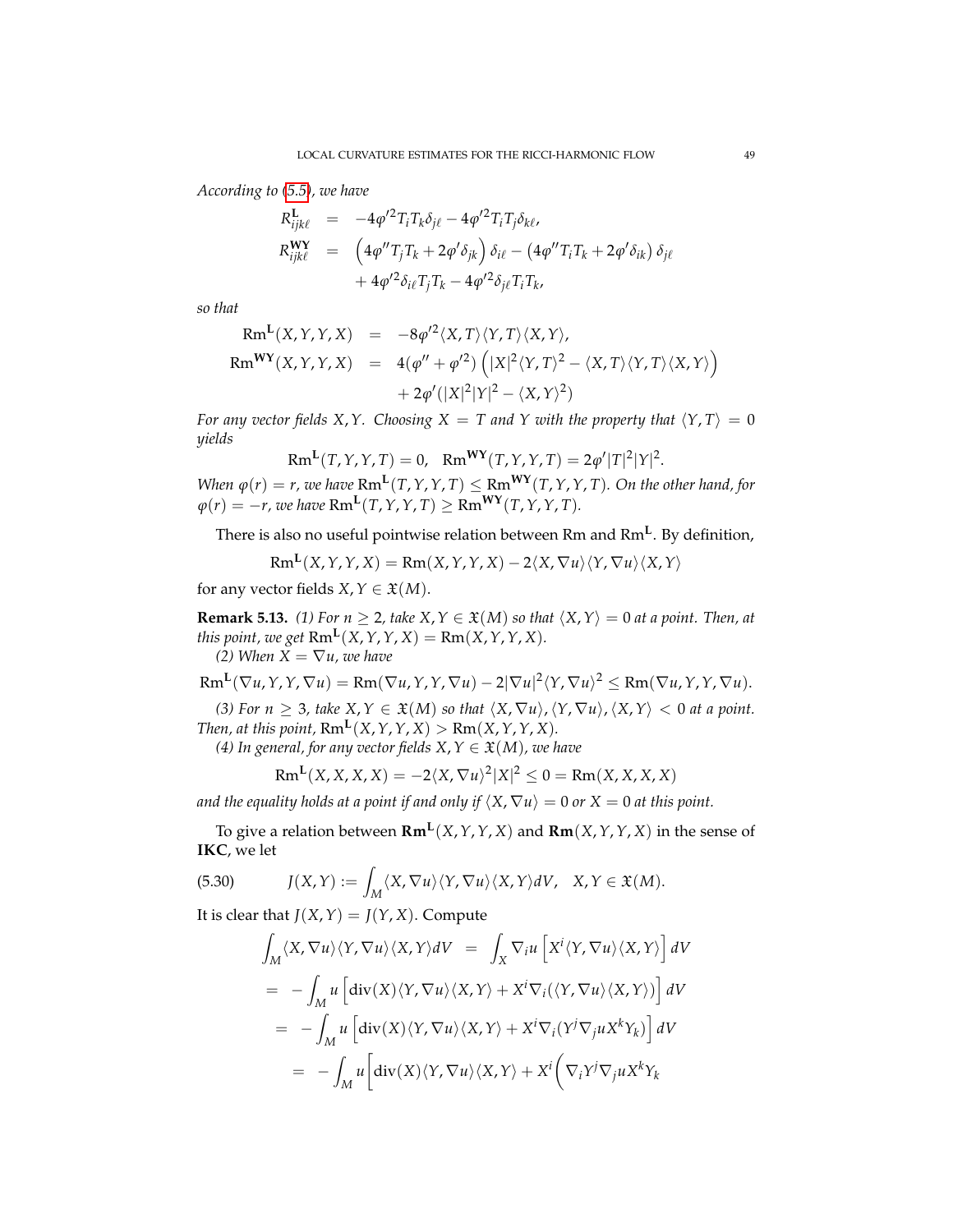50 YI LI

$$
+ Y^j \nabla_i \nabla_j u X^k Y_k + Y^j \nabla_j u \nabla_i X^k Y_k + Y^j \nabla_j u X^k \nabla_i Y_k \Big) \Big] dV
$$
  
\n
$$
= - \int_M u \text{div}(X) \langle Y, \nabla u \rangle \langle X, Y \rangle dV - \int_M u X^i \nabla_i Y^j \nabla_j u X^k Y_k dV
$$
  
\n
$$
- \int_M u X^i Y^j \nabla_j u X^k Y_k dV - \int_M u X^i Y^j \nabla_j u \nabla_i X^k Y_k dV - \int_M u X^i Y^j \nabla_j u X^k \nabla_i Y_k dV
$$
  
\n
$$
=: - \int_M u \text{div}(X) \langle Y, \nabla u \rangle \langle X, Y \rangle dV - J_1 - J_2 - J_3 - J_4.
$$

Using the definition of Lie derivative that  $(\mathscr{L}_Y g)_{ik} = \nabla_i Y_k + \nabla_k Y_i$ , we have

$$
J_4 = \int_M uX^iY^j \nabla_j uX^k \nabla_i Y_k dV = -\int_M u \nabla_j (uX^iY^jX^k \nabla_i Y_k) dV
$$
  
\n
$$
= -\int_M u \left[ \nabla_j uX^iY^jX^k \nabla_i Y_k + u \nabla_j X^iY^jX^k \nabla_i Y_k \right]
$$
  
\n
$$
+ uX^i \text{div}(Y) X^k \nabla_i Y_k + uX^iY^j \nabla_j X^k \nabla_i Y_k + uX^iY^jX^k \nabla_j \nabla_i Y_k \right] dV
$$
  
\n
$$
= -J_4 - \int_M u^2 \left[ \text{div}(Y) X^i X^k \nabla_i Y_k + X^iY^jX^k \nabla_j \nabla_i Y_k \right]
$$
  
\n
$$
+ X^iY^j \nabla_j X^k \nabla_i Y_k + X^kY^j \nabla_j X^i \nabla_i Y_k \right] dV
$$
  
\n
$$
= -J_4 - \int_M u^2 \left[ \text{div}(Y) X^i X^k \nabla_i Y_k + X^iY^j X^k \nabla_j \nabla_i Y_k + X^iY^j \nabla_j X^k (X^j \chi)_{ik} \right] dV;
$$
  
\n
$$
= -J_4 - \int_M u^2 \left[ \text{div}(Y) X^i X^k \nabla_i Y_k + X^iY^j X^k \nabla_j \nabla_i Y_k + X^iY^j \nabla_j X^k (X^j \chi)_{ik} \right] dV;
$$

hence (5.31)

$$
J_4 = -\frac{1}{2} \int_M u^2 \left[ \text{div}(Y) X^i X^k \nabla_i Y_k + X^i Y^j X^k \nabla_j \nabla_i Y_k + X^i Y^j \nabla_j X^k (\mathcal{L}_Y g)_{ik} \right] dV.
$$

In particular

<span id="page-49-0"></span>(5.32)  
\n
$$
J_4 = -\frac{1}{2} \int_M u^2 (X^i Y^j X^k \nabla_j \nabla_i Y_k) dV = -\frac{1}{2} \int_M u^2 (X^i X^j Y^k \nabla_k \nabla_i Y_j) dV, \ \ Y \in \mathfrak{X}_K(M).
$$
\nSimilarly

Similarly,

$$
J_3 = \int_M uX^iY^j \nabla_j uY^k \nabla_i X_k dV = -\int_M u \nabla_j (uX^iY^jY^k \nabla_i X_k) dV
$$
  

$$
= -\int_M u \left[ \nabla_j uX^iY^jY^k \nabla_i X_k + u \nabla_j X^iY^jY^k \nabla_i X_k \right]
$$
  

$$
+ uX^i \text{div}(Y)Y^k \nabla_i X_k + uX^iY^j \nabla_j Y^k \nabla_i X_k + uX^iY^jY^k \nabla_j \nabla_i X_k \right] dV
$$
  

$$
= -J_3 - \int_M u^2 \left[ \text{div}(Y)X^iY^k \nabla_i X_k + X^iY^jY^k \nabla_j \nabla_i X_k \right]
$$
  

$$
+ \nabla_j X^i \nabla_i X_k Y^j Y^k + \nabla_j Y^k \nabla_i X_k X^i Y^j \right] dV.
$$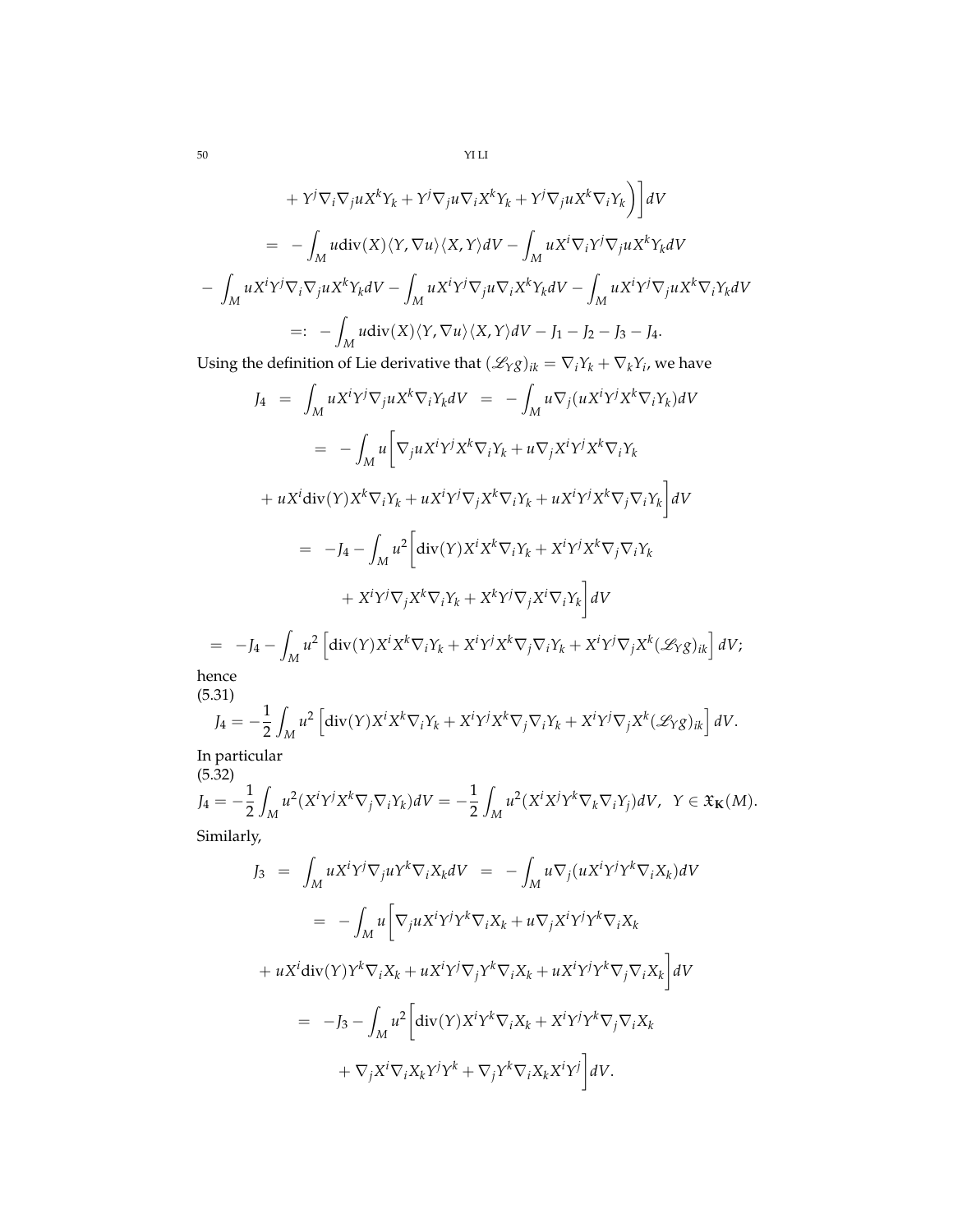Hence

<span id="page-50-0"></span>(5.33) 
$$
J_3 = -\frac{1}{2} \int_M u^2 \left[ \text{div}(Y) X^i Y^k \nabla_i X_k + X^i Y^j Y^k \nabla_j \nabla_i X_k \right. \\ \left. + \nabla_j X^i \nabla_i X_k Y^j Y^k + \langle \nabla_X X, \nabla_Y Y \rangle \right] dV.
$$

From  $(5.32)$  and  $(5.33)$ , we obtain

<span id="page-50-1"></span>
$$
J(X,Y) = -\int_{M} u \nabla_{j} u \nabla_{X} Y^{j} \langle X, Y \rangle dV - \int_{M} u X^{i} Y^{j} \nabla_{i} \nabla_{j} u \langle X, Y \rangle dV
$$
  
+ 
$$
\frac{1}{2} \int_{M} u^{2} \left[ X^{i} Y^{j} Y^{k} \nabla_{j} \nabla_{i} X_{k} + \nabla_{Y} X^{i} \nabla_{i} X_{k} Y^{k} + \langle \nabla_{X} X, \nabla_{Y} Y \rangle \right] dV
$$
  
+ 
$$
\frac{1}{2} \int_{M} u^{2} \left( X^{i} X^{j} Y^{k} \nabla_{k} \nabla_{i} Y_{j} \right) dV
$$
  
(5.34)  
= 
$$
- \int_{M} u \langle X, Y \rangle \left[ \langle \nabla u, \nabla_{X} Y \rangle + X^{i} Y^{j} \nabla_{i} \nabla_{j} u \right] dV
$$
  
+ 
$$
\frac{1}{2} \int_{M} u^{2} \left[ \langle \nabla_{X} X, \nabla_{Y} Y \rangle + \langle \nabla_{\nabla_{Y} X} X, Y \rangle \right.
$$
  
+ 
$$
X^{i} Y^{k} (Y^{j} \nabla_{j} \nabla_{i} X_{k} + X^{j} \nabla_{k} \nabla_{i} Y_{j}) \right] dV.
$$

According to the following identities

$$
X^{i}Y^{k}Y^{j}\nabla_{j}\nabla_{i}X_{k} = Y^{k}Y^{j}\nabla_{j}(X^{i}\nabla_{i}X_{k}) - Y^{k}Y^{j}\nabla_{j}X^{i}\nabla_{i}X_{k}
$$
  
\n
$$
= Y^{k}Y^{j}\nabla_{j}\nabla_{X}X_{k} - \nabla_{Y}X^{i}\nabla_{i}X_{k}Y^{k}
$$
  
\n
$$
= \langle Y, \nabla_{Y}\nabla_{X}X \rangle - \langle Y, \nabla_{\nabla_{Y}X}X \rangle,
$$
  
\n
$$
X^{i}Y^{k}X^{j}\nabla_{k}\nabla_{i}Y_{j} = Y^{k}X^{j}\nabla_{k}(X^{i}\nabla_{i}Y_{j}) - Y^{k}X^{j}\nabla_{k}X^{i}\nabla_{i}Y_{j}
$$
  
\n
$$
= Y^{k}X^{j}\nabla_{k}\nabla_{X}Y_{j} - \nabla_{Y}X^{i}\nabla_{i}Y_{j}X^{j}
$$
  
\n
$$
= \langle X, \nabla_{Y}\nabla_{X}Y \rangle - \langle X, \nabla_{\nabla_{Y}X}Y \rangle,
$$

we find that

$$
\langle \nabla_X X, \nabla_Y Y \rangle + \langle \nabla_{\nabla_Y X} X, Y \rangle + X^i Y^k (Y^j \nabla_j \nabla_i X_k + X^j \nabla_k \nabla_i Y_j)
$$
  
\n
$$
= \langle \nabla_X X, \nabla_Y Y \rangle + \langle Y, \nabla_{\nabla_Y X} X \rangle + \langle X, \nabla_Y \nabla_X Y \rangle
$$
  
\n
$$
+ \langle Y, \nabla_Y \nabla_X X \rangle - \langle X, \nabla_{\nabla_Y X} X \rangle - \langle Y \nabla_{\nabla_Y X} X \rangle
$$
  
\n
$$
= \langle X, \nabla_Y \nabla_X Y - \nabla_{\nabla_Y X} X \rangle + \langle \nabla_X X, \nabla_Y Y \rangle + \langle Y, \nabla_Y \nabla_X X \rangle
$$
  
\n
$$
= \operatorname{Rm}(Y, X, Y, X) + \langle \nabla_X \nabla_Y Y - \nabla_{\nabla_X Y} Y, X \rangle + Y \langle Y, \nabla_X X \rangle.
$$
  
\nPlugging it into (5.34) and using  $\nabla_X X = 0$  for any  $X \in \mathfrak{X}_{\mathbf{KC}}(M)$  yields

<span id="page-50-2"></span>
$$
J(X,Y) = -\int_M u \langle X, Y \rangle [\langle \nabla u, \nabla_X Y \rangle + X^i Y^j \nabla_i \nabla_j u] dV \n(5.35) + \frac{1}{2} \int_M u^2 [-Rm(X, Y, Y, X) - \langle X, \nabla_{\nabla_X Y} Y \rangle] dV, \quad X, Y \in \mathfrak{X}_{\mathbf{KC}}(M).
$$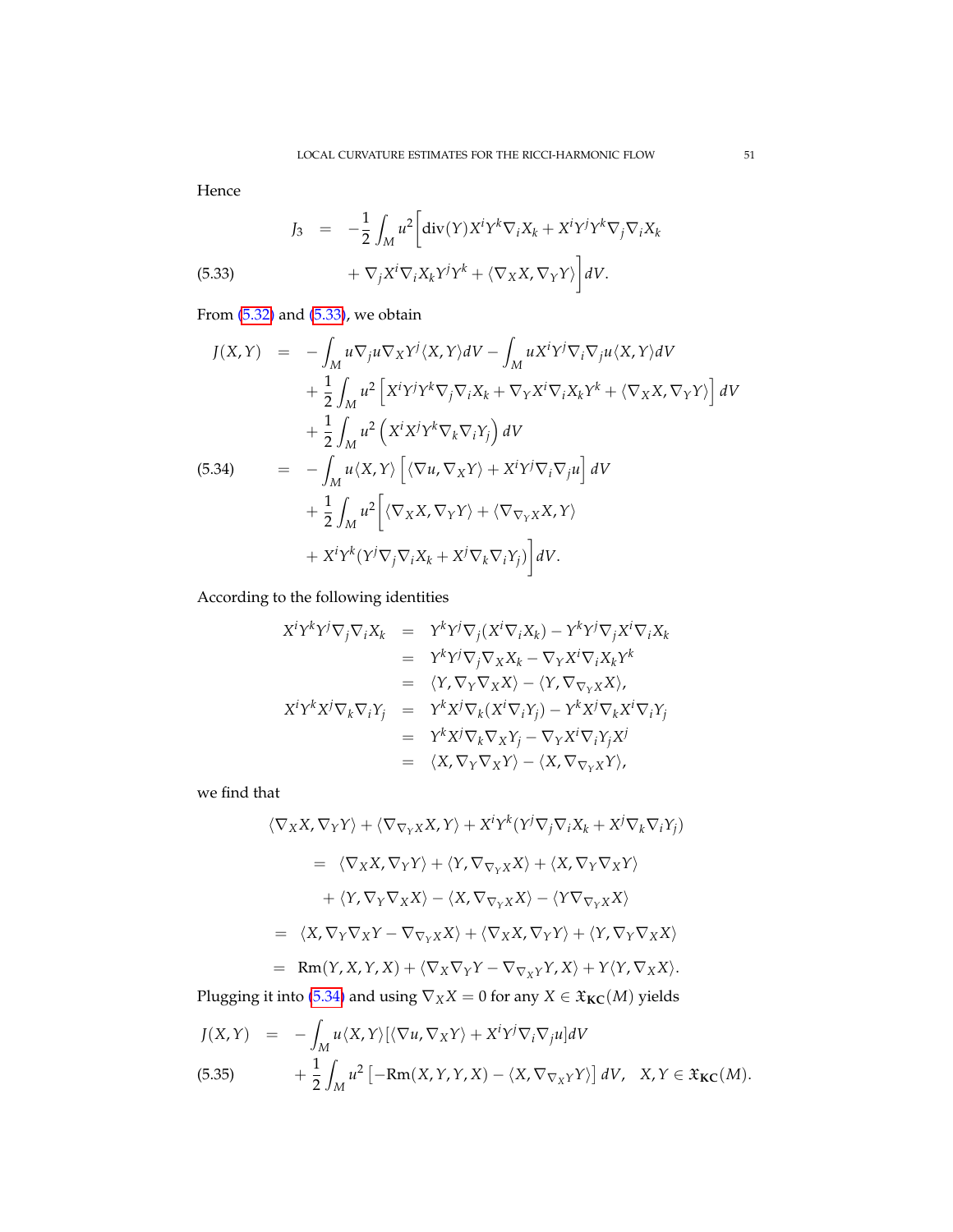Since *J* is symmetric, we can rewrite [\(5.35\)](#page-50-2) in a symmetric form. Changing *X* and *Y* in [\(5.35\)](#page-50-2) we have

$$
J(X,Y) = -\int_M u \langle X, Y \rangle [\langle \nabla u, \nabla_Y X \rangle + X^i Y^j \nabla_i \nabla_j u] dV + \frac{1}{2} \int_M u^2 [-Rm(X, Y, Y, X) - \langle Y, \nabla_{\nabla_Y X} YX \rangle] dV, \quad X, Y \in \mathfrak{X}_{\mathbf{KC}}(M).
$$

Combining it with [\(5.35\)](#page-50-2) we arrive at

(5.36) 
$$
J(X,Y) = -\int_M u \langle X, Y \rangle \left[ \frac{1}{2} \langle \nabla u, \nabla_X Y + \nabla_Y X \rangle + X^i Y^j \nabla_i \nabla_j u \right] dV + \frac{1}{2} \int_M u^2 \Lambda dV, \quad X, Y \in \mathfrak{X}_{\mathbf{KC}}(M)
$$

where

(5.37) 
$$
\Lambda := -Rm(X,Y,Y,X) - \frac{1}{2}\langle X, \nabla_{\nabla_X Y} Y \rangle - \frac{1}{2}\langle Y, \nabla_{\nabla_Y X} X \rangle.
$$

The following obvious identities

$$
-Rm(X,Y,Y,X) - \langle X, \nabla_{\nabla_X Y} Y \rangle = -Rm(X,Y,Y,X) + \langle Y, \nabla_{\nabla_X Y} X \rangle - \nabla_X Y \langle X, Y \rangle,
$$
  

$$
-Rm(X,Y,Y,X) - \langle Y, \nabla_{\nabla_Y X} X \rangle = -Rm(X,Y,Y,X) + \langle X, \nabla_{\nabla_Y X} Y \rangle - \nabla_Y X \langle Y, X \rangle,
$$
  
imply

(5.38) 
$$
\Lambda = -\text{Rm}(X, Y, Y, X) - \frac{1}{4} \langle X, Y \rangle (\nabla_X Y + \nabla_Y X) + \frac{1}{4} \left[ \langle Y, \nabla_{[X, Y]} X \rangle + \langle X, \nabla_{[Y, X]} Y \rangle \right].
$$

In summary, we obtain

$$
\int_{M} \mathbf{Rm^{L}}(X,Y,Y,X)dV = \int_{M} u \langle X,Y \rangle \left[ \langle \nabla u, \nabla_{X} Y + \nabla_{Y} X \rangle + 2X^{i}Y^{j}\nabla_{i}\nabla_{j} u \right] dV \n+ \int_{M} \frac{u^{2}}{2} \left[ \langle X, \nabla_{\nabla_{X} Y} Y \rangle + \langle Y, \nabla_{\nabla_{Y} X} X \rangle \right] dV \n+ \int_{M} (1 + u^{2}) \mathbf{Rm}(X,Y,Y,X) dV, \quad X,Y \in \mathfrak{X}_{\mathbf{KC}}(M).
$$

or

$$
\int_{M} \mathbf{Rm^{L}}(X,Y,Y,X)dV = \int_{M} u \langle X,Y \rangle \left[ \langle \nabla u, \nabla_{X} Y + \nabla_{Y} X \rangle + 2X^{i}Y^{j}\nabla_{i}\nabla_{j} u \right] dV \n+ \int_{M} \frac{u^{2}}{4} \langle X,Y \rangle (\nabla_{X} Y + \nabla_{Y} X) dV \n- \int_{M} \frac{u^{2}}{4} \left[ \langle Y, \nabla_{[X,Y]} X \rangle + \langle X, \nabla_{[Y,X]} Y \rangle \right] dV \n+ \int_{M} (1+u^{2}) \mathbf{Rm}(X,Y,Y,X) dV, X,Y \in \mathfrak{X}_{\mathbf{KC}}(M).
$$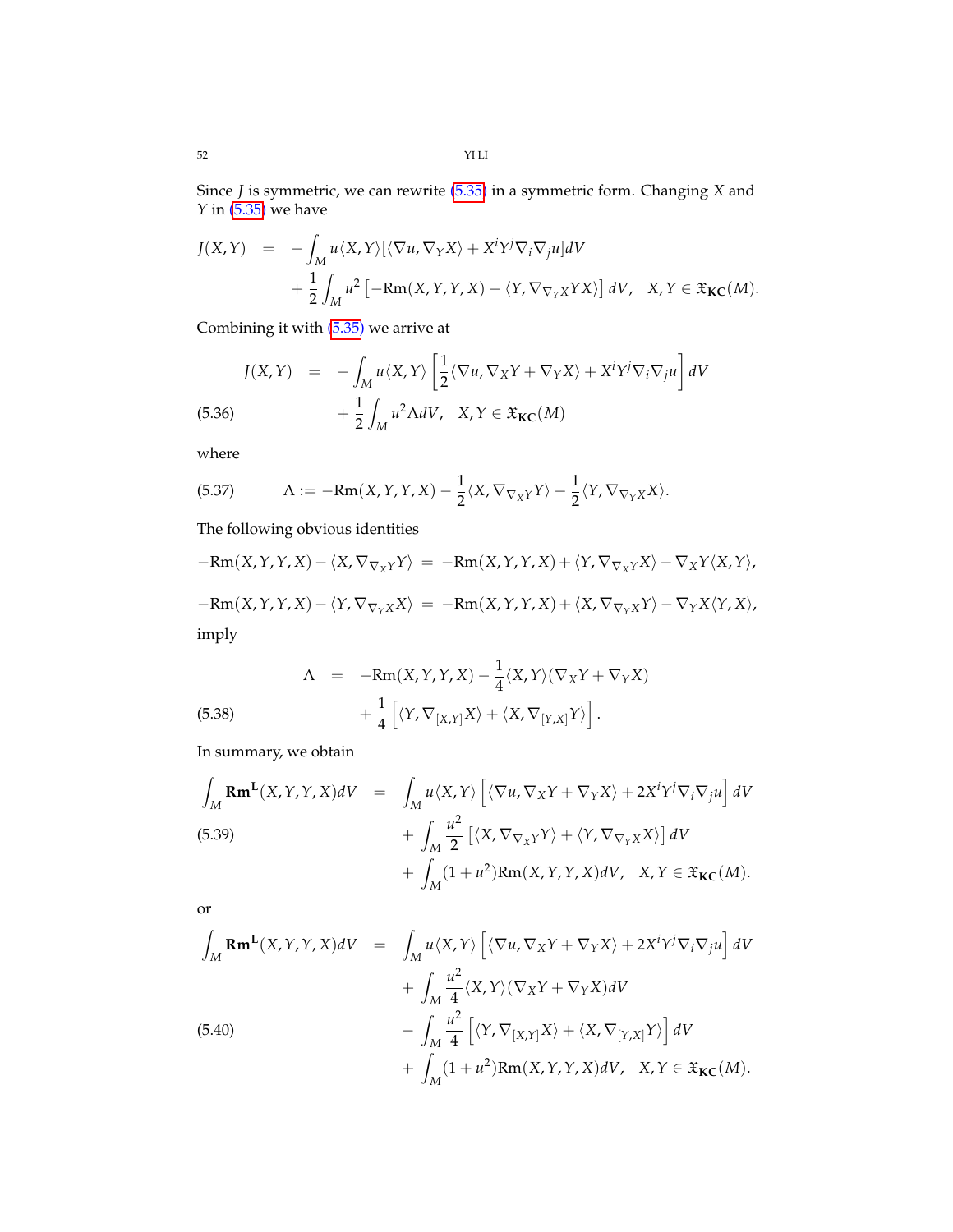### 6. UNIQUENESS FOR THE RICCI-HARMONIC FLOW

In the section, we prove the forward and backward uniqueness of solutions for the Ricci-harmonic flow. Suppose that (*M*, *g*0) is a complete Riemannian manifold of dimension  $n$  and  $u_0$  is a smooth function on  $M$ . Consider the Ricci-harmonic flow

<span id="page-52-0"></span>(6.1) 
$$
\partial_t g(t) = -2\mathrm{Ric}_{g(t)} + 4\nabla_{g(t)} u(t) \otimes \nabla_{g(t)} u(t), \quad \partial_t u(t) = \Delta_{g(t)} u(t),
$$

on  $M \times [0, T]$ .

### 6.1. **Forward uniqueness.** We now use the idea in [\[29\]](#page-69-9) to prove the following

<span id="page-52-3"></span>**Theorem 6.1. (Forward uniqueness of the Ricci-harmonic flow)** *Suppose that*  $(g(t))$ ,  $u(t)$ ) and  $(\tilde{g}(t), \tilde{u}(t))$  are two smooth complete solutions of  $(6.1)$  with

<span id="page-52-1"></span>(6.2) 
$$
\sup_{M\times[0,T]}\left(|\text{Rm}_{g(t)}|_{g(t)}+|\text{Rm}_{\tilde{g}(t)}|_{\tilde{g}(t)}\right)\leq K,
$$

*for some uniform constant K. If*  $(g(0), u(0)) = (\tilde{g}(0), \tilde{u}(0)) = (g_0, u_0)$ , then  $g(t) \equiv$  $\tilde{g}(t)$  *for each*  $t \in [0, T]$ *.* 

We now write

$$
g := g(t)
$$
, Rm := Rm<sub>g(t)</sub>,  $\Gamma := \Gamma_{g(t)}$ ,  $u := u(t)$ ,  $\nabla := \nabla_{g(t)}$ ,  $dV := dV_{g(t)}$ ,

and

$$
\tilde{g} := \tilde{g}(t), \ \widetilde{\operatorname{Rm}} := \operatorname{Rm}_{\tilde{g}(t)}, \ \widetilde{\Gamma} := \Gamma_{\tilde{g}(t)}, \ \tilde{u} := \tilde{u}(t), \ \widetilde{\nabla} := \nabla_{\tilde{g}(t)}, \ d\widetilde{V} := dV_{\tilde{g}(t)}.
$$

We further fix a norm  $|\cdot| := |\cdot|_{g(t)}$ . The  $(p, q)$ -tensor fields  $T = (T^{i_1 \cdots i_p}_{j_1 \cdots j_q})$  are smooth sections of the  $(p, q)$ -tensor bundle  $\mathcal{T}_q^p(M)$  over *M*. For  $(p, q) = (0, 0)$ , we write  $\mathcal{T}_0^0(M)$  as  $C^{\infty}(M)$ . Introduce

$$
(h, A, T, v, w, y) \in \mathcal{T}_2^0(M) \oplus \mathcal{T}_2^1(M) \oplus \mathcal{T}_3^1(M) \oplus \mathcal{T}_0^0(M) \oplus \mathcal{T}_1^0(M) \oplus \mathcal{T}_2^0(M)
$$
  
according to the following definitions:

<span id="page-52-4"></span>(6.3) 
$$
h \equiv h(t) := g - \tilde{g}, \quad h_{ij} := g_{ij} - \tilde{g}_{ij},
$$
  
\n(6.4) 
$$
A \equiv A(t) := \nabla - \tilde{\nabla}, \quad A_{ij}^k = \Gamma_{ij}^k - \tilde{\Gamma}_{ij}^k,
$$
  
\n(6.5) 
$$
T \equiv T(t) = \text{Rm} - \widetilde{\text{Rm}}, \quad T_{ijk}^\ell = R_{ijk}^\ell - \widetilde{R}_{ijk}^\ell,
$$
  
\n(6.6) 
$$
v \equiv v(t) := u - \tilde{u},
$$
  
\n(6.7) 
$$
w \equiv w(t) := \nabla u - \tilde{\nabla} \tilde{u}, \quad w_i = \nabla_i v,
$$
  
\n(6.8) 
$$
y \equiv y(t) := \nabla^2 u - \tilde{\nabla}^2 \tilde{u}, \quad y_{ij} = \nabla_i \nabla_j u - \tilde{\nabla}_i \tilde{\nabla}_j \tilde{u}.
$$

From the definitions, we have

<span id="page-52-2"></span>
$$
y_{ij} = \partial_{ij}^{2} u - \partial_{ij}^{2} \tilde{u} - (\Gamma_{ij}^{k} - \tilde{\Gamma}_{ij}^{k}) \partial_{k} \tilde{u} + \Gamma_{ij}^{k} (\partial_{k} \tilde{u} - \partial_{k} u)
$$
  
\n
$$
= [(\partial_{ij}^{2} u - \Gamma_{ij}^{k} \partial_{k} u) - (\partial_{ij}^{2} \tilde{u} - \Gamma_{ij}^{k} \partial_{k} \tilde{u})] - A_{ij}^{k} \partial_{k} \tilde{u}
$$
  
\n
$$
= \nabla_{i} w_{j} - A_{ij}^{k} \partial_{k} \tilde{u} = \frac{1}{2} (\nabla_{i} w_{j} + \nabla_{j} w_{i}) - A_{ij}^{k} \partial_{k} \tilde{u}
$$

so that

$$
(6.9) \t\t y = \nabla w + A * \nabla \tilde{u}.
$$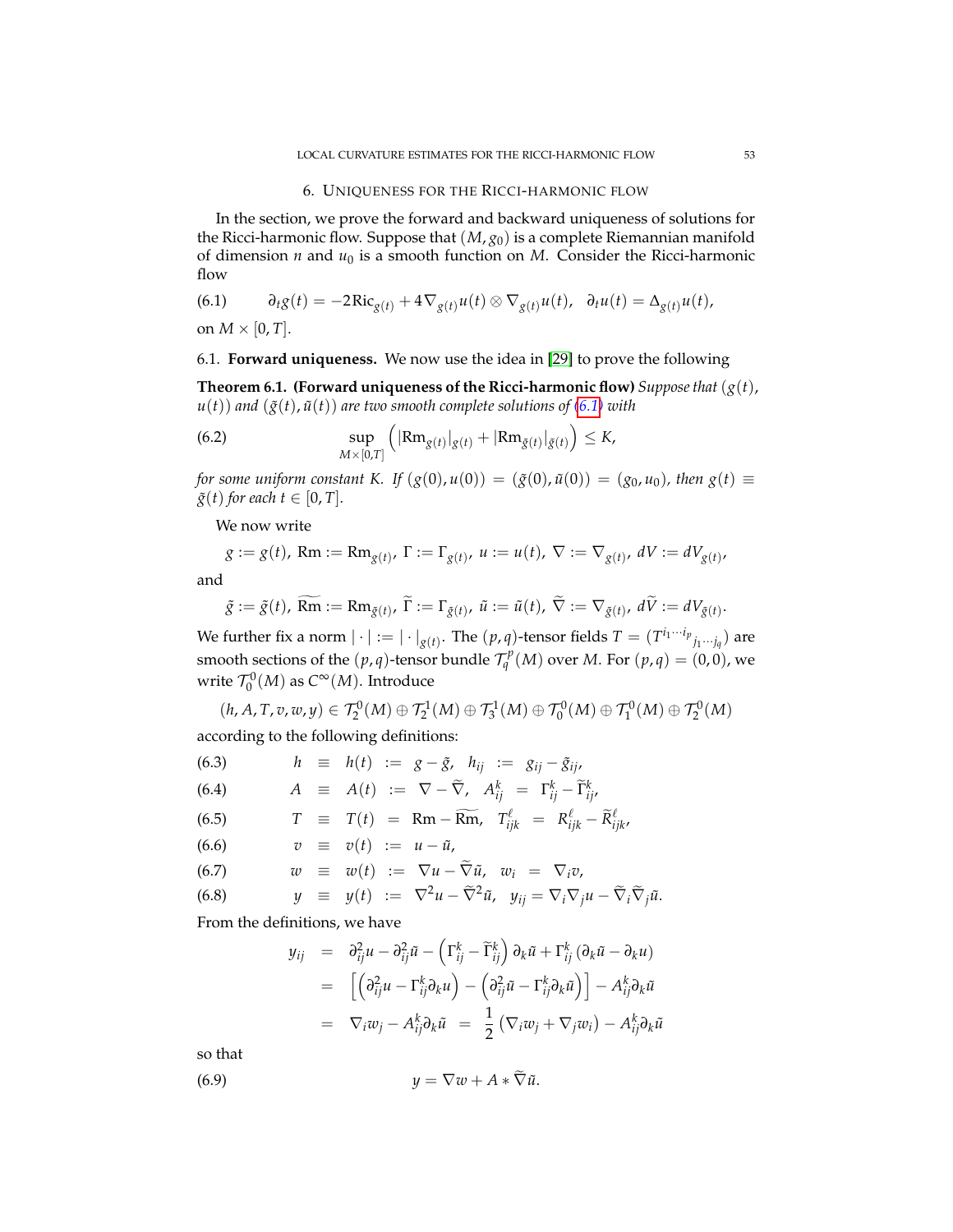Here *V* ∗ *W* means the linear combination of contractions of tensors *V* and *W* with respect to  $g(t)$ . From [\[29\]](#page-69-9), we have

(6.10) 
$$
\tilde{g}^{ij} - g^{ij} = \tilde{g}^{ia} g^{jb} h_{ab}, \quad g^{-1} - \tilde{g}^{-1} = \tilde{g}^{-1} * g * h,
$$
  
(6.11) 
$$
\nabla_k \tilde{g}^{ij} = \tilde{g}^{\ell j} A^i_{k\ell} + \tilde{g}^{i\ell} A^j_{ka}, \quad \nabla \tilde{g}^{-1} = \tilde{g}^{-1} * A.
$$

Further,

$$
\partial_t h_{ij} = -2T_{\ell ij}^{\ell} + 4(\partial_i u \partial_j u - \partial_i \tilde{u} \partial_j \tilde{u})
$$

so that

<span id="page-53-0"></span>(6.12) 
$$
\partial_t h_{ij} = -2T^{\ell}_{\ell ij} + w_i w_j + w_i \partial_j \tilde{u} + w_j \partial_i \tilde{u} = -2T^{\ell}_{\ell ij} + w * w + w * \tilde{\nabla} \tilde{u}.
$$

The evolution of *∂tA k ij* can be derived similarly as that in [\[29\]](#page-69-9). Indeed,

$$
\partial_t A_{ij}^k = \tilde{g}^{mk} \left( \tilde{\nabla}_i \tilde{R}_{jm} + \tilde{\nabla}_j \tilde{R}_{im} - \tilde{\nabla}_m \tilde{R}_{ij} \right) - g^{mk} \left( \nabla_i R_{jm} + \nabla_j R_{im} - \nabla_m R_{ij} \right) + 4 \left( g^{mk} \nabla_m u \nabla_i \nabla_j u - \tilde{g}^{mk} \partial_m \tilde{u} \tilde{\nabla}_i \tilde{\nabla}_j \tilde{u} \right) = \tilde{g}^{-1} * h * \tilde{\nabla} \widetilde{Rm} + A * \widetilde{Rm} + 1 * \nabla T + 4 \left[ \left( g^{mk} - \tilde{g}^{mk} \right) \tilde{\nabla}_m \tilde{u} \tilde{\nabla}_i \tilde{\nabla}_j \tilde{u} + g^{mk} \left( \nabla_m u \nabla_i \nabla_j u - \tilde{\nabla}_m \tilde{u} \tilde{\nabla}_i \tilde{\nabla}_j \tilde{u} \right) \right]
$$

where the third line comes from the computation in [\[29\]](#page-69-9). In the last line, writing

$$
\nabla_m u \nabla_i \nabla_j u - \widetilde{\nabla}_m \widetilde{u} \widetilde{\nabla}_i \widetilde{\nabla}_j \widetilde{u} = \left( \nabla_m u - \widetilde{\nabla}_m \widetilde{u} \right) \widetilde{\nabla}_i \widetilde{\nabla}_j \widetilde{u} + \nabla_m u \left( \nabla_i \nabla_j u - \widetilde{\nabla}_i \widetilde{\nabla}_j \widetilde{u} \right)
$$

we can conclude

(6.13) 
$$
\partial_t A = \tilde{g}^{-1} * h * \widetilde{\nabla} \widetilde{Rm} + A * \widetilde{Rm} + 1 * \nabla T + \tilde{g}^{-1} * h * \widetilde{\nabla} u * \widetilde{\nabla}^2 \tilde{u} + w * \widetilde{\nabla}^2 \tilde{u} + \nabla u * y.
$$

The same argument gives

$$
\partial_t T_{ijk}^{\ell} = \nabla_a \left( g^{ab} \nabla_b R_{ijk}^{\ell} - \tilde{g}^{ab} \tilde{\nabla}_b \tilde{R}_{ijk}^{\ell} \right) + \tilde{g}^{-1} * A * \tilde{\nabla} \widetilde{Rm} + \tilde{g}^{-1} * h * \widetilde{Rm} * \widetilde{Rm} \n+ T * Rm + T * \widetilde{Rm} + g^{\ell m} \left( \nabla_i \nabla_m u \nabla_k \nabla_j u - \nabla_i \nabla_k u \nabla_j \nabla_m u \right) \n- \tilde{g}^{\ell m} \left( \tilde{\nabla}_i \tilde{\nabla}_m \tilde{u} \tilde{\nabla}_k \tilde{\nabla}_j \tilde{u} - \tilde{\nabla}_i \tilde{\nabla}_k \tilde{u} \tilde{\nabla}_j \tilde{\nabla}_m \tilde{u} \right).
$$

Since

 $+$ 

$$
g^{\ell m} \nabla_i \nabla_m u \nabla_k \nabla_j u - \tilde{g}^{\ell m} \tilde{\nabla}_i \tilde{\nabla}_m \tilde{u} \tilde{\nabla}_k \tilde{\nabla}_j \tilde{u}
$$
  
\n
$$
= \left( g^{\ell m} - \tilde{g}^{\ell m} \right) \tilde{\nabla}_i \tilde{\nabla}_m \tilde{u} \tilde{\nabla}_k \tilde{\nabla}_j \tilde{u} + g^{\ell m} \left( \nabla_i \nabla_m u \nabla_k \nabla_j u - \tilde{\nabla}_i \tilde{\nabla}_m \tilde{u} \tilde{\nabla}_k \tilde{\nabla}_j \tilde{u} \right)
$$
  
\n
$$
= \tilde{g}^{-1} * h * \tilde{\nabla}^2 \tilde{u} * \tilde{\nabla}^2 \tilde{u} + g^{\ell m} \left[ \left( \nabla_i \nabla_m u - \tilde{\nabla}_i \tilde{\nabla}_m \tilde{u} \right) \tilde{\nabla}_k \tilde{\nabla}_j \tilde{u} \right]
$$
  
\n
$$
\nabla_i \nabla_m u \left( \nabla_k \nabla_j u - \tilde{\nabla}_k \tilde{\nabla}_j \tilde{u} \right) \right] = \tilde{g}^{-1} * h * \tilde{\nabla}^2 \tilde{u} * \tilde{\nabla}^2 \tilde{u} + y * \tilde{\nabla}^2 \tilde{u} + y * \nabla^2 u,
$$

it follows that

$$
\partial_t T_{ijk}^{\ell} = \nabla_a \left( g^{ab} \nabla_b R_{ijk}^{\ell} - \tilde{g}^{ab} \tilde{\nabla}_b \tilde{R}_{ijk}^{\ell} \right) + \tilde{g}^{-1} * A * \tilde{\nabla} \widetilde{Rm} + \tilde{g}^{-1} * h * \widetilde{Rm} * \widetilde{Rm}
$$
\n
$$
(6.14) + T * Rm + T * \widetilde{Rm} + \tilde{g}^{-1} * h * \tilde{\nabla}^2 \tilde{u} * \tilde{\nabla}^2 \tilde{u} + y * \nabla^2 u + y * \tilde{\nabla}^2 \tilde{u}.
$$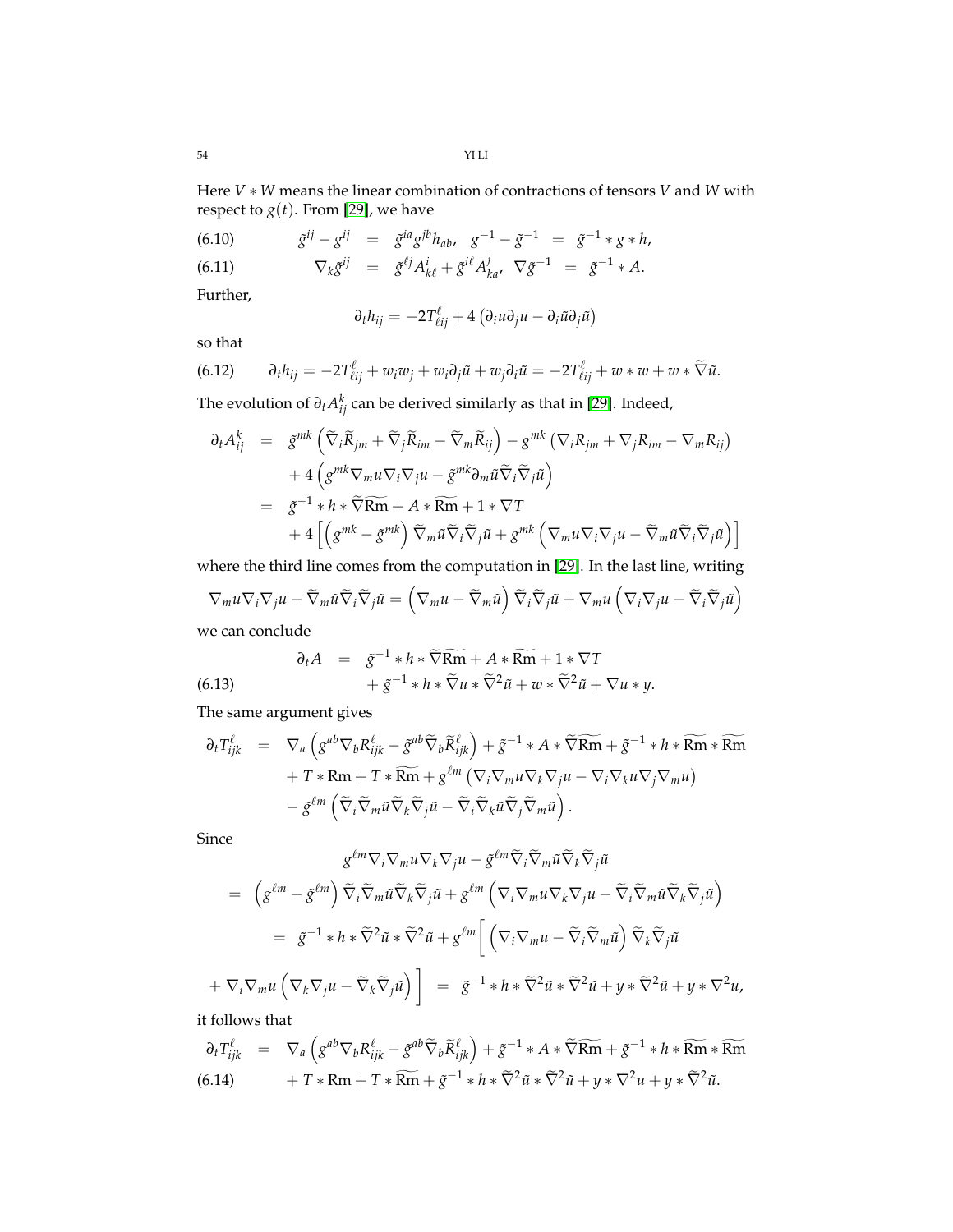Finally, we compute the evolution equation of *v*. Because

<span id="page-54-0"></span>
$$
\partial_t v = \Delta u - \widetilde{\Delta} \widetilde{u} = \Delta (u - \widetilde{u}) + \left( g^{ij} \nabla_i \nabla_j - \widetilde{g}^{ij} \widetilde{\nabla}_i \widetilde{\nabla}_j \right) \widetilde{u}
$$
  
\n
$$
= \Delta v + \left( g^{ij} - \widetilde{g}^{ij} \right) \widetilde{\nabla}_i \widetilde{\nabla}_j \widetilde{u} + g^{ij} \left( \nabla_i \nabla_j - \widetilde{\nabla}_i \widetilde{\nabla}_j \right) \widetilde{u}
$$
  
\n
$$
= \Delta v + \left( g^{ij} - \widetilde{g}^{ij} \right) \widetilde{\nabla}_i \widetilde{\nabla}_j \widetilde{u} + g^{ij} \left( \widetilde{\Gamma}^k_{ij} - \Gamma^k_{ij} \right) \partial_k \widetilde{u}
$$

we get

(6.15) 
$$
\partial_t v = \Delta v + \tilde{g}^{-1} * h * \tilde{\nabla}^2 \tilde{u} + A * \tilde{\nabla} \tilde{u}.
$$

From  $(6.12) - (6.15)$  $(6.12) - (6.15)$  $(6.12) - (6.15)$ , we arrive at

<span id="page-54-5"></span>(6.16)  
\n
$$
|\partial_t h| \leq |T| + |w|^2 + |w||\widetilde{\nabla}\tilde{u}|,
$$
\n
$$
|\partial_t A| \leq |\tilde{g}^{-1}||h||\widetilde{\nabla}\tilde{R}\tilde{m}| + |A||\tilde{R}\tilde{m}| + |\nabla T|
$$
\n(6.17)  
\n
$$
+ |\tilde{g}^{-1}||h||\widetilde{\nabla}^2\tilde{u}| + |w||\widetilde{\nabla}^2\tilde{u}| + |\nabla u||y|,
$$
\n
$$
|\partial_t T - \Delta T - \text{div} S| \leq |\tilde{g}^{-1}||A||\widetilde{\nabla}\tilde{R}\tilde{m}| + |\tilde{g}^{-1}||h||\tilde{R}\tilde{m}|^2 + |T|(|Rm| + |\widetilde{R}\tilde{m}|).
$$
\n(6.18)  
\n
$$
+ |\tilde{g}^{-1}||h||\widetilde{\nabla}^2\tilde{u}|^2 + |y|(|\nabla^2 u| + |\widetilde{\nabla}^2\tilde{u}|),
$$
\n(6.19)  
\n
$$
|\partial_t v - \Delta v| \leq |\tilde{g}^{-1}||h||\widetilde{\nabla}^2\tilde{u}| + |A||\widetilde{\nabla}\tilde{u}|.
$$

Here the tensor  $S = (S_{ijk}^{a\ell})$  is defined as

<span id="page-54-6"></span><span id="page-54-2"></span>
$$
S_{ijk}^{a\ell} := g^{ab} \nabla_b \widetilde{R}_{ijk}^{\ell} - \tilde{g}^{ab} \widetilde{\nabla}_b \widetilde{R}_{ijk}^{\ell} = \tilde{g}^{-1} * h * \widetilde{\nabla} \widetilde{Rm} + A * \widetilde{Rm}
$$

and satisfies

(6.20) 
$$
|S| \lesssim |\tilde{g}^{-1}||h||\widetilde{\nabla}\widetilde{\mathbf{Rm}}| + |A||\widetilde{\mathbf{Rm}}|.
$$

To further study, we need a version of Bernstein-Bando-Shi (BBS) estimate on higher derivatives of Rm and *u*. Under the curvature condition [\(6.2\)](#page-52-1), according to Theorem [B.2,](#page-67-0) we have

(6.21) 
$$
|\nabla u| \lesssim 1, \quad |\tilde{\nabla} \tilde{u}| \lesssim 1,
$$

<span id="page-54-3"></span>and

(6.22) 
$$
|\nabla \text{Rm}| + |\nabla^2 u| + |\widetilde{\nabla} \widetilde{\text{Rm}}| + |\widetilde{\nabla}^2 \widetilde{u}| \lesssim 1.
$$

<span id="page-54-4"></span>**Proposition 6.2.** *Assume the curvature condition [\(6.2\)](#page-52-1). We first prove*

<span id="page-54-1"></span>
$$
(6.23) \t\t\t |h(t)| \leq K_0 t, \t |A(t)| \leq K_0 t^{1/2}, \t |v(t)| \leq K_0 t,
$$

*on*  $M \times [0, T]$  *for some uniform constant*  $K_0 = K_0(n, K, T, g_0, u_0)$ *.* 

*Proof.* Since  $g(0) = \tilde{g}(0) = g_0$ , the inequality [\(6.23\)](#page-54-1) is trivial for  $t = 0$ . In the following we may without loss of generality assume that  $t \in (0, T]$ . Given a spacetime point  $(p, t) \in M \times (0, T]$ . The first can be proved by using  $(6.21)$ 

$$
|h(p,t)| \leq |h(p,t)|_{g_0} \leq \int_0^t |\partial_s h(p,s)|_{g_0} ds \leq \int_0^t |\partial_s h(p,s)| ds
$$
  

$$
\leq \int_0^t [|T|+|w|^2+|w||\widetilde{\nabla} \tilde{u}|] (p,s) ds \leq \int_0^t ds \leq t.
$$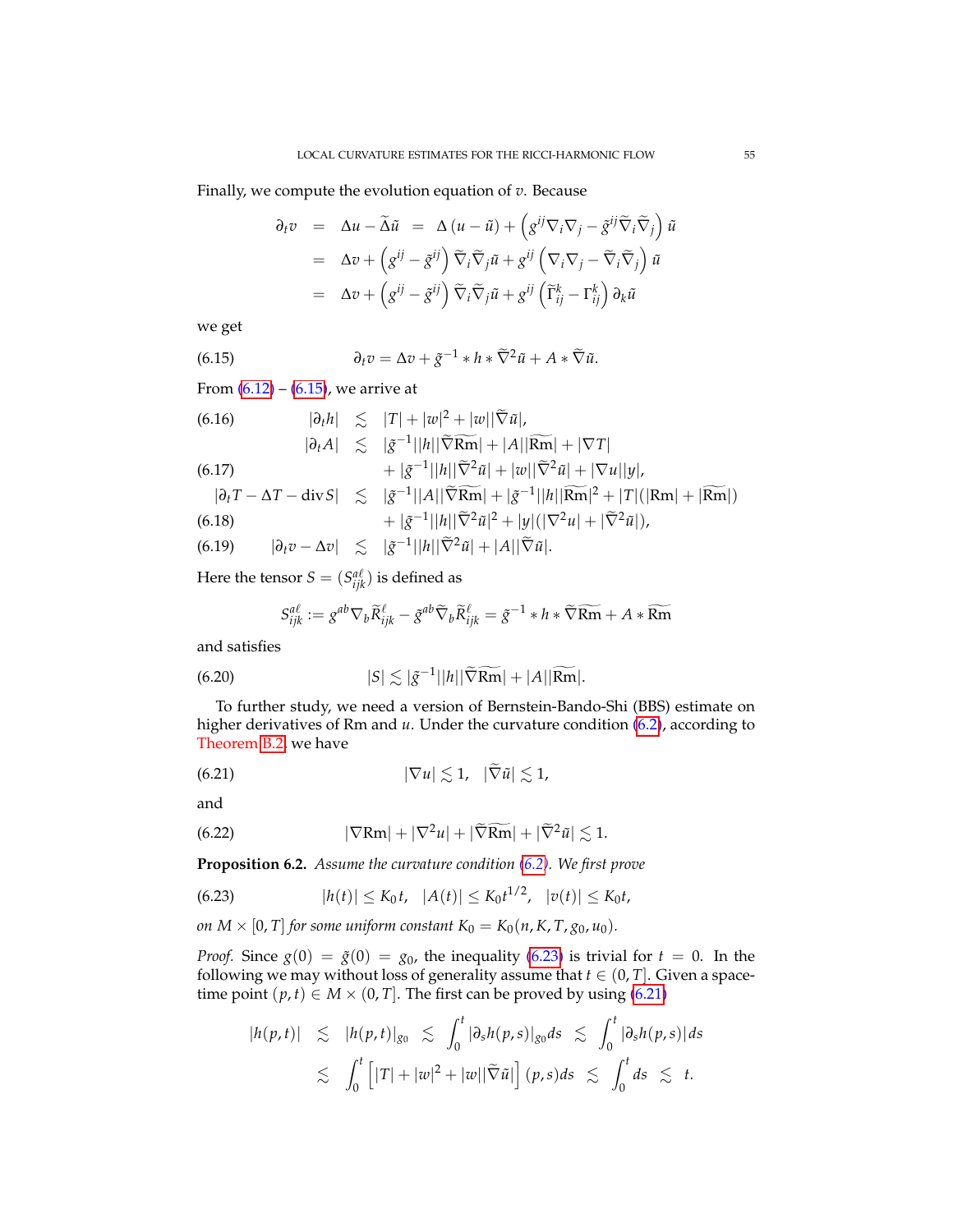56 YI LI

For second one, using , one has, by [\(6.22\)](#page-54-3),

$$
|A(p,t)| \leq |A(p,t)|_{g_0} \leq \int_0^t |\partial_s A(p,s)|_{g_0} ds \leq \int_0^t |\partial_s A(p,s)| ds
$$
  

$$
\leq \int_0^t \left[ |\widetilde{\nabla} \widetilde{\mathbf{Rm}}| + |\nabla \mathbf{Rm}| + |\nabla u| |\nabla^2 u| + |\widetilde{\nabla} \widetilde{u}| |\widetilde{\nabla}^2 \widetilde{u}| \right] ds
$$
  

$$
\leq \int_0^t ds \leq t \leq t^{1/2}.
$$

The last one follows from  $|\partial_t v| \lesssim |\nabla^2 u| + |\tilde{\nabla}^2 \tilde{u}|.$ 

Notice that the above proposition gives an explicit bound for  $\nabla^2 u$  and hence for ∆*u*, provided the condition [\(6.2\)](#page-52-1) holds. However, Theorem [1.1](#page-3-0) or Theorem [2.6](#page-17-0) gives an explicit bound for ∆*u* under a weaker condition [\(1.2\)](#page-1-0).

To prove the uniqueness, we need the following

<span id="page-55-0"></span>**Lemma 6.3.** *Consider a smooth family*  $(g(t))_{t\in[0,T]}$  *of complete metrics on M with*  $g(t)\geq$ *γ* <sup>−</sup>1*g for some uniform constant γ, where g* := *g*(0)*. Choose any given point x*<sup>0</sup> ∈ *M and set*  $r(x) := d_g(x, x_0)$ . Then the following statement is true: For any given con*stants*  $L_1, L_2 > 0$ , there exist a constant  $T' := T'(n, \gamma, L_1, L_2, T) > 0$  and a function  $\eta: M\times [0,T']\to \mathbb{R}$  smooth in t, Lipschitz on  $M\times \{t\}$ , and satisfying

(6.24) 
$$
\partial_t \eta \geq L_1 |\eta|^2_{g(t)}, \quad e^{-\eta} \leq e^{-L_2 r^2}
$$

*on*  $M \times [0, \tau]$  *for all*  $\tau \in (0, T']$ *.* 

*Proof.* See [\[29\]](#page-69-9). Actually, we can pick  $T' = \min\{T, 1/4(\gamma L_1 L_2)^{1/2}\}$ . □

Under the condition  $(6.2)$ , Lemma  $6.3$  implies that for any given (sufficiently small and independent of *T*) constant  $B > 0$  there exist a constant  $T' = T'(n, K, B, K)$ *T*)  $> 0$  and such a function  $\eta : M \times [0, T'] \rightarrow \mathbb{R}$  satisfy

<span id="page-55-1"></span>
$$
(6.25) \t\t\t e^{-\eta} \le e^{-Br_0^2/T}, \quad \partial_t \eta \ge B|\nabla \eta|^2
$$

on  $M \times [0, \tau]$  for all  $\tau \in (0, T']$ ; hence  $\partial_t \eta$ ,  $|\nabla \eta|^2$  are  $e^{-\eta} dV$ -integrable for all  $t \in (0, T']$ . For detail, see [\[29\]](#page-69-9).

There are three claims about the integrability of  $\mathcal{E}(t)$  defined below. The proof is similar to that in [\[29\]](#page-69-9), except for some extra terms.

- (a)  $t^{-1} |h|^2, t^{-\beta} |A|^2, |T|^2, |v|^2$ , and  $|w|^2$  are uniformly bounded. It has been proved in Proposition [6.2.](#page-54-4)
- (b)  $\partial_t |h|^2$ ,  $\partial_t |A|^2$ ,  $\partial_t |T|^2$ ,  $\partial_t |v|^2$ , and  $\partial_t |w|^2$  are uniformly bounded on  $M\times [0,T]$ and consequently are  $e^{-\eta}dV$ -integrable for all  $t \in (0, T']$ . Compute

$$
\begin{array}{rcl}\n\left|\partial_t|h|^2\right| & = & \left|\partial_t(g^{-1} * g^{-1} * h * h)\right| \\
& = & \left|g^{-1} * g^{-1} * g^{-1} * \partial_t g * h * h + g^{-1} * g^{-1} * h * \partial_t h\right| \\
& \lesssim & |\text{Ric}||h|^2 + |h||\partial_t h| \leq & |h|^2 + |h| \left(|T| + |w|^2 + |w|\right) \leq 1,\n\end{array}
$$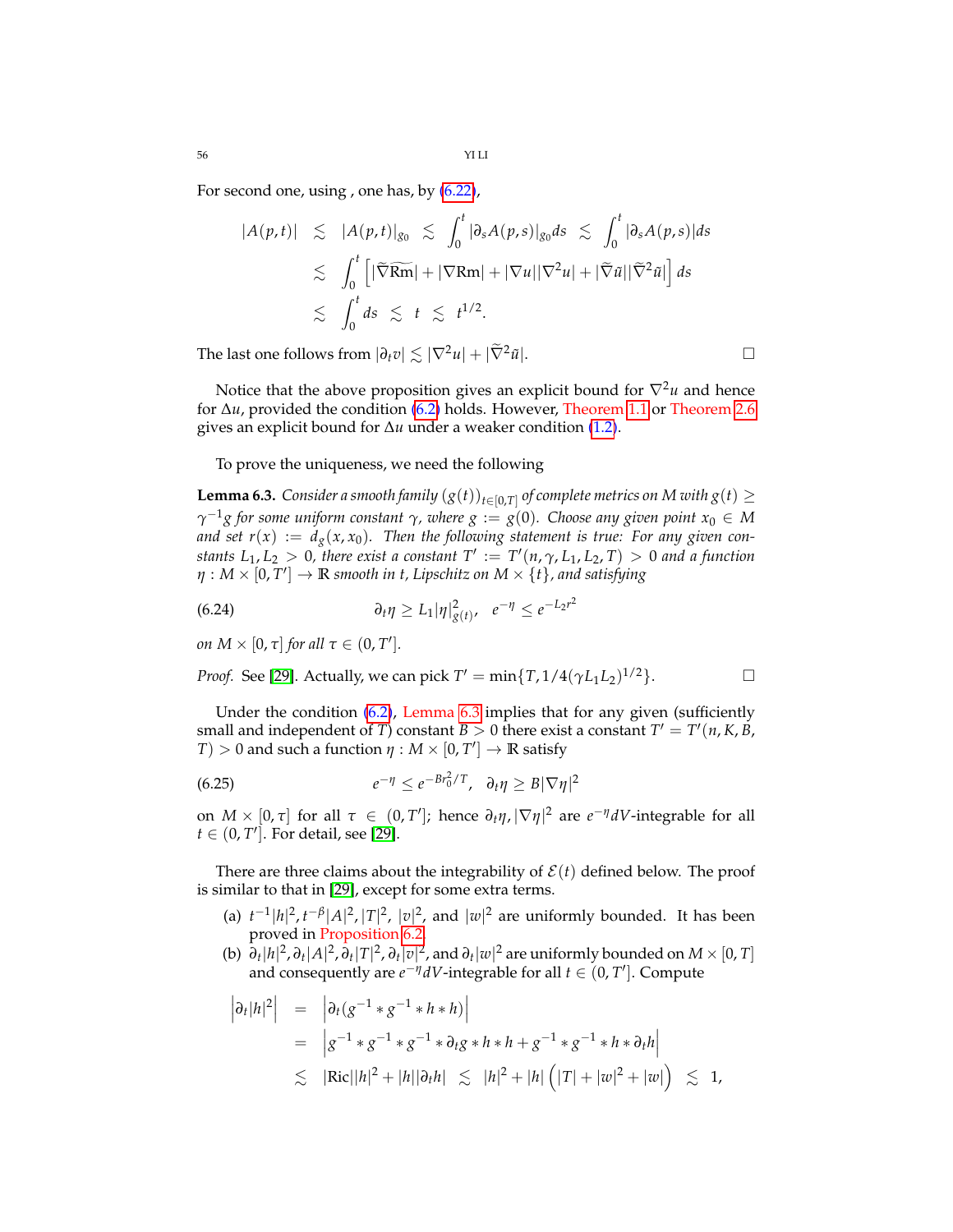by [\(6.16\)](#page-54-5) and [\(6.22\)](#page-54-3). For *∂t* |*A*| <sup>2</sup> one has

$$
\begin{array}{rcl}\n\left|\partial_{t}|A|^{2}\right| & = & \partial_{t}(g^{-1}*g^{-1}*g*A*A) \\
& = & g^{-1}*g^{-1}*g* \partial_{t}g*A*A+g^{-1}*g^{-1}*g*A*\partial_{t}A \\
& \lesssim & |\text{Ric}||A|^{2}+|A||\partial_{t}A| \\
& \lesssim & |A|^{2}+|A|\left(|\widetilde{\nabla}\widetilde{\text{Rm}}|+|\nabla\text{Rm}|+|\nabla u||\nabla^{2}u|+|\widetilde{\nabla}\widetilde{u}||\widetilde{\nabla}^{2}\widetilde{u}|\right) \\
& \lesssim & 1,\n\end{array}
$$

by [\(6.21\)](#page-54-2), [\(6.22\)](#page-54-3), [\(6.23\)](#page-54-1), and the proof of Proposition [6.2.](#page-54-4) Similarly, we can deal with  $\partial_t |S|^2$ ,  $\partial_t |v|^2$ , and  $\partial_t |w|^2$ . For example,

$$
\left|\partial_t|v|^2\right|\lesssim |v|\left[|\nabla^2 u|+|\widetilde{\nabla}^2\tilde{u}|\right]\lesssim |v|\lesssim 1
$$

<span id="page-56-0"></span>using again Proposition [6.2.](#page-54-4)

Fixed  $\beta \in (0, 1)$ , introduce the quantity

(6.26) 
$$
\mathcal{E}(t) := \int_M \left( t^{-1} |h|^2 + t^{-\beta} |A|^2 + |T|^2 + |v|^2 + |w|^2 \right) e^{-\eta} dV.
$$

Here the function  $\eta$  is determined by [\(6.25\)](#page-55-1).

(c)  $\mathcal{E}(t)$  is differentiable on  $[0, T']$  and  $\lim_{t\to 0} \mathcal{E}(t) = 0$ . This follows from Proposition [6.2](#page-54-4) and Lebesgue's dominated convergence theorem.

The above claims (a) – (c) allow us frequently to take time derivatives inside the integrals.

<span id="page-56-3"></span>**Proposition 6.4.** *Assume that the curvature condition [\(6.2\)](#page-52-1) is satisfied. There exist uniform constants*  $N = N(n, K, T, g_0, u_0) > 0$  *and*  $T_0 = T_0(n, K, T, g_0, u_0, \beta) \in (0, T]$ *such that*

$$
(6.27) \t\t\t\mathcal{E}'(t) \le N\mathcal{E}(t)
$$

*for* 
$$
t \in [0, T_0]
$$
*. Hence*  $\mathcal{E}(t) \equiv 0$  *for all*  $t \in [0, T_0]$ *.*

*Proof.* As in [\[29\]](#page-69-9), for any  $t \in (0, T]$  and  $\alpha \in (0, 1)$ , define

(6.28) 
$$
\mathcal{G}(t) := \int_M |T|^2 e^{-\eta} dV, \quad \mathcal{H}(t) := \int_M t^{-1} |h|^2 e^{-\eta} dV,
$$

<span id="page-56-1"></span>(6.29) 
$$
\mathcal{I}(t) := \int_M t^{-\beta} |A|^2 e^{-\eta} dV, \quad \mathcal{J}(t) := \int_M |\nabla T|^2 e^{-\eta} dV,
$$

$$
(6.30) \quad \mathcal{V}(t) \; := \; \int_M |v|^2 e^{-\eta} dV, \; \mathcal{D}(t) \; := \; \int_M |y|^2 e^{-\eta} dV, \; \mathcal{B}(t) \; := \; \int_M |w|^2 e^{-\eta} dV.
$$

Then

<span id="page-56-2"></span>(6.31) 
$$
\mathcal{E}(t) = \mathcal{G}(t) + \mathcal{H}(t) + \mathcal{I}(t) + \mathcal{V}(t) + \mathcal{B}(t).
$$

We denote by *C* any constant depending only on *n*, and by *N* any constant depending on *n*, *K*, *T*, *g*0, *u*0, *β*.

Since *g*(*t*) are all uniformly equivalent to *g* = *g*(0), we can replace the norm  $|\cdot|$ in [\(6.26\)](#page-56-0) by  $|\cdot|_g$ . Hence we may regard the norm  $|\cdot|$  in (6.26) is independent of time.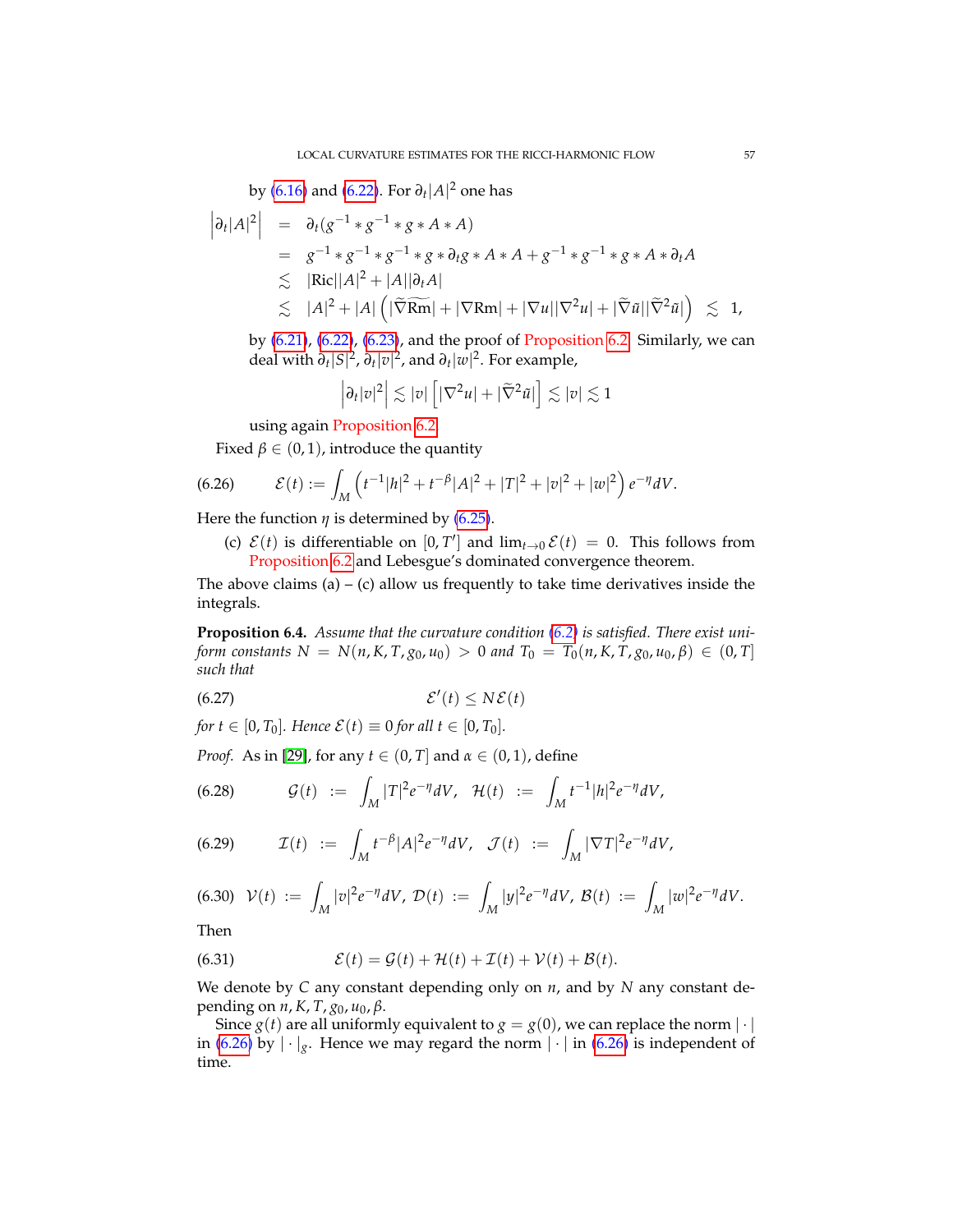58 YI LI

# **(1) Estimate for**  $\mathcal{G}'$ **. Start with**

$$
G' = \int_M \left[ \partial_t |T|^2 - |T|^2 \partial_t \eta + \left( -R + 2|\nabla u|^2 \right) |T|^2 \right] e^{-\eta} dV
$$
  
 
$$
\leq N \mathcal{G} + \int_M \left[ 2 \langle \partial_t T, T \rangle - |T|^2 \partial_t \eta \right] e^{-\eta} dV.
$$

Using [\(6.18\)](#page-54-5), [\(6.20\)](#page-54-6), [\(6.2\)](#page-52-1), [\(6.29\)](#page-56-1), and [\(6.31\)](#page-56-2), we have

$$
G' \leq NG + \int_M \left[ 2\langle \Delta T + \text{div} S, T \rangle + C|\tilde{g}^{-1}||\widetilde{\nabla}\widetilde{\mathbf{Rm}}||A||T| + C|\tilde{g}^{-1}||\widetilde{\mathbf{Rm}}||\widetilde{H}||T| + C\left(|\mathbf{Rm}| + |\widetilde{\mathbf{Rm}}|\right)|T|^2 - |T|^2\partial_t\eta + C|\tilde{g}^{-1}||\widetilde{\nabla}^2\tilde{u}|^2|h||T| + \left(|\nabla^2u| + |\widetilde{\nabla}^2\tilde{u}|\right)|y||T|\right]e^{-\eta}dV
$$
  
\n
$$
\leq NG + \int_M \left[ \left(2\langle \Delta T + \text{div} S, T \rangle - |T|^2\partial_t\eta\right) + Nt^{-1/2}|A||T| + N|h||T| + N|T|^2 + N|y||T|\right]e^{-\eta}dV
$$

The same argument in [\[29\]](#page-69-9) implies

<span id="page-57-0"></span>
$$
\int_M \left[2\langle \Delta T + \operatorname{div} S, T \rangle - |T|^2 \partial_t \eta\right] e^{-\eta} dV \le -\mathcal{J} + N\mathcal{H} + Nt^{\beta} \mathcal{I}
$$

by choosing an appropriate constant *B* in [\(6.25\)](#page-55-1). Therefore

(6.32) 
$$
\mathcal{G}' \leq N\mathcal{G} + N\mathcal{H} + \left(N + t^{\beta - 1}\right)\mathcal{I} - \mathcal{J} + \frac{1}{4}\mathcal{D}.
$$

**(2) Estimate for**  $\mathcal{H}'$ . Since  $\partial_t \eta \geq 0$ , we get

$$
\mathcal{H}' = -t^{-1}\mathcal{H} + t^{-1} \int_M \left[ 2\langle \partial_t h, h \rangle - |h|^2 \partial_t \eta + |h|^2 \left( -R + 2|\nabla u|^2 \right) \right] e^{-\eta} dV
$$
  
\n
$$
\leq (N - t^{-1})\mathcal{H} + Ct^{-1} \int_M |h| \left( |T|^2 + |w|^2 + |w||\widetilde{\nabla} \widetilde{u}| \right) e^{-\eta} dV
$$
  
\n
$$
\leq (N - t^{-1})\mathcal{H} + Ct^{-1} \int_M |h| |T| e^{-\eta} dV + Nt^{-1} \int_M |h| w| e^{-\eta} dV
$$
  
\n
$$
\leq \left( N - \frac{1}{2}t^{-1} \right) \mathcal{H} + C\mathcal{G} + N \int_M |w|^2 e^{-\eta} dV.
$$

Thus

(6.33) 
$$
\mathcal{H}' \leq \left(N - \frac{1}{2}t^{-1}\right)\mathcal{H} + C\mathcal{G} + N\mathcal{B}.
$$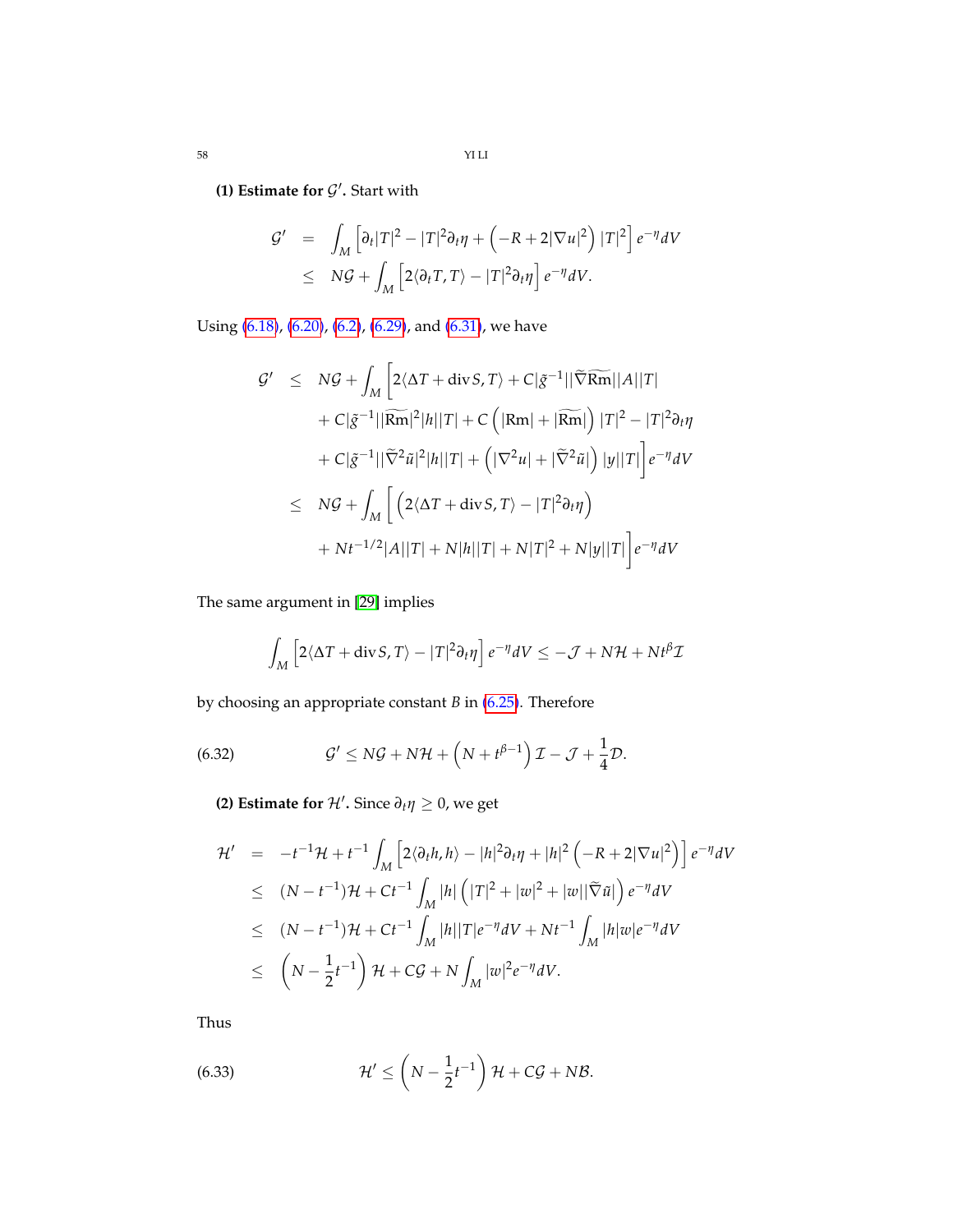**(3) Estimate for**  $\mathcal{I}'$ **. As in the estimation of**  $\mathcal{H}'$ **, we have** 

$$
\mathcal{I}' \leq (N - \beta t^{-1})\mathcal{I} + Ct^{-\beta} \int_M |A| \left( |\tilde{g}^{-1}||\tilde{\nabla}\widetilde{\mathbf{Rm}}||h| + |A||\widetilde{\mathbf{Rm}}| \n+ |\nabla T| + |\tilde{g}^{-1}||\tilde{\nabla}^2 \tilde{u}||h| + |w|\tilde{\nabla}^2 \tilde{u}| + |\nabla u||y| \right) e^{-\eta} dV
$$
\n
$$
\leq (N - \beta t^{-1})\mathcal{I} + \int_M \left( Ct^{-\beta}|\nabla T||A| + Nt^{-\frac{1}{2} - \beta}|h||A| \n+ Nt^{-\beta}|h||A| + Nt^{-\beta}|w||A| + Nt^{-\beta}|A||y| \right) e^{-\eta} dV
$$
\n
$$
\leq (N - \beta t^{-1})\mathcal{I} + \left( Ct^{-\beta}\mathcal{I} + \mathcal{J}\right) + \left( N\mathcal{H} + Ct^{-\beta}\mathcal{I}\right)
$$
\n
$$
+ (N\mathcal{H} + t\mathcal{I}) + \left( Ct^{-\beta}\mathcal{I} + N\mathcal{B}\right) + \left( Nt^{-\beta}\mathcal{I} + \frac{1}{4}\mathcal{D}\right).
$$

Consequently

(6.34) 
$$
\mathcal{I}' \leq N\mathcal{H} + \left(N - \beta t^{-1} + Nt^{-\beta}\right)\mathcal{I} + \mathcal{J} + N\mathcal{B} + \frac{1}{4}\mathcal{D}.
$$

**(4) Estimate for**  $V'$ **. This estimate is similar to**  $(1)$ **,** 

$$
\begin{array}{rcl}\n\mathcal{V}' & \leq & N\mathcal{V} + \int_{M} \left[ 2 \langle \partial_{t} v, v \rangle - |v|^{2} \partial_{t} \eta \right] e^{-\eta} dV \\
& \leq & N\mathcal{V} + \int_{M} \left[ 2 \langle \Delta v, v \rangle - |v|^{2} \partial_{t} \eta + C |v| \left( |\tilde{g}^{-1}||h| \widetilde{\nabla}^{2} \tilde{u}| + |A| | \widetilde{\nabla} \tilde{u}| \right) \right] e^{-\eta} dV \\
& \leq & N\mathcal{V} + \int_{M} \left[ 2 \langle \Delta v, v \rangle - |v|^{2} \partial_{t} \eta \right] e^{-\eta} dV + N \int_{M} \left( |v||h| + |v||A| \right) e^{-\eta} dV \\
& \leq & N\mathcal{V} + t\mathcal{H} + t^{\beta} \mathcal{I} + \int_{M} \left[ -2 |\nabla v|^{2} + 2 |v| |\nabla \eta| |\nabla v| - |v|^{2} \partial_{t} \eta \right] e^{-\eta} dV.\n\end{array}
$$

Thus, by choosing an appropriate constant *B* in [\(6.25\)](#page-55-1),

$$
(6.35) \t\t\t V' \leq NV + t\mathcal{H} + t^{\beta}\mathcal{I} - \mathcal{B}
$$

**(5) Estimate for**  $\mathcal{B}'$ . Because the evolution equation [\(A.4\)](#page-65-0) is linear in  $\nabla_i u$ , we conclude that

$$
(6.36) \t\t\t\t\t \partial_t w = \Delta w + Rm * w
$$

and hence

<span id="page-58-0"></span>(6.37)  
\n
$$
\mathcal{B}' \leq NB + \int_M \left[ 2 \langle \partial_t w, w \rangle - |w|^2 \partial_t \eta \right] e^{-\eta} dV
$$
\n
$$
\leq NB + \int_M \left[ 2 \langle \Delta w, w \rangle - |w|^2 \partial_t \eta \right] e^{-\eta} dV
$$
\n
$$
\leq NB - \int_M |\nabla w|^2 e^{-\eta} dV
$$

by choosing an appropriate constant *B* in [\(6.25\)](#page-55-1). From [\(6.32\)](#page-57-0) – [\(6.37\)](#page-58-0), we arrive at

<span id="page-58-1"></span>(6.38) 
$$
\mathcal{E}' \leq N\mathcal{E} - t^{-1} \left( \beta - t^{\beta} - Nt^{1-\beta} \right) \mathcal{I} + \frac{1}{2} \mathcal{D} - \int_M |\nabla w|^2 e^{-\eta} dV.
$$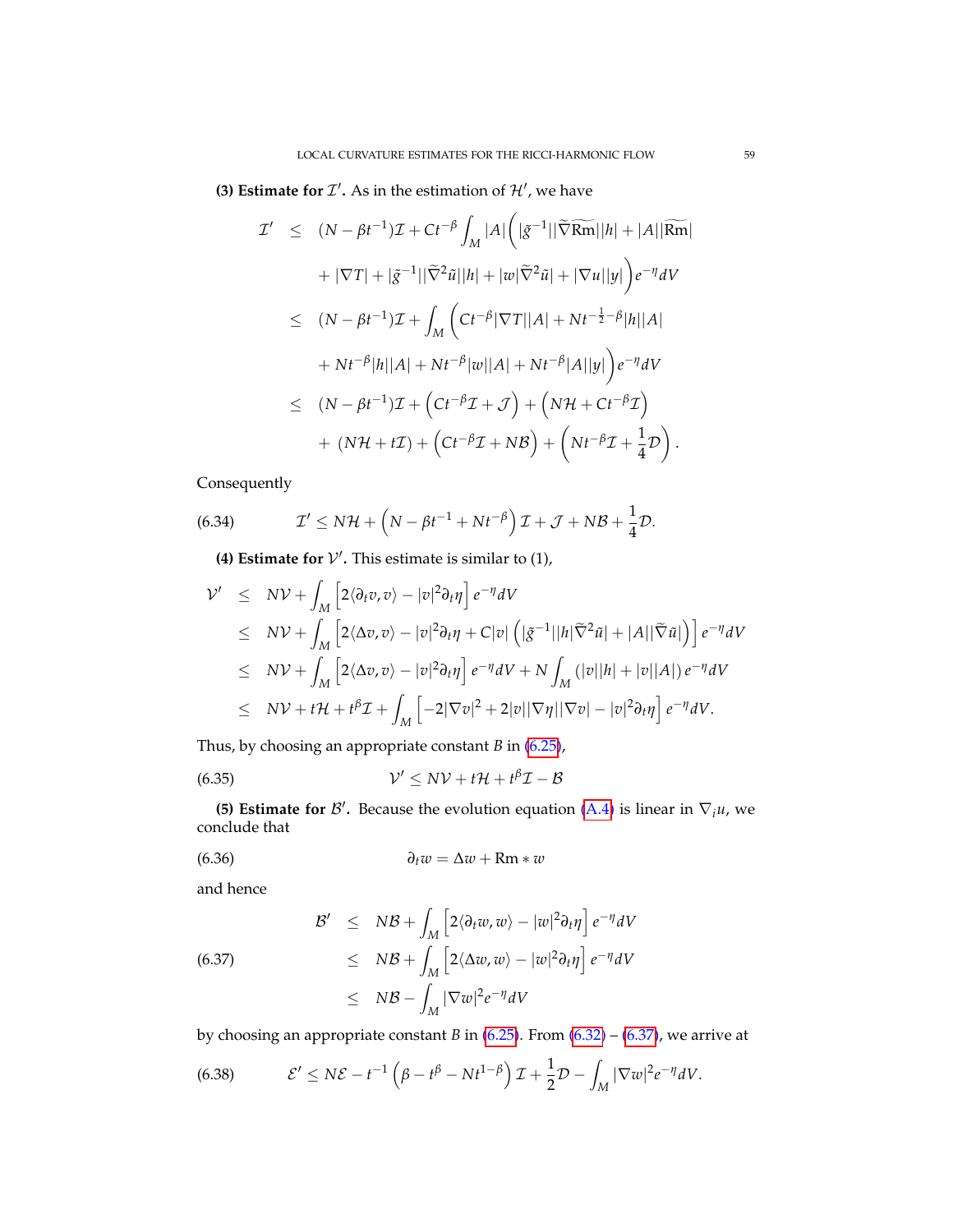60 YI LI

On the other hand, the equation [\(6.9\)](#page-52-2) yields

$$
\frac{1}{2}\mathcal{D} = \frac{1}{2} \int_M |y|^2 e^{-\eta} dV \le \int_M \left[ |\nabla w|^2 + N|A|^2 |\tilde{\nabla} \tilde{u}|^2 \right] e^{-\eta} dV
$$
  

$$
\le \int_M |\nabla w|^2 e^{-\eta} dV + Nt^{\beta} \mathcal{I}.
$$

Therefore, the inequality  $(6.38)$  can be rewritten as

(6.39) 
$$
\mathcal{E}' \leq N\mathcal{E} - t^{-1} \left( \beta - t^{\beta} - Nt^{1-\beta} \right) \mathcal{I}.
$$

Now we can choose appropriate constants  $T_0$  and  $N$  such that the term  $\beta-t^{\beta}-$ *Nt*<sup>1−β</sup> is nonnegative for any  $t \in [0, T_0]$ . In this case, the inequality [\(6.43\)](#page-59-0) gives us the desired estimate  $\mathcal{E}'(t) \leq N\mathcal{E}(t)$  on  $[0, T_0]$ .

*The proof of Theorem [6.1.](#page-52-3)* Now the proof immediately follows from the above Proposition [6.4.](#page-56-3)

6.2. **Backward uniqueness.** In this subsection we use the main idea in [\[28\]](#page-69-10) to prove the backward uniqueness of the Ricci-harmonic flow. Recall

<span id="page-59-2"></span>**Theorem 6.5. (Kotschwar** [\[28\]](#page-69-10)**)** *Consider a smooth family of complete Riemannian metrics* (*g*(*t*))*t*∈[0,*T*] *on a smooth n-dimensional manifold M, satisfying the evolution equation*

$$
(6.40) \t\t\t \t\t \partial_t g(t) = b(t),
$$

*and a symmetric, positive-definite family of* (2,0)-tensor fields  $\Lambda(t)$ ,  $t \in [0, T]$ , with

(6.41) 
$$
\Box := \partial_t - \Delta_{\Lambda(t),g(t)}, \quad \Delta_{\Lambda,g(t)} := \text{tr}_{\Lambda(t)} \nabla^2_{g(t)}
$$

Let  $\mathscr X$  ,  $\mathscr Y$  be finite direct sums of the  $(p,q)$ -bundle  $\mathcal{T}^p_q(M)$  over M, and  $\mathbf X\in C^\infty(\mathscr X\times L)$  $[0, T]$ ),  $Y \in C^{\infty}(\mathscr{Y} \times [0, T])$ . Suppose the following assumptions hold:

.

(1) *there exist positive constants P*, *Q*, *α*1, *α*<sup>2</sup> *such that*

$$
|b(t)|_{g(t)}^2 + |\nabla_{g(t)}b(t)|_{g(t)}^2 \leq P,
$$
  
\n
$$
|\partial_t \Lambda(t)|_{g(t)}^2 + |\nabla_{g(t)}\Lambda(t)|_{g(t)}^2 \leq Q,
$$
  
\n
$$
\alpha_1 g^{-1}(t) \leq \Lambda(t) \leq \alpha_2 g^{-1}(t),
$$

(2) *there exists a nonnegative constant* K such that  $\text{Ric}_{g(t)} \geq -Kg(t)$ *,* 

(3) *there exist positive constants a, A and some point*  $x_0 \in M$  *such that* 

(6.42) 
$$
|\mathbf{X}(x,t)|_{g(t)}^2 + |\nabla_{g(t)} \mathbf{X}(x,t)|_{g(t)}^2 + |\mathbf{Y}(x,t)|_{g(t)}^2 \leq A e^{ad_{g(t)}(x_0,x)},
$$

(4) **X** *and* **Y** *satisfy the inequality*

(6.43) 
$$
|\Box \mathbf{X}|^2_{g(t)} \leq C \left( |\mathbf{X}|^2_{g(t)} + |\nabla_{g(t)} \mathbf{X}|^2_{g(t)} + |\mathbf{Y}|^2_{g(t)} \right),
$$

(6.44) 
$$
|\partial_t \mathbf{Y}|^2_{g(t)} \leq C \left( |\mathbf{X}|^2_{g(t)} + |\nabla_{g(t)} \mathbf{Y}|^2_{g(t)} + |\mathbf{Y}|^2_{g(t)} \right)
$$

<span id="page-59-0"></span>*for some positive constant C.*

*If*  $X(T) = Y(T) = 0$ *, then*  $X = Y \equiv 0$  *on*  $M \times [0, T]$ *.* 

<span id="page-59-1"></span>**Theorem 6.6. (Backward uniqueness of the Ricci-harmonic flow)** *Suppose that*  $(g(t), u(t))$  and  $(\tilde{g}(t), \tilde{u}(t))$  are two smooth complete solutions of [\(6.1\)](#page-52-0) satisfying [\(6.2\)](#page-52-1) *for some uniform constant K. If*  $(g(T), u(T)) = (\tilde{g}(T), \tilde{u}(T))$ , then  $(g(t), u(t)) \equiv$  $(\tilde{g}(t), \tilde{u}(t))$  *for each*  $t \in [0, T]$ *.*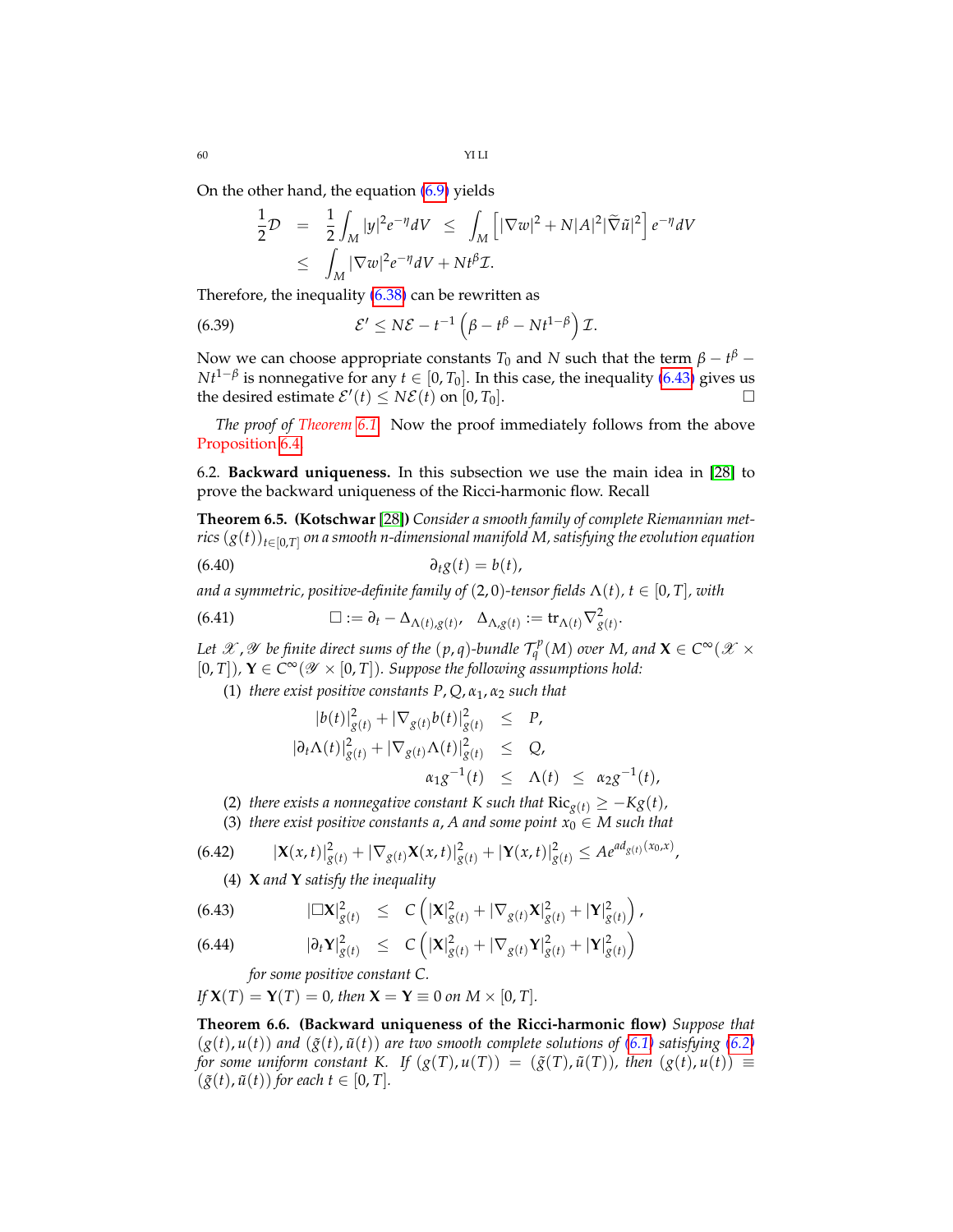Recall notions in  $(6.3) - (6.8)$  $(6.3) - (6.8)$  $(6.3) - (6.8)$ ,

$$
h := g - \tilde{g}, \quad h_{ij} = g_{ij} - \tilde{g}_{ij}, \quad A := \nabla - \widetilde{\nabla}, \quad A_{ij}^k = \Gamma_{ij}^k - \widetilde{\Gamma}_{ij}^k,
$$
\n
$$
T := \text{Rm} - \widetilde{\text{Rm}}, \quad T_{ijk}^\ell = R_{ijk}^\ell - \widetilde{R}_{ijk}^\ell, \quad v := u - \tilde{u}, \quad w := \nabla u - \widetilde{\nabla} \tilde{u},
$$
\n
$$
w_i := \nabla_i v, \quad y := \nabla^2 u - \widetilde{\nabla}^2 \tilde{u}, \quad y_{ij} = \nabla_i \nabla_j u - \widetilde{\nabla}_i \widetilde{\nabla}_j \tilde{u}.
$$

Define new tensor fields

| (6.45) | $B := \nabla A$ ,                                        |
|--------|----------------------------------------------------------|
| (6.46) | $U := \nabla Rm - \widetilde{\nabla}Rm$ ,                |
| (6.47) | $x := \nabla w$ ,                                        |
| (6.48) | $z := \nabla^3 u - \widetilde{\nabla}^3 \widetilde{u}$ . |

Consider direct sums of tensor fields

$$
\mathbf{X} := (T \oplus U) \oplus (y \oplus z), \quad \mathbf{Y} := (h \oplus A \oplus B) \oplus (v \oplus w \oplus x).
$$

Using Lemma [A.2,](#page-65-1) we obtain

$$
\partial_t \Gamma = g^{-1} * \nabla \mathbf{Rm} + g^{-1} * \nabla u * \nabla^2 u,
$$
  
\n
$$
\partial_t \mathbf{Rm} = \Delta \mathbf{Rm} + g^{-1} * \mathbf{Rm} * \mathbf{Rm} + g^{-1} * \mathbf{Rm} * \nabla u * \nabla u + g^{-1} * \nabla^2 u * \nabla^2 u,
$$
  
\n
$$
\partial_t \nabla \mathbf{Rm} = \Delta \nabla \mathbf{Rm} + g^{-1} * \mathbf{Rm} * \nabla \mathbf{Rm} + g^{-1} * \nabla \mathbf{Rm} * \nabla u * \nabla u
$$
  
\n
$$
+ g^{-1} * \mathbf{Rm} * \nabla u * \nabla^2 u + g^{-1} * \nabla^2 u * \nabla^3 u.
$$

We also recall

$$
\tilde{g}^{ij} - g^{ij} = \tilde{g}^{ia} g^{jb} h_{ab}
$$
 or  $\tilde{g}^{-1} - g^{-1} = \tilde{g}^{-1} * g^{-1} * h$ 

and

(6.49) 
$$
\nabla_c h_{ab} = A^p_{ca} \tilde{g}_{pb} + A^p_{cb} \tilde{g}_{ap} \text{ or } \nabla h = A * \tilde{g}.
$$

The last identity follows from

$$
\nabla_{v} h_{ab} = \partial_{v} h_{ab} - \Gamma_{ca}^{p} h_{pb} - \Gamma_{cb}^{p} h_{ap}
$$
  
\n
$$
= \partial_{c} g_{ab} - \partial_{c} \tilde{g}_{ab} - \Gamma_{ca}^{p} g_{pb} + \Gamma_{ca}^{p} \tilde{g}_{pb} - \Gamma_{cb}^{p} g_{ap} + \Gamma_{cb}^{p} \tilde{g}_{ap}
$$
  
\n
$$
= \nabla_{c} g_{ab} - \partial_{c} \tilde{g}_{ab} + (A_{ca}^{p} + \tilde{\Gamma}_{ca}^{p}) \tilde{g}_{pb} + (A_{cb}^{p} + \tilde{\Gamma}_{cb}^{p}) \tilde{g}_{ap}
$$
  
\n
$$
= \nabla_{c} h_{ab} - \tilde{\nabla}_{c} \tilde{g}_{ab} + A_{ca}^{p} \tilde{g}_{pb} + A_{cb}^{p} \tilde{g}_{ap}.
$$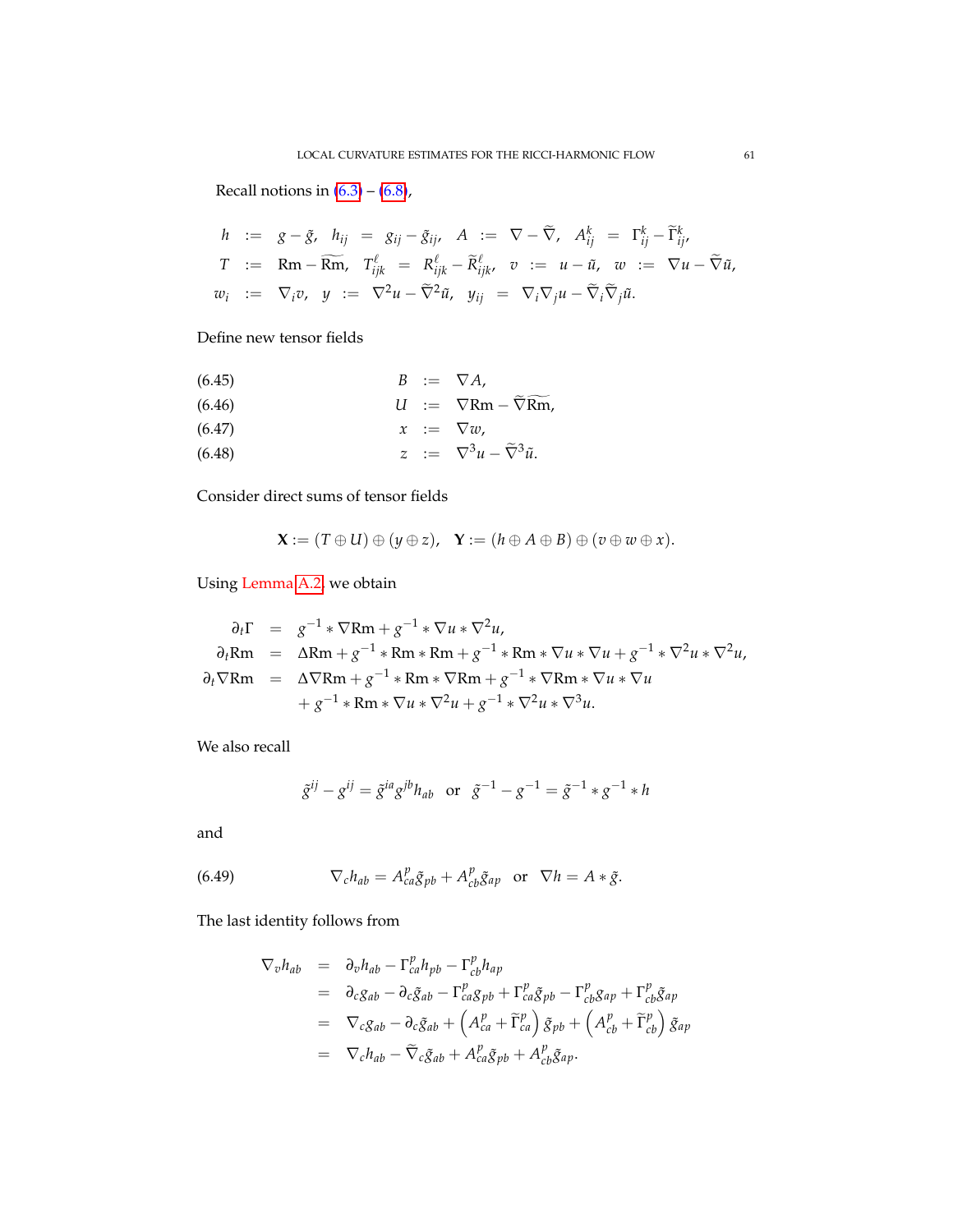**Lemma 6.7.** *One has*

<span id="page-61-0"></span>
$$
\partial_{t}h_{ij} = -2T_{\ell ij}^{\ell}
$$
\n
$$
+ 4 (w_{i}w_{j} + w_{i}\tilde{\nabla}_{j}\tilde{u} + w_{j}\tilde{\nabla}_{i}\tilde{u}) ,
$$
\n
$$
\partial_{t}A_{ij}^{k} = \begin{bmatrix} -g^{mk} (U_{i\mu j\mu}^{p} + U_{j\mu j\mu}^{p} - U_{i\mu j\mu}^{p}) \\ -g^{kk}g^{mn}h_{ab} (\tilde{\nabla}_{i}\tilde{R}_{jm} + \tilde{\nabla}_{j}\tilde{R}_{im} - \tilde{\nabla}_{m}\tilde{R}_{ij}) \end{bmatrix} + 4g^{mk}\nabla_{m}uy_{ij} + 4g^{mk}w_{m}\tilde{\nabla}_{i}\tilde{\nabla}_{j}\tilde{u} - 4g^{ma}g^{kb}h_{ab}\tilde{\nabla}_{m}\tilde{u}\tilde{\nabla}_{i}\tilde{\nabla}_{j}\tilde{u},
$$
\n
$$
\partial_{t}B = \begin{bmatrix} \nabla U + h \cdot A \cdot \tilde{g}^{-1} \cdot \tilde{\nabla}\tilde{R}\tilde{m} + A \cdot \tilde{g}^{-1} \cdot \tilde{\nabla}\tilde{R}\tilde{m} \\ \nabla U + h \cdot A \cdot \tilde{g}^{-1} \cdot \tilde{\nabla}\tilde{R}\tilde{m} + A \cdot \tilde{g}^{-1} \cdot \tilde{\nabla}\tilde{R}\tilde{m} \end{bmatrix} + g^{-1} \cdot h \cdot \tilde{\nabla} \tilde{u} \cdot \tilde{\nabla}^{2}\tilde{u}
$$
\n
$$
+ \tilde{g}^{-1} \cdot A \cdot \tilde{\nabla} \tilde{u} \cdot \tilde{\nabla}^{2}\tilde{u} + g^{-1} \cdot h \cdot \tilde{\nabla} \tilde{u} \cdot \tilde{\nabla}^{2}\tilde{u} + \nabla u \cdot \nabla^{2}u \cdot A + g^{-1} \cdot h \cdot A \cdot \tilde{\nabla} \tilde{u} \cdot \tilde{\nabla}^{2}\tilde{u} + \tilde{g}^{-1} \cdot h \cdot A \cdot \tilde{\nabla} \tilde{u} \cdot \tilde{\nabla}^{2}\tilde{u
$$

*Proof.* For *hij*, one has

$$
\partial_t h_{ij} = \partial_t g_{ij} - \partial_t \tilde{g}_{ij} = -2R_{ij} + 4\nabla_i u \nabla_j u + 2\tilde{R}_{ij} - 4\tilde{\nabla}_i \tilde{u} \tilde{\nabla}_j \tilde{u}
$$
  
= 
$$
-2T^{\ell}_{\ell ij} + 4\left(w_i + \tilde{\nabla}_i \tilde{u}\right)\left(w_j + \tilde{\nabla}_j \tilde{u}\right) - 4\tilde{\nabla}_i \tilde{u} \tilde{\nabla}_j \tilde{u}
$$

which implies [\(6.50\)](#page-61-0).

In [\(6.51\)](#page-61-0), the terms enclosed in the bracket were derived in [\[28\]](#page-69-10). The remaining terms are

$$
4g^{mk}\nabla_mu\nabla_i\nabla_ju-4\tilde{g}^{mk}\tilde{\nabla}_m\tilde{u}\tilde{\nabla}_i\tilde{\nabla}_j\tilde{u}
$$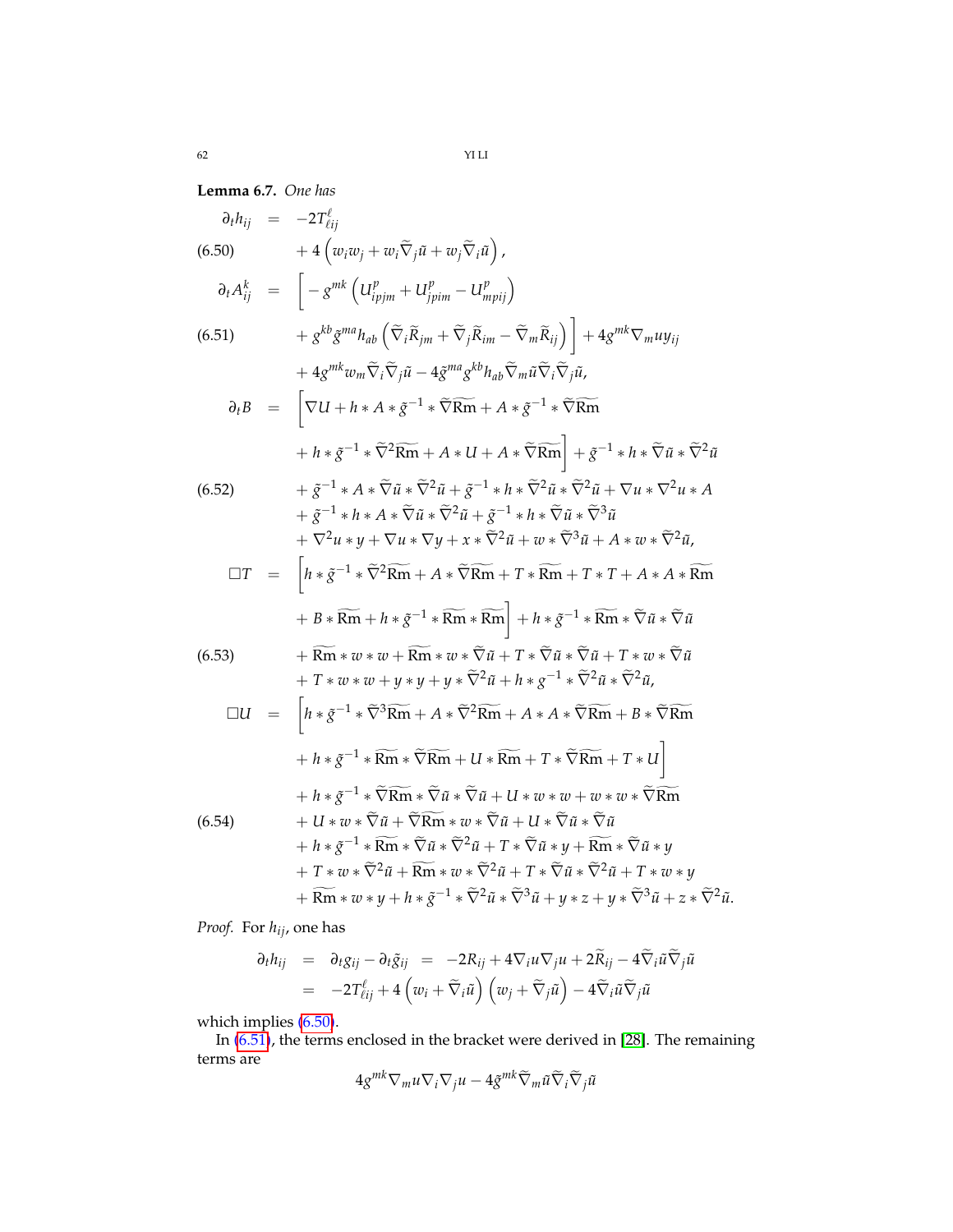which, using  $y_{ij} = \nabla_i \nabla_j u - \widetilde{\nabla}_i \widetilde{\nabla}_j \tilde{u}$ ,  $w_m = \nabla_m y - \widetilde{\nabla}_m \tilde{u}$ , and  $\tilde{g}^{mk} - g^{mk} = \tilde{g}^{ma} g^{kb} h_{ab}$ , is equal to

$$
g^{mk} \nabla_m u \left( y_{ij} + \tilde{\nabla}_i \tilde{\nabla}_j \tilde{u} \right) - \tilde{g}^{mk} \tilde{\nabla}_m \tilde{u} \tilde{\nabla}_i \tilde{\nabla}_j \tilde{u}
$$
  
\n
$$
= g^{mk} \nabla_m u y_{ij} + \left( g^{mk} \nabla_m u - \tilde{g}^{mk} \tilde{\nabla}_m \tilde{u} \right) \tilde{\nabla}_i \tilde{\nabla}_j \tilde{u}
$$
  
\n
$$
= g^{mk} \nabla_m u y_{ij} + \left[ g^{mk} \left( \nabla_m u - \tilde{\nabla}_m \tilde{u} \right) - \left( \tilde{g}^{mk} - g^{mk} \right) \tilde{\nabla}_m \tilde{u} \right] \tilde{\nabla}_i \tilde{\nabla}_j \tilde{u}
$$
  
\n
$$
= g^{mk} \nabla_m u y_{ij} + g^{mk} w_m \tilde{\nabla}_i \tilde{\nabla}_j \tilde{u} - \tilde{g}^{ma} g^{kb} h_{ab} \tilde{\nabla}_m \tilde{u} \tilde{\nabla}_i \tilde{\nabla}_j \tilde{u}.
$$

In particular, [\(6.51\)](#page-61-0) implies

$$
\partial_t A = \left( g^{-1} * U + g^{-1} * \tilde{g}^{-1} * h * \widetilde{\nabla} \widetilde{\mathsf{Rm}} \right).
$$

According to the relation  $\partial_t B = \partial_t \nabla A = \nabla \partial_t A + \partial_t \Gamma * A$ , we obtain [\(6.52\)](#page-61-0) where the bracket follows from [\[28\]](#page-69-10) and the remaining terms are

$$
g^{-1} * \nabla u * \nabla^2 u * A + g^{-1} * \nabla^2 u * y + g^{-1} * \nabla u * \nabla y + g^{-1} * \nabla w * \tilde{\nabla}^2 \tilde{u}
$$
  
+  $\tilde{g}^{-1} * w * \nabla \tilde{\nabla}^2 \tilde{u} + g^{-1} * \nabla \tilde{g}^{-1} * h * \tilde{\nabla} \tilde{u} * \tilde{\nabla}^2 \tilde{u} + g^{-1} * \tilde{g}^{-1} * \nabla h * \tilde{\nabla} \tilde{u} * \tilde{\nabla}^2 \tilde{u}$   
+  $g^{-1} * g^{-1} * h * \nabla \tilde{\nabla} \tilde{u} * \tilde{\nabla}^2 \tilde{u} + g^{-1} * \tilde{g}^{-1} * h * \tilde{\nabla} \tilde{u} * \nabla \tilde{\nabla}^2 \tilde{u}.$ 

Applying the formula

$$
\nabla W = \nabla W + A * W
$$

for any tensor field *W*,  $\nabla h = \tilde{g} * A$ , and  $\nabla \tilde{g}^{-1} = \tilde{g}^{-1} * A$ , which follows from

$$
\nabla_k \tilde{g}^{ij} = \tilde{g}^{ia} \tilde{g}^{jb} \nabla_k h_{ab} = \tilde{g}^{ia} \tilde{g}^{jb} \left( A^p_{ka} \tilde{g}^{pb} + A^p_{kb} \tilde{g}_{ap} \right) = \tilde{g}^{ia} A^j_{ka} + \tilde{g}^{jb} A^i_{kb},
$$

we complete the proof of [\(6.52\)](#page-61-0).

To prove the last two identities, recall from [\[28\]](#page-69-10) that

$$
(6.56) \qquad \qquad \widetilde{\nabla}^2 W = \nabla^2 W + A * \widetilde{\nabla} W + B * W + A * A * W
$$

for any tensor field *W*. In particular,

 $\widetilde{\Delta Rm}$  =  $\tilde{g}^{-1} * h * \widetilde{\nabla}^2 \widetilde{Rm} + \Delta \widetilde{Rm} + A * \widetilde{\nabla} \widetilde{Rm} + B * \widetilde{Rm} + A * A * \widetilde{Rm},$  $\widetilde{\Delta} \widetilde{\nabla} \widetilde{\mathsf{Rm}} = \widetilde{g}^{-1} * h * \widetilde{\nabla}^3 \widetilde{\mathsf{Rm}} + \Delta \widetilde{\nabla} \widetilde{\mathsf{Rm}} + A * \widetilde{\nabla}^2 \widetilde{\mathsf{Rm}} + B * \widetilde{\nabla} \widetilde{\mathsf{Rm}} + A * A * \widetilde{\nabla} \widetilde{\mathsf{Rm}}.$ For [\(6.53\)](#page-61-0), we have  $\mathcal{L}$  $\overline{\phantom{a}}$ 

$$
\Box T = (\partial_t - \Delta) \left( \mathrm{Rm} - \overline{\mathrm{Rm}} \right)
$$
  
\n
$$
= g^{-1} * \mathrm{Rm} * \mathrm{Rm} + g^{-1} * \mathrm{Rm} * \nabla u * \nabla u + g^{-1} * \nabla^2 u * \nabla^2 u - \partial_t \overline{\mathrm{Rm}} + \Delta \overline{\mathrm{Rm}}
$$
  
\n
$$
= g^{-1} * \mathrm{Rm} * \mathrm{Rm} + g^{-1} * \mathrm{Rm} * \nabla u * \nabla u + g^{-1} * \nabla^2 u * \nabla^2 u
$$
  
\n
$$
- \left[ \widetilde{\Delta} \overline{\mathrm{Rm}} + \tilde{g}^{-1} * \widetilde{\mathrm{Rm}} * \widetilde{\mathrm{Rm}} + \tilde{g}^{-1} * \widetilde{\mathrm{Rm}} * \widetilde{\nabla} \tilde{u} * \widetilde{\nabla} \tilde{u} + \tilde{g}^{-1} * \widetilde{\nabla}^2 \tilde{u} * \widetilde{\nabla}^2 \tilde{u} \right]
$$
  
\n
$$
+ \left[ \widetilde{\Delta} \overline{\mathrm{Rm}} + h * \tilde{g}^{-1} * \widetilde{\nabla}^2 \overline{\mathrm{Rm}} + A * \widetilde{\nabla} \overline{\mathrm{Rm}} + B * \overline{\mathrm{Rm}} + A * A * \overline{\mathrm{Rm}} \right]
$$
  
\n
$$
= h * \tilde{g}^{-1} * \widetilde{\nabla}^2 \overline{\mathrm{Rm}} + A * \widetilde{\nabla} \overline{\mathrm{Rm}} + B * \overline{\mathrm{Rm}} + A * A * \overline{\mathrm{Rm}}
$$
  
\n
$$
+ g^{-1} * \left( T + \overline{\mathrm{Rm}} \right) * \left( T + \overline{\mathrm{Rm}} \right) - \tilde{g}^{-1} * \overline{\mathrm{Rm}} * \overline{\mathrm{Rm}}
$$
  
\n
$$
+ g^{-1} * \left( T + \overline{\mathrm{Rm}} \right) * \left( w + \widetilde{\nabla} \tilde{u} \right) - \tilde{g}^{-1} * \overline{\mathrm{Rm}} * \widetilde{\nabla} \tilde{u} * \widetilde
$$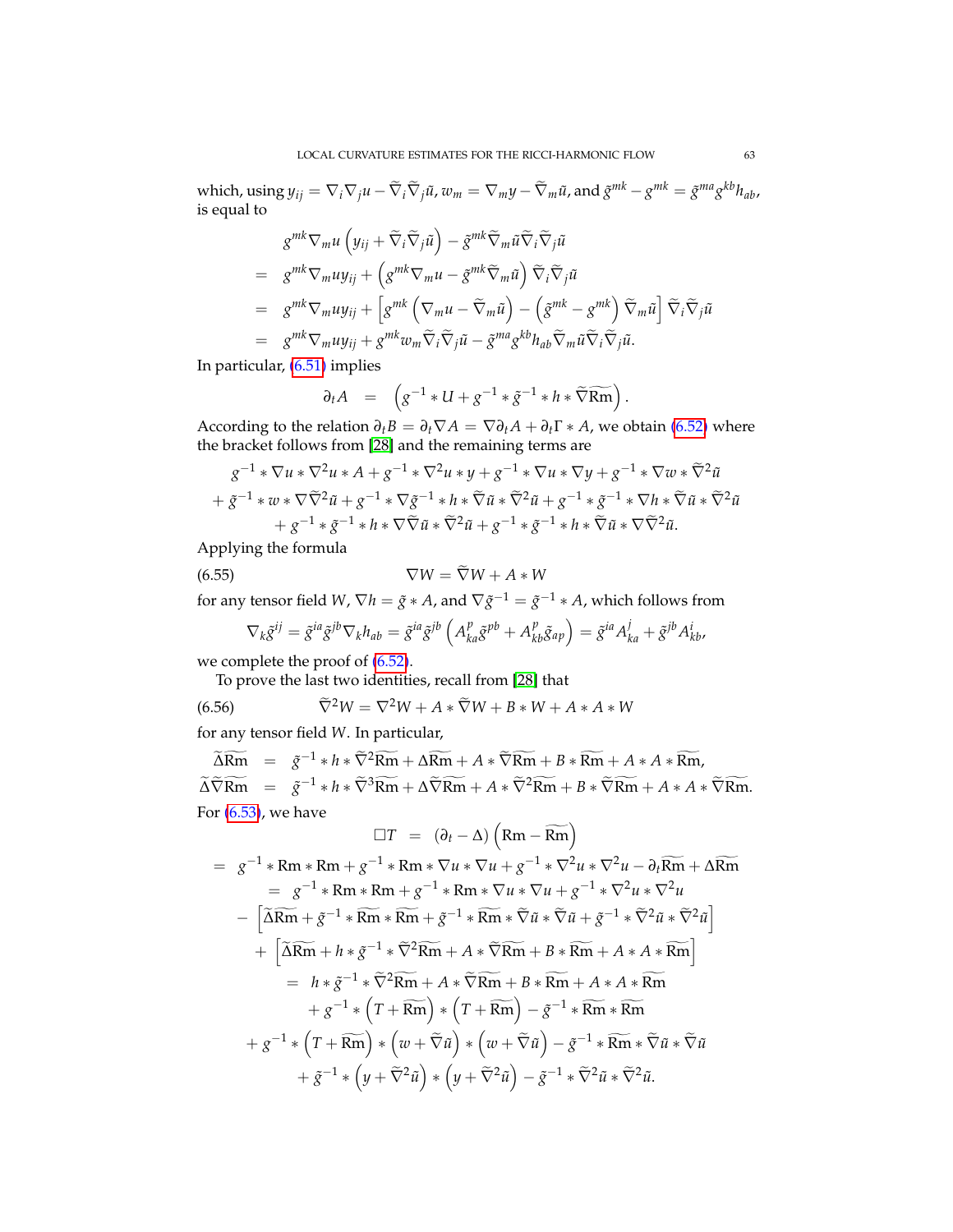Simplifying terms gives [\(6.53\)](#page-61-0). Similarly,

$$
\Box U = h * \tilde{g}^{-1} * \tilde{\nabla}^3 \widetilde{\mathbf{Rm}} + A * \tilde{\nabla}^2 \widetilde{\mathbf{Rm}} + B * \tilde{\nabla} \widetilde{\mathbf{Rm}} + A * A * \tilde{\nabla} \widetilde{\mathbf{Rm}}
$$
  
+ 
$$
\left[ g^{-1} * (T + \widetilde{\mathbf{Rm}}) * (U + \tilde{\nabla} \widetilde{\mathbf{Rm}}) - \tilde{g}^{-1} * \widetilde{\mathbf{Rm}} * \tilde{\nabla} \widetilde{\mathbf{Rm}} \right]
$$
  
+ 
$$
\left[ g^{-1} * (U + \tilde{\nabla} \widetilde{\mathbf{Rm}}) * (w + \tilde{\nabla} \tilde{u}) * (w + \tilde{\nabla} \tilde{u}) - \tilde{g}^{-1} * \widetilde{\nabla} \widetilde{\mathbf{Rm}} * \tilde{\nabla} \tilde{u} * \tilde{\nabla} \tilde{u} \right]
$$
  
+ 
$$
\left[ g^{-1} * (T + \widetilde{\mathbf{Rm}}) * (w + \tilde{\nabla} \tilde{u}) * (y + \tilde{\nabla}^2 \tilde{u}) - \tilde{g}^{-1} * \widetilde{\mathbf{Rm}} * \tilde{\nabla} \tilde{u} * \tilde{\nabla}^2 \tilde{u} \right]
$$
  
+ 
$$
\left[ g^{-1} * (y + \tilde{\nabla}^2 \tilde{u}) * (z + \tilde{\nabla}^3 \tilde{u}) - \tilde{g}^{-1} * \tilde{\nabla}^2 \tilde{u} * \tilde{\nabla}^3 \tilde{u} \right].
$$
  
Simplifying terms gives (6.54).

According to Theorem [B.2,](#page-67-0) the condition  $|Rm|_{g(t)} + |\widetilde{Rm}|_{\tilde{g}(t)} \leq K$  implies that, for all  $m \geq 0$ , there exist constants  $C_m = C_m(\delta, K, n, T) > 0$  such that

(6.57) 
$$
|\nabla^m \text{Rm}| + |\nabla^{m+1} u| + |\widetilde{\nabla}^m \widetilde{\text{Rm}}|_{\widetilde{g}(t)} + |\widetilde{\nabla}^{m+1} \widetilde{u}|_{\widetilde{g}(t)} \leq C_m
$$

on  $M \times [0, T]$ . We also have

$$
\frac{1}{\gamma}g(t) \le \tilde{g}(t) \le \gamma g(t)
$$

on  $M \times [0, T]$ , for some positive constant  $\gamma = \gamma(K, T)$ . Hence  $\nabla^m Rm$ ,  $\nabla^{m+1} u$ ,  $\widetilde{\nabla}^m \widetilde{\nabla} m, \widetilde{\nabla}^{m+1} \widetilde{u}$ ,  $m \ge 0$ , and  $\widetilde{g}^{-1}$  are uniformly bounded with respect to  $g(t)$  on [0, *T*] so that we can replace the norm  $|\cdot|_{\tilde{g}(t)}$  by  $|\cdot| := |\cdot|_{g(t)}$ .

<span id="page-63-1"></span>**Lemma 6.8.** *h*, *A*, *B*, *T*, *U* are uniformly bounded with respect to  $g(t)$  on  $[0, T]$ . Moreover,  $v, w, x, y, z$  are also uniformly bounded with respect to  $g(t)$  on [0, T].

*Proof.* The first part was proved in [\[28\]](#page-69-10) in the exact manner. The second part follows immediately from Lemma [A.1.](#page-65-2)

<span id="page-63-0"></span>**Lemma 6.9.** *Using the above lemma, one has*

 $|\partial_t h|^2 \le |T|^2 + |w|^2$ ,  $|\partial_t A|^2 \leq |U|^2 + |h|^2 + |y|^2 + |w|^2$ ,  $|\partial_t B|^2 \leq |\nabla U|^2 + |h|^2 + |A|^2 + |U|^2 + |y|^2 + |\nabla y|^2 + |x|^2 + |w|^2$ ,  $|\partial_t v|^2 \le |y|^2 + |h|^2$ ,  $|\partial_t w|^2 \leq |z|^2 + |A|^2 + |h|^2 + |v|^2$ ,  $|\partial_t x|^2 \leq |\nabla z|^2 + |B|^2 + |A|^2 + |h|^2 + |v|^2 + |w|^2$ ,  $|\Box y|^2 \le |h|^2 + |A|^2 + |B|^2 + |T|^2 + |w|^2 + |y|^2$ ,  $|\square z|^2 \leq |h|^2 + |A|^2 + |B|^2 + |T|^2 + |z|^2 + |U|^2 + |y|^2 + |w|^2.$ 

*Proof.* The first four inequality follows from Lemma [6.9.](#page-63-0) For the next three inequalities, we verify only the inequality for  $|\partial_t v|^2$ . By definition,

$$
\partial_t v = \Delta u - \widetilde{\Delta} \widetilde{u} = g^{ij} \nabla_i \nabla_j u - \widetilde{g}^{ij} \widetilde{\nabla}_i \widetilde{\nabla}_j \widetilde{u}
$$
  
=  $g^{ij} \left( \nabla_i \nabla_j u - \widetilde{\nabla}_i \widetilde{\nabla}_j \widetilde{u} \right) + (g^{ij} - \widetilde{g}^{ij}) \widetilde{\nabla}_i \widetilde{\nabla}_j \widetilde{u} = g^{ij} y_{ij} - \widetilde{g}^{ia} g^{jb} h_{ab} \widetilde{\nabla}_i \widetilde{\nabla}_j \widetilde{u}$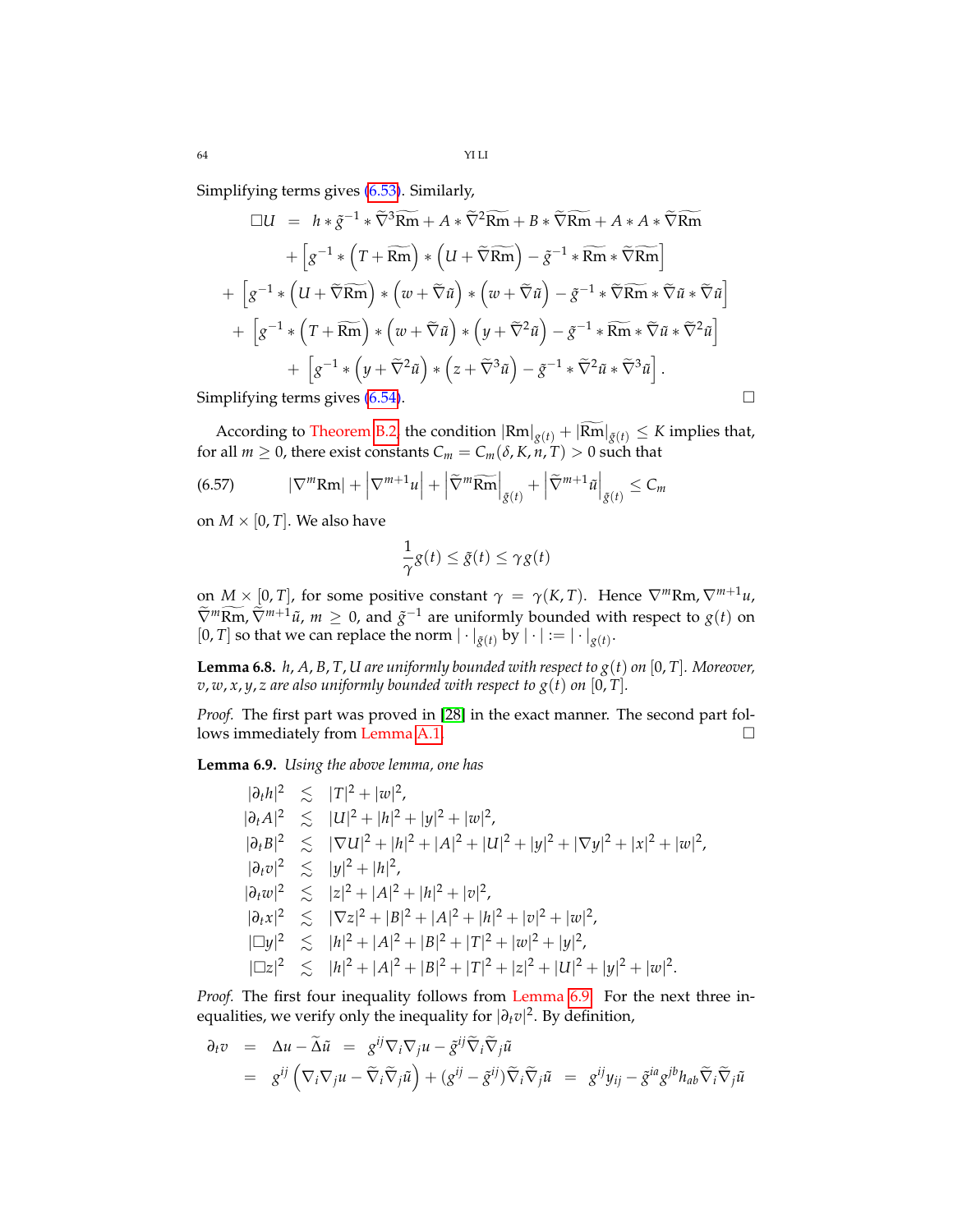so that  $\partial_t v = g^{-1} * y + \tilde{g}^{-1} * g^{-1} * h * \tilde{\nabla}^2 \tilde{u}$ . Similarly

$$
\partial_t w = g^{-1} * \nabla y + \tilde{g}^{-1} * A * h * \tilde{\nabla}^2 \tilde{u} + \tilde{g}^{-1} * \tilde{g} * A * \tilde{\nabla}^2 \tilde{u}
$$

$$
+ \tilde{g}^{-1} * h * (\tilde{\nabla}^3 \tilde{u} + A * \tilde{\nabla}^2 \tilde{u})
$$

with  $\nabla y = \nabla (\nabla^2 u - \tilde{\nabla}^2 \tilde{u}) = z + A * \tilde{\nabla}^2 \tilde{u}$ . For the final two inequalities we only verify the inequality for  $|\Box y|^2$ . From the identity

$$
\begin{array}{rcl}\n\widetilde{\Delta}\widetilde{\nabla}^2\widetilde{u} & = & \widetilde{g}^{-1}\widetilde{\nabla}^2\widetilde{\nabla}^2\widetilde{u} \\
& = & \Delta\widetilde{\nabla}^2\widetilde{u} + h * \widetilde{g}^{-1} * \widetilde{\nabla}^4\widetilde{u} + A * \widetilde{\nabla}^3\widetilde{u} + B * \widetilde{\nabla}^2\widetilde{u} + A * A * \widetilde{\nabla}^2\widetilde{u},\n\end{array}
$$

and

$$
\partial_t \nabla^2 u = \Delta \nabla^2 u + \mathbf{R} \mathbf{m} * \nabla^2 u + g^{-1} * \nabla u * \nabla u * \nabla^2 u,
$$

we obtain

$$
\Box y = \left[ \mathrm{Rm} * \nabla^2 u + g^{-1} * \nabla u * \nabla u * \nabla^2 u \right] - \partial_t \widetilde{\nabla}^2 \widetilde{u} + \Delta \widetilde{\nabla}^2 \widetilde{u}
$$
  
\n
$$
= h * \widetilde{g}^{-1} * \widetilde{\nabla}^4 \widetilde{u} + A * \widetilde{\nabla}^3 \widetilde{u} + B * \widetilde{\nabla}^2 \widetilde{u} + A * A * \widetilde{\nabla}^2 \widetilde{u}
$$
  
\n
$$
+ \left( T + \overline{\mathrm{Rm}} \right) * \nabla^2 u - \overline{\mathrm{Rm}} * \widetilde{\nabla}^2 \widetilde{u}
$$
  
\n
$$
+ g^{-1} * \left( w + \widetilde{\nabla} \widetilde{u} \right) * \left( w + \widetilde{\nabla} \widetilde{u} \right) * \left( y + \widetilde{\nabla}^2 \widetilde{u} \right) - \widetilde{g}^{-1} * \widetilde{\nabla} \widetilde{u} * \widetilde{\nabla} \widetilde{u} * \widetilde{\nabla}^2 \widetilde{u}
$$
  
\n
$$
= h * \widetilde{g}^{-1} * \widetilde{\nabla}^4 \widetilde{u} + A * \widetilde{\nabla}^3 \widetilde{u} + B * \widetilde{\nabla}^2 \widetilde{u} + A * A * A * \widetilde{\nabla}^2 \widetilde{u} + T * \nabla^2 u
$$
  
\n
$$
+ w * w * y + \widetilde{\nabla} \widetilde{u} * w * y + \widetilde{\nabla} \widetilde{u} * \widetilde{\nabla} \widetilde{u} * y + w * w * \widetilde{\nabla}^2 \widetilde{u} + w * \widetilde{\nabla} \widetilde{u} * \widetilde{\nabla}^2 \widetilde{u}
$$
  
\n
$$
+ h * \widetilde{g}^{-1} * \widetilde{\nabla} \widetilde{u} * \widetilde{\nabla} \widetilde{u} * \widetilde{\nabla}^2 \widetilde{u}.
$$

For  $|\Box z|^2$ , we need the evolution equation

$$
\partial_t \nabla^3 u = \Delta \nabla^3 u + g^{-1} * Rm * \nabla^3 u + g^{-1} * \nabla Rm * \nabla^2 u + g^{-1} * \nabla u * \nabla^2 u * \nabla^2 u + g^{-1} * \nabla u * \nabla u * \nabla^3 u
$$

and the identity

$$
\widetilde{\Delta}\widetilde{\nabla}^3\widetilde{u} = \Delta\widetilde{\nabla}^3 u + h * \widetilde{g}^{-2} * \widetilde{\nabla}^5 u + A * \widetilde{\nabla}^4 u + B * \widetilde{\nabla}^3 u + A * A * \widetilde{\nabla}^3 u.
$$

Thus we prove the results.  $\Box$ 

*The proof of Theorem [6.6.](#page-59-1)* The above two lemmas, Lemma [6.8](#page-63-1) and Lemma [6.9,](#page-63-0) imply

$$
|\Box T|^2 \le |h|^2 + |A|^2 + |T|^2 + |B|^2 + |w|^2 + |y|^2,
$$
  
\n
$$
|\Box U|^2 \le |h|^2 + |A|^2 + |B|^2 + |U|^2 + |T|^2 + |w|^2 + |y|^2 + |z|^2.
$$

Together Lemma [6.9,](#page-63-0) we have

$$
\begin{array}{rcl}\n|\Box \mathbf{X}|_{g(t)}^2 & \lesssim & |\mathbf{X}|_{g(t)}^2 + |\mathbf{Y}|_{g(t)}^2, \\
|\partial_t \mathbf{Y}|_{g(t)}^2 & \lesssim & |\mathbf{X}|_{g(t)}^2 + |\mathbf{Y}|_{g(t)}^2 + |\nabla \mathbf{X}|_{g(t)}^2.\n\end{array}
$$

To apply Theorem [6.5,](#page-59-2) we need to check the boundedness of **X**, ∇**X** and **Y** on [0, *T*], which are however, followed from Lemma [A.1.](#page-65-2) Therefore,  $X = Y \equiv 0$  on [0, *T*]. Thus,  $(g(t), u(t)) = (\tilde{g}(t), \tilde{u}(t)) \equiv 0$  on [0, *T*].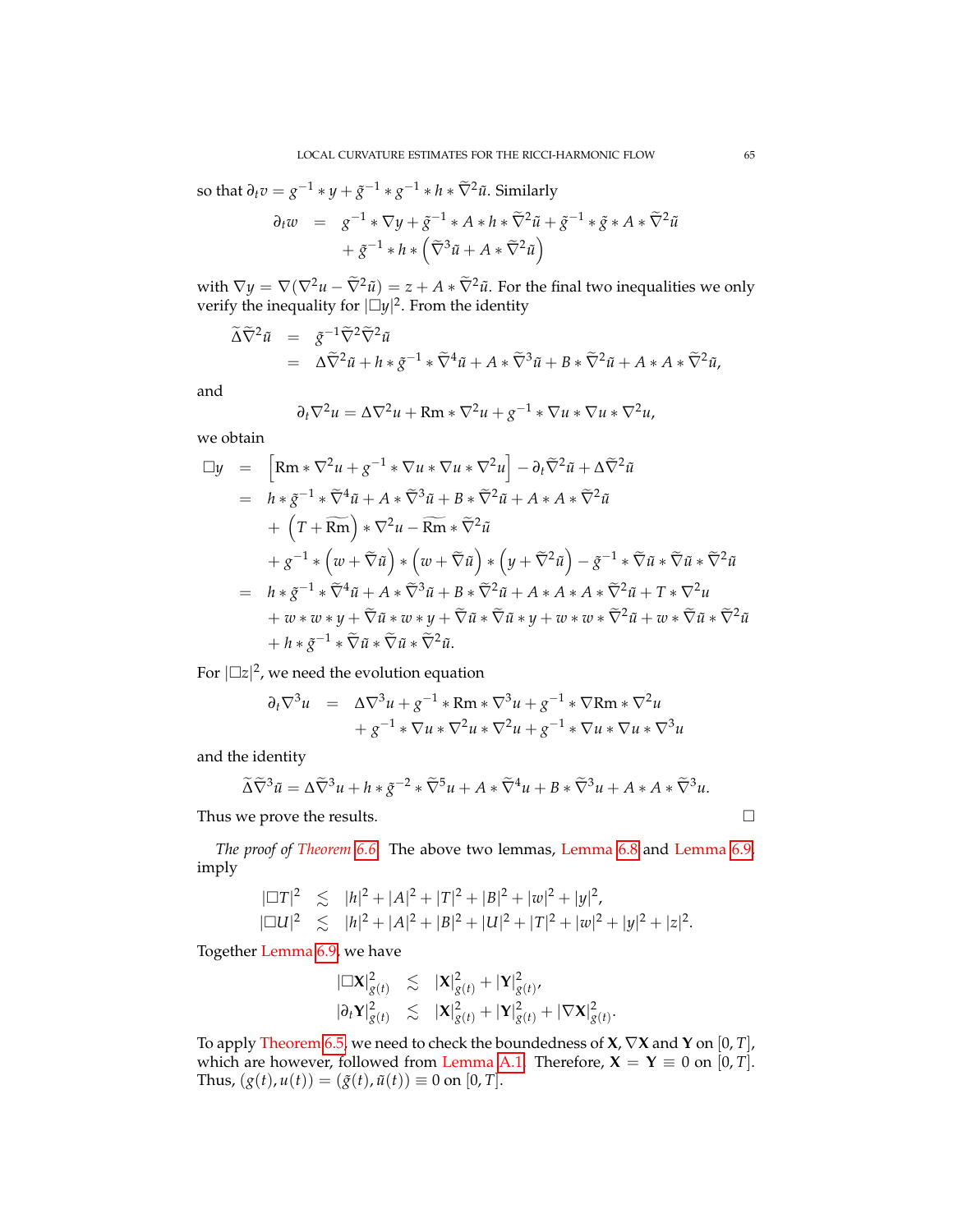APPENDIX A. EVOLUTION EQUATIONS OF THE RICCI-HARMONIC FLOW

We review some basic evolution equations of the Ricci-harmonic flow. Consider a Ricci-harmonic flow

<span id="page-65-3"></span>(A.1) 
$$
\partial_t g(t) = -2Ric_{g(t)} + 4du(t) \otimes du(t), \quad \partial_t u(t) = \Delta_{g(t)} u(t)
$$

on a smooth manifold *M*. As before, we follow the convention in Section [1.](#page-1-1)

<span id="page-65-2"></span>**Lemma A.1.** *Under the flow [\(A.1\)](#page-65-3), we have*

<span id="page-65-0"></span>
$$
\Box R_{ij} = -2R_{ik}R^{k}{}_{j} + 2R_{pijq}R^{pq} - 4R_{pijq}\nabla^{p}u\nabla^{q}u
$$
\n(A.2)  
\n
$$
+ 4\Delta u \nabla_{i}\nabla_{j}u - 4\nabla_{i}\nabla_{k}u\nabla^{k}\nabla_{j}u,
$$
\n(A.3)  
\n
$$
\partial_{t}\Gamma_{ij}^{k} = g^{k\ell} \left( -\nabla_{i}R_{j\ell} - \nabla_{j}R_{i\ell} + \nabla_{\ell}R_{ij} + 4\nabla_{i}\nabla_{j}u\nabla_{\ell}u \right),
$$
\n(A.4)  
\n
$$
\Box \partial_{i}u = -R_{ij}\nabla^{j}u,
$$
\n(A.5)
$$
\Box \nabla_{i}\nabla_{j}u = 2R_{pijq}\nabla^{p}\nabla^{q}u - R_{ip}\nabla_{j}\nabla^{p}u - R_{jp}\nabla_{i}\nabla^{p}u - 4|\nabla u|^{2}\nabla_{i}\nabla_{j}u,
$$
\n
$$
\Box R_{ijk\ell} = 2\left(B_{ijk\ell} - B_{ij\ell k} - B_{i\ell jk} + B_{ikj\ell}\right)
$$
\n(A.6)  
\n
$$
- \left(R_{i}{}^{p}R_{pjk\ell} + R_{j}{}^{p}R_{ijp\ell} + R_{\ell}{}^{p}R_{ijkp}\right)
$$
\n
$$
+ 4\left(\nabla_{i}\nabla_{\ell}u\nabla_{j}\nabla_{k}u - \nabla_{i}\nabla_{k}u\nabla_{j}\nabla_{\ell}u\right),
$$

 $w$ here  $B_{ijk\ell}:=-g^{pr}g^{qs}R_{ipjq}R_{kr\ell s}$ , and

(A.7)  
\n
$$
\Box R = 2|\text{Ric}|^2 + 4|\Delta u|^2 - 4|\nabla^2 u|^2 - 8\text{Ric}(\nabla u, \nabla u),
$$
\n(A.8)  
\n
$$
\Box |\nabla u|^2 = -2|\nabla^2 u|^2 - 4|\nabla u|^4,
$$
\n(A.9)  
\n
$$
\Box (R-2|\nabla u|^2) = 2|\text{Ric} - 2\nabla u \otimes \nabla u|^2 + 4|\Delta u|^2,
$$
\n(A.10)  
\n
$$
\partial_t dV = - (R-2|\nabla u|^2) dV.
$$

*Proof.* See for example [\[42,](#page-70-9) [46,](#page-70-10) [47,](#page-70-11) [49,](#page-70-12) [51\]](#page-70-13). Note that in our notation for  $R^{\ell}_{ijk}$  defined by

$$
R^{\ell}_{ijk} = \partial_i \Gamma^{\ell}_{jk} - \partial_j \Gamma^{\ell}_{ik} + \Gamma^p_{jk} \Gamma^{\ell}_{ip} - \Gamma^p_{ik} \Gamma^{\ell}_{jp}
$$

the tensors  $R^{\ell}_{ijk}$  is the minus of those used in [\[46\]](#page-70-10).

<span id="page-65-1"></span>**Lemma A.2.** *As* (1, 3)*-tensor, we have*

 $( A.11)$   $\partial_t Rm = g^{-1} \nabla^2 Ric + g^{-1} Ric * Rm + g^{-1} \nabla^2 u + g^{-1} Rm * \nabla u * \nabla u,$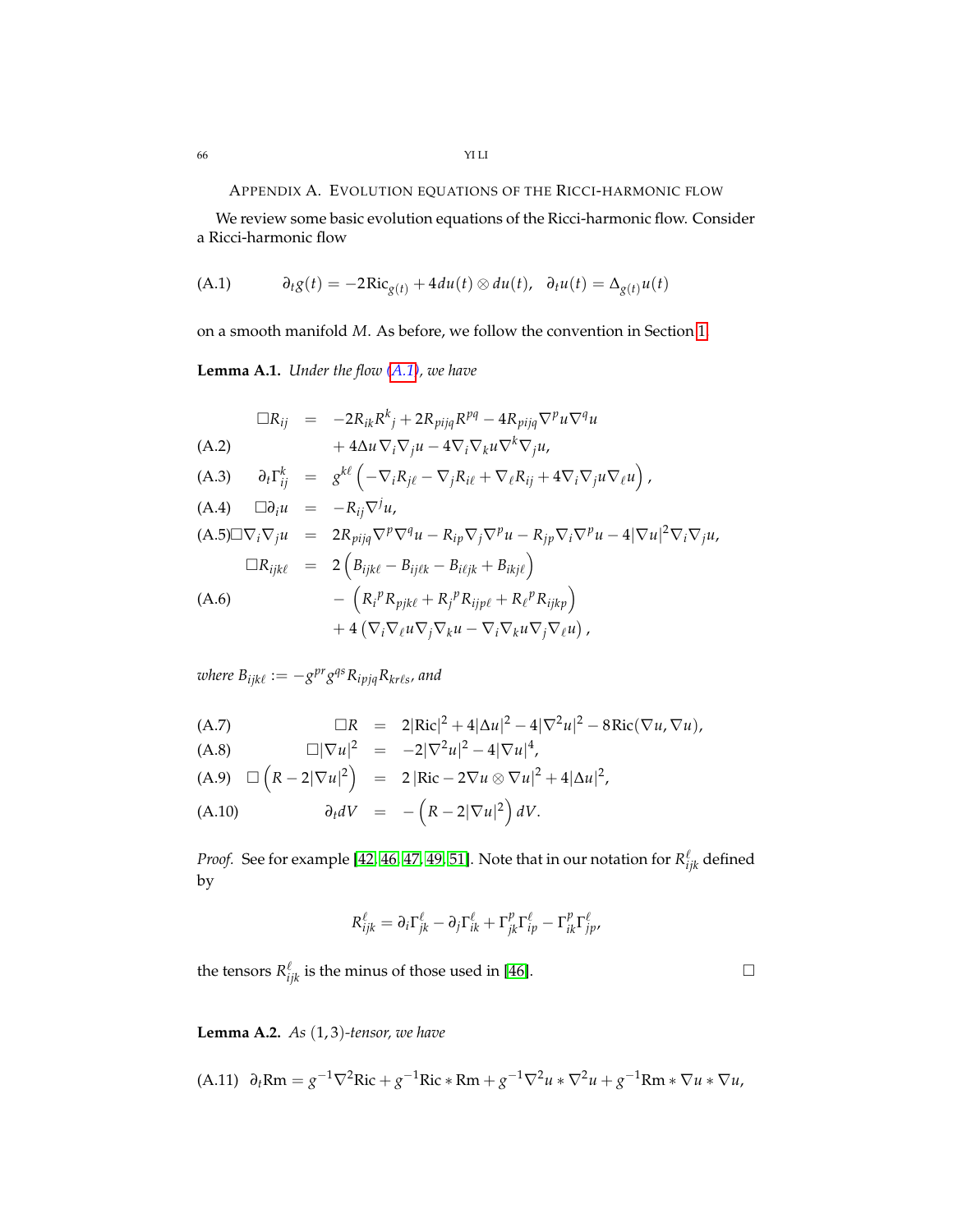*and*

$$
\partial_{t}R_{ijk}^{\ell} = \begin{bmatrix} \Delta R_{ijk}^{\ell} + g^{pq} \left( R_{ijp}^{r} R_{rqk}^{\ell} - 2R_{pik}^{r} R_{jqr}^{\ell} + 2R_{pir}^{\ell} R_{jqk}^{r} \right) - g^{pq} \left( R_{ip} R_{qjk}^{\ell} \right) \\ + R_{jp} R_{iqk}^{\ell} + R_{kp} R_{ijq}^{\ell} \right) + g^{p\ell} R_{pq} R_{ijk}^{\ell} \end{bmatrix} - 4 g^{p\ell} R_{ijk}^{\ell} \nabla_{q} u \nabla_{p} u
$$
\n
$$
\partial_{t} \nabla_{a} R_{ijk}^{\ell} = \begin{bmatrix} \Delta \nabla_{a} R_{ijk}^{\ell} + g^{pq} \nabla_{a} \left( R_{ijp}^{r} R_{rqk}^{\ell} - 2R_{pik}^{r} R_{jqr}^{\ell} + 2R_{pir}^{\ell} R_{jqk}^{\ell} \right) \\ - g^{pq} \left( R_{ip} \nabla_{a} R_{qjk}^{\ell} - R_{jp} \nabla_{a} R_{iqk}^{\ell} - R_{kp} \nabla_{a} R_{ijq}^{\ell} \right) + g^{p\ell} R_{pq} \nabla_{a} R_{ijk}^{\ell} \end{bmatrix}
$$
\n
$$
- 4 g^{p\ell} \nabla_{a} R_{ijk}^{\ell} \nabla_{q} u \nabla_{p} u - 4 g^{p\ell} R_{ijk}^{\ell} \nabla_{a} \nabla_{q} u \nabla_{p} u - 4 g^{p\ell} R_{ijk}^{\ell} \nabla_{q} u \nabla_{p} u - 4 g^{p\ell} R_{ijk}^{\ell} \nabla_{q} u \nabla_{a} \nabla_{p} u
$$
\n
$$
(A.13) \qquad + 4 g^{p\ell} \nabla_{a} \nabla_{i} \nabla_{p} u \nabla_{k} \nabla_{j} u + 4 g^{p\ell} \nabla_{i} \nabla_{p} u \nabla_{a} \nabla_{k} \nabla_{j} u
$$
\n
$$
- 4 g^{p\ell} \nabla_{a} \nabla_{i} \nabla_{k} u
$$

We also need the existence result for the Ricci-harmonic flow.

<span id="page-66-0"></span>**Theorem A.3. (List, 2005)** *Let* (*M*, *g*0) *be a smooth complete n-dimensional Riemannian manifold with bounded curvature* |Rm*g*<sup>0</sup> |*g*<sup>0</sup> ≤ *K*0*. Consider a smooth function u*<sup>0</sup> *on M satisfying*

<span id="page-66-1"></span>(A.14) 
$$
|u_0|_{g_0}^2 + |\nabla_{g_0} u_0|_{g_0}^2 \leq C_0, \quad |\nabla_{g_0}^2 u_0|_{g_0}^2 \leq C_1.
$$

*Here K*<sub>0</sub>,  $C_0$ ,  $C_1$  *are some positive constants. Then there exists a positive constant T* := *T*( $n, K$ −,  $C_0$ ) *such that the initial value problem* (*A.1*) *with* ( $g(0)$ ,  $u(0)$ ) = ( $g_0$ ,  $u_0$ ) *has a smooth solution*  $(g(t), u(t))$  *on*  $M \times [0, T]$ *. Moreover, the solution satisfies* 

(A.15) 
$$
\frac{1}{C}g_0 \leq g(t) \leq Cg_0, \quad t \in [0, T],
$$

*for some constant*  $C := C(n, K_0, C_0, C_1)$ *, and on*  $M \times [0, T]$  *there is a bound* 

$$
(A.16) \qquad |\text{Rm}_{g(t)}|_{g(t)}^2 + |u(t)|^2 + |du(t)|_{g(t)}^2 + |\nabla^2_{g(t)}u(t)|_{g(t)}^2 \le C'
$$

*for another constant*  $C' := C'(n, K_0, C_0, C_1)$ *.* 

*Proof.* See [\[42,](#page-70-9) [46,](#page-70-10) [47,](#page-70-11) [49,](#page-70-12) [51\]](#page-70-13). □

### APPENDIX B. SOME ESTIMATES OF THE RICCI-HARMONIC FLOW

In this section we assume that  $(g(t), u(t))$  is a solution to  $(A.1)$  on  $[0, T]$  where *M* is a complete *n*-dimensional smooth manifold. Consider a geodesic ball *Bg*(*T*) (*x*0,*r*) centered at a fixed point  $x_0 \in M$  with radius  $R > 0$ .

**Theorem B.1. (Interior estimates)** *Under the above hypotheses, we have*

<span id="page-66-2"></span>(i) *If the following estimate*

$$
\sup_{B_{g(T)}(x_0,R)} |\text{Ric}_{g(t)}|_{g(t)} \leq \frac{C}{R^2}
$$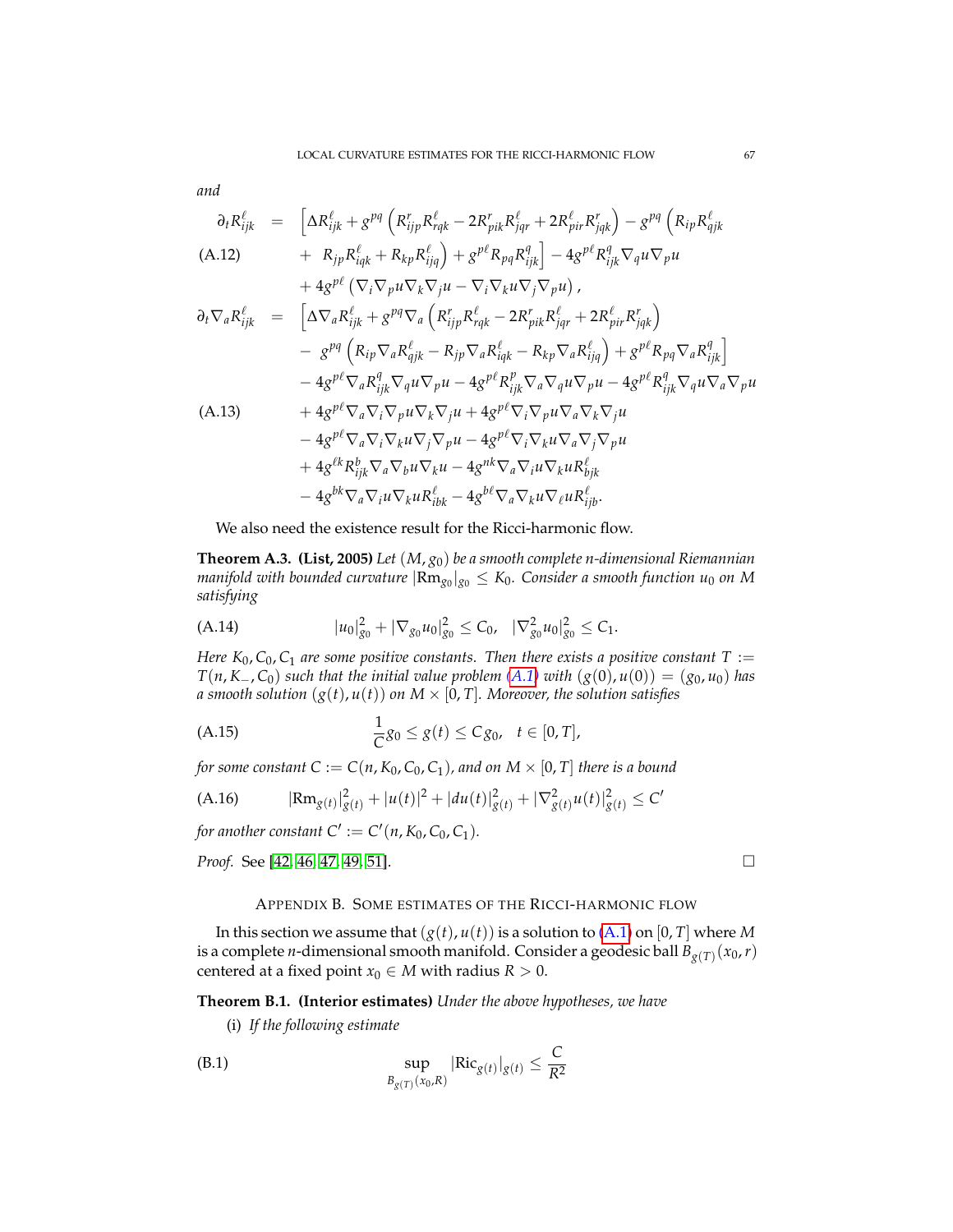*holds for some positive constant C, then, for all*  $t \in (0, T]$ *, there exists a constant Cn, depending only on n, such that*

(B.2) 
$$
\sup_{B_{g(t)}(x_0, R/2)} |\nabla_{g(t)} u(t)|^2_{g(t)} \leq C C_n \left( \frac{1}{R^2} + \frac{1}{t} \right).
$$

(ii) *If the following estimate*

(B.3) 
$$
\sup_{B_{g(T)}(x_0,R)} |\text{Rm}_{g(t)}|_{g(t)} \leq \frac{C^2}{R^4}
$$

*holds for some positive constant C, then, for all*  $t \in (0, T]$  *and all*  $m \geq 0$ *, there exists a constant Cn*,*m, depending only on n and m, such that*

$$
(B.4)
$$

<span id="page-67-2"></span>
$$
\sup_{B_{g(t)}(x_0, R/2)} \left[ \left| \nabla_{g(t)}^m \text{Rm}_{g(t)} \right|_{g(t)}^2 + \left| \nabla_{g(t)}^{m+2} u(t) \right|_{g(t)}^2 \right] \leq C^{m+2} C_{n,m} \left( \frac{1}{R^2} + \frac{1}{t} \right)^{m+2}.
$$

(iii) If in addition  $(g(t), u(t))$  is constructed in Theorem [A.3,](#page-66-0) then

$$
\inf_{M} u_0 \le u(t) \le \sup_{M} u_0
$$

*for all*  $t \in (0, T]$  *as long as the constructed solution exists, where*  $(g_0, u_0)$  *is the initial data.*

*Proof.* See [46, 47]. 
$$
\Box
$$

<span id="page-67-0"></span>**Theorem B.2.** *Suppose that*  $(g(t), u(t))$  *is a solution to*  $(A.1)$  *on*  $M \times [0, T]$ *, where* M *is a complete n-dimensional smooth manifold and*  $T \in (0, \infty)$ *.* 

(i) *If the following estimate*

(B.6) 
$$
\sup_{M \times [0,T]} |\text{Ric}_{g(t)}|_{g(t)} \leq K
$$

<span id="page-67-1"></span>*holds for some positive constant K, then*

$$
|\nabla_{g(t)} u(t)|_{g(t)}^2 \leq 2KC_n
$$

*on*  $M \times [0, T]$ , for some positive constant  $C_n$  depending only on n.

(ii) *If the following estimate*

$$
\sup_{M \times [0,T]} |\text{Rm}_{g(t)}|_{g(t)} \leq K
$$

*holds for some positive constant K, then*

$$
(B.9) \qquad \left|\nabla_{g(t)}^m R m_{g(t)}\right|_{g(t)}^2 + \left|\nabla_{g(t)}^{m+2} u(t)\right|_{g(t)}^2 \leq C_{n,m}(4K)^{1+\frac{m}{2}}, \quad m \geq 0,
$$

*on*  $M \times [0, T]$ , for some positive constant  $C_{n,m}$  depending only on n and m.

(iii) *If*  $(g(t), u(t))$  *is constructed in Theorem [A.3](#page-66-0) with the initial data*  $(g_0, u_0)$  *satisfying the condition [\(A.14\)](#page-66-1), then*

(B.10) 
$$
\left|\nabla_{g(t)}^m R m_{g(t)}\right|_{g(t)}^2 + \left|\nabla_{g(t)}^{m+2} u(t)\right|_{g(t)}^2 \leq C'_{n,m}, \quad m \geq 0,
$$

*on*  $M \times [0, T]$ *, for some positive constant*  $C'_{n,m}$  *depending only on n, m, K* $_0$ *, C* $_0$ *, C* $_1$ *.* 

$$
\Box
$$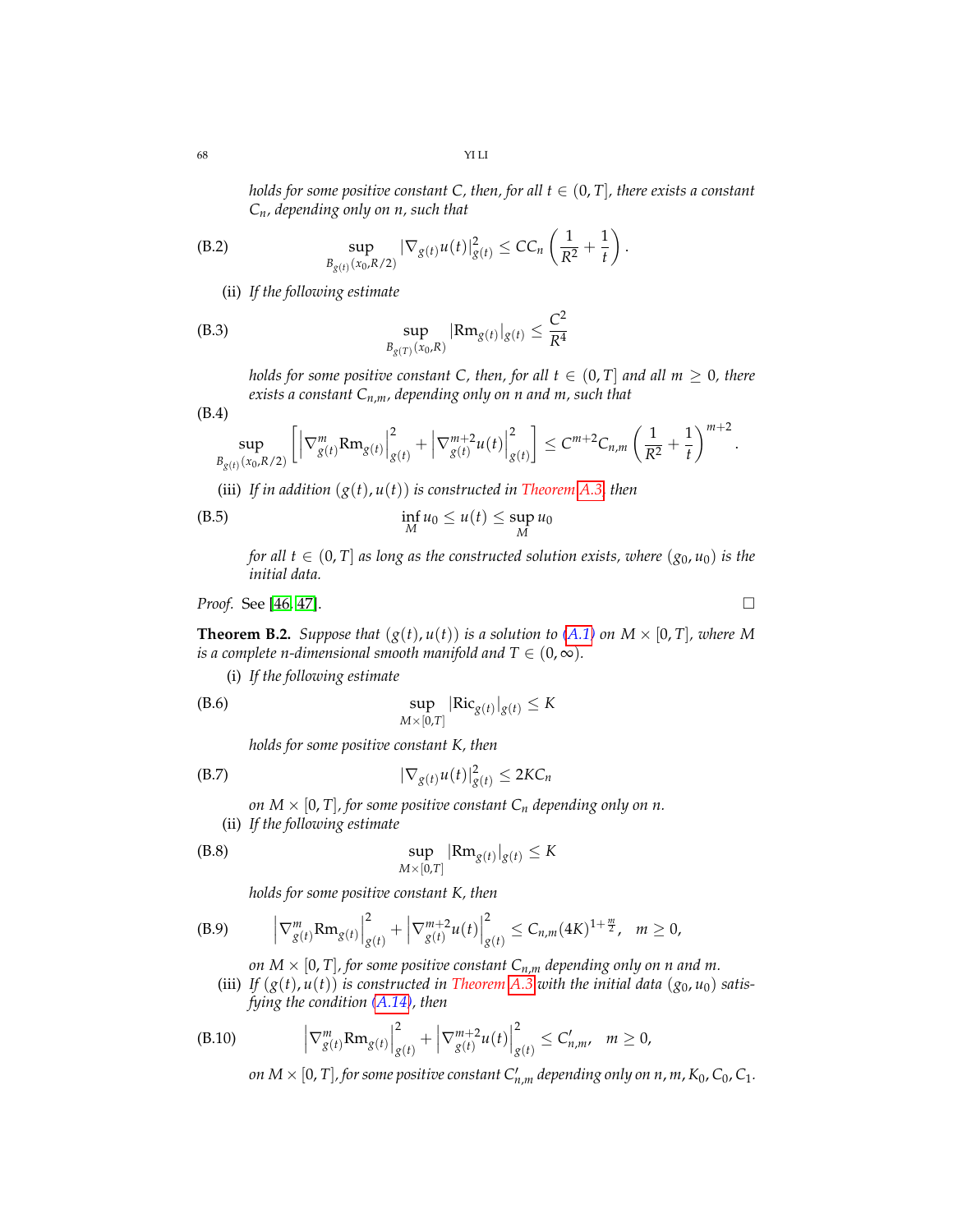*Proof.* Given a space-time point  $(x_0, t) \in M \times (0, T]$  and consider the geodesic ball  $B_{g(t)}$  (*x*<sub>0</sub>,  $\sqrt{t/2}$ ). Since

$$
\sup_{B_{g(T)}(x_0,\sqrt{t})} (\sqrt{t})^2 |\text{Ric}_{g(t)}|_{g(t)} \le (\sqrt{t})^2 K
$$

by  $(B.1)$  and  $(B.6)$ , it follows that

$$
\sup_{B_{g(t)}(x_0,\sqrt{t}/2)} |\nabla_{g(t)} u(t)|_{g(t)}^2 \le (\sqrt{t})^2 K C_n \left( \frac{1}{(\sqrt{t})^2} + \frac{1}{t} \right) = 2KC_n.
$$

In particular,  $|\nabla_{g(t)} u(t)|^2_{g(t)} (x_0) \leq 2K C_n$ .

For (ii), consider the same geodesic ball  $B_{g(t)}(x_0,$ √ *t*/2) and apply [\(B.4\)](#page-67-2). The part follows from Theorem [A.3](#page-66-0) and the second one.  $\Box$ 

APPENDIX C. EVOLUTION EQUATIONS OF THE RICCI-HARMONIC FLOW

<span id="page-68-2"></span>Consider the  $(\alpha_1, 0, \beta_1, \beta_2)$ -Ricci flow:

(C.1) 
$$
\partial_t g(t) = -2 \text{Ric}_{g(t)} + 2\alpha_1 \nabla_{g(t)} u(t) \otimes \nabla_{g(t)} u(t),
$$

(C.2) 
$$
\partial_t u(t) = \Delta_{g(t)} u(t) + \beta_1 |\nabla_{g(t)} u(t)|^2_{g(t)} + \beta_2 u(t)
$$

on a smooth manifold *M*, where *α*1, *β*1, *β*<sup>2</sup> are given constants.

**Lemma C.1.** *Under the flow*  $(C.1) - (C.2)$  $(C.1) - (C.2)$  $(C.1) - (C.2)$ *, we have* 

$$
\Box R_{ij} = -2R_{ik}R^{k}{}_{j} + 2R_{pijq}R^{pq} - 2\alpha_{1}R_{pijq}\nabla^{p}u\nabla^{q}u
$$
\n(C.3)  
\n
$$
+ 2\alpha_{1}\Delta u\nabla_{i}\nabla_{j}u - 2\alpha_{1}\nabla_{i}\nabla_{k}u\nabla^{k}\nabla_{j}u,
$$
\n(C.4)  
\n
$$
\Box R = 2|Ric|^{2} + 2\alpha_{1}|\Delta u|^{2} - 2\alpha_{1}|\nabla^{2}u|^{2} - 4\alpha_{1}\langle Ric, \nabla u \otimes \nabla u\rangle,
$$
\n
$$
\Box R_{ijk\ell} = 2(B_{ijk\ell} - B_{ij\ell k} + B_{ikj\ell} - B_{i\ell jk}) - (R_{i}{}^{p}R_{pijk\ell} + R_{j}{}^{p}R_{ipk\ell}
$$
\n(C.5)  
\n
$$
+ R_{k}{}^{p}R_{ijp\ell} + R_{\ell}{}^{p}R_{ijkp}) + 2\alpha_{1}(\nabla_{i}\nabla_{\ell}u\nabla_{j}\nabla_{k}u - \nabla_{i}\nabla_{k}u\nabla_{j}\nabla_{\ell}u),
$$
\n(C.6)
$$
\Box|\nabla u|^{2} = 2\beta_{2}|\nabla u|^{2} - 2|\nabla^{2}u|^{2} - 2\alpha_{1}|\nabla u|^{4} + 4\beta_{1}\langle\nabla u \otimes \nabla u, \nabla^{2}u\rangle,
$$
\n
$$
\Box\nabla_{i}\nabla_{j}u = 2R_{pijq}\nabla^{p}\nabla^{q}u + \beta_{2}\nabla_{i}\nabla_{j}u - R_{ip}\nabla^{p}\nabla_{j}u - R_{jp}\nabla^{p}\nabla_{i}u
$$
\n(C.7)  
\n
$$
- 2\alpha_{1}|\nabla u|^{2}\nabla_{i}\nabla_{j}u + 2\beta_{1}\nabla^{k}u\nabla_{k}\nabla_{i}\nabla_{j}u
$$
\n
$$
+ 2\beta_{1}\nabla_{i}\nabla^{k}u\nabla_{j}\nabla_{k}u + 2\beta_{1
$$

 $where B_{ijk\ell} := -g^{pr}g^{qs}R_{ipjq}R_{kr\ell s}.$ 

*Proof.* See [\[42\]](#page-70-9). □

#### **REFERENCES**

- <span id="page-68-0"></span>[1] Bakry, D.; Émery, Michel. *Diffusion hypercontractives*, Séminaire de probabilités, XIX, 1983/84, 177 – 206, Lecture Notes in Math., **1123**, Springer, Berlin, 1985. MR0889476 (88j: 60131)
- <span id="page-68-1"></span>[2] Berestovskii, V. N.; Nikonorov, Yu. G. *Killing vector fields of constant length on Riemannian manifolds*, Sibirsk. Mat. Zh., **49**(2008), no. 3, 497 – 514; translation in Sib. Math. J., **49**(2008), no. 3, 395 – 407. MR2442533 (2009f: 53046)
- [3] Nikonorov, Yu. G. *Killing vector fields of constant length on compact homogeneous Riemannian manifolds*, Ann. Global Anal. Geom., **48**(2015), no. 4, 305 – 330. MR3422911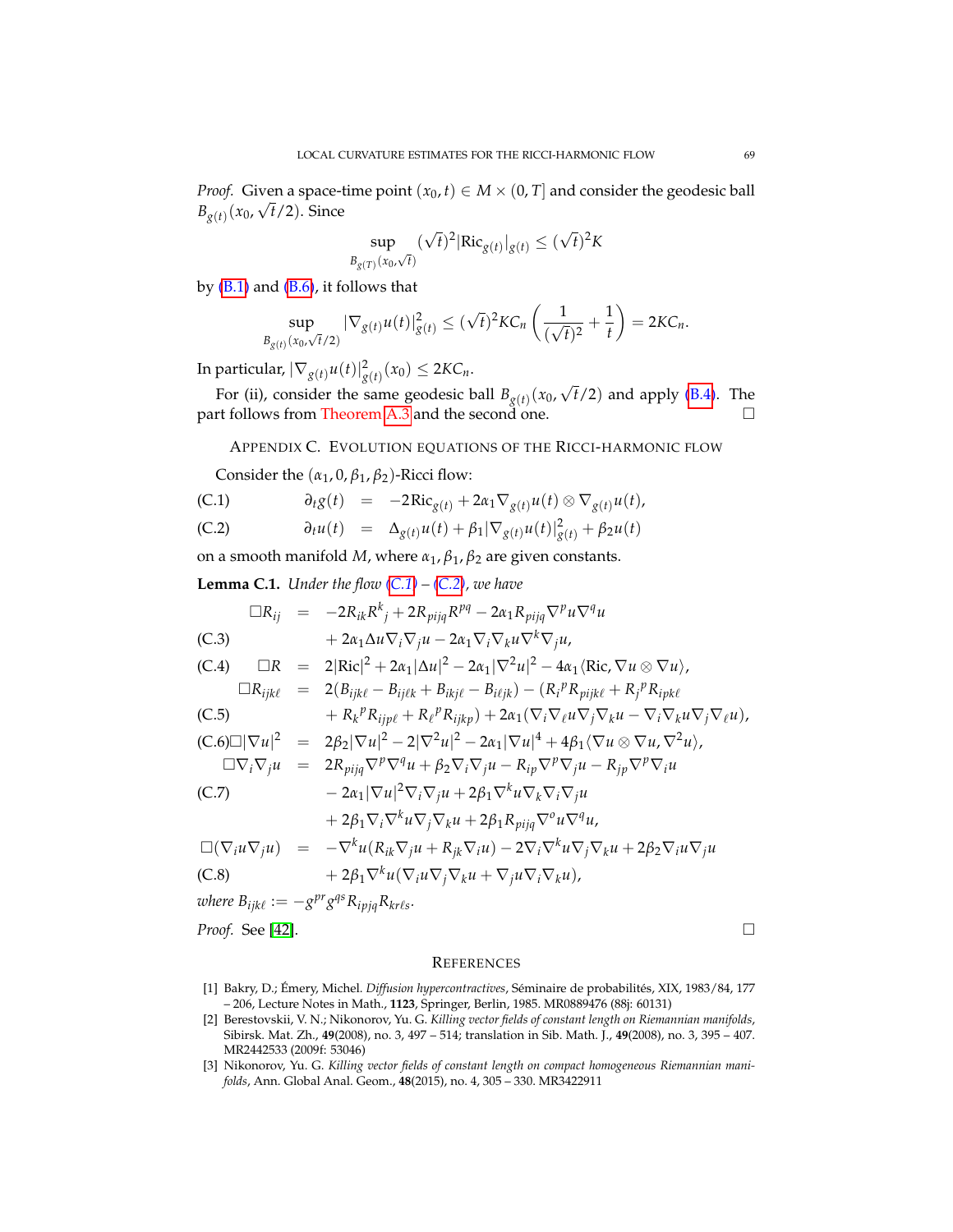- [4] Bamler, Richard H.; Zhang, Qi S. *Heat kernel and curvature bounds in Ricci flows with bounded scalar curvature*, Adv. Math., **319**(2017), 496 – 450. MR3695879
- <span id="page-69-7"></span>[5] Bianchi, L. *Lezioni sulla teoria dei gruppi continui finiti di trasfomaioni*, Spoerri, Pisa, 1918.
- <span id="page-69-8"></span>[6] Bott, Raoul. *Vector fields and characteristic numbers*, Michigan Math. J., **14**(1967), 231–244. MR0211416 (35 #2297)
- [7] Cao, Xiaodong. *Curvature pinching estimate and singularities of the Ricci flow*, Comm. Anal. Geom., **19**(2011), no. 5, 975–990. MR2886714
- [8] Cao, Xiaoding; Guo, hongxin; Tran, Hung. *Harnack estimates for conjugate heat kernel on evolving manifolds*, Math. Z., **281**(2015), no. 1-2, 201–214. MR3384867.
- [9] Chen, Bing-Long. *Strong uniqueness of the Ricci flow*, J. Differential Geom., **82**(2009), no. 2, 363–382. MR25207960 (2009h: 53095)
- [10] Chow, Bennett; Chu, Sun-Chin; Glickenstein, David; Guenther, Christine; Isenberg, Jim; Ivey, Tom; Knopf, Dan; Lu, Peng; Luo, Feng; Ni, Lei. *The Ricci flow: Techniques and Application: Part III: Geometric-Analytic Aspects*, Mathematical Surveys and Monographs, **163**, American Mathematical Society, Providence, RI, 2010. xx+517 pp. ISBN: 978-0-8218-4661-2 MR2604955 (2011g: 53142)
- [11] Chow, Bennett; Lu,Peng; Ni, Lei. *Hamilton's Ricci flow*, Gradient Studies in Mathematics, **77**, American Mathematical Society, Providence, RI; Science Press, New York, 2006. xxxvi+608 pp. ISBN: 978-0-8281-4231-7; 0-8218-4231-5 (MT2274812) (2008a: 53068)
- [12] Cheng, Bing-Long; Zhu, Xi-Ping. *Uniqueness of the Ricci flow on complete noncompact manifolds*, J. Differential Geom., **74**(2006), no. 1, 119 – 154. MR2260930 (2007 i: 53071)
- [13] Cheng, Liang; Zhu, Anqiang. *On the extension of the harmonic Ricci flow*, Geom. Dedicata, **164**(2013), 179–185. MR3054623
- <span id="page-69-1"></span>[14] Dafermos, Mihalis. *Stability and instability of the Cauchy horizon for the spherically symmetric Einstein-Maxwell-scalar field equations*, Ann. of Math. (2)**158**(2003), no. 3, 875–928. MR2031855 (2005f: 83009)
- <span id="page-69-2"></span>[15] Dunn, Jake; Warnick, Claude. *Stability of the toroisal AdS Schwarzschild solution in the Einstein-Klein-Gordon system*, arXiv: 1807.04986v1
- <span id="page-69-6"></span>[16] Eisenhart, Luther Pfahler. *Riemannian geometry*, Princeton Landmarks in Mathematics, Princeton Paperbacks, Princeton University Press, Princeton, NJ, 1997, x+306 pp. ISBN: 0-691-02353-0 MR1487892 (98h: 53001)
- [17] Enders, Joerg; Muller, Reto; Topping, Peter M. *On type-I singularities in Ricci flow*, Comm. Anal. Geom., **19**(2011), no. 5, 905–922. MR2886712.
- [18] Guo, Bin; Huang, Zhijie; Phong, Duong H. *Pseudo-locality for a coupled Ricci flow*, Comm. Anal. Geom., **26**(2018), no. 3, 585 – 626.
- [19] Guo, Hongxin; Philipowski, Robert; Thalmairer; Anton. *Entropy and lowest eigenvalue on evolving manifolds*, Pacific J. Math., **264**(2013), no. 1, 61–81. MR3079761.
- [20] Guo, Hongxin; Philipowski, Robert; Thalmaier; Anton. *A stochastic approach to the harmonic map heat flow on manifolds with time-dependent Riemannian metric*, Stochastic Process. Appl., **124**(2014), no. 11, 3535–3552. MR3249346.
- [21] Guo, Hongxin; Philipowski, Robert; Thalmaier; Anton. *An entropy formula for the heat equation on manifolds with time-dependent metric, application to ancient solutions*, Potential Anal., **42**(2015), no. 2, 483–497. MR3306693.
- [22] Hamilton, Richard S. *Three-manifolds with positive Ricci curvature*, J. Differential Geom., **17**(1982), no. 2, 255–306. MR0664497 (84a: 53050)
- <span id="page-69-4"></span>[23] Kennard, Lee; Wylie, William. *Positive weighted sectional curvature*, Indiana Univ. Math. J., **66**(2017), no. 2, 419–462. MR3641482.
- <span id="page-69-5"></span>[24] Kennard, Lee; Wylie, William; Yeroshkin, Dmytro. *The weighted connection and sectional curvature for manifolds with density*, arXiv: 1707. 05376
- <span id="page-69-3"></span>[25] Klainerman. *PDE as a unified subject*, GAFA 2000 (Tel Aviv, 1999), Geom. Funct. Anal. 2000, Special Volume, Part I, 279–315. 35–02 MR1826256 (2002e:35001)
- <span id="page-69-0"></span>[26] Klainerman, Sergiu; Rodnianski, Igor; Szeftel, Jeremie. *The bounded L*<sup>2</sup> *curvsture conjecture*, Invent. Math., **202**(2015), no. 1, 91–216. MR3402797
- [27] Klainerman, Sergiu; Rodnianski, Igor; Szeftel, Jeremie. *Overview of the proof of the bounded L<sup>2</sup> curvature conjecture*, arXiv: 1204.1772.
- <span id="page-69-10"></span>[28] Kotschwar, Brett L. *Backwards uniqueness for the Ricci flow*, Int. Math. Res. Not. IMRN 2010, no. 21, 4064–40977. MR2738351 (2012c: 53100)
- <span id="page-69-9"></span>[29] Kotschwar, Brett L. *An energy approach to the problem of uniqueness for the Ricci flow*, Comm. Anal. Geom., **22**(2014), no. 1, 149–176. MR3194377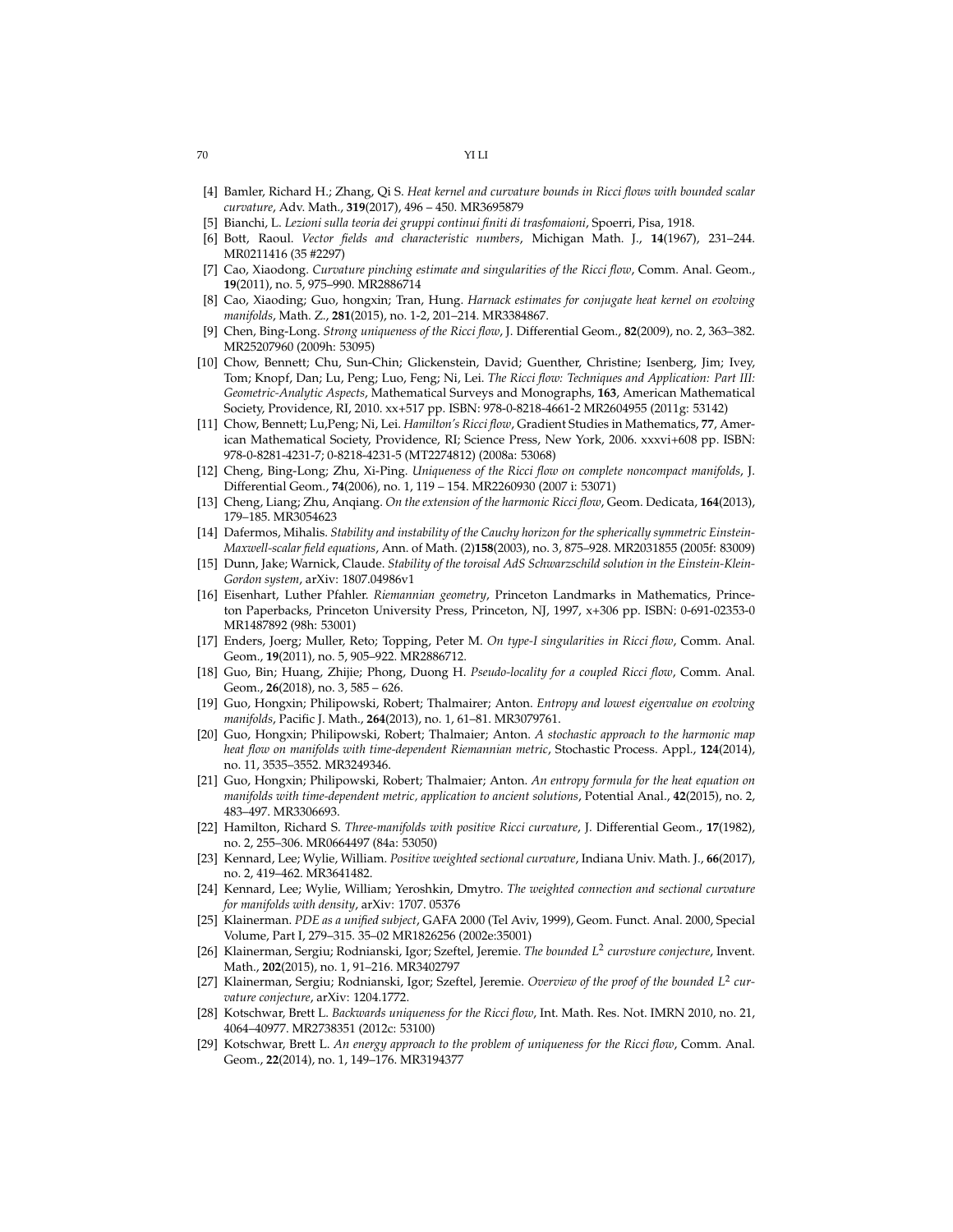- [30] Kotschwar, Brett L. *An energy approach to uniqueness for higher-order geometric flows*, J. Geom. Anal., **26**(2016), no. 4, 3344–3368. MR3544962.
- [31] Kotschwar, Brett L. *A short proof of backward uniqueness for some geometric evolution equations*, Internat. J. Math., **27**(2016), no. 12, 1650102, 17 pp. MR3575926
- [32] Kotschwar, Brett; Munteanu, Ovidiu; Wang, Jiaping. *A local curvature estimate for the Ricci flow*, J. Funct. Anal., **271**(2016), no. 9, 2604–2630. MR3545226
- <span id="page-70-5"></span>[33] LeFloch, Philippe, G.; Ma, Yue. *The global nonlinear stability of Minkowski space for self-gravitating massive fieldse*, Comm. Math. Phys., **346**(2016), no. 2, 603–665. MR353896
- <span id="page-70-6"></span>[34] LeFloch, Philippe, G.; Ma, Yue. *The global nonlinear stability of Minkowski space. Einstein equations, f*(*R*)*-modified gravity, and Kelin-Gordon fields*, arXiv: 1712.10045
- [35] Li, Songzi; Li Xiang-Dong. *Harnack inequalities and W-entropy formula for Witten Laplacian on Riemannian manifolds with K-super Perelman Ricci flow*, arXiv: 1412.7034v2.
- <span id="page-70-7"></span>[36] Li, Songzi; Li Xiang-Dong. *The W-entropy formula for the Witten Laplacian on manifolds with time dependent metrics and potentials*, Pacific J. Math., **278**(2015), no. 1, 173–199. MR 3404671
- [37] Li, Songzi; Li Xiang-Dong. *On Harnack inequalities for Witten Laplacian on Riemannian manifolds with super Ricic flow*, Asian J. Math., **22**(2018), no. 4, 577 – 598.
- [38] Li, Songzi; Li Xiang-Dong. *W-entropy, super Perelman Ricci flows and* (*K*, *m*)*-Ricci solitons*, arXiv: 1706.07040v1.
- [39] Li, Songzi; Li Xiang-Dong. *Hamilton differential Harnack inequality and W-entropy for Witten Laplacian on Riemannian manifolds*, J. Funct. Anal., **274**(2018), no. 11, 3263 – 3290. MR3782994
- [40] Li, Songzi; Li Xiang-Dong. *W-entropy formulas on super Ricci flows and Langevin deformation on Wasserstein space over Riemannian manifolds*, Sci. China Math., **61**(2018), no. 8, 1385 – 1406. MR3833742
- [41] Li, Yi. *Generalized Ricci flow I: Higher derivartives estimates for compact manifolds*, Anal. PDE, **5**(2012), no. 4, 747–775. MR3006641
- <span id="page-70-9"></span>[42] Li, Yi. *Generalized Ricci flow II: Existence for complete noncompact maniflds*, arXiv:1309.7710.
- <span id="page-70-0"></span>[43] Li, Yi. *Long time existence and bounded scalar curvature in the Ricci-harmonic flow*, J. Differential Equations, **265**(2018), no. 1, 69 – 97. MR3782539
- [44] Li, Yi. *Long time existence of Ricci-harmonic flow*, Front. Math. China, **11**(2016), no. 5, 1313–1334. MR3547931
- [45] Li, Yi; Liu, Kefeng. *A geometric heat flow for vector fields*, Sci. China Math., **58**(2015), no. 4, 673–688. MR3319305
- <span id="page-70-10"></span>[46] List, Bernhard. *Evolution of an extended Ricci flow system*, PhD thesis, AEI Potsdam, 2005.
- <span id="page-70-11"></span>[47] List, Bernhard. *Evolution of an extended Ricci flow system*, Comm. Anal. Geom., **16**(2008), no. 5, 1007–1048. MR2471366 (2010i: 53126)
- <span id="page-70-8"></span>[48] Montgomery, Deane; Yang, C. T. *On homotopy seven-spheres that admit differentiable pseud-free circle actions*, Michigan Math. J., **20**(1973), 193–216. MR0319219 (47 #7764)
- <span id="page-70-12"></span>[49] Müller, Reto. The Ricci flow coupled with harmonic map flow, PhD thesis, ETH Zürich, doi: 10.3929/ethz-a-005842361, 1009.
- [50] Müller, Reto. Monotone volume formulas for geoemtric flow, J. Reine Angew. Math., 643(2010), 39-57. MR2658189 (2011k: 53086)
- <span id="page-70-13"></span>[51] Müller, Reto. Ricci flow coupled with harmonic map flow, Ann. Sci. Éc. Norm. Supér, (4) 45(2012), no. 1, 101–142. MR2961788
- [52] Perelman, Grisha. *The entropy formula for the Ricci flow and its geoemtric applications*, arXiv: math/0211159.
- <span id="page-70-4"></span>[53] Ringström, Hans. The Cauchy problem in general relativity, ESI Lectures in Mathematics and Physics, European Mathematical Society (EMS), Zürich, 2009. xiv+294 pp. ISBN: 978-3-03719-053-1 (MR2527641) (2010j: 83001)
- [54] Sesum, Natasa. *Curvature tensor under the Ricci flow*, Amer. J. Math., **127**(2005), no. 6, 1315–1324. MR2183526 (2006f:53097)
- [55] Simon, Miles. 4*D Ricci flows with bounded scalar curvature*, arXiv: 1504.02623v1.
- <span id="page-70-1"></span>[56] Szeftel, Jeremie. *Parametrix for wave equations on a rough background I: regularity of the phase at initial time*, arXiv: 1204.1768
- <span id="page-70-2"></span>[57] Szeftel, Jeremie. *Parametrix for wave equations on a rough background II: construction of the parametrix and control at initial time*, arXiv: 1204.1769
- <span id="page-70-3"></span>[58] Szeftel, Jeremie. *Parametrix for wave equations on a rough background III: space-time regularity of the phase*, arXiv: 1204.1770